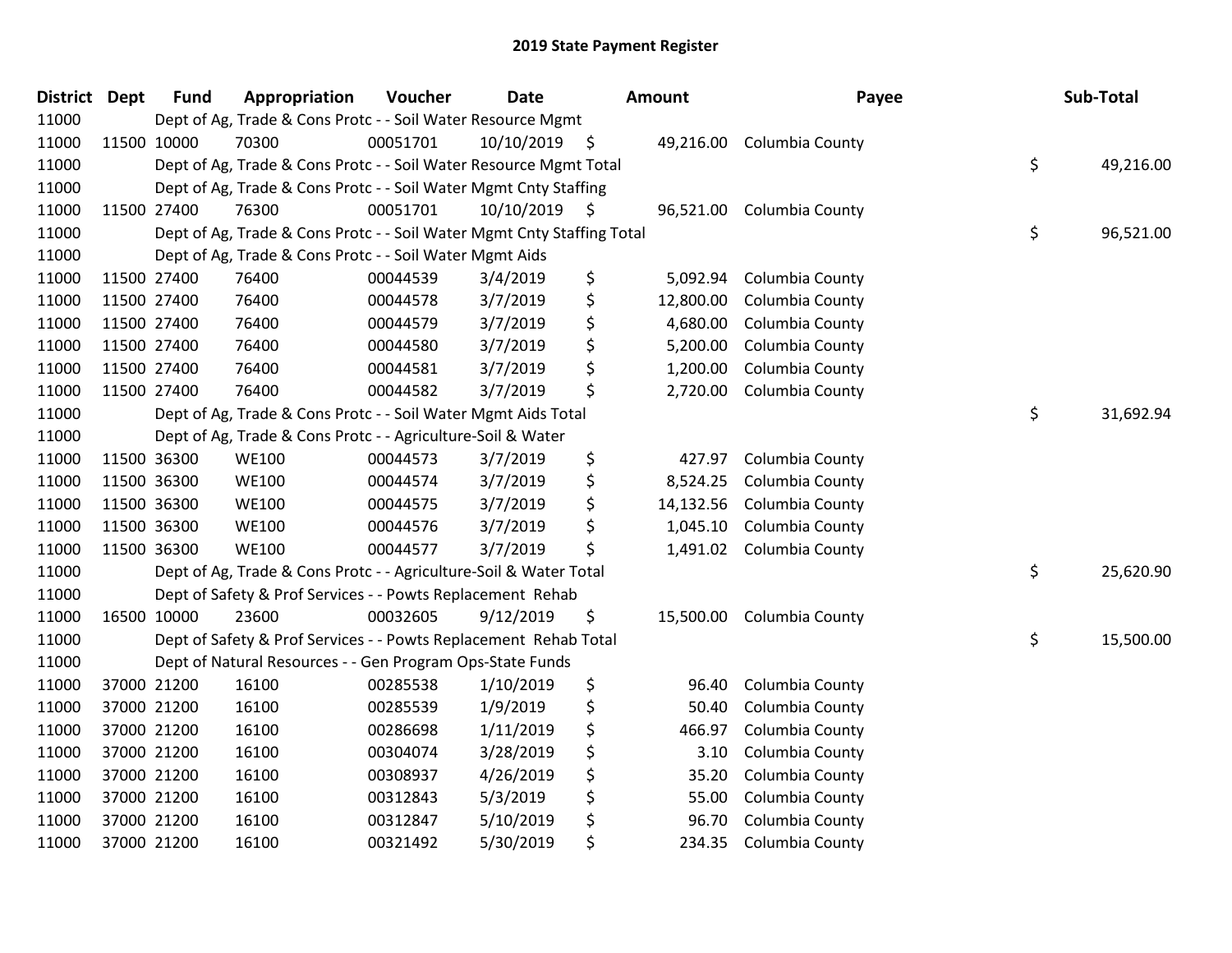| <b>District Dept</b> | <b>Fund</b> | Appropriation                                                     | Voucher  | Date       | <b>Amount</b>  | Payee           | Sub-Total      |
|----------------------|-------------|-------------------------------------------------------------------|----------|------------|----------------|-----------------|----------------|
| 11000                | 37000 21200 | 16100                                                             | 00329308 | 7/5/2019   | \$<br>306.66   | Columbia County |                |
| 11000                | 37000 21200 | 16100                                                             | 00335687 | 7/18/2019  | \$<br>41.35    | Columbia County |                |
| 11000                | 37000 21200 | 16100                                                             | 00341080 | 8/9/2019   | \$<br>1,947.69 | Columbia County |                |
| 11000                | 37000 21200 | 16100                                                             | 00341789 | 8/8/2019   | \$<br>51.75    | Columbia County |                |
| 11000                | 37000 21200 | 16100                                                             | 00345818 | 8/16/2019  | \$<br>73.50    | Columbia County |                |
| 11000                | 37000 21200 | 16100                                                             | 00346778 | 8/23/2019  | \$<br>434.24   | Columbia County |                |
| 11000                | 37000 21200 | 16100                                                             | 00348458 | 8/30/2019  | \$<br>91.80    | Columbia County |                |
| 11000                | 37000 21200 | 16100                                                             | 00348459 | 8/30/2019  | \$<br>47.40    | Columbia County |                |
| 11000                | 37000 21200 | 16100                                                             | 00361299 | 10/23/2019 | \$<br>170.00   | Columbia County |                |
| 11000                | 37000 21200 | 16100                                                             | 00363808 | 10/30/2019 | \$<br>66.25    | Columbia County |                |
| 11000                | 37000 21200 | 16100                                                             | 00366714 | 11/1/2019  | \$<br>215.80   | Columbia County |                |
| 11000                | 37000 21200 | 16100                                                             | 00366816 | 10/25/2019 | \$<br>1,631.66 | Columbia County |                |
| 11000                | 37000 21200 | 16100                                                             | 00366825 | 10/30/2019 | \$<br>11.25    | Columbia County |                |
| 11000                | 37000 21200 | 16100                                                             | 00371751 | 11/21/2019 | \$<br>24.25    | Columbia County |                |
| 11000                | 37000 21200 | 16100                                                             | 00375799 | 12/18/2019 | \$<br>2,321.32 | Columbia County |                |
| 11000                | 37000 21200 | 16100                                                             | 00375956 | 12/26/2019 | \$<br>86.45    | Columbia County |                |
| 11000                |             | Dept of Natural Resources - - Gen Program Ops-State Funds Total   |          |            |                |                 | \$<br>8,559.49 |
| 11000                |             | Dept of Natural Resources - - General Program Operations --       |          |            |                |                 |                |
| 11000                | 37000 21200 | 25400                                                             | 00289653 | 1/9/2019   | \$<br>120.00   | Columbia County |                |
| 11000                | 37000 21200 | 25400                                                             | 00317233 | 4/29/2019  | \$<br>180.00   | Columbia County |                |
| 11000                | 37000 21200 | 25400                                                             | 00352619 | 8/22/2019  | \$<br>30.00    | Columbia County |                |
| 11000                | 37000 21200 | 25400                                                             | 00355969 | 9/11/2019  | \$<br>240.00   | Columbia County |                |
| 11000                |             | Dept of Natural Resources - - General Program Operations -- Total |          |            |                |                 | \$<br>570.00   |
| 11000                |             | Dept of Natural Resources - - GPO--State Funds                    |          |            |                |                 |                |
| 11000                | 37000 21200 | 36100                                                             | 00306057 | 3/19/2019  | \$<br>792.19   | Columbia County |                |
| 11000                | 37000 21200 | 36100                                                             | 00336615 | 7/2/2019   | \$<br>792.19   | Columbia County |                |
| 11000                | 37000 21200 | 36100                                                             | 00360326 | 10/18/2019 | \$<br>792.19   | Columbia County |                |
| 11000                | 37000 21200 | 36100                                                             | 00378641 | 12/23/2019 | \$<br>792.19   | Columbia County |                |
| 11000                |             | Dept of Natural Resources - - GPO--State Funds Total              |          |            |                |                 | \$<br>3,168.76 |
| 11000                |             | Dept of Natural Resources - - GPO -Federal Funds                  |          |            |                |                 |                |
| 11000                | 37000 21200 | 38100                                                             | 00307332 | 3/27/2019  | \$<br>3,342.79 | Columbia County |                |
| 11000                |             | Dept of Natural Resources - - GPO -Federal Funds Total            |          |            |                |                 | \$<br>3,342.79 |
| 11000                |             | Dept of Natural Resources - - Venison Processing                  |          |            |                |                 |                |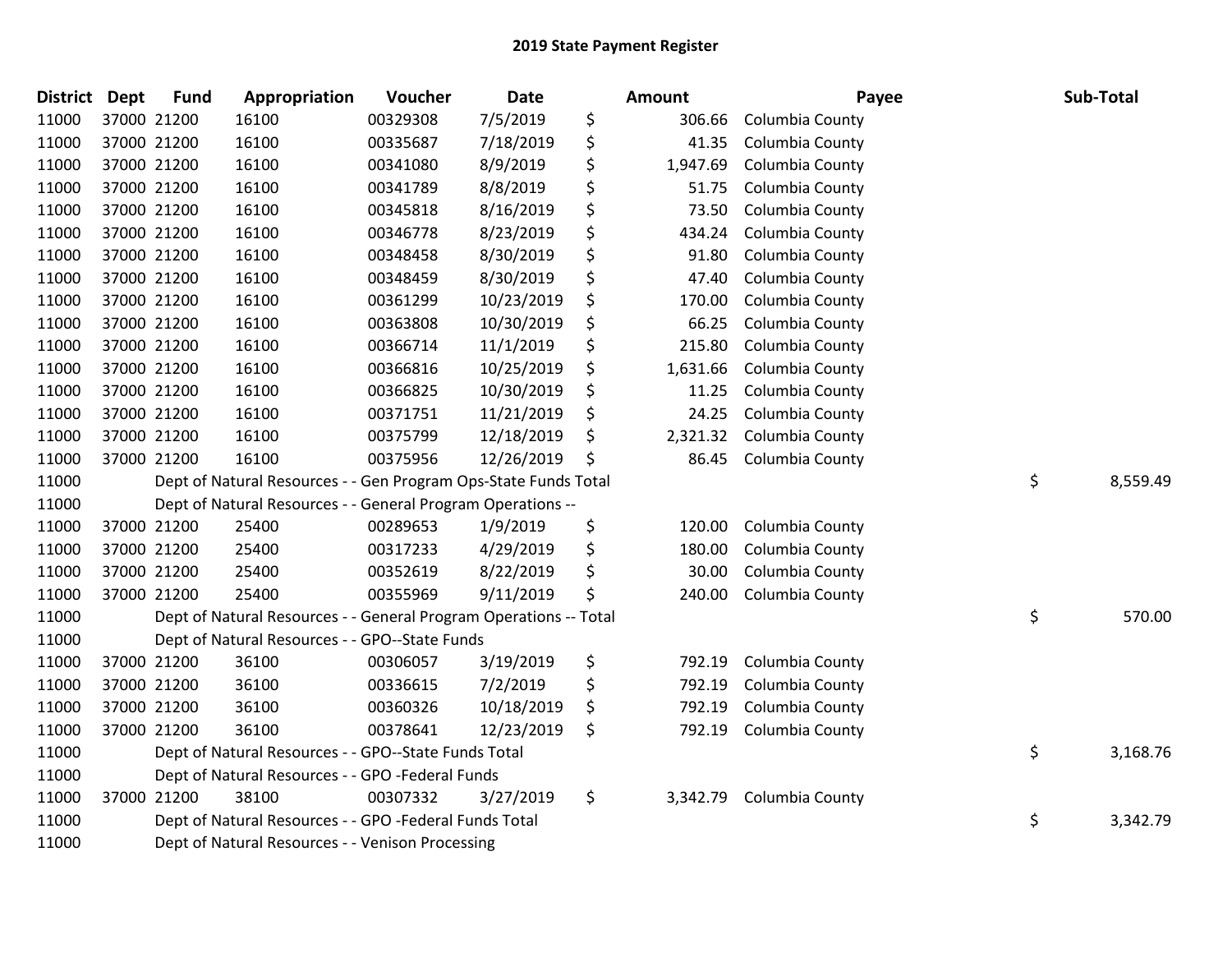| District Dept | <b>Fund</b> | Appropriation                                                      | Voucher  | <b>Date</b> |     | Amount    | Payee                      | Sub-Total        |
|---------------|-------------|--------------------------------------------------------------------|----------|-------------|-----|-----------|----------------------------|------------------|
| 11000         | 37000 21200 | 54900                                                              | 00304039 | 3/21/2019   | \$  |           | 2,695.00 Columbia County   |                  |
| 11000         |             | Dept of Natural Resources - - Venison Processing Total             |          |             |     |           |                            | \$<br>2,695.00   |
| 11000         |             | Dept of Natural Resources - - Enf A - Boating Enforcement          |          |             |     |           |                            |                  |
| 11000         | 37000 21200 | 55000                                                              | 00307332 | 3/27/2019   | \$  |           | 6,294.99 Columbia County   |                  |
| 11000         |             | Dept of Natural Resources - - Enf A - Boating Enforcement Total    |          |             |     |           |                            | \$<br>6,294.99   |
| 11000         |             | Dept of Natural Resources - - Wildlife Damage Claims & Abat        |          |             |     |           |                            |                  |
| 11000         | 37000 21200 | 55300                                                              | 00304039 | 3/21/2019   | \$  | 22,538.45 | Columbia County            |                  |
| 11000         |             | Dept of Natural Resources - - Wildlife Damage Claims & Abat Total  |          |             |     |           |                            | \$<br>22,538.45  |
| 11000         |             | Dept of Natural Resources - - Resaids - County Cons Aids           |          |             |     |           |                            |                  |
| 11000         | 37000 21200 | 56300                                                              | 00296358 | 2/7/2019    | \$  |           | 4,818.72 Columbia County   |                  |
| 11000         |             | Dept of Natural Resources - - Resaids - County Cons Aids Total     |          |             |     |           |                            | \$<br>4,818.72   |
| 11000         |             | Dept of Natural Resources - - Ra- Cnty Snow Trail & Area Aid       |          |             |     |           |                            |                  |
| 11000         | 37000 21200 | 57400                                                              | 00285935 | 1/14/2019   | \$  |           | 16,498.82 Columbia County  |                  |
| 11000         | 37000 21200 | 57400                                                              | 00291668 | 1/16/2019   | \$  | 55,577.25 | Columbia County            |                  |
| 11000         | 37000 21200 | 57400                                                              | 00374823 | 11/27/2019  | \$  | 18,525.75 | Columbia County            |                  |
| 11000         | 37000 21200 | 57400                                                              | 00378185 | 12/19/2019  | \$  | 35,816.20 | Columbia County            |                  |
| 11000         |             | Dept of Natural Resources - - Ra- Cnty Snow Trail & Area Aid Total |          |             |     |           |                            | \$<br>126,418.02 |
| 11000         |             | Dept of Natural Resources - - Ea - Lake Protection                 |          |             |     |           |                            |                  |
| 11000         | 37000 21200 | 66300                                                              | 00355811 | 9/9/2019    | \$  | 4,461.50  | Columbia County            |                  |
| 11000         |             | Dept of Natural Resources - - Ea - Lake Protection Total           |          |             |     |           |                            | \$<br>4,461.50   |
| 11000         |             | Dept of Natural Resources - - Petrostorage Envr Remd Awards        |          |             |     |           |                            |                  |
| 11000         | 37000 27200 | 66700                                                              | 00312516 | 4/17/2019   | \$  | 6,447.54  | Columbia County            |                  |
| 11000         | 37000 27200 | 66700                                                              | 00363926 | 10/10/2019  | -\$ |           | 3,918.63 Columbia County   |                  |
| 11000         |             | Dept of Natural Resources - - Petrostorage Envr Remd Awards Total  |          |             |     |           |                            | \$<br>10,366.17  |
| 11000         |             | Dept of Natural Resources - - GPO-Environmental Fund               |          |             |     |           |                            |                  |
| 11000         | 37000 27400 | 46100                                                              | 00288441 | 1/4/2019    | \$  | 30.00     | Columbia County            |                  |
| 11000         |             | Dept of Natural Resources - - GPO-Environmental Fund Total         |          |             |     |           |                            | \$<br>30.00      |
| 11000         |             | Dept of Natural Resources - - Fin Asst For Responsible Units       |          |             |     |           |                            |                  |
| 11000         | 37000 27400 | 67000                                                              | 00322903 | 5/22/2019   | \$  |           | 127,373.25 Columbia County |                  |
| 11000         |             | Dept of Natural Resources - - Fin Asst For Responsible Units Total |          |             |     |           |                            | \$<br>127,373.25 |
| 11000         |             | Dept of Natural Resources - - Recycling Consolidation Grants       |          |             |     |           |                            |                  |
| 11000         | 37000 27400 | 67300                                                              | 00322903 | 5/22/2019   | \$  | 10,662.54 | Columbia County            |                  |
| 11000         |             | Dept of Natural Resources - - Recycling Consolidation Grants Total |          |             |     |           |                            | \$<br>10,662.54  |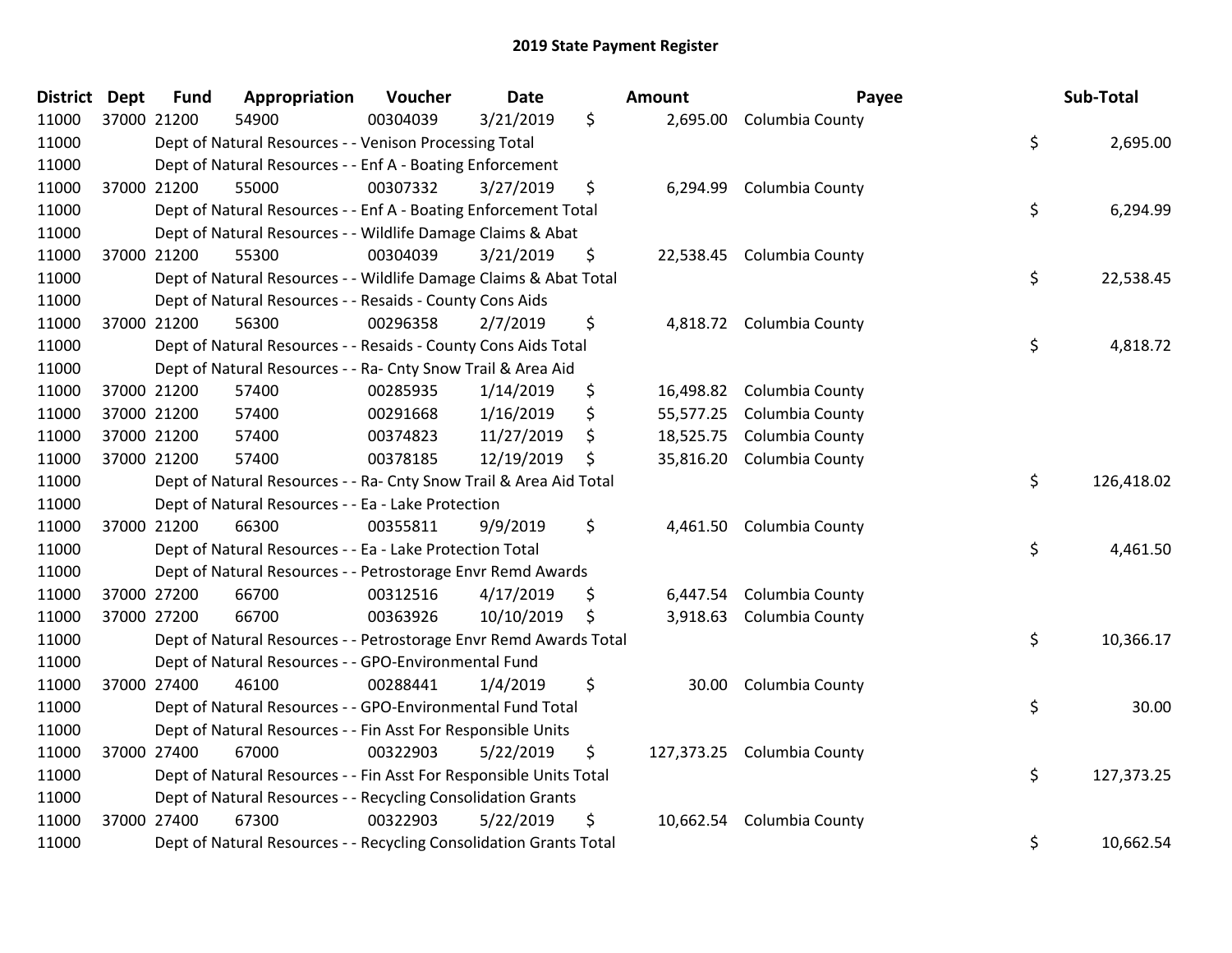| District Dept |             | <b>Fund</b> | Appropriation                                                      | Voucher  | <b>Date</b> | Amount           | Payee                      | Sub-Total          |
|---------------|-------------|-------------|--------------------------------------------------------------------|----------|-------------|------------------|----------------------------|--------------------|
| 11000         |             |             | Dept of Natural Resources - - Dnr-Nonpoint Source                  |          |             |                  |                            |                    |
| 11000         |             | 37000 36300 | TF100                                                              | 00301533 | 2/28/2019   | \$               | 150,000.00 Columbia County |                    |
| 11000         |             |             | Dept of Natural Resources - - Dnr-Nonpoint Source Total            |          |             |                  |                            | \$<br>150,000.00   |
| 11000         |             |             | WI Dept of Transportation - - Eldly&Disa Co/Aid Sf                 |          |             |                  |                            |                    |
| 11000         |             | 39500 21100 | 16800                                                              | 00347744 | 2/4/2019    | \$<br>138,070.00 | Columbia County            |                    |
| 11000         |             |             | WI Dept of Transportation - - Eldly&Disa Co/Aid Sf Total           |          |             |                  |                            | \$<br>138,070.00   |
| 11000         |             |             | WI Dept of Transportation - - Hwy Sfty Loc Aid Ffd                 |          |             |                  |                            |                    |
| 11000         |             | 39500 21100 | 18500                                                              | 00380063 | 5/8/2019    | \$<br>2,493.40   | Columbia County            |                    |
| 11000         |             | 39500 21100 | 18500                                                              | 00437701 | 9/24/2019   | \$<br>4,000.00   | Columbia County            |                    |
| 11000         |             |             | WI Dept of Transportation - - Hwy Sfty Loc Aid Ffd Total           |          |             |                  |                            | \$<br>6,493.40     |
| 11000         |             |             | WI Dept of Transportation - - Trans Aids To Co.-Sf                 |          |             |                  |                            |                    |
| 11000         |             | 39500 21100 | 19000                                                              | 00335783 | 1/7/2019    | \$<br>420,043.08 | Columbia County            |                    |
| 11000         | 39500 21100 |             | 19000                                                              | 00401108 | 7/1/2019    | \$<br>840,086.16 | Columbia County            |                    |
| 11000         |             | 39500 21100 | 19000                                                              | 00443926 | 10/7/2019   | \$<br>420,043.09 | Columbia County            |                    |
| 11000         |             |             | WI Dept of Transportation - - Trans Aids To Co.-Sf Total           |          |             |                  |                            | \$<br>1,680,172.33 |
| 11000         |             |             | WI Dept of Transportation - - Transportation Improvement, St       |          |             |                  |                            |                    |
| 11000         |             | 39500 21100 | 22200                                                              | 00462913 | 11/19/2019  | \$<br>38,872.58  | Columbia County            |                    |
| 11000         |             |             | WI Dept of Transportation - - Transportation Improvement, St Total |          |             |                  |                            | \$<br>38,872.58    |
| 11000         |             |             | WI Dept of Transportation - - Loc Rd Imp Prg St Fd                 |          |             |                  |                            |                    |
| 11000         |             | 39500 21100 | 27800                                                              | 00465047 | 11/29/2019  | \$<br>5,861.93   | Columbia County            |                    |
| 11000         |             |             | WI Dept of Transportation - - Loc Rd Imp Prg St Fd Total           |          |             |                  |                            | \$<br>5,861.93     |
| 11000         |             |             | WI Dept of Transportation - - St Hwy Rehab, Sf                     |          |             |                  |                            |                    |
| 11000         |             | 39500 21100 | 36300                                                              | 00370617 | 4/18/2019   | \$<br>9.00       | Columbia County            |                    |
| 11000         | 39500 21100 |             | 36300                                                              | 00386267 | 6/12/2019   | \$<br>19.00      | Columbia County            |                    |
| 11000         |             | 39500 21100 | 36300                                                              | 00417672 | 8/5/2019    | \$<br>120.00     | Columbia County            |                    |
| 11000         |             | 39500 21100 | 36300                                                              | 00422764 | 9/6/2019    | \$<br>26.00      | Columbia County            |                    |
| 11000         |             | 39500 21100 | 36300                                                              | 00461527 | 11/29/2019  | \$<br>3.00       | Columbia County            |                    |
| 11000         |             |             | WI Dept of Transportation - - St Hwy Rehab, Sf Total               |          |             |                  |                            | \$<br>177.00       |
| 11000         |             |             | WI Dept of Transportation - - Hwy Mgmt & Opers Sf                  |          |             |                  |                            |                    |
| 11000         |             | 39500 21100 | 36500                                                              | 00343876 | 1/18/2019   | \$<br>324.00     | Columbia County            |                    |
| 11000         |             | 39500 21100 | 36500                                                              | 00343877 | 1/18/2019   | \$<br>1.57       | Columbia County            |                    |
| 11000         |             | 39500 21100 | 36500                                                              | 00357939 | 3/13/2019   | \$<br>1,001.84   | Columbia County            |                    |
| 11000         |             | 39500 21100 | 36500                                                              | 00379362 | 5/24/2019   | \$<br>182.38     | Columbia County            |                    |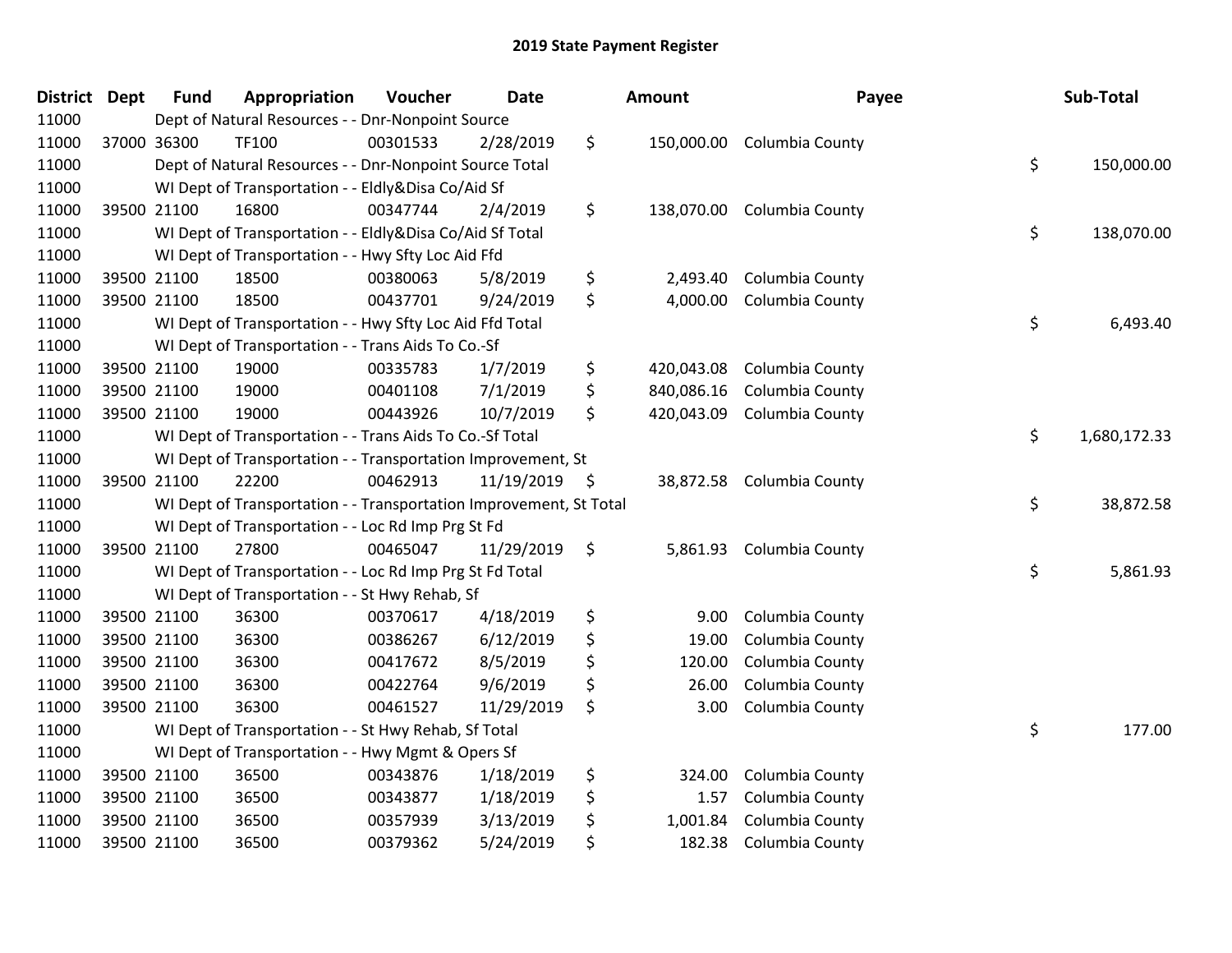| <b>District</b> | <b>Dept</b> | <b>Fund</b> | Appropriation                                            | Voucher  | Date       |     | Amount     | Payee           | Sub-Total          |
|-----------------|-------------|-------------|----------------------------------------------------------|----------|------------|-----|------------|-----------------|--------------------|
| 11000           |             | 39500 21100 | 36500                                                    | 00411933 | 7/12/2019  | \$  | 33.55      | Columbia County |                    |
| 11000           |             | 39500 21100 | 36500                                                    | 00411939 | 7/12/2019  | \$  | 1,355.21   | Columbia County |                    |
| 11000           |             | 39500 21100 | 36500                                                    | 00424481 | 8/15/2019  | \$  | 324.00     | Columbia County |                    |
| 11000           |             | 39500 21100 | 36500                                                    | 00446952 | 10/25/2019 | \$  | 1,091.17   | Columbia County |                    |
| 11000           |             | 39500 21100 | 36500                                                    | 00462913 | 11/19/2019 | \$  | 2,329.55   | Columbia County |                    |
| 11000           |             | 39500 21100 | 36500                                                    | 00470244 | 12/12/2019 | \$, | 2,022.19   | Columbia County |                    |
| 11000           |             | 39500 21100 | 36500                                                    | 00475066 | 12/30/2019 | \$  | 652.09     | Columbia County |                    |
| 11000           |             |             | WI Dept of Transportation - - Hwy Mgmt & Opers Sf Total  |          |            |     |            |                 | \$<br>9,317.55     |
| 11000           |             |             | WI Dept of Transportation - - Routine Maint Sf           |          |            |     |            |                 |                    |
| 11000           |             | 39500 21100 | 36800                                                    | 00343876 | 1/18/2019  | \$  | 354,009.79 | Columbia County |                    |
| 11000           |             | 39500 21100 | 36800                                                    | 00343877 | 1/18/2019  | \$  | 246,951.75 | Columbia County |                    |
| 11000           |             | 39500 21100 | 36800                                                    | 00357939 | 3/13/2019  | \$  | 455,154.98 | Columbia County |                    |
| 11000           |             | 39500 21100 | 36800                                                    | 00361043 | 3/19/2019  | \$  | 225,455.17 | Columbia County |                    |
| 11000           |             | 39500 21100 | 36800                                                    | 00379362 | 5/24/2019  | \$  | 321,750.40 | Columbia County |                    |
| 11000           |             | 39500 21100 | 36800                                                    | 00379373 | 5/24/2019  | \$  | 623,910.18 | Columbia County |                    |
| 11000           |             | 39500 21100 | 36800                                                    | 00411933 | 7/12/2019  | \$  | 666,584.38 | Columbia County |                    |
| 11000           |             | 39500 21100 | 36800                                                    | 00411939 | 7/12/2019  | \$  | 490,846.25 | Columbia County |                    |
| 11000           |             | 39500 21100 | 36800                                                    | 00422444 | 8/9/2019   | \$  | 348,414.15 | Columbia County |                    |
| 11000           |             | 39500 21100 | 36800                                                    | 00424481 | 8/15/2019  | \$  | 321,776.28 | Columbia County |                    |
| 11000           |             | 39500 21100 | 36800                                                    | 00446952 | 10/25/2019 | \$  | 315,085.07 | Columbia County |                    |
| 11000           |             | 39500 21100 | 36800                                                    | 00462913 | 11/19/2019 | \$  | 392,460.64 | Columbia County |                    |
| 11000           |             | 39500 21100 | 36800                                                    | 00470244 | 12/12/2019 | \$  | 237,932.58 | Columbia County |                    |
| 11000           |             | 39500 21100 | 36800                                                    | 00475066 | 12/30/2019 | \$  | 299,747.80 | Columbia County |                    |
| 11000           |             |             | WI Dept of Transportation - - Routine Maint Sf Total     |          |            |     |            |                 | \$<br>5,300,079.43 |
| 11000           |             |             | WI Dept of Transportation - - Routine Maint Ff           |          |            |     |            |                 |                    |
| 11000           |             | 39500 21100 | 38000                                                    | 00379362 | 5/24/2019  | \$  | 159.26     | Columbia County |                    |
| 11000           |             | 39500 21100 | 38000                                                    | 00424481 | 8/15/2019  | \$  | 2,548.61   | Columbia County |                    |
| 11000           |             |             | WI Dept of Transportation - - Routine Maint Ff Total     |          |            |     |            |                 | \$<br>2,707.86     |
| 11000           |             |             | Department of Corrections - - General Program Operations |          |            |     |            |                 |                    |
| 11000           |             | 41000 10000 | 10100                                                    | 00280883 | 5/16/2019  | \$  | 711.11     | Columbia County |                    |
| 11000           | 41000 10000 |             | 10100                                                    | 00287214 | 6/7/2019   | \$  | 666.98     | Columbia County |                    |
| 11000           |             | 41000 10000 | 10100                                                    | 00287238 | 6/6/2019   | \$  | 1,300.00   | Columbia County |                    |
| 11000           | 41000 10000 |             | 10100                                                    | 00291780 | 6/21/2019  | \$  | 60.00      | Columbia County |                    |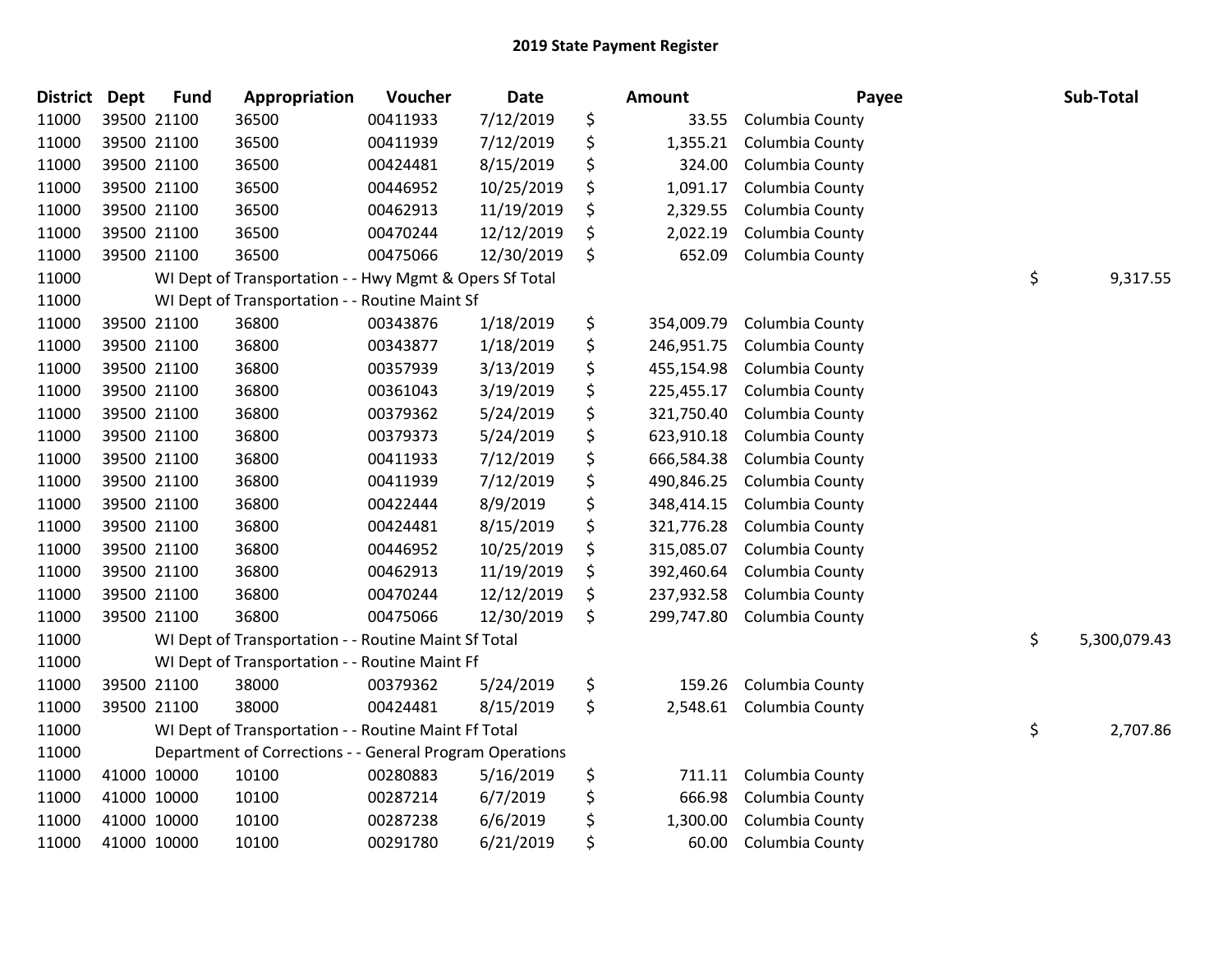| <b>District Dept</b> | <b>Fund</b> | Appropriation                                                      | Voucher  | <b>Date</b> | Amount          | Payee                                                                                                         | Sub-Total        |
|----------------------|-------------|--------------------------------------------------------------------|----------|-------------|-----------------|---------------------------------------------------------------------------------------------------------------|------------------|
| 11000                | 41000 10000 | 10100                                                              | 00321692 | 11/19/2019  | \$<br>1,370.00  | Columbia County                                                                                               |                  |
| 11000                | 41000 10000 | 10100                                                              | 00330861 | 12/19/2019  | \$<br>23.00     | Columbia County                                                                                               |                  |
| 11000                |             | Department of Corrections - - General Program Operations Total     |          |             |                 |                                                                                                               | \$<br>4,131.09   |
| 11000                |             | Department of Corrections - - Reimbursement Claims Of Counti       |          |             |                 |                                                                                                               |                  |
| 11000                | 41000 10000 | 10400                                                              | 00264712 | 2/20/2019   | \$<br>2,352.45  | Columbia County                                                                                               |                  |
| 11000                | 41000 10000 | 10400                                                              | 00280720 | 5/15/2019   | \$<br>642.60    | Columbia County                                                                                               |                  |
| 11000                | 41000 10000 | 10400                                                              | 00302371 | 8/29/2019   | \$<br>2,889.53  | Columbia County                                                                                               |                  |
| 11000                | 41000 10000 | 10400                                                              | 00319269 | 11/14/2019  | \$<br>6,590.50  | Columbia County                                                                                               |                  |
| 11000                |             | Department of Corrections - - Reimbursement Claims Of Counti Total |          |             |                 |                                                                                                               | \$<br>12,475.08  |
| 11000                |             | Department of Corrections - - Institutional Repair And Maint       |          |             |                 |                                                                                                               |                  |
| 11000                | 41000 10000 | 11000                                                              | 00268636 | 2/22/2019   | \$<br>543.27    | Columbia County                                                                                               |                  |
| 11000                |             | Department of Corrections - - Institutional Repair And Maint Total |          |             |                 |                                                                                                               | \$<br>543.27     |
| 11000                |             | Department of Corrections - - Corrections Contracts And Agre       |          |             |                 |                                                                                                               |                  |
| 11000                | 41000 10000 | 11400                                                              | 00257558 | 1/2/2019    | \$<br>3,584.48  | Columbia County                                                                                               |                  |
| 11000                | 41000 10000 | 11400                                                              | 00265450 | 2/11/2019   | \$<br>6,608.10  | Columbia County                                                                                               |                  |
| 11000                | 41000 10000 | 11400                                                              | 00271121 | 3/8/2019    | \$<br>11,803.80 | Columbia County                                                                                               |                  |
| 11000                | 41000 10000 | 11400                                                              | 00276782 | 4/3/2019    | \$<br>7,335.00  | Columbia County                                                                                               |                  |
| 11000                | 41000 10000 | 11400                                                              | 00281064 | 4/23/2019   | \$<br>11,651.16 | Columbia County                                                                                               |                  |
| 11000                | 41000 10000 | 11400                                                              | 00289535 | 6/4/2019    | \$<br>8,914.70  | Columbia County                                                                                               |                  |
| 11000                | 41000 10000 | 11400                                                              | 00297590 | 7/11/2019   | \$<br>10,253.52 | Columbia County                                                                                               |                  |
| 11000                | 41000 10000 | 11400                                                              | 00298066 | 7/15/2019   | \$<br>12,196.02 | Columbia County                                                                                               |                  |
| 11000                | 41000 10000 | 11400                                                              | 00304193 | 8/16/2019   | \$<br>8,509.50  | Columbia County                                                                                               |                  |
| 11000                | 41000 10000 | 11400                                                              | 00314049 | 10/2/2019   | \$<br>7,266.68  | Columbia County                                                                                               |                  |
| 11000                | 41000 10000 | 11400                                                              | 00318345 | 10/22/2019  | \$<br>11,003.80 | Columbia County                                                                                               |                  |
| 11000                | 41000 10000 | 11400                                                              | 00324278 | 11/20/2019  | \$<br>6,980.40  | Columbia County                                                                                               |                  |
| 11000                | 41000 10000 | 11400                                                              | 00330666 | 12/20/2019  | \$<br>6,613.26  | Columbia County                                                                                               |                  |
| 11000                |             | Department of Corrections - - Corrections Contracts And Agre Total |          |             |                 |                                                                                                               | \$<br>112,720.42 |
| 11000                |             |                                                                    |          |             |                 | Department of Corrections - - Reimbursing Counties For Probation, Extended Supervision And Parole Holds       |                  |
| 11000                | 41000 10000 | 11600                                                              | 00320905 | 11/4/2019   | \$              | 84,793.62 Columbia County                                                                                     |                  |
| 11000                |             |                                                                    |          |             |                 | Department of Corrections - - Reimbursing Counties For Probation, Extended Supervision And Parole Holds Total | \$<br>84,793.62  |
| 11000                |             | Department of Corrections - - Probation, Parole And Extended       |          |             |                 |                                                                                                               |                  |
| 11000                | 41000 10000 | 18700                                                              | 00320905 | 11/4/2019   | \$<br>35,566.38 | Columbia County                                                                                               |                  |
| 11000                |             | Department of Corrections - - Probation, Parole And Extended Total |          |             |                 |                                                                                                               | \$<br>35,566.38  |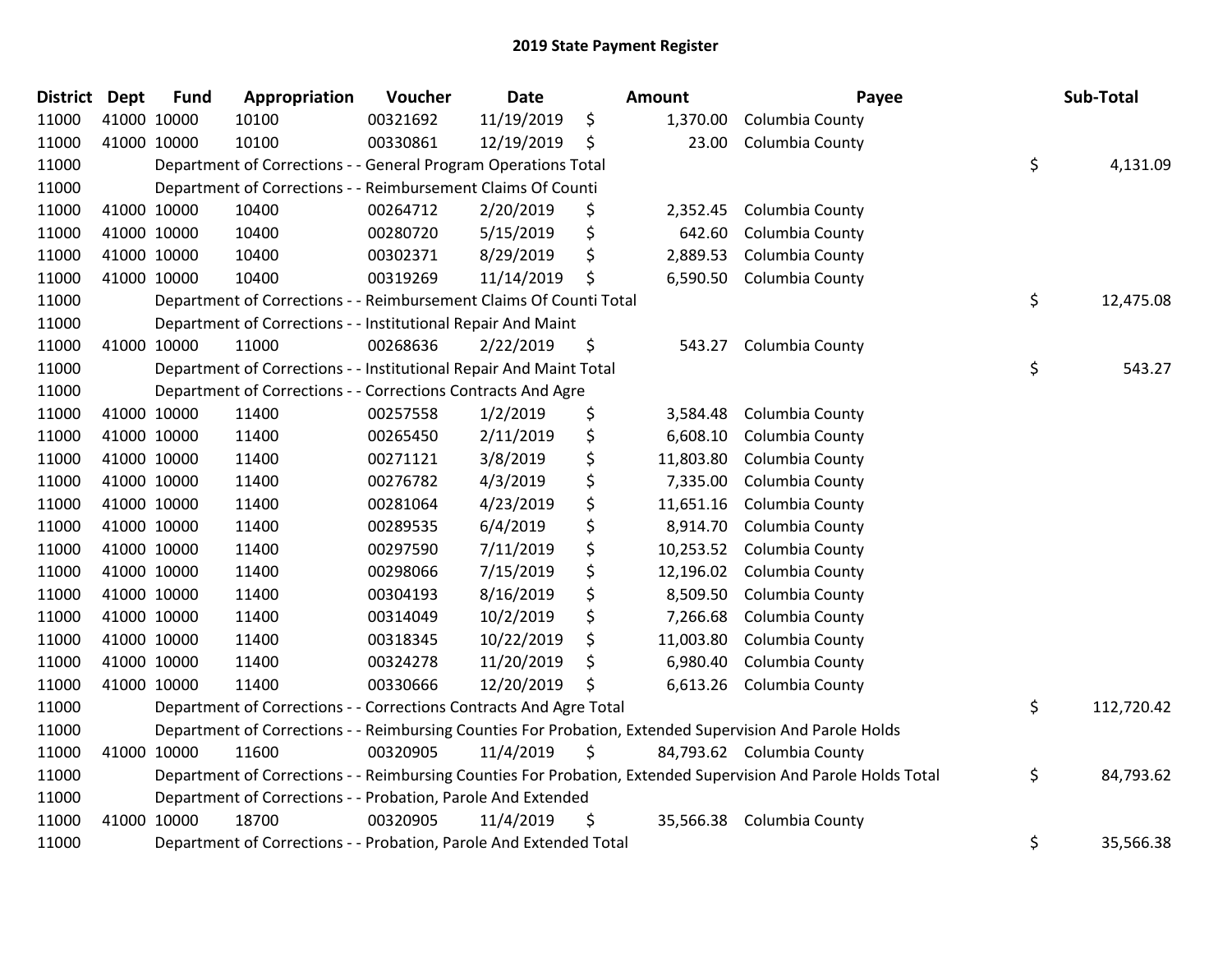| District Dept |             | <b>Fund</b> | Appropriation                                                          | Voucher  | Date       | <b>Amount</b>    | Payee           | Sub-Total          |
|---------------|-------------|-------------|------------------------------------------------------------------------|----------|------------|------------------|-----------------|--------------------|
| 11000         |             |             | Department of Health Services - - State/Federal Aids                   |          |            |                  |                 |                    |
| 11000         | 43500 10000 |             | 00000                                                                  | 90906    | 1/2/2019   | \$<br>108,882.00 | Columbia County |                    |
| 11000         | 43500 10000 |             | 00000                                                                  | 90907    | 2/1/2019   | \$<br>18,832.00  | Columbia County |                    |
| 11000         | 43500 10000 |             | 00000                                                                  | 90909    | 3/1/2019   | \$<br>96,524.00  | Columbia County |                    |
| 11000         | 43500 10000 |             | 00000                                                                  | 90911    | 5/1/2019   | \$<br>632,703.00 | Columbia County |                    |
| 11000         | 43500 10000 |             | 00000                                                                  | 90913    | 6/3/2019   | \$<br>305,032.00 | Columbia County |                    |
| 11000         | 43500 10000 |             | 00000                                                                  | 90914    | 6/17/2019  | \$<br>19,597.00  | Columbia County |                    |
| 11000         | 43500 10000 |             | 00000                                                                  | 92000    | 7/1/2019   | \$<br>411,100.00 | Columbia County |                    |
| 11000         | 43500 10000 |             | 00000                                                                  | 92001    | 8/1/2019   | \$<br>338,164.00 | Columbia County |                    |
| 11000         | 43500 10000 |             | 00000                                                                  | 92002    | 9/3/2019   | \$<br>413,953.00 | Columbia County |                    |
| 11000         | 43500 10000 |             | 00000                                                                  | 92003    | 10/1/2019  | \$<br>260,264.00 | Columbia County |                    |
| 11000         | 43500 10000 |             | 00000                                                                  | 92004    | 11/1/2019  | \$<br>355,801.00 | Columbia County |                    |
| 11000         | 43500 10000 |             | 00000                                                                  | 92005    | 12/2/2019  | \$<br>90,128.00  | Columbia County |                    |
| 11000         |             |             | Department of Health Services - - State/Federal Aids Total             |          |            |                  |                 | \$<br>3,050,980.00 |
| 11000         |             |             | Department of Health Services - - Public Health Dispensaries And       |          |            |                  |                 |                    |
| 11000         | 43500 10000 |             | 10700                                                                  | 00269317 | 3/12/2019  | \$<br>140.00     | Columbia County |                    |
| 11000         | 43500 10000 |             | 10700                                                                  | 00281615 | 5/24/2019  | \$<br>226.56     | Columbia County |                    |
| 11000         | 43500 10000 |             | 10700                                                                  | 00281616 | 5/24/2019  | \$<br>47.25      | Columbia County |                    |
| 11000         | 43500 10000 |             | 10700                                                                  | 00291139 | 6/28/2019  | \$<br>71.25      | Columbia County |                    |
| 11000         |             |             | Department of Health Services - - Public Health Dispensaries And Total |          |            |                  |                 | \$<br>485.06       |
| 11000         |             |             | Department of Health Services - - Federal Projects Operations          |          |            |                  |                 |                    |
| 11000         | 43500 10000 |             | 14900                                                                  | 00262380 | 2/22/2019  | \$<br>600.00     | Columbia County |                    |
| 11000         |             |             | Department of Health Services - - Federal Projects Operations Total    |          |            |                  |                 | \$<br>600.00       |
| 11000         |             |             | Department of Health Services - - General Program Operations           |          |            |                  |                 |                    |
| 11000         | 43500 10000 |             | 40100                                                                  | 00261701 | 2/6/2019   | \$<br>1.50       | Columbia County |                    |
| 11000         | 43500 10000 |             | 40100                                                                  | 00261711 | 2/6/2019   | \$<br>1.50       | Columbia County |                    |
| 11000         | 43500 10000 |             | 40100                                                                  | 00266580 | 2/27/2019  | \$<br>1.50       | Columbia County |                    |
| 11000         | 43500 10000 |             | 40100                                                                  | 00276020 | 4/10/2019  | \$<br>1.50       | Columbia County |                    |
| 11000         | 43500 10000 |             | 40100                                                                  | 00281050 | 5/1/2019   | \$<br>1.50       | Columbia County |                    |
| 11000         | 43500 10000 |             | 40100                                                                  | 00317500 | 10/16/2019 | \$<br>1.50       | Columbia County |                    |
| 11000         |             |             | Department of Health Services - - General Program Operations Total     |          |            |                  |                 | \$<br>9.00         |
| 11000         |             |             | Department of Health Services - - Medical Assistance State Admin       |          |            |                  |                 |                    |
| 11000         | 43500 10000 |             | 44000                                                                  | 00261701 | 2/6/2019   | \$<br>1.50       | Columbia County |                    |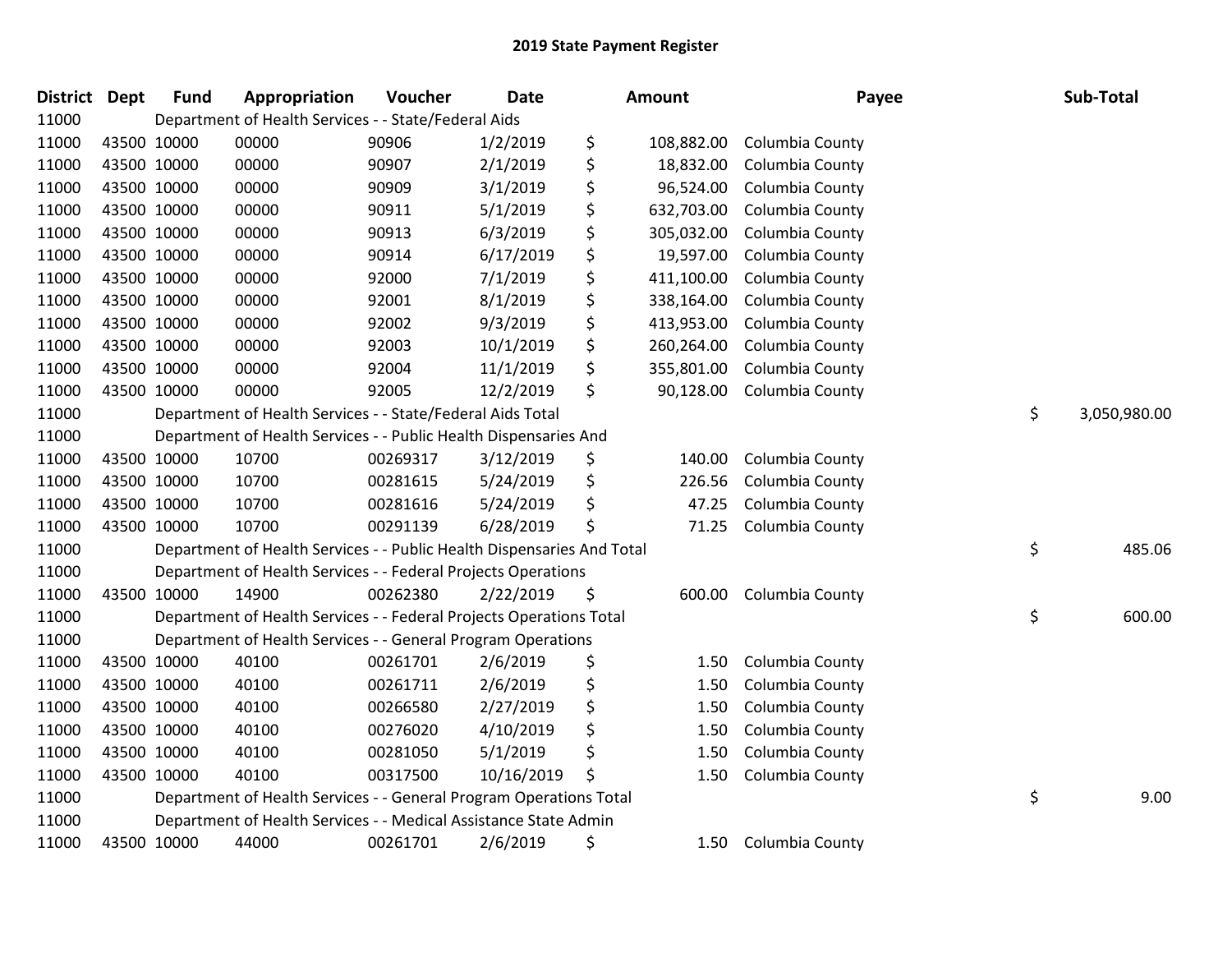| District Dept |             | <b>Fund</b> | Appropriation                                                          | Voucher  | Date       | Amount           | Payee           | Sub-Total    |
|---------------|-------------|-------------|------------------------------------------------------------------------|----------|------------|------------------|-----------------|--------------|
| 11000         | 43500 10000 |             | 44000                                                                  | 00261711 | 2/6/2019   | \$<br>1.50       | Columbia County |              |
| 11000         | 43500 10000 |             | 44000                                                                  | 00266580 | 2/27/2019  | \$<br>1.50       | Columbia County |              |
| 11000         | 43500 10000 |             | 44000                                                                  | 00276020 | 4/10/2019  | \$<br>1.50       | Columbia County |              |
| 11000         | 43500 10000 |             | 44000                                                                  | 00281050 | 5/1/2019   | \$<br>1.50       | Columbia County |              |
| 11000         | 43500 10000 |             | 44000                                                                  | 00317500 | 10/16/2019 | \$<br>1.50       | Columbia County |              |
| 11000         |             |             | Department of Health Services - - Medical Assistance State Admin Total |          |            |                  |                 | \$<br>9.00   |
| 11000         |             |             | Dept of Children and Families - - Fees For Administrative Servic       |          |            |                  |                 |              |
| 11000         | 43700 10000 |             | 23100                                                                  | 00049839 | 2/5/2019   | \$<br>55.00      | Columbia County |              |
| 11000         | 43700 10000 |             | 23100                                                                  | 00054458 | 4/30/2019  | \$<br>55.00      | Columbia County |              |
| 11000         | 43700 10000 |             | 23100                                                                  | 00058381 | 7/26/2019  | \$<br>80.00      | Columbia County |              |
| 11000         | 43700 10000 |             | 23100                                                                  | 00062271 | 10/31/2019 | \$<br>90.00      | Columbia County |              |
| 11000         |             |             | Dept of Children and Families - - Fees For Administrative Servic Total |          |            |                  |                 | \$<br>280.00 |
| 11000         |             |             | Dept of Children and Families - - General Aids                         |          |            |                  |                 |              |
| 11000         | 43700 10000 |             | 99000                                                                  | 00048508 | 1/7/2019   | \$<br>9,987.26   | Columbia County |              |
| 11000         | 43700 10000 |             | 99000                                                                  | 00049395 | 1/31/2019  | \$<br>190,165.69 | Columbia County |              |
| 11000         | 43700 10000 |             | 99000                                                                  | 00049460 | 2/4/2019   | \$<br>12,663.17  | Columbia County |              |
| 11000         | 43700 10000 |             | 99000                                                                  | 00049474 | 2/5/2019   | \$<br>9,177.00   | Columbia County |              |
| 11000         | 43700 10000 |             | 99000                                                                  | 00049634 | 2/5/2019   | \$<br>86.06      | Columbia County |              |
| 11000         | 43700 10000 |             | 99000                                                                  | 00049706 | 2/5/2019   | \$<br>944.00     | Columbia County |              |
| 11000         | 43700 10000 |             | 99000                                                                  | 00050599 | 2/26/2019  | \$<br>575.00     | Columbia County |              |
| 11000         | 43700 10000 |             | 99000                                                                  | 00050910 | 3/5/2019   | \$<br>7,083.65   | Columbia County |              |
| 11000         | 43700 10000 |             | 99000                                                                  | 00052045 | 3/27/2019  | \$<br>36,414.78  | Columbia County |              |
| 11000         | 43700 10000 |             | 99000                                                                  | 00052847 | 4/5/2019   | \$<br>107,009.04 | Columbia County |              |
| 11000         | 43700 10000 |             | 99000                                                                  | 00053979 | 4/30/2019  | \$<br>8,387.00   | Columbia County |              |
| 11000         | 43700 10000 |             | 99000                                                                  | 00053980 | 4/26/2019  | \$<br>8,156.18   | Columbia County |              |
| 11000         | 43700 10000 |             | 99000                                                                  | 00054549 | 5/1/2019   | \$<br>167,796.36 | Columbia County |              |
| 11000         | 43700 10000 |             | 99000                                                                  | 00054590 | 5/2/2019   | \$<br>201,629.15 | Columbia County |              |
| 11000         | 43700 10000 |             | 99000                                                                  | 00054649 | 5/6/2019   | \$<br>108,851.63 | Columbia County |              |
| 11000         | 43700 10000 |             | 99000                                                                  | 00054858 | 5/7/2019   | \$<br>1,425.00   | Columbia County |              |
| 11000         | 43700 10000 |             | 99000                                                                  | 00056080 | 6/5/2019   | \$<br>14,911.15  | Columbia County |              |
| 11000         | 43700 10000 |             | 99000                                                                  | 00057348 | 7/5/2019   | \$<br>18,224.66  | Columbia County |              |
| 11000         | 43700 10000 |             | 99000                                                                  | 00057805 | 7/16/2019  | \$<br>4,726.46   | Columbia County |              |
| 11000         | 43700 10000 |             | 99000                                                                  | 00058183 | 7/25/2019  | \$<br>54.00      | Columbia County |              |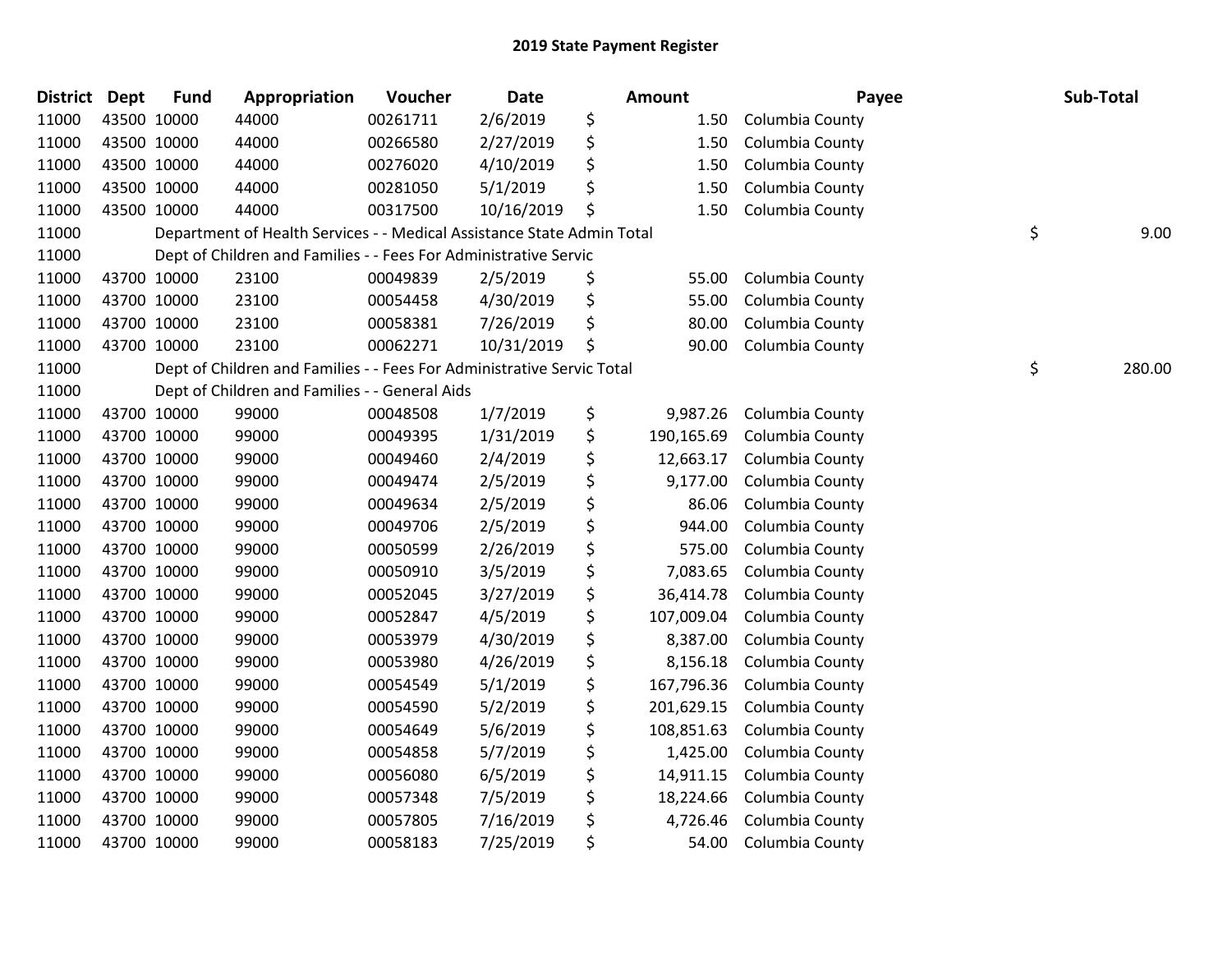| District Dept |             | <b>Fund</b> | Appropriation                                                   | Voucher  | Date       | <b>Amount</b>    | Payee           | Sub-Total          |
|---------------|-------------|-------------|-----------------------------------------------------------------|----------|------------|------------------|-----------------|--------------------|
| 11000         |             | 43700 10000 | 99000                                                           | 00058455 | 7/30/2019  | \$<br>112,067.13 | Columbia County |                    |
| 11000         | 43700 10000 |             | 99000                                                           | 00058669 | 8/6/2019   | \$<br>60,678.51  | Columbia County |                    |
| 11000         | 43700 10000 |             | 99000                                                           | 00058670 | 8/6/2019   | \$<br>35,509.00  | Columbia County |                    |
| 11000         | 43700 10000 |             | 99000                                                           | 00058752 | 8/5/2019   | \$<br>23,764.71  | Columbia County |                    |
| 11000         |             | 43700 10000 | 99000                                                           | 00059874 | 9/5/2019   | \$<br>1,040.34   | Columbia County |                    |
| 11000         | 43700 10000 |             | 99000                                                           | 00059875 | 9/5/2019   | \$<br>11,399.83  | Columbia County |                    |
| 11000         | 43700 10000 |             | 99000                                                           | 00060455 | 9/24/2019  | \$<br>651,311.14 | Columbia County |                    |
| 11000         | 43700 10000 |             | 99000                                                           | 00060722 | 9/26/2019  | \$<br>2,135.00   | Columbia County |                    |
| 11000         | 43700 10000 |             | 99000                                                           | 00060723 | 9/27/2019  | \$<br>1,040.74   | Columbia County |                    |
| 11000         | 43700 10000 |             | 99000                                                           | 00061145 | 10/7/2019  | \$<br>31,812.01  | Columbia County |                    |
| 11000         |             | 43700 10000 | 99000                                                           | 00061954 | 10/30/2019 | \$<br>189,385.62 | Columbia County |                    |
| 11000         | 43700 10000 |             | 99000                                                           | 00062365 | 11/5/2019  | \$<br>10,893.66  | Columbia County |                    |
| 11000         | 43700 10000 |             | 99000                                                           | 00062528 | 11/12/2019 | \$<br>37,004.92  | Columbia County |                    |
| 11000         | 43700 10000 |             | 99000                                                           | 00063538 | 12/5/2019  | \$<br>23,691.49  | Columbia County |                    |
| 11000         |             | 43700 10000 | 99000                                                           | 00063615 | 12/5/2019  | \$<br>96.01      | Columbia County |                    |
| 11000         |             |             | Dept of Children and Families - - General Aids Total            |          |            |                  |                 | \$<br>2,100,097.35 |
| 11000         |             |             | Dept of Workforce Development - - Ui Admin Fed                  |          |            |                  |                 |                    |
| 11000         | 44500 10000 |             | 15100                                                           | 00204019 | 1/3/2019   | \$<br>20.00      | Columbia County |                    |
| 11000         |             | 44500 10000 | 15100                                                           | 00208758 | 2/4/2019   | \$<br>85.00      | Columbia County |                    |
| 11000         |             | 44500 10000 | 15100                                                           | 00213458 | 3/4/2019   | \$<br>65.00      | Columbia County |                    |
| 11000         |             | 44500 10000 | 15100                                                           | 00218390 | 4/2/2019   | \$<br>125.00     | Columbia County |                    |
| 11000         | 44500 10000 |             | 15100                                                           | 00223349 | 5/2/2019   | \$<br>70.00      | Columbia County |                    |
| 11000         | 44500 10000 |             | 15100                                                           | 00228635 | 6/4/2019   | \$<br>80.00      | Columbia County |                    |
| 11000         |             | 44500 10000 | 15100                                                           | 00233320 | 7/2/2019   | \$<br>50.00      | Columbia County |                    |
| 11000         |             | 44500 10000 | 15100                                                           | 00238690 | 8/2/2019   | \$<br>80.00      | Columbia County |                    |
| 11000         |             | 44500 10000 | 15100                                                           | 00244395 | 9/4/2019   | \$<br>30.00      | Columbia County |                    |
| 11000         | 44500 10000 |             | 15100                                                           | 00249232 | 10/2/2019  | \$<br>70.00      | Columbia County |                    |
| 11000         | 44500 10000 |             | 15100                                                           | 00255619 | 11/4/2019  | \$<br>80.00      | Columbia County |                    |
| 11000         |             | 44500 10000 | 15100                                                           | 00261181 | 12/3/2019  | \$<br>50.00      | Columbia County |                    |
| 11000         |             |             | Dept of Workforce Development - - Ui Admin Fed Total            |          |            |                  |                 | \$<br>805.00       |
| 11000         |             |             | Dept of Workforce Development - - Wc Ops Uninsured Emplyr Admin |          |            |                  |                 |                    |
| 11000         |             | 44500 22700 | 17700                                                           | 00253378 | 10/23/2019 | \$<br>30.00      | Columbia County |                    |
| 11000         |             | 44500 22700 | 17700                                                           | 00253381 | 10/23/2019 | \$<br>5.00       | Columbia County |                    |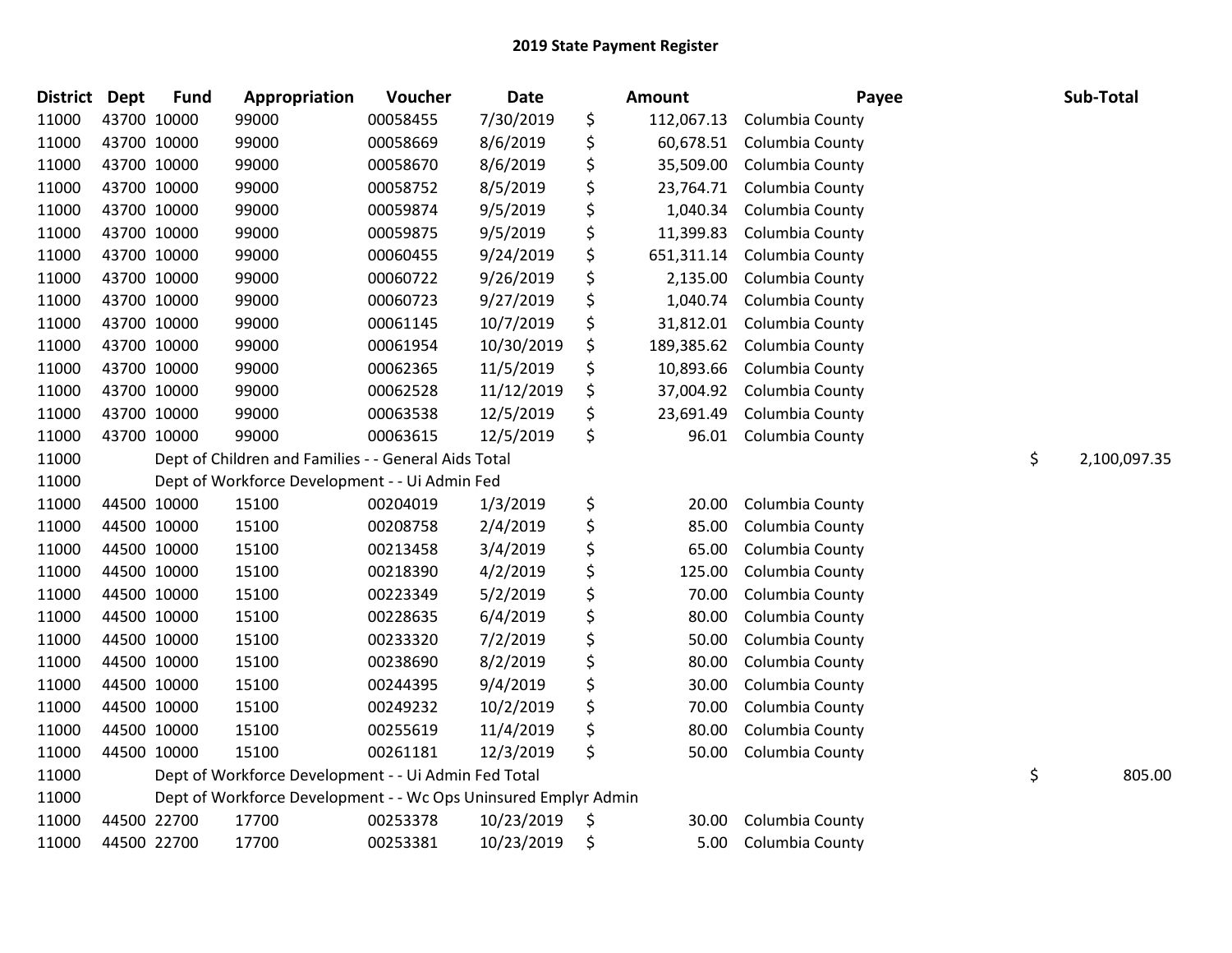| <b>District</b> | <b>Dept</b> | <b>Fund</b> | Appropriation                                                         | Voucher  | <b>Date</b> | <b>Amount</b>   | Payee                    | Sub-Total       |
|-----------------|-------------|-------------|-----------------------------------------------------------------------|----------|-------------|-----------------|--------------------------|-----------------|
| 11000           | 44500 22700 |             | 17700                                                                 | 00253382 | 10/24/2019  | \$<br>40.00     | Columbia County          |                 |
| 11000           |             |             | Dept of Workforce Development - - Wc Ops Uninsured Emplyr Admin Total |          |             |                 |                          | \$<br>75.00     |
| 11000           |             |             | Department of Justice - - Officer Training Reimbursement              |          |             |                 |                          |                 |
| 11000           | 45500 10000 |             | 20200                                                                 | 00076276 | 12/16/2019  | \$              | 3,257.87 Columbia County |                 |
| 11000           | 45500 10000 |             | 20200                                                                 | 00076349 | 12/19/2019  | \$              | 1,492.70 Columbia County |                 |
| 11000           |             |             | Department of Justice - - Officer Training Reimbursement Total        |          |             |                 |                          | \$<br>4,750.57  |
| 11000           |             |             | Department of Justice - - Drug Trafficking Resp Grants                |          |             |                 |                          |                 |
| 11000           | 45500 10000 |             | 20800                                                                 | 00063925 | 4/29/2019   | \$<br>1,849.50  | Columbia County          |                 |
| 11000           |             |             | Department of Justice - - Drug Trafficking Resp Grants Total          |          |             |                 |                          | \$<br>1,849.50  |
| 11000           |             |             | Department of Justice - - Crime Laboratories, Dna                     |          |             |                 |                          |                 |
| 11000           | 45500 10000 |             | 22100                                                                 | 00068526 | 7/19/2019   | \$<br>4,510.00  | Columbia County          |                 |
| 11000           |             |             | Department of Justice - - Crime Laboratories, Dna Total               |          |             |                 |                          | \$<br>4,510.00  |
| 11000           |             |             | Department of Justice - - Law Enforcement Train, Local                |          |             |                 |                          |                 |
| 11000           | 45500 10000 |             | 23100                                                                 | 00071255 | 9/17/2019   | \$<br>1,446.88  | Columbia County          |                 |
| 11000           | 45500 10000 |             | 23100                                                                 | 00071561 | 9/19/2019   | \$<br>2,145.50  | Columbia County          |                 |
| 11000           | 45500 10000 |             | 23100                                                                 | 00072505 | 10/9/2019   | \$<br>11,520.00 | Columbia County          |                 |
| 11000           | 45500 10000 |             | 23100                                                                 | 00077237 | 12/20/2019  | \$<br>1,832.65  | Columbia County          |                 |
| 11000           |             |             | Department of Justice - - Law Enforcement Train, Local Total          |          |             |                 |                          | \$<br>16,945.03 |
| 11000           |             |             | Department of Justice - - Inter And Intra-Agency Assist               |          |             |                 |                          |                 |
| 11000           | 45500 10000 |             | 23300                                                                 | 00067727 | 7/11/2019   | \$<br>4,629.54  | Columbia County          |                 |
| 11000           | 45500 10000 |             | 23300                                                                 | 00072019 | 9/30/2019   | \$<br>12,181.44 | Columbia County          |                 |
| 11000           |             |             | Department of Justice - - Inter And Intra-Agency Assist Total         |          |             |                 |                          | \$<br>16,810.98 |
| 11000           |             |             | Department of Justice - - Federal Aid, State Operations               |          |             |                 |                          |                 |
| 11000           | 45500 10000 |             | 24100                                                                 | 00057879 | 1/7/2019    | \$              | 1,076.21 Columbia County |                 |
| 11000           |             |             | Department of Justice - - Federal Aid, State Operations Total         |          |             |                 |                          | \$<br>1,076.21  |
| 11000           |             |             | Department of Justice - - Federal Aid, Local Assistance               |          |             |                 |                          |                 |
| 11000           | 45500 10000 |             | 25100                                                                 | 00061839 | 3/21/2019   | \$<br>650.47    | Columbia County          |                 |
| 11000           | 45500 10000 |             | 25100                                                                 | 00064446 | 5/10/2019   | \$<br>997.05    | Columbia County          |                 |
| 11000           | 45500 10000 |             | 25100                                                                 | 00069429 | 8/5/2019    | \$<br>3,101.55  | Columbia County          |                 |
| 11000           | 45500 10000 |             | 25100                                                                 | 00069808 | 8/9/2019    | \$<br>1,130.08  | Columbia County          |                 |
| 11000           | 45500 10000 |             | 25100                                                                 | 00072836 | 10/11/2019  | \$<br>83.08     | Columbia County          |                 |
| 11000           | 45500 10000 |             | 25100                                                                 | 00075978 | 12/9/2019   | \$<br>269.65    | Columbia County          |                 |
| 11000           | 45500 10000 |             | 25100                                                                 | 00076912 | 12/26/2019  | \$<br>511.90    | Columbia County          |                 |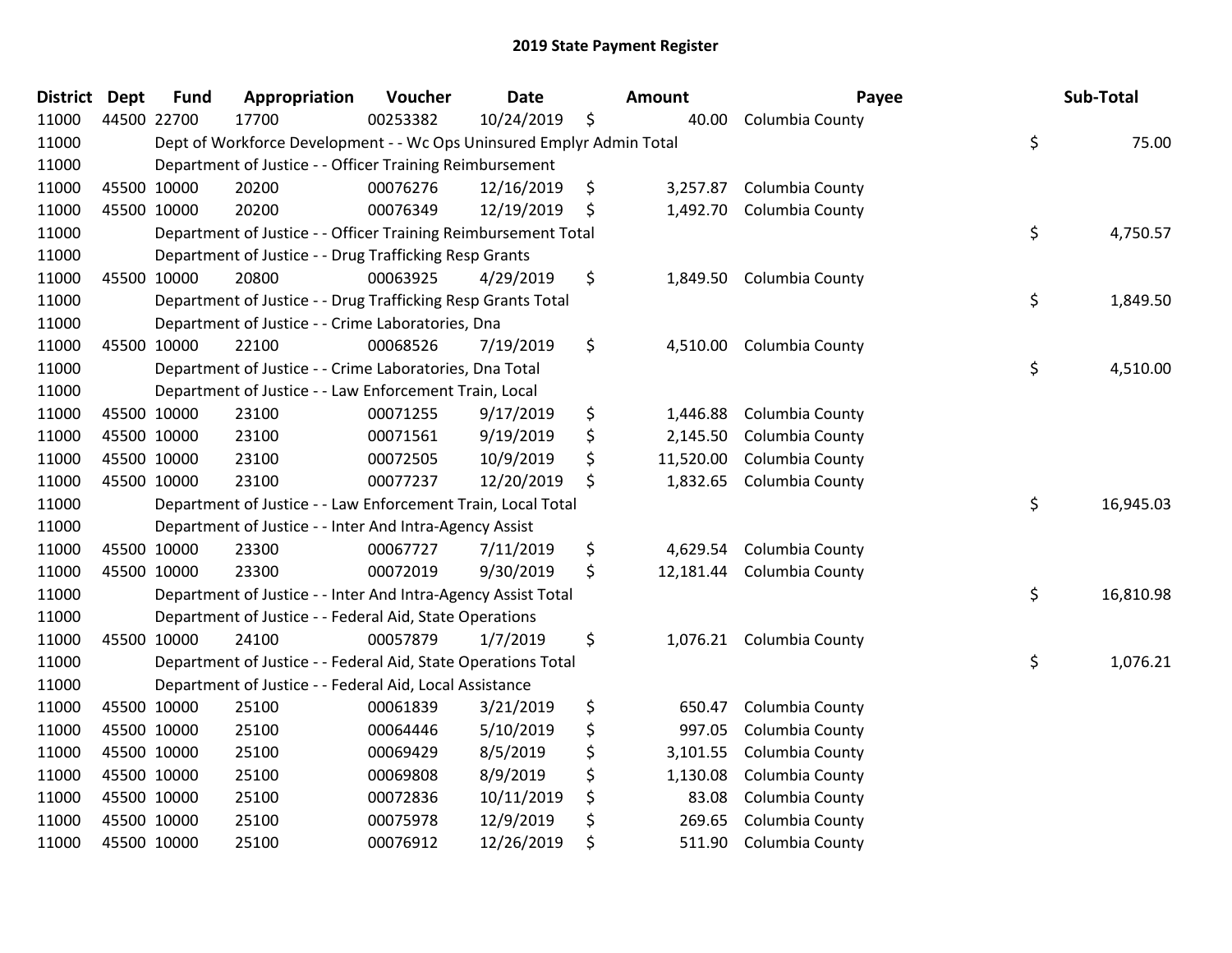| <b>District Dept</b> | <b>Fund</b> | Appropriation                                                           | Voucher  | <b>Date</b> | Amount          | Payee                     | Sub-Total        |
|----------------------|-------------|-------------------------------------------------------------------------|----------|-------------|-----------------|---------------------------|------------------|
| 11000                | 45500 10000 | 25100                                                                   | 00077460 | 12/26/2019  | \$<br>750.80    | Columbia County           |                  |
| 11000                |             | Department of Justice - - Federal Aid, Local Assistance Total           |          |             |                 |                           | \$<br>7,494.58   |
| 11000                |             | Department of Justice - - Alt Prosecution Alcohol Drugs                 |          |             |                 |                           |                  |
| 11000                | 45500 10000 | 27100                                                                   | 00061250 | 3/15/2019   | \$<br>68,421.35 | Columbia County           |                  |
| 11000                | 45500 10000 | 27100                                                                   | 00064318 | 5/6/2019    | \$<br>42,229.02 | Columbia County           |                  |
| 11000                | 45500 10000 | 27100                                                                   | 00069654 | 8/7/2019    | \$<br>46,955.55 | Columbia County           |                  |
| 11000                | 45500 10000 | 27100                                                                   | 00074148 | 11/5/2019   | \$<br>47,002.21 | Columbia County           |                  |
| 11000                |             | Department of Justice - - Alt Prosecution Alcohol Drugs Total           |          |             |                 |                           | \$<br>204,608.13 |
| 11000                |             | Department of Justice - - Crime Victim Witness Assist                   |          |             |                 |                           |                  |
| 11000                | 45500 10000 | 53200                                                                   | 00068310 | 7/18/2019   | \$<br>38,847.46 | Columbia County           |                  |
| 11000                |             | Department of Justice - - Crime Victim Witness Assist Total             |          |             |                 |                           | \$<br>38,847.46  |
| 11000                |             | Department of Justice - - County Reimb Victim-Witness                   |          |             |                 |                           |                  |
| 11000                | 45500 10000 | 53900                                                                   | 00060551 | 2/28/2019   | \$              | 35,656.74 Columbia County |                  |
| 11000                |             | Department of Justice - - County Reimb Victim-Witness Total             |          |             |                 |                           | \$<br>35,656.74  |
| 11000                |             | Department of Military Affairs - - Emergency Response Equipment         |          |             |                 |                           |                  |
| 11000                | 46500 10000 | 30800                                                                   | 00056000 | 2/11/2019   | \$<br>8,077.05  | Columbia County           |                  |
| 11000                | 46500 10000 | 30800                                                                   | 00059123 | 4/18/2019   | \$<br>608.65    | Columbia County           |                  |
| 11000                | 46500 10000 | 30800                                                                   | 00070975 | 12/18/2019  | \$<br>6,877.12  | Columbia County           |                  |
| 11000                |             | Department of Military Affairs - - Emergency Response Equipment Total   |          |             |                 |                           | \$<br>15,562.82  |
| 11000                |             | Department of Military Affairs - - Federal Aid, Local Assistance        |          |             |                 |                           |                  |
| 11000                | 46500 10000 | 34200                                                                   | 00055523 | 1/31/2019   | \$<br>23,687.74 | Columbia County           |                  |
| 11000                | 46500 10000 | 34200                                                                   | 00066708 | 9/16/2019   | \$<br>2,974.42  | Columbia County           |                  |
| 11000                | 46500 10000 | 34200                                                                   | 00070627 | 12/11/2019  | \$<br>47,185.63 | Columbia County           |                  |
| 11000                |             | Department of Military Affairs - - Federal Aid, Local Assistance Total  |          |             |                 |                           | \$<br>73,847.79  |
| 11000                |             | Department of Military Affairs - - St Emerg Response Bd Grant Pif       |          |             |                 |                           |                  |
| 11000                | 46500 27200 | 36400                                                                   | 00055465 | 1/31/2019   | \$<br>13,218.19 | Columbia County           |                  |
| 11000                |             | Department of Military Affairs - - St Emerg Response Bd Grant Pif Total |          |             |                 |                           | \$<br>13,218.19  |
| 11000                |             | Department of Veterans Affairs - - Grants To Counties                   |          |             |                 |                           |                  |
| 11000                | 48500 15200 | 12700                                                                   | 00060673 | 2/22/2019   | \$<br>1,150.00  | Columbia County           |                  |
| 11000                |             | Department of Veterans Affairs - - Grants To Counties Total             |          |             |                 |                           | \$<br>1,150.00   |
| 11000                |             | Department of Veterans Affairs - - County Grants                        |          |             |                 |                           |                  |
| 11000                | 48500 58200 | 26700                                                                   | 00060673 | 2/22/2019   | \$<br>5,175.00  | Columbia County           |                  |
| 11000                |             | Department of Veterans Affairs - - County Grants Total                  |          |             |                 |                           | \$<br>5,175.00   |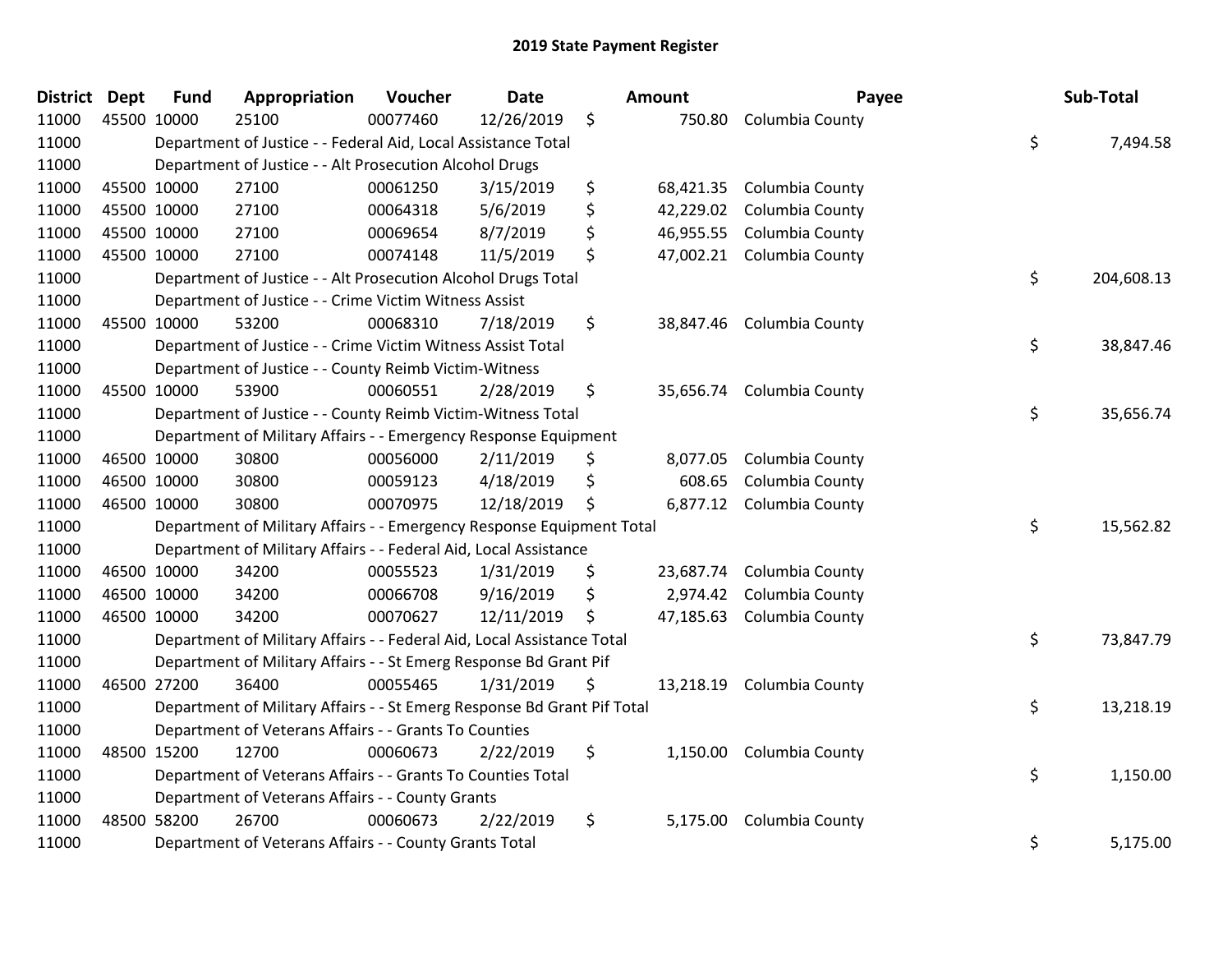| <b>District</b> | <b>Dept</b> | <b>Fund</b> | Appropriation                                                        | Voucher  | Date      | <b>Amount</b>   | Payee           | Sub-Total       |
|-----------------|-------------|-------------|----------------------------------------------------------------------|----------|-----------|-----------------|-----------------|-----------------|
| 11000           |             |             | Department of Veterans Affairs - - County Grants                     |          |           |                 |                 |                 |
| 11000           |             | 48500 58300 | 37000                                                                | 00060673 | 2/22/2019 | \$<br>5,175.00  | Columbia County |                 |
| 11000           |             |             | Department of Veterans Affairs - - County Grants Total               |          |           |                 |                 | \$<br>5,175.00  |
| 11000           |             |             | Department of Administration - - Federal Aid, Local Assistance       |          |           |                 |                 |                 |
| 11000           |             | 50500 10000 | 15500                                                                | 00097038 | 2/15/2019 | \$<br>10,773.72 | Columbia County |                 |
| 11000           |             | 50500 10000 | 15500                                                                | 00098054 | 3/1/2019  | \$<br>3,063.59  | Columbia County |                 |
| 11000           |             | 50500 10000 | 15500                                                                | 00099640 | 3/29/2019 | \$<br>3,209.44  | Columbia County |                 |
| 11000           |             | 50500 10000 | 15500                                                                | 00101634 | 4/30/2019 | \$<br>2,691.17  | Columbia County |                 |
| 11000           |             | 50500 10000 | 15500                                                                | 00103205 | 5/29/2019 | \$<br>3,516.29  | Columbia County |                 |
| 11000           |             | 50500 10000 | 15500                                                                | 00104997 | 7/1/2019  | \$<br>3,647.83  | Columbia County |                 |
| 11000           |             | 50500 10000 | 15500                                                                | 00106467 | 7/30/2019 | \$<br>1,494.07  | Columbia County |                 |
| 11000           |             | 50500 10000 | 15500                                                                | 00107940 | 8/30/2019 | \$<br>1,073.33  | Columbia County |                 |
| 11000           |             | 50500 10000 | 15500                                                                | 00109987 | 10/1/2019 | \$<br>1,162.14  | Columbia County |                 |
| 11000           |             |             | Department of Administration - - Federal Aid, Local Assistance Total |          |           |                 |                 | \$<br>30,631.58 |
| 11000           |             |             | Department of Administration - - Federal Aid, Local Assistance       |          |           |                 |                 |                 |
| 11000           |             | 50500 10000 | 74300                                                                | 00094606 | 1/14/2019 | \$<br>20,767.00 | Columbia County |                 |
| 11000           |             | 50500 10000 | 74300                                                                | 00095794 | 1/28/2019 | \$<br>76,934.00 | Columbia County |                 |
| 11000           |             | 50500 10000 | 74300                                                                | 00096982 | 2/20/2019 | \$<br>13,821.00 | Columbia County |                 |
| 11000           |             | 50500 10000 | 74300                                                                | 00098688 | 3/15/2019 | \$<br>30,172.00 | Columbia County |                 |
| 11000           |             | 50500 10000 | 74300                                                                | 00099470 | 4/3/2019  | \$<br>21,093.00 | Columbia County |                 |
| 11000           |             | 50500 10000 | 74300                                                                | 00101760 | 5/9/2019  | \$<br>63,290.00 | Columbia County |                 |
| 11000           |             | 50500 10000 | 74300                                                                | 00102387 | 5/23/2019 | \$<br>16,527.00 | Columbia County |                 |
| 11000           |             | 50500 10000 | 74300                                                                | 00102392 | 5/23/2019 | \$<br>12,552.00 | Columbia County |                 |
| 11000           |             | 50500 10000 | 74300                                                                | 00103236 | 5/31/2019 | \$<br>5,000.00  | Columbia County |                 |
| 11000           | 50500 10000 |             | 74300                                                                | 00103271 | 6/4/2019  | \$<br>41,430.00 | Columbia County |                 |
| 11000           |             | 50500 10000 | 74300                                                                | 00104032 | 6/25/2019 | \$<br>38,552.00 | Columbia County |                 |
| 11000           |             | 50500 10000 | 74300                                                                | 00104769 | 6/28/2019 | \$<br>21,727.00 | Columbia County |                 |
| 11000           |             | 50500 10000 | 74300                                                                | 00105247 | 7/9/2019  | \$<br>67,460.00 | Columbia County |                 |
| 11000           |             | 50500 10000 | 74300                                                                | 00106655 | 8/15/2019 | \$<br>17,843.00 | Columbia County |                 |
| 11000           |             | 50500 10000 | 74300                                                                | 00107150 | 8/20/2019 | \$<br>43,405.00 | Columbia County |                 |
| 11000           |             | 50500 10000 | 74300                                                                | 00107488 | 8/26/2019 | \$<br>91,480.00 | Columbia County |                 |
| 11000           |             | 50500 10000 | 74300                                                                | 00108632 | 9/26/2019 | \$<br>22,191.00 | Columbia County |                 |
| 11000           |             | 50500 10000 | 74300                                                                | 00109134 | 9/26/2019 | \$<br>69,764.00 | Columbia County |                 |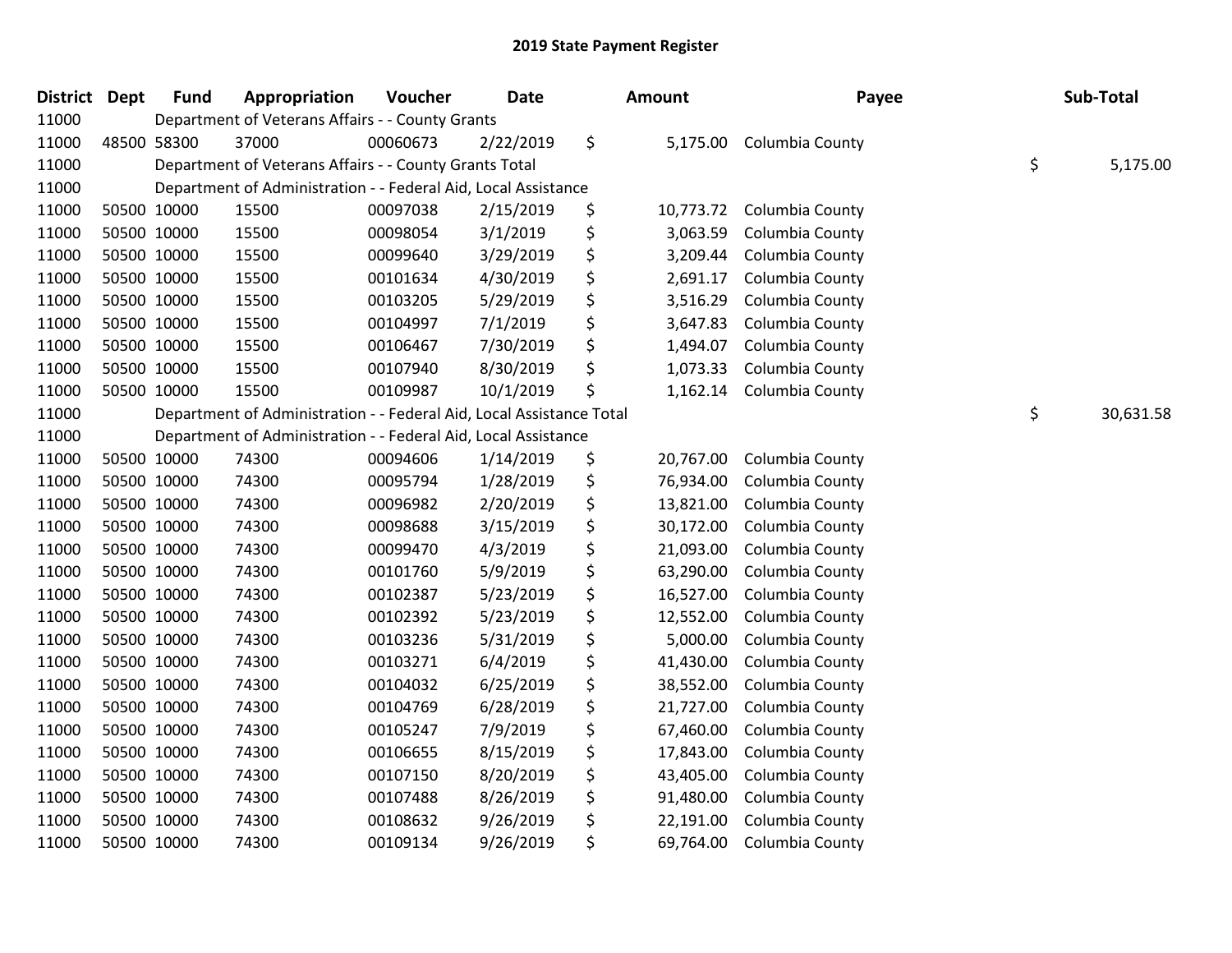| District Dept | <b>Fund</b> | Appropriation                                                         | Voucher  | <b>Date</b> | <b>Amount</b>    | Payee           | Sub-Total        |
|---------------|-------------|-----------------------------------------------------------------------|----------|-------------|------------------|-----------------|------------------|
| 11000         | 50500 10000 | 74300                                                                 | 00110156 | 10/9/2019   | \$<br>17,780.00  | Columbia County |                  |
| 11000         | 50500 10000 | 74300                                                                 | 00111301 | 10/29/2019  | \$<br>20,911.00  | Columbia County |                  |
| 11000         | 50500 10000 | 74300                                                                 | 00112117 | 11/13/2019  | \$<br>51,609.00  | Columbia County |                  |
| 11000         | 50500 10000 | 74300                                                                 | 00112185 | 11/13/2019  | \$<br>9,382.00   | Columbia County |                  |
| 11000         | 50500 10000 | 74300                                                                 | 00112506 | 12/2/2019   | \$<br>144,653.00 | Columbia County |                  |
| 11000         | 50500 10000 | 74300                                                                 | 00113695 | 12/11/2019  | \$<br>62,547.00  | Columbia County |                  |
| 11000         |             | Department of Administration - - Federal Aid, Local Assistance Total  |          |             |                  |                 | \$<br>980,890.00 |
| 11000         |             | Department of Administration - - Low-Income Assistance Grants         |          |             |                  |                 |                  |
| 11000         | 50500 23500 | 37100                                                                 | 00097038 | 2/15/2019   | \$<br>3,970.93   | Columbia County |                  |
| 11000         | 50500 23500 | 37100                                                                 | 00098054 | 3/1/2019    | \$<br>3,349.26   | Columbia County |                  |
| 11000         | 50500 23500 | 37100                                                                 | 00099640 | 3/29/2019   | \$<br>4,053.88   | Columbia County |                  |
| 11000         | 50500 23500 | 37100                                                                 | 00101634 | 4/30/2019   | \$<br>4,487.15   | Columbia County |                  |
| 11000         | 50500 23500 | 37100                                                                 | 00103205 | 5/29/2019   | \$<br>4,243.91   | Columbia County |                  |
| 11000         | 50500 23500 | 37100                                                                 | 00104997 | 7/1/2019    | \$<br>1,590.19   | Columbia County |                  |
| 11000         | 50500 23500 | 37100                                                                 | 00107940 | 8/30/2019   | \$<br>644.00     | Columbia County |                  |
| 11000         | 50500 23500 | 37100                                                                 | 00109987 | 10/1/2019   | \$<br>6,405.08   | Columbia County |                  |
| 11000         | 50500 23500 | 37100                                                                 | 00111620 | 10/29/2019  | \$<br>805.62     | Columbia County |                  |
| 11000         | 50500 23500 | 37100                                                                 | 00113494 | 12/2/2019   | \$<br>9,171.00   | Columbia County |                  |
| 11000         | 50500 23500 | 37100                                                                 | 00114414 | 12/17/2019  | \$<br>7,368.25   | Columbia County |                  |
| 11000         |             | Department of Administration - - Low-Income Assistance Grants Total   |          |             |                  |                 | \$<br>46,089.27  |
| 11000         |             | Department of Administration - - Land Information Program; Loca       |          |             |                  |                 |                  |
| 11000         | 50500 26900 | 17300                                                                 | 00095050 | 1/17/2019   | \$<br>1,000.00   | Columbia County |                  |
| 11000         | 50500 26900 | 17300                                                                 | 00097024 | 2/26/2019   | \$<br>10,264.00  | Columbia County |                  |
| 11000         | 50500 26900 | 17300                                                                 | 00099600 | 3/28/2019   | \$<br>25,000.00  | Columbia County |                  |
| 11000         | 50500 26900 | 17300                                                                 | 00100454 | 4/15/2019   | \$<br>25,000.00  | Columbia County |                  |
| 11000         | 50500 26900 | 17300                                                                 | 00114657 | 12/20/2019  | \$<br>25,000.00  | Columbia County |                  |
| 11000         |             | Department of Administration - - Land Information Program; Loca Total |          |             |                  |                 | \$<br>86,264.00  |
| 11000         |             | Public Defender Board - - Transcript, Discovery And Int               |          |             |                  |                 |                  |
| 11000         | 55000 10000 | 10600                                                                 | 00167440 | 1/3/2019    | \$<br>56.80      | Columbia County |                  |
| 11000         | 55000 10000 | 10600                                                                 | 00175845 | 1/9/2019    | \$<br>172.15     | Columbia County |                  |
| 11000         | 55000 10000 | 10600                                                                 | 00175869 | 1/9/2019    | \$<br>5.00       | Columbia County |                  |
| 11000         | 55000 10000 | 10600                                                                 | 00182594 | 2/19/2019   | \$<br>45.00      | Columbia County |                  |
| 11000         | 55000 10000 | 10600                                                                 | 00182632 | 2/19/2019   | \$<br>3,219.60   | Columbia County |                  |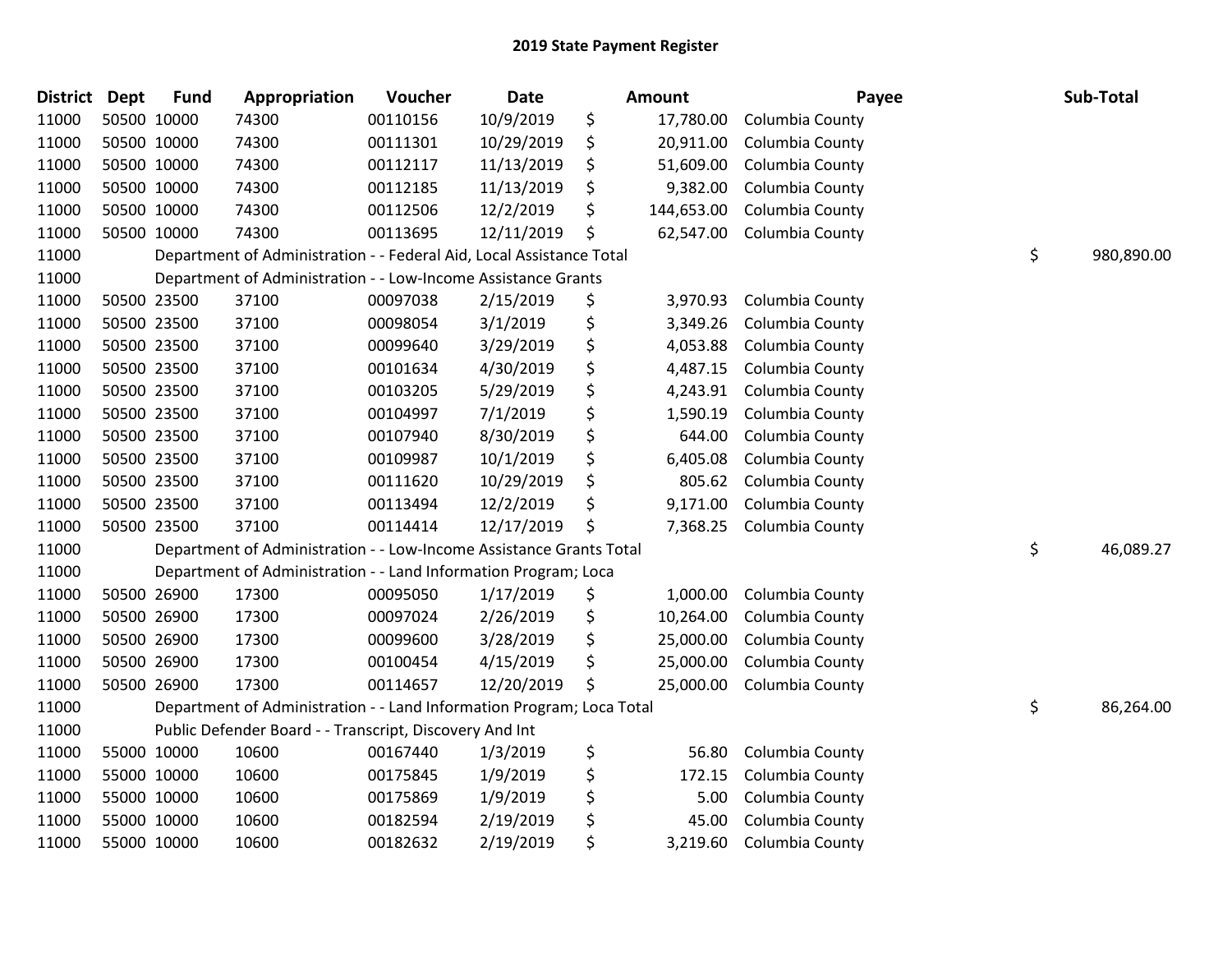| <b>District</b> | Dept        | <b>Fund</b> | Appropriation                                                 | Voucher  | Date       | <b>Amount</b>    | Payee           | Sub-Total       |
|-----------------|-------------|-------------|---------------------------------------------------------------|----------|------------|------------------|-----------------|-----------------|
| 11000           | 55000 10000 |             | 10600                                                         | 00193380 | 5/3/2019   | \$<br>5.60       | Columbia County |                 |
| 11000           | 55000 10000 |             | 10600                                                         | 00193381 | 5/3/2019   | \$<br>5.80       | Columbia County |                 |
| 11000           | 55000 10000 |             | 10600                                                         | 00196198 | 5/21/2019  | \$<br>5.00       | Columbia County |                 |
| 11000           | 55000 10000 |             | 10600                                                         | 00197396 | 5/30/2019  | \$<br>2,841.00   | Columbia County |                 |
| 11000           | 55000 10000 |             | 10600                                                         | 00210063 | 8/20/2019  | \$<br>20.00      | Columbia County |                 |
| 11000           | 55000 10000 |             | 10600                                                         | 00210064 | 8/20/2019  | \$<br>2,958.00   | Columbia County |                 |
| 11000           | 55000 10000 |             | 10600                                                         | 00213852 | 9/16/2019  | \$<br>5.00       | Columbia County |                 |
| 11000           | 55000 10000 |             | 10600                                                         | 00213853 | 9/16/2019  | \$<br>5.00       | Columbia County |                 |
| 11000           | 55000 10000 |             | 10600                                                         | 00213854 | 9/16/2019  | \$<br>5.00       | Columbia County |                 |
| 11000           | 55000 10000 |             | 10600                                                         | 00213855 | 9/16/2019  | \$<br>5.00       | Columbia County |                 |
| 11000           | 55000 10000 |             | 10600                                                         | 00213856 | 9/16/2019  | \$<br>5.00       | Columbia County |                 |
| 11000           | 55000 10000 |             | 10600                                                         | 00219281 | 10/28/2019 | \$<br>11.00      | Columbia County |                 |
| 11000           | 55000 10000 |             | 10600                                                         | 00223606 | 11/25/2019 | \$<br>5.00       | Columbia County |                 |
| 11000           | 55000 10000 |             | 10600                                                         | 00223608 | 11/25/2019 | \$<br>2,809.80   | Columbia County |                 |
| 11000           | 55000 10000 |             | 10600                                                         | 00223609 | 11/25/2019 | \$<br>5.00       | Columbia County |                 |
| 11000           | 55000 10000 |             | 10600                                                         | 00223610 | 11/25/2019 | \$<br>22.60      | Columbia County |                 |
| 11000           | 55000 10000 |             | 10600                                                         | 00226490 | 12/13/2019 | \$<br>5.00       | Columbia County |                 |
| 11000           | 55000 10000 |             | 10600                                                         | 00227601 | 12/23/2019 | \$<br>5.00       | Columbia County |                 |
| 11000           | 55000 10000 |             | 10600                                                         | 00227603 | 12/23/2019 | \$<br>5.00       | Columbia County |                 |
| 11000           | 55000 10000 |             | 10600                                                         | 00227604 | 12/23/2019 | \$<br>5.00       | Columbia County |                 |
| 11000           | 55000 10000 |             | 10600                                                         | 00227605 | 12/23/2019 | \$<br>5.00       | Columbia County |                 |
| 11000           |             |             | Public Defender Board - - Transcript, Discovery And Int Total |          |            |                  |                 | \$<br>12,237.35 |
| 11000           |             |             | Department of Revenue - - Warrants and Satisfactions          |          |            |                  |                 |                 |
| 11000           |             | 56600 10000 | 10100                                                         | 00121649 | 2/20/2019  | \$<br>730.00     | Columbia County |                 |
| 11000           | 56600 10000 |             | 10100                                                         | 00127312 | 3/21/2019  | \$<br>210.50     | Columbia County |                 |
| 11000           | 56600 10000 |             | 10100                                                         | 00139677 | 7/10/2019  | \$<br>210.50     | Columbia County |                 |
| 11000           |             | 56600 10000 | 10100                                                         | 00144985 | 9/6/2019   | \$<br>210.50     | Columbia County |                 |
| 11000           |             | 56600 10000 | 10100                                                         | 00145755 | 9/18/2019  | \$<br>820.00     | Columbia County |                 |
| 11000           | 56600 10000 |             | 10100                                                         | 00149342 | 10/24/2019 | \$<br>210.50     | Columbia County |                 |
| 11000           | 56600 10000 |             | 10100                                                         | 00150639 | 11/20/2019 | \$<br>210.50     | Columbia County |                 |
| 11000           |             |             | Department of Revenue - - Warrants and Satisfactions Total    |          |            |                  |                 | \$<br>2,602.50  |
| 11000           |             |             | Circuit Courts - - Circuit Court Costs                        |          |            |                  |                 |                 |
| 11000           | 62500 10000 |             | 10500                                                         | 00001214 | 1/17/2019  | \$<br>115,672.37 | Columbia County |                 |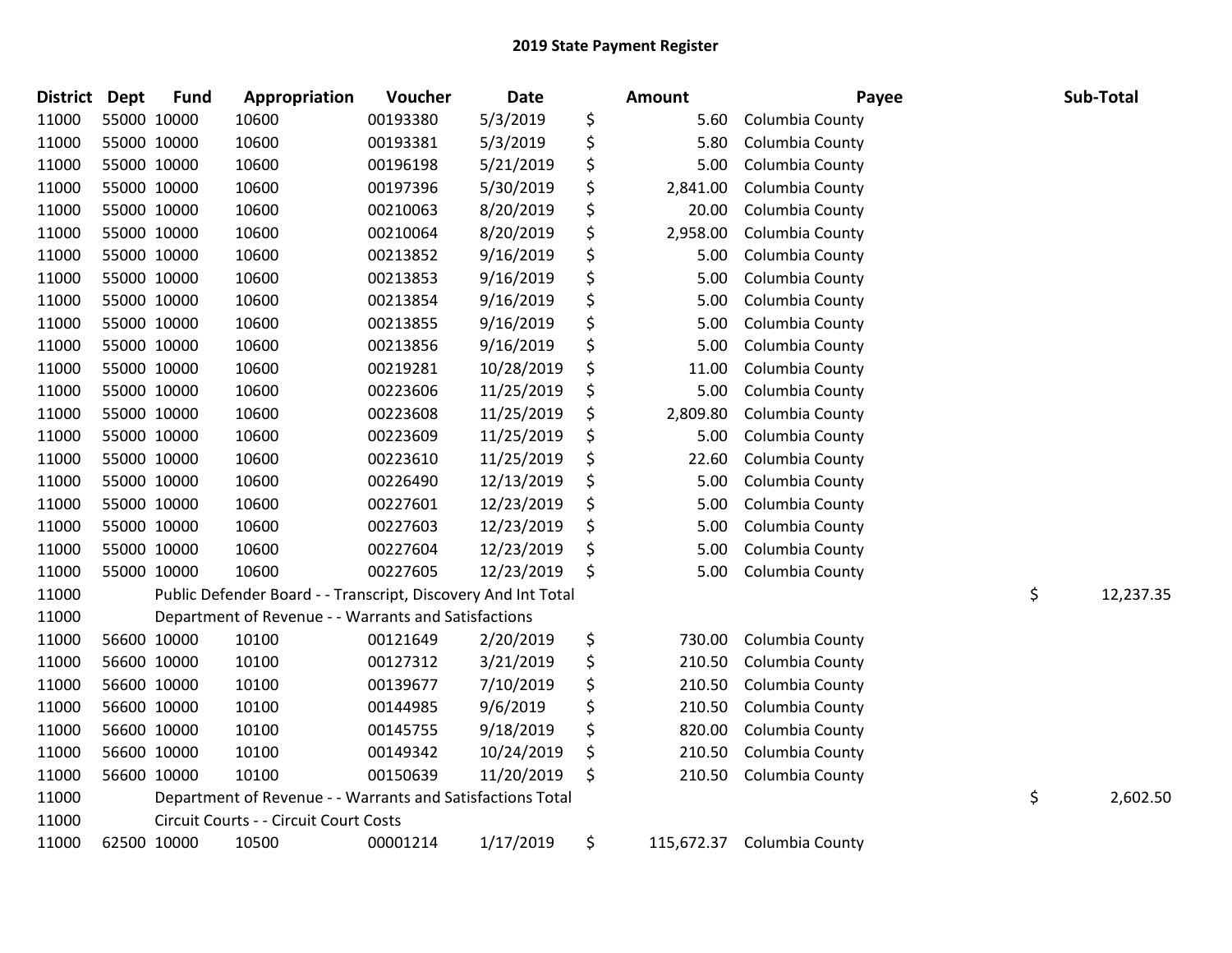| <b>District</b>    | <b>Dept</b> | <b>Fund</b> | Appropriation                                                         | Voucher  | <b>Date</b> | <b>Amount</b>      |                 | Payee | Sub-Total     |
|--------------------|-------------|-------------|-----------------------------------------------------------------------|----------|-------------|--------------------|-----------------|-------|---------------|
| 11000              |             | 62500 10000 | 10500                                                                 | 00001423 | 7/5/2019    | \$<br>7,813.00     | Columbia County |       |               |
| 11000              |             | 62500 10000 | 10500                                                                 | 00001524 | 8/1/2019    | \$<br>181,132.00   | Columbia County |       |               |
| 11000              |             |             | Circuit Courts - - Circuit Court Costs Total                          |          |             |                    |                 | \$    | 304,617.37    |
| 11000              |             |             | Shared Revenue and Tax Relief - - County And Municipal Aid            |          |             |                    |                 |       |               |
| 11000              |             | 83500 10000 | 10500                                                                 | 00048553 | 7/22/2019   | \$<br>37,526.64    | Columbia County |       |               |
| 11000              | 83500 10000 |             | 10500                                                                 | 00052844 | 11/18/2019  | \$<br>212,650.93   | Columbia County |       |               |
| 11000              |             |             | Shared Revenue and Tax Relief - - County And Municipal Aid Total      |          |             |                    |                 | \$    | 250,177.57    |
| 11000              |             |             | Shared Revenue and Tax Relief - - Exempt Computer Aid                 |          |             |                    |                 |       |               |
| 11000              |             | 83500 10000 | 10900                                                                 | 00045380 | 7/22/2019   | \$<br>32,621.20    | Columbia County |       |               |
| 11000              |             |             | Shared Revenue and Tax Relief - - Exempt Computer Aid Total           |          |             |                    |                 | \$    | 32,621.20     |
| 11000              |             |             | Shared Revenue and Tax Relief - - Utility Aid                         |          |             |                    |                 |       |               |
| 11000              |             | 83500 10000 | 11000                                                                 | 00048553 | 7/22/2019   | \$<br>314,590.30   | Columbia County |       |               |
| 11000              | 83500 10000 |             | 11000                                                                 | 00052844 | 11/18/2019  | \$<br>1,782,215.01 | Columbia County |       |               |
| 11000              |             |             | Shared Revenue and Tax Relief - - Utility Aid Total                   |          |             |                    |                 | \$    | 2,096,805.31  |
| 11000              |             |             | Shared Revenue and Tax Relief - - Personal Property Aid               |          |             |                    |                 |       |               |
| 11000              |             | 83500 10000 | 11100                                                                 | 00039903 | 5/6/2019    | \$<br>152,845.43   | Columbia County |       |               |
| 11000              |             |             | Shared Revenue and Tax Relief - - Personal Property Aid Total         |          |             |                    |                 | \$    | 152,845.43    |
| 11000              |             |             | Shared Revenue and Tax Relief - - School Lvy Tx/First Dollar Cr       |          |             |                    |                 |       |               |
| 11000              |             | 83500 10000 | 30200                                                                 | 00045232 | 7/22/2019   | \$<br>9,861,729.08 | Columbia County |       |               |
| 11000              | 83500 10000 |             | 30200                                                                 | 00048116 | 7/22/2019   | \$<br>1,684,287.45 | Columbia County |       |               |
| 11000              |             |             | Shared Revenue and Tax Relief - - School Lvy Tx/First Dollar Cr Total |          |             |                    |                 | \$    | 11,546,016.53 |
| 11000              |             |             | Shared Revenue and Tax Relief - - Lottery & Gaming Credit             |          |             |                    |                 |       |               |
| 11000              |             | 83500 52100 | 36300                                                                 | 00038602 | 3/25/2019   | \$<br>2,610,790.96 | Columbia County |       |               |
| 11000              |             |             | Shared Revenue and Tax Relief - - Lottery & Gaming Credit Total       |          |             |                    |                 | \$    | 2,610,790.96  |
| <b>11000 Total</b> |             |             |                                                                       |          |             |                    |                 | \$    | 31,884,439.94 |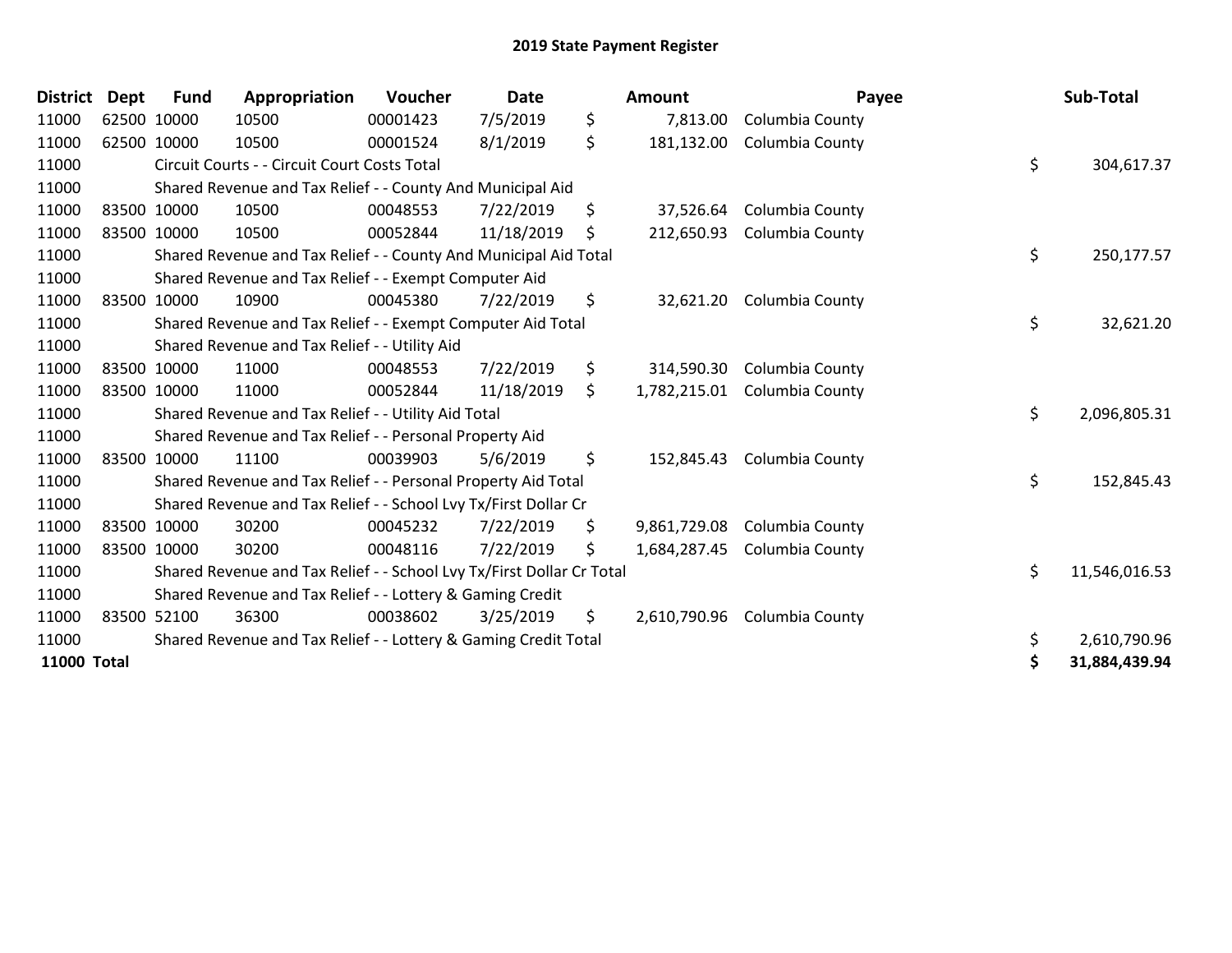| District Dept |             | <b>Fund</b> | Appropriation                                                        | Voucher  | <b>Date</b> | Amount      | Payee                       | Sub-Total        |
|---------------|-------------|-------------|----------------------------------------------------------------------|----------|-------------|-------------|-----------------------------|------------------|
| 11002         |             |             | Dept of Safety & Prof Services - - Fire Dues Distribution            |          |             |             |                             |                  |
| 11002         | 16500 10000 |             | 22500                                                                | 00030663 | 7/17/2019   | \$          | 3,841.87 Town Of Arlington  |                  |
| 11002         |             |             | Dept of Safety & Prof Services - - Fire Dues Distribution Total      |          |             |             |                             | \$<br>3,841.87   |
| 11002         |             |             | Dept of Natural Resources - - Aids In Lieu Of Taxes - Gener          |          |             |             |                             |                  |
| 11002         |             | 37000 10000 | 50300                                                                | 00314049 | 4/19/2019   | \$          | 17.31 Town Of Arlington     |                  |
| 11002         |             |             | Dept of Natural Resources - - Aids In Lieu Of Taxes - Gener Total    |          |             |             |                             | \$<br>17.31      |
| 11002         |             |             | Dept of Natural Resources - - Resaids - Cnty Forst, Cl & Mfl         |          |             |             |                             |                  |
| 11002         |             | 37000 21200 | 57100                                                                | 00332345 | 6/21/2019   | \$          | 69.70 Town Of Arlington     |                  |
| 11002         |             |             | Dept of Natural Resources - - Resaids - Cnty Forst, CI & Mfl Total   |          |             |             |                             | \$<br>69.70      |
| 11002         |             |             | WI Dept of Transportation - - Trns Aids To Mnc.-Sf                   |          |             |             |                             |                  |
| 11002         |             | 39500 21100 | 19100                                                                | 00336106 | 1/7/2019    | \$          | 27,025.56 Town Of Arlington |                  |
| 11002         |             | 39500 21100 | 19100                                                                | 00363422 | 4/1/2019    | \$          | 27,025.56 Town Of Arlington |                  |
| 11002         |             | 39500 21100 | 19100                                                                | 00401431 | 7/1/2019    | \$          | 27,025.56 Town Of Arlington |                  |
| 11002         |             | 39500 21100 | 19100                                                                | 00444249 | 10/7/2019   | \$          | 27,025.57 Town Of Arlington |                  |
| 11002         |             |             | WI Dept of Transportation - - Trns Aids To Mnc.-Sf Total             |          |             |             |                             | \$<br>108,102.25 |
| 11002         |             |             | WI Dept of Transportation - - Hwy Mgmt & Opers Sf                    |          |             |             |                             |                  |
| 11002         |             | 39500 21100 | 36500                                                                | 00466618 | 11/29/2019  | \$          | 500.00 Town Of Arlington    |                  |
| 11002         |             |             | WI Dept of Transportation - - Hwy Mgmt & Opers Sf Total              |          |             |             |                             | \$<br>500.00     |
| 11002         |             |             | Department of Administration - - Hv Trans Ln Annual Impact Fee       |          |             |             |                             |                  |
| 11002         |             | 50500 10000 | 17400                                                                | 00101134 | 5/1/2019    | \$          | 17,723.00 Town Of Arlington |                  |
| 11002         |             | 50500 10000 | 17400                                                                | 00101135 | 5/1/2019    | \$          | 45,128.00 Town Of Arlington |                  |
| 11002         |             |             | Department of Administration - - Hv Trans Ln Annual Impact Fee Total |          |             |             |                             | \$<br>62,851.00  |
| 11002         |             |             | Elections Commission - - 2018 Hava Election Security                 |          |             |             |                             |                  |
| 11002         |             | 51000 22000 | 18200                                                                | 00002593 | 11/18/2019  | \$          | 700.00 Town Of Arlington    |                  |
| 11002         |             |             | Elections Commission - - 2018 Hava Election Security Total           |          |             |             |                             | \$<br>700.00     |
| 11002         |             |             | Shared Revenue and Tax Relief - - County And Municipal Aid           |          |             |             |                             |                  |
| 11002         |             | 83500 10000 | 10500                                                                | 00048519 | 7/22/2019   | \$          | 1,623.06 Town Of Arlington  |                  |
| 11002         |             | 83500 10000 | 10500                                                                | 00052810 | 11/18/2019  | \$          | 9,197.32 Town Of Arlington  |                  |
| 11002         |             |             | Shared Revenue and Tax Relief - - County And Municipal Aid Total     |          |             |             |                             | \$<br>10,820.38  |
| 11002         |             |             | Shared Revenue and Tax Relief - - Exempt Computer Aid                |          |             |             |                             |                  |
| 11002         |             | 83500 10000 | 10900                                                                | 00045689 | 7/22/2019   | \$<br>90.42 | Town Of Arlington           |                  |
| 11002         |             |             | Shared Revenue and Tax Relief - - Exempt Computer Aid Total          |          |             |             |                             | \$<br>90.42      |
| 11002         |             |             | Shared Revenue and Tax Relief - - Utility Aid                        |          |             |             |                             |                  |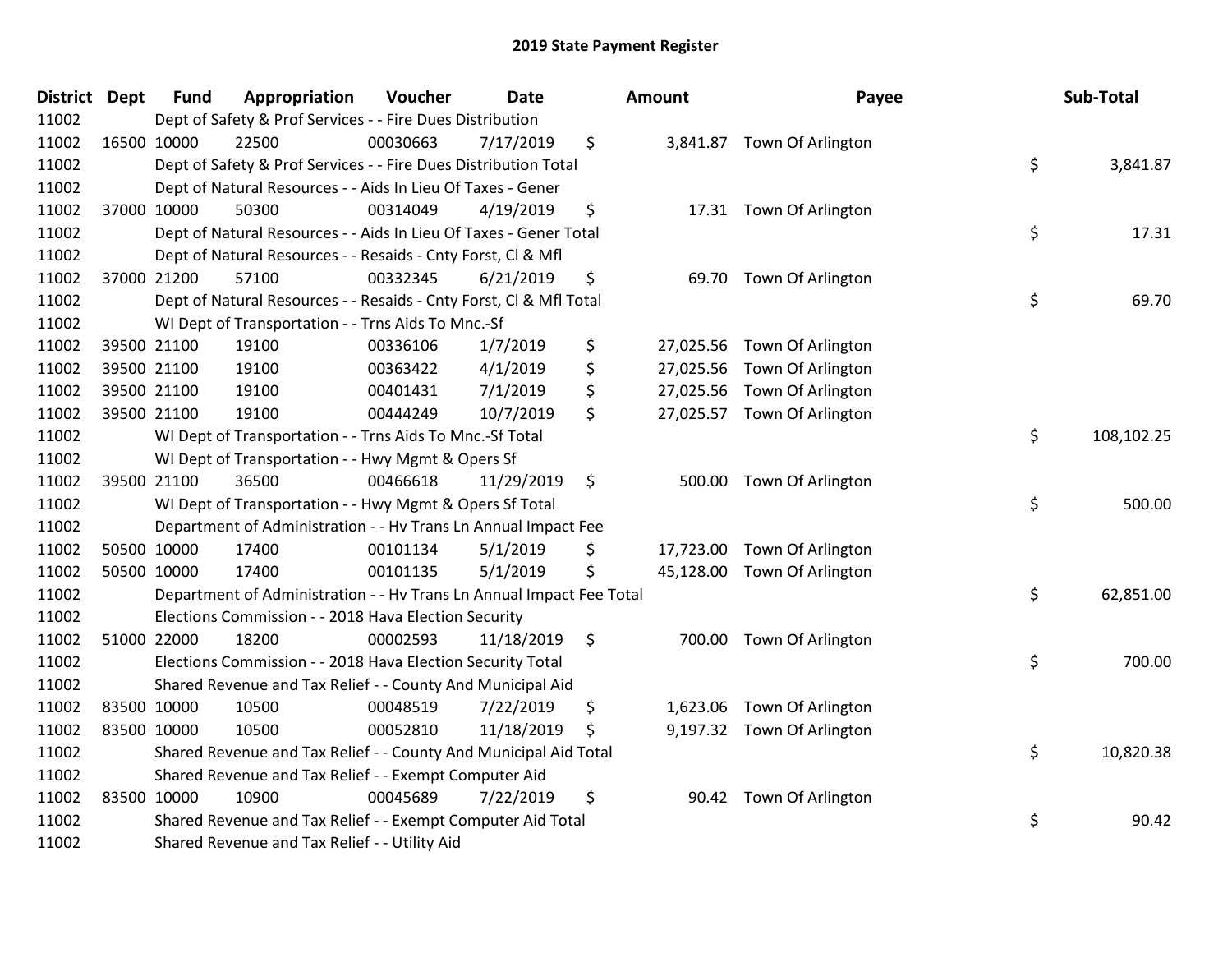| <b>District</b> | <b>Dept</b> | Fund        | Appropriation                                                       | <b>Voucher</b> | Date       |    | Amount   | Payee             | Sub-Total  |
|-----------------|-------------|-------------|---------------------------------------------------------------------|----------------|------------|----|----------|-------------------|------------|
| 11002           |             | 83500 10000 | 11000                                                               | 00048519       | 7/22/2019  | \$ | 366.27   | Town Of Arlington |            |
| 11002           |             | 83500 10000 | 11000                                                               | 00052810       | 11/18/2019 | Ś  | 1,904.07 | Town Of Arlington |            |
| 11002           |             |             | Shared Revenue and Tax Relief - - Utility Aid Total                 |                |            |    |          |                   | 2,270.34   |
| 11002           |             |             | Shared Revenue and Tax Relief - - Personal Property Aid             |                |            |    |          |                   |            |
| 11002           |             | 83500 10000 | 11100                                                               | 00040218       | 5/6/2019   | Ś. | 1,642.51 | Town Of Arlington |            |
| 11002           |             |             | Shared Revenue and Tax Relief - - Personal Property Aid Total       |                |            |    |          |                   | 1,642.51   |
| 11002           |             |             | Shared Revenue and Tax Relief - - Payments For Municipal Svcs       |                |            |    |          |                   |            |
| 11002           |             | 83500 10000 | 50100                                                               | 00037786       | 1/31/2019  | Ś. | 4,855.35 | Town Of Arlington |            |
| 11002           |             |             | Shared Revenue and Tax Relief - - Payments For Municipal Svcs Total |                |            |    |          |                   | 4,855.35   |
| 11002 Total     |             |             |                                                                     |                |            |    |          |                   | 195,761.13 |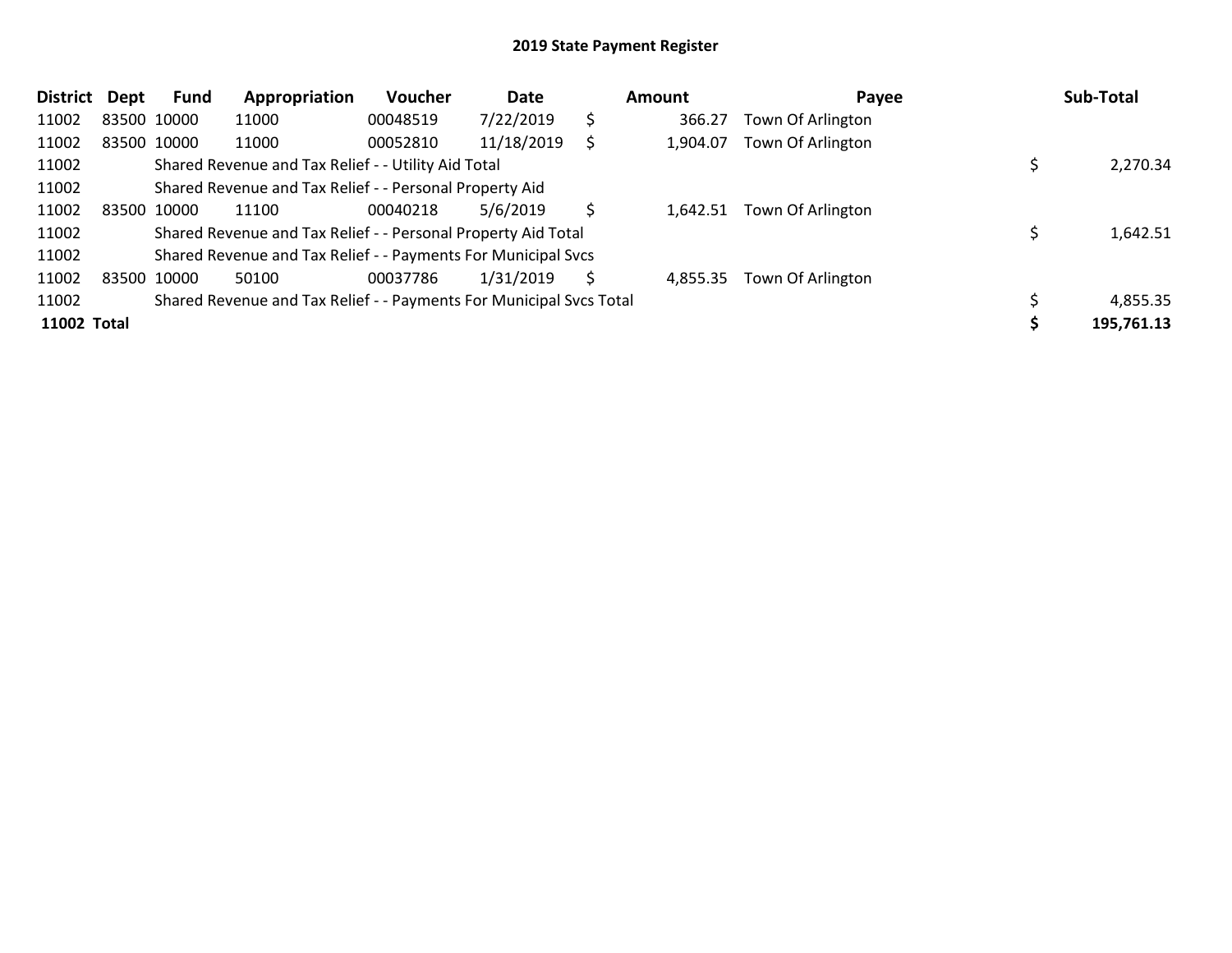| <b>District Dept</b> | <b>Fund</b> | Appropriation                                                      | Voucher  | <b>Date</b> |     | <b>Amount</b> | Payee                        | Sub-Total        |
|----------------------|-------------|--------------------------------------------------------------------|----------|-------------|-----|---------------|------------------------------|------------------|
| 11004                |             | Dept of Safety & Prof Services - - Fire Dues Distribution          |          |             |     |               |                              |                  |
| 11004                | 16500 10000 | 22500                                                              | 00030339 | 7/16/2019   | \$  |               | 7,107.44 Town Of Caledonia   |                  |
| 11004                |             | Dept of Safety & Prof Services - - Fire Dues Distribution Total    |          |             |     |               |                              | \$<br>7,107.44   |
| 11004                |             | Dept of Natural Resources - - Aids In Lieu Of Taxes - Gener        |          |             |     |               |                              |                  |
| 11004                | 37000 10000 | 50300                                                              | 00295075 | 2/4/2019    | \$  | 813.39        | Town Of Caledonia            |                  |
| 11004                | 37000 10000 | 50300                                                              | 00295076 | 2/4/2019    | \$  | 523.03        | Town Of Caledonia            |                  |
| 11004                | 37000 10000 | 50300                                                              | 00295077 | 2/4/2019    | \$  | 5,588.58      | Town Of Caledonia            |                  |
| 11004                | 37000 10000 | 50300                                                              | 00295078 | 2/4/2019    | \$  |               | 1,470.19 Town Of Caledonia   |                  |
| 11004                | 37000 10000 | 50300                                                              | 00313564 | 4/19/2019   | \$  |               | 119.52 Town Of Caledonia     |                  |
| 11004                | 37000 10000 | 50300                                                              | 00313565 | 4/19/2019   | \$  |               | 1,079.21 Town Of Caledonia   |                  |
| 11004                |             | Dept of Natural Resources - - Aids In Lieu Of Taxes - Gener Total  |          |             |     |               |                              | \$<br>9,593.92   |
| 11004                |             | Dept of Natural Resources - - Gen Program Ops-State Funds          |          |             |     |               |                              |                  |
| 11004                | 37000 21200 | 16100                                                              | 00326962 | 6/28/2019   | \$  | 55.00         | Town Of Caledonia            |                  |
| 11004                |             | Dept of Natural Resources - - Gen Program Ops-State Funds Total    |          |             |     |               |                              | \$<br>55.00      |
| 11004                |             | Dept of Natural Resources - - Resaids - Cnty Forst, Cl & Mfl       |          |             |     |               |                              |                  |
| 11004                | 37000 21200 | 57100                                                              | 00332346 | 6/21/2019   | \$  |               | 700.74 Town Of Caledonia     |                  |
| 11004                |             | Dept of Natural Resources - - Resaids - Cnty Forst, Cl & Mfl Total |          |             |     |               |                              | \$<br>700.74     |
| 11004                |             | Dept of Natural Resources - - Aids In Lieu Of Taxes - Sum S        |          |             |     |               |                              |                  |
| 11004                | 37000 21200 | 57900                                                              | 00313563 | 4/19/2019   | \$  |               | 2,181.67 Town Of Caledonia   |                  |
| 11004                |             | Dept of Natural Resources - - Aids In Lieu Of Taxes - Sum S Total  |          |             |     |               |                              | \$<br>2,181.67   |
| 11004                |             | Dept of Natural Resources - - Resource Maint Develop Sp Frst       |          |             |     |               |                              |                  |
| 11004                | 37000 21200 | 77900                                                              | 00369496 | 11/18/2019  | -\$ |               | 100,000.00 Town Of Caledonia |                  |
| 11004                |             | Dept of Natural Resources - - Resource Maint Develop Sp Frst Total |          |             |     |               |                              | \$<br>100,000.00 |
| 11004                |             | WI Dept of Transportation - - Trns Aids To Mnc.-Sf                 |          |             |     |               |                              |                  |
| 11004                | 39500 21100 | 19100                                                              | 00336107 | 1/7/2019    | \$  | 45,880.74     | Town Of Caledonia            |                  |
| 11004                | 39500 21100 | 19100                                                              | 00363423 | 4/1/2019    | \$  |               | 45,880.74 Town Of Caledonia  |                  |
| 11004                | 39500 21100 | 19100                                                              | 00401432 | 7/1/2019    | \$  |               | 45,880.74 Town Of Caledonia  |                  |
| 11004                | 39500 21100 | 19100                                                              | 00444250 | 10/7/2019   | \$. |               | 45,880.76 Town Of Caledonia  |                  |
| 11004                |             | WI Dept of Transportation - - Trns Aids To Mnc.-Sf Total           |          |             |     |               |                              | \$<br>183,522.98 |
| 11004                |             | WI Dept of Transportation - - Hwy Mgmt & Opers Sf                  |          |             |     |               |                              |                  |
| 11004                | 39500 21100 | 36500                                                              | 00422424 | 8/12/2019   | \$  | 500.00        | Town Of Caledonia            |                  |
| 11004                |             | WI Dept of Transportation - - Hwy Mgmt & Opers Sf Total            |          |             |     |               |                              | \$<br>500.00     |
| 11004                |             | Department of Military Affairs - - Major Disaster Assist; Pif      |          |             |     |               |                              |                  |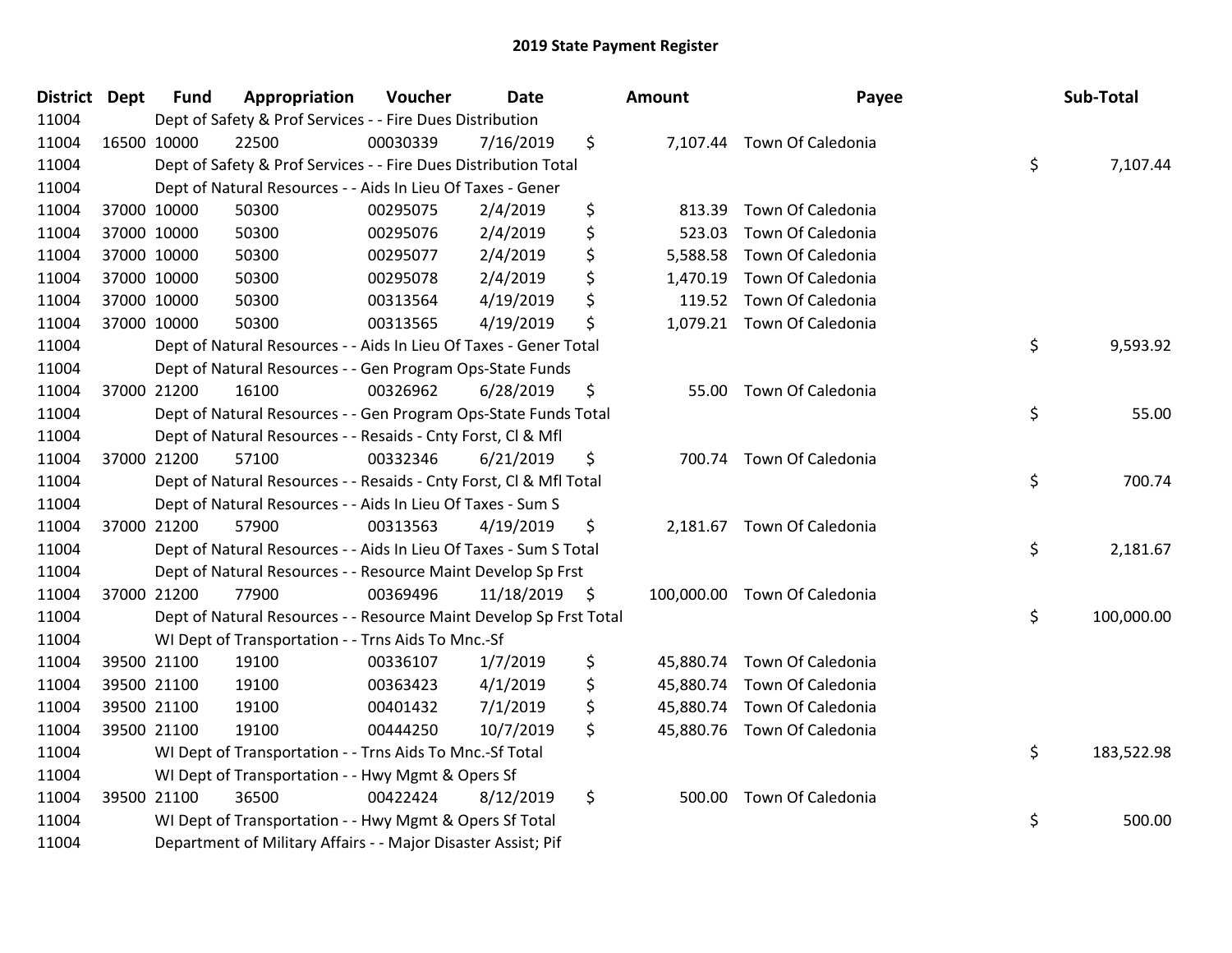| <b>District</b> | Dept | <b>Fund</b> | Appropriation                                                        | Voucher  | Date       |     | Amount    | Payee             | Sub-Total        |
|-----------------|------|-------------|----------------------------------------------------------------------|----------|------------|-----|-----------|-------------------|------------------|
| 11004           |      | 46500 27200 | 36500                                                                | 00063119 | 6/27/2019  | \$  | 29,218.69 | Town Of Caledonia |                  |
| 11004           |      |             | Department of Military Affairs - - Major Disaster Assist; Pif Total  |          |            |     |           |                   | \$<br>29,218.69  |
| 11004           |      |             | Department of Administration - - Hv Trans Ln Annual Impact Fee       |          |            |     |           |                   |                  |
| 11004           |      | 50500 10000 | 17400                                                                | 00101091 | 5/1/2019   | \$  | 66,119.00 | Town Of Caledonia |                  |
| 11004           |      |             | Department of Administration - - Hv Trans Ln Annual Impact Fee Total |          |            |     |           |                   | \$<br>66,119.00  |
| 11004           |      |             | Shared Revenue and Tax Relief - - County And Municipal Aid           |          |            |     |           |                   |                  |
| 11004           |      | 83500 10000 | 10500                                                                | 00048520 | 7/22/2019  | \$  | 3,369.68  | Town Of Caledonia |                  |
| 11004           |      | 83500 10000 | 10500                                                                | 00052811 | 11/18/2019 | \$. | 19,094.84 | Town Of Caledonia |                  |
| 11004           |      |             | Shared Revenue and Tax Relief - - County And Municipal Aid Total     |          |            |     |           |                   | \$<br>22,464.52  |
| 11004           |      |             | Shared Revenue and Tax Relief - - Exempt Computer Aid                |          |            |     |           |                   |                  |
| 11004           |      | 83500 10000 | 10900                                                                | 00045690 | 7/22/2019  | \$  | 135.10    | Town Of Caledonia |                  |
| 11004           |      |             | Shared Revenue and Tax Relief - - Exempt Computer Aid Total          |          |            |     |           |                   | \$<br>135.10     |
| 11004           |      |             | Shared Revenue and Tax Relief - - Utility Aid                        |          |            |     |           |                   |                  |
| 11004           |      | 83500 10000 | 11000                                                                | 00048520 | 7/22/2019  | \$  | 88.23     | Town Of Caledonia |                  |
| 11004           |      | 83500 10000 | 11000                                                                | 00052811 | 11/18/2019 | \$  | 529.64    | Town Of Caledonia |                  |
| 11004           |      |             | Shared Revenue and Tax Relief - - Utility Aid Total                  |          |            |     |           |                   | \$<br>617.87     |
| 11004           |      |             | Shared Revenue and Tax Relief - - Personal Property Aid              |          |            |     |           |                   |                  |
| 11004           |      | 83500 10000 | 11100                                                                | 00040219 | 5/6/2019   | \$  | 3,486.26  | Town Of Caledonia |                  |
| 11004           |      |             | Shared Revenue and Tax Relief - - Personal Property Aid Total        |          |            |     |           |                   | \$<br>3,486.26   |
| 11004           |      |             | Shared Revenue and Tax Relief - - Payments For Municipal Svcs        |          |            |     |           |                   |                  |
| 11004           |      | 83500 10000 | 50100                                                                | 00037734 | 1/31/2019  | \$  | 103.15    | Town Of Caledonia |                  |
| 11004           |      |             | Shared Revenue and Tax Relief - - Payments For Municipal Svcs Total  |          |            |     |           |                   | \$<br>103.15     |
| 11004 Total     |      |             |                                                                      |          |            |     |           |                   | \$<br>425,806.34 |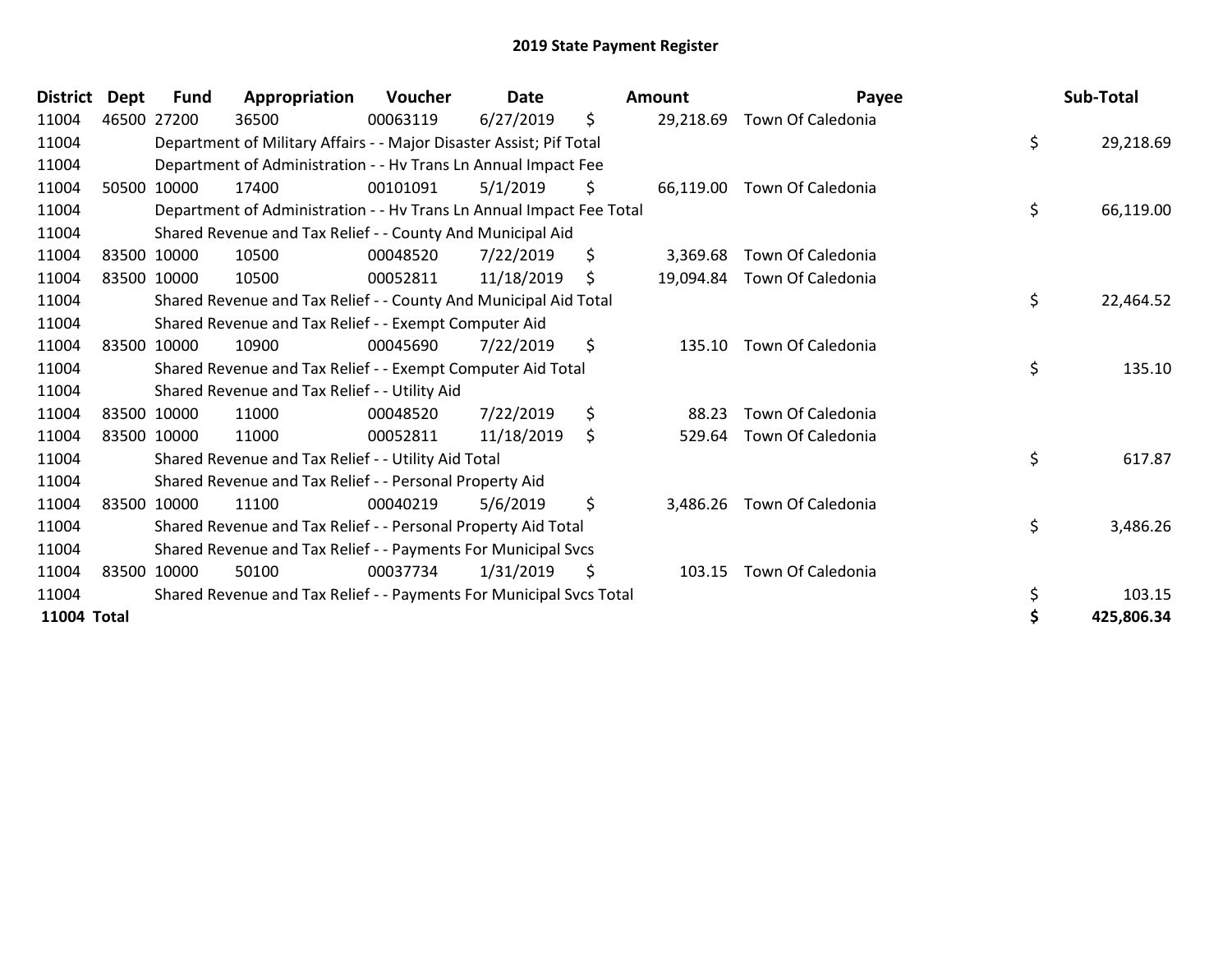| <b>District Dept</b> | <b>Fund</b> | Appropriation                                                       | Voucher  | Date       | <b>Amount</b>   | Payee                      | Sub-Total        |
|----------------------|-------------|---------------------------------------------------------------------|----------|------------|-----------------|----------------------------|------------------|
| 11006                |             | Dept of Safety & Prof Services - - Fire Dues Distribution           |          |            |                 |                            |                  |
| 11006                | 16500 10000 | 22500                                                               | 00030691 | 7/17/2019  | \$              | 3,687.39 Town Of Columbus  |                  |
| 11006                |             | Dept of Safety & Prof Services - - Fire Dues Distribution Total     |          |            |                 |                            | \$<br>3,687.39   |
| 11006                |             | Dept of Natural Resources - - Aids In Lieu Of Taxes - Gener         |          |            |                 |                            |                  |
| 11006                | 37000 10000 | 50300                                                               | 00295089 | 2/4/2019   | \$<br>1,227.88  | Town Of Columbus           |                  |
| 11006                | 37000 10000 | 50300                                                               | 00313704 | 4/19/2019  | \$<br>108.60    | <b>Town Of Columbus</b>    |                  |
| 11006                |             | Dept of Natural Resources - - Aids In Lieu Of Taxes - Gener Total   |          |            |                 |                            | \$<br>1,336.48   |
| 11006                |             | Dept of Natural Resources - - Resaids - Cnty Forst, Cl & Mfl        |          |            |                 |                            |                  |
| 11006                | 37000 21200 | 57100                                                               | 00332347 | 6/21/2019  | \$<br>16.97     | <b>Town Of Columbus</b>    |                  |
| 11006                |             | Dept of Natural Resources - - Resaids - Cnty Forst, Cl & Mfl Total  |          |            |                 |                            | \$<br>16.97      |
| 11006                |             | WI Dept of Transportation - - Trns Aids To Mnc.-Sf                  |          |            |                 |                            |                  |
| 11006                | 39500 21100 | 19100                                                               | 00336108 | 1/7/2019   | \$              | 29,784.85 Town Of Columbus |                  |
| 11006                | 39500 21100 | 19100                                                               | 00363424 | 4/1/2019   | \$              | 29,784.85 Town Of Columbus |                  |
| 11006                | 39500 21100 | 19100                                                               | 00401433 | 7/1/2019   | \$<br>29,784.85 | <b>Town Of Columbus</b>    |                  |
| 11006                | 39500 21100 | 19100                                                               | 00444251 | 10/7/2019  | \$<br>29,784.88 | Town Of Columbus           |                  |
| 11006                |             | WI Dept of Transportation - - Trns Aids To Mnc.-Sf Total            |          |            |                 |                            | \$<br>119,139.43 |
| 11006                |             | Department of Military Affairs - - Major Disaster Assist; Pif       |          |            |                 |                            |                  |
| 11006                | 46500 27200 | 36500                                                               | 00069036 | 11/5/2019  | \$<br>4,318.83  | <b>Town Of Columbus</b>    |                  |
| 11006                |             | Department of Military Affairs - - Major Disaster Assist; Pif Total |          |            |                 |                            | \$<br>4,318.83   |
| 11006                |             | Shared Revenue and Tax Relief - - County And Municipal Aid          |          |            |                 |                            |                  |
| 11006                | 83500 10000 | 10500                                                               | 00048521 | 7/22/2019  | \$<br>833.66    | <b>Town Of Columbus</b>    |                  |
| 11006                | 83500 10000 | 10500                                                               | 00052812 | 11/18/2019 | \$              | 19,990.07 Town Of Columbus |                  |
| 11006                |             | Shared Revenue and Tax Relief - - County And Municipal Aid Total    |          |            |                 |                            | \$<br>20,823.73  |
| 11006                |             | Shared Revenue and Tax Relief - - Exempt Computer Aid               |          |            |                 |                            |                  |
| 11006                | 83500 10000 | 10900                                                               | 00045691 | 7/22/2019  | \$<br>350.23    | <b>Town Of Columbus</b>    |                  |
| 11006                |             | Shared Revenue and Tax Relief - - Exempt Computer Aid Total         |          |            |                 |                            | \$<br>350.23     |
| 11006                |             | Shared Revenue and Tax Relief - - Utility Aid                       |          |            |                 |                            |                  |
| 11006                | 83500 10000 | 11000                                                               | 00048521 | 7/22/2019  | \$              | 1,215.65 Town Of Columbus  |                  |
| 11006                | 83500 10000 | 11000                                                               | 00052812 | 11/18/2019 | \$              | 6,835.95 Town Of Columbus  |                  |
| 11006                |             | Shared Revenue and Tax Relief - - Utility Aid Total                 |          |            |                 |                            | \$<br>8,051.60   |
| 11006                |             | Shared Revenue and Tax Relief - - Personal Property Aid             |          |            |                 |                            |                  |
| 11006                | 83500 10000 | 11100                                                               | 00040220 | 5/6/2019   | \$<br>31.33     | <b>Town Of Columbus</b>    |                  |
| 11006                |             | Shared Revenue and Tax Relief - - Personal Property Aid Total       |          |            |                 |                            | \$<br>31.33      |

| າount     | Payee                      | Sub-Total        |
|-----------|----------------------------|------------------|
| 3,687.39  | Town Of Columbus           | \$<br>3,687.39   |
|           | 1,227.88 Town Of Columbus  |                  |
| 108.60    | Town Of Columbus           |                  |
|           |                            | \$<br>1,336.48   |
| 16.97     | <b>Town Of Columbus</b>    |                  |
|           |                            | \$<br>16.97      |
| 29,784.85 | <b>Town Of Columbus</b>    |                  |
|           | 29,784.85 Town Of Columbus |                  |
| 29,784.85 | Town Of Columbus           |                  |
| 29,784.88 | <b>Town Of Columbus</b>    |                  |
|           |                            | \$<br>119,139.43 |
| 4,318.83  | Town Of Columbus           | \$<br>4,318.83   |
|           |                            |                  |
|           | 833.66 Town Of Columbus    |                  |
| 19,990.07 | Town Of Columbus           |                  |
|           |                            | \$<br>20,823.73  |
| 350.23    | <b>Town Of Columbus</b>    |                  |
|           |                            | \$<br>350.23     |
|           | 1,215.65 Town Of Columbus  |                  |
| 6,835.95  | Town Of Columbus           |                  |
|           |                            | \$<br>8,051.60   |
| 31.33     | <b>Town Of Columbus</b>    |                  |
|           |                            | \$<br>31.33      |
|           |                            |                  |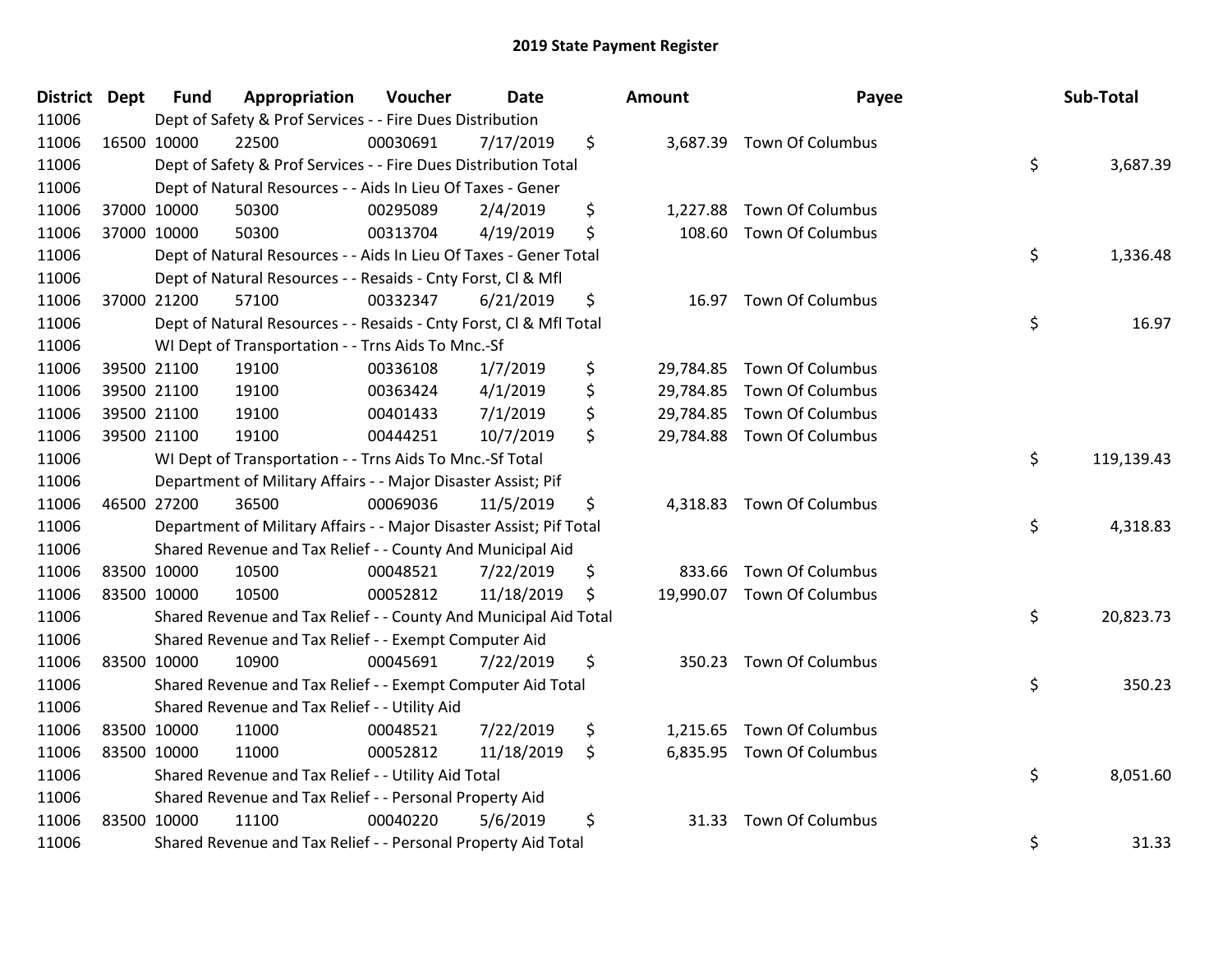| District Dept Fund | Appropriation | Voucher | Date | Amount | Payee | Sub-Total  |
|--------------------|---------------|---------|------|--------|-------|------------|
| 11006 Total        |               |         |      |        |       | 157,755.99 |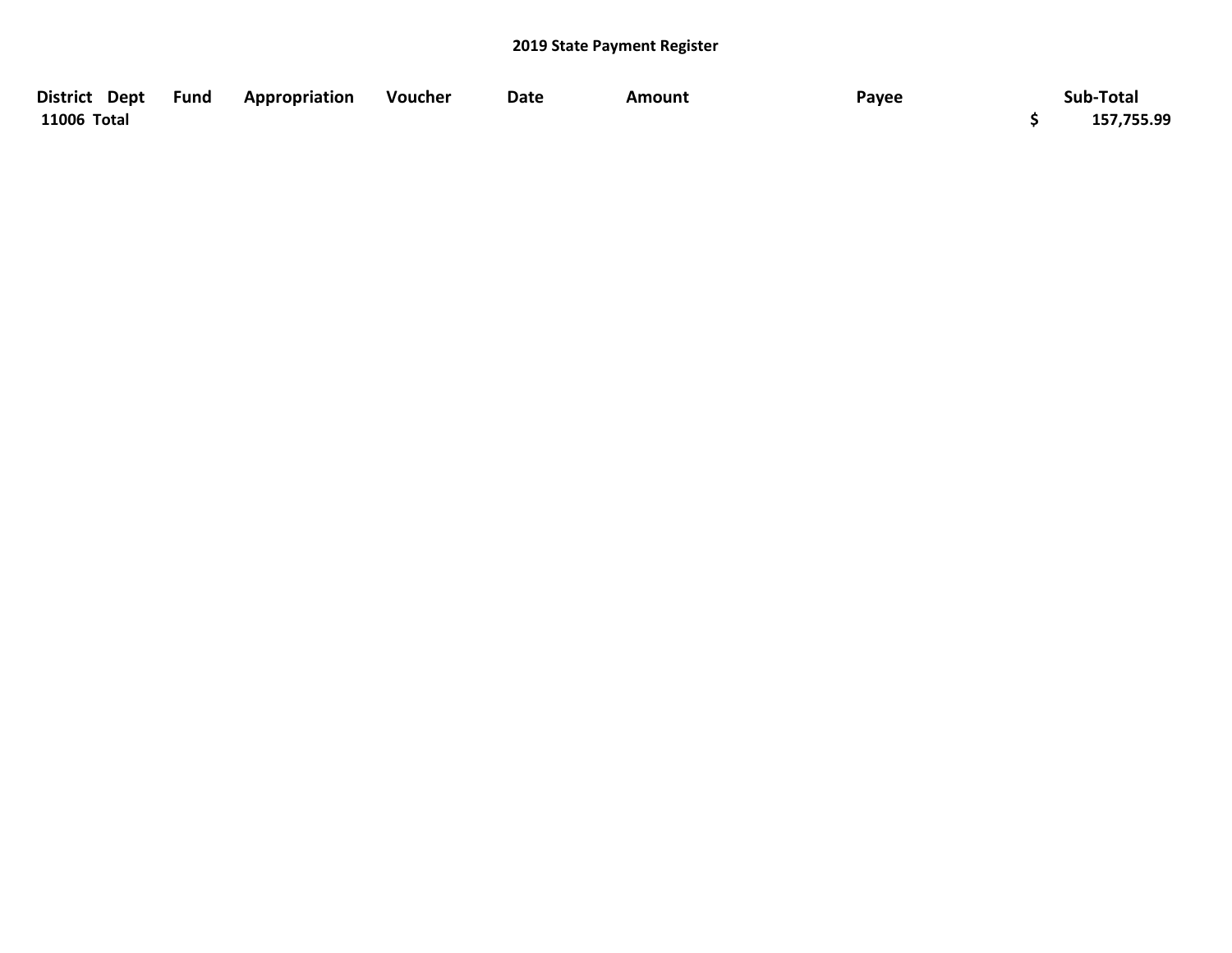| <b>District Dept</b> | <b>Fund</b> | Appropriation                                                       | Voucher  | <b>Date</b> | Amount          | Payee                       | Sub-Total       |
|----------------------|-------------|---------------------------------------------------------------------|----------|-------------|-----------------|-----------------------------|-----------------|
| 11008                |             | Dept of Safety & Prof Services - - Fire Dues Distribution           |          |             |                 |                             |                 |
| 11008                | 16500 10000 | 22500                                                               | 00031089 | 7/17/2019   | \$              | 2,110.08 Town Of Courtland  |                 |
| 11008                |             | Dept of Safety & Prof Services - - Fire Dues Distribution Total     |          |             |                 |                             | \$<br>2,110.08  |
| 11008                |             | Dept of Natural Resources - - Aids In Lieu Of Taxes - Gener         |          |             |                 |                             |                 |
| 11008                | 37000 10000 | 50300                                                               | 00295074 | 2/4/2019    | \$<br>10,082.23 | <b>Town Of Courtland</b>    |                 |
| 11008                | 37000 10000 | 50300                                                               | 00313550 | 4/19/2019   | \$<br>1,344.63  | <b>Town Of Courtland</b>    |                 |
| 11008                |             | Dept of Natural Resources - - Aids In Lieu Of Taxes - Gener Total   |          |             |                 |                             | \$<br>11,426.86 |
| 11008                |             | Dept of Natural Resources - - Resaids - Cnty Forst, Cl & Mfl        |          |             |                 |                             |                 |
| 11008                | 37000 21200 | 57100                                                               | 00332348 | 6/21/2019   | \$<br>6.60      | <b>Town Of Courtland</b>    |                 |
| 11008                |             | Dept of Natural Resources - - Resaids - Cnty Forst, CI & Mfl Total  |          |             |                 |                             | \$<br>6.60      |
| 11008                |             | Dept of Natural Resources - - Aids In Lieu Of Taxes - Sum S         |          |             |                 |                             |                 |
| 11008                | 37000 21200 | 57900                                                               | 00313549 | 4/19/2019   | \$<br>40.44     | <b>Town Of Courtland</b>    |                 |
| 11008                |             | Dept of Natural Resources - - Aids In Lieu Of Taxes - Sum S Total   |          |             |                 |                             | \$<br>40.44     |
| 11008                |             | WI Dept of Transportation - - Trns Aids To Mnc.-Sf                  |          |             |                 |                             |                 |
| 11008                | 39500 21100 | 19100                                                               | 00336109 | 1/7/2019    | \$<br>17,720.40 | <b>Town Of Courtland</b>    |                 |
| 11008                | 39500 21100 | 19100                                                               | 00363425 | 4/1/2019    | \$<br>17,720.40 | <b>Town Of Courtland</b>    |                 |
| 11008                | 39500 21100 | 19100                                                               | 00401434 | 7/1/2019    | \$<br>17,720.40 | <b>Town Of Courtland</b>    |                 |
| 11008                | 39500 21100 | 19100                                                               | 00444252 | 10/7/2019   | \$              | 17,720.43 Town Of Courtland |                 |
| 11008                |             | WI Dept of Transportation - - Trns Aids To Mnc.-Sf Total            |          |             |                 |                             | \$<br>70,881.63 |
| 11008                |             | Department of Military Affairs - - Major Disaster Assist; Pif       |          |             |                 |                             |                 |
| 11008                | 46500 27200 | 36500                                                               | 00065848 | 8/26/2019   | \$              | 3,625.87 Town Of Courtland  |                 |
| 11008                |             | Department of Military Affairs - - Major Disaster Assist; Pif Total |          |             |                 |                             | \$<br>3,625.87  |
| 11008                |             | Elections Commission - - 2018 Hava Election Security                |          |             |                 |                             |                 |
| 11008                | 51000 22000 | 18200                                                               | 00002483 | 11/14/2019  | \$              | 1,200.00 Town Of Courtland  |                 |
| 11008                |             | Elections Commission - - 2018 Hava Election Security Total          |          |             |                 |                             | \$<br>1,200.00  |
| 11008                |             | Shared Revenue and Tax Relief - - County And Municipal Aid          |          |             |                 |                             |                 |
| 11008                | 83500 10000 | 10500                                                               | 00048522 | 7/22/2019   | \$<br>2,198.08  | Town Of Courtland           |                 |
| 11008                | 83500 10000 | 10500                                                               | 00052813 | 11/18/2019  | \$<br>12,455.76 | Town Of Courtland           |                 |
| 11008                |             | Shared Revenue and Tax Relief - - County And Municipal Aid Total    |          |             |                 |                             | \$<br>14,653.84 |
| 11008                |             | Shared Revenue and Tax Relief - - Exempt Computer Aid               |          |             |                 |                             |                 |
| 11008                | 83500 10000 | 10900                                                               | 00045692 | 7/22/2019   | \$              | 17.67 Town Of Courtland     |                 |
| 11008                |             | Shared Revenue and Tax Relief - - Exempt Computer Aid Total         |          |             |                 |                             | \$<br>17.67     |
| 11008                |             | Shared Revenue and Tax Relief - - Utility Aid                       |          |             |                 |                             |                 |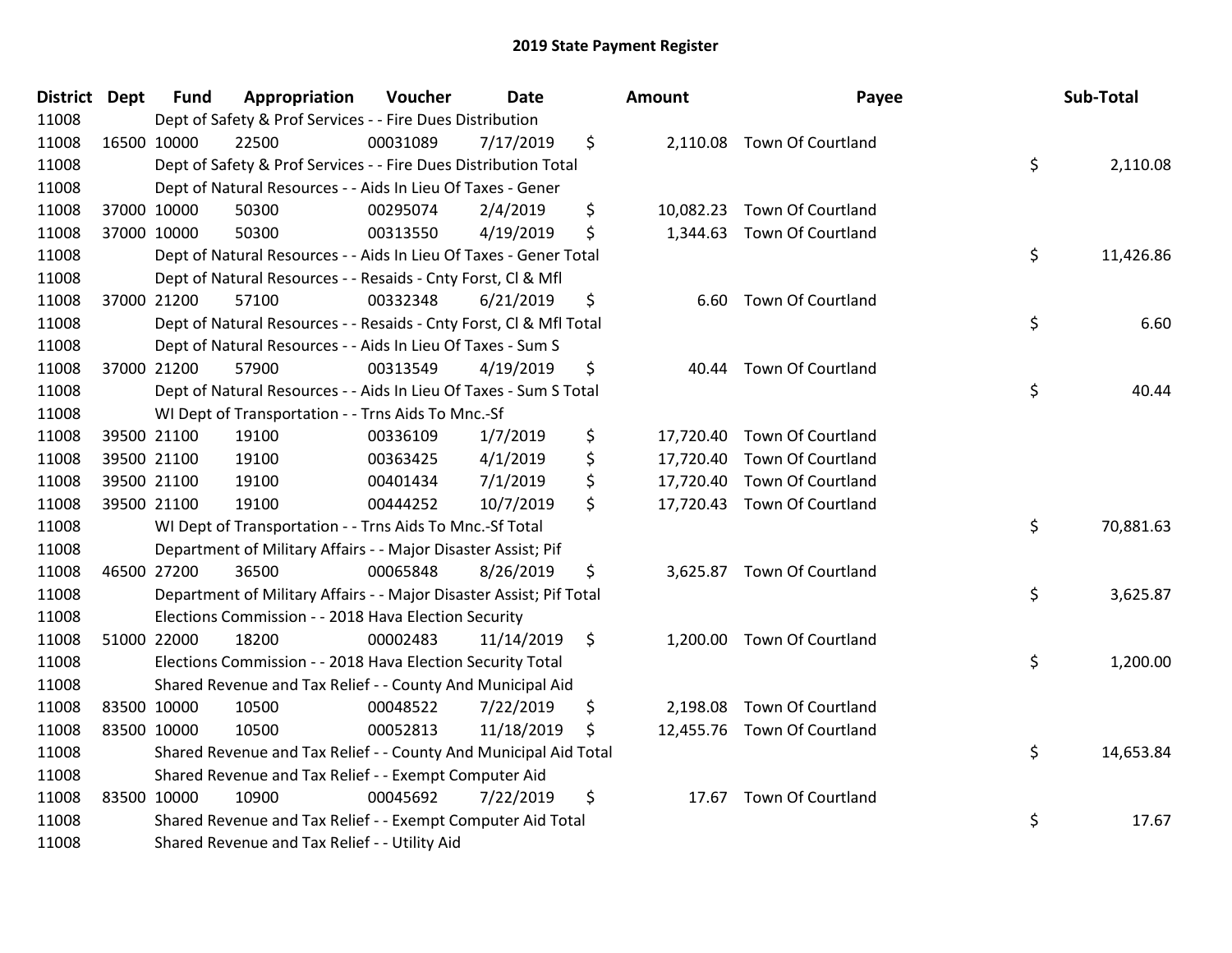| <b>District</b>    | Dept        | <b>Fund</b> | Appropriation                                                 | Voucher  | Date       | Amount | Pavee                      | Sub-Total  |
|--------------------|-------------|-------------|---------------------------------------------------------------|----------|------------|--------|----------------------------|------------|
| 11008              | 83500 10000 |             | 11000                                                         | 00048522 | 7/22/2019  | 75.96  | Town Of Courtland          |            |
| 11008              | 83500 10000 |             | 11000                                                         | 00052813 | 11/18/2019 |        | 2,010.58 Town Of Courtland |            |
| 11008              |             |             | Shared Revenue and Tax Relief - - Utility Aid Total           |          |            |        |                            | 2,086.54   |
| 11008              |             |             | Shared Revenue and Tax Relief - - Personal Property Aid       |          |            |        |                            |            |
| 11008              |             | 83500 10000 | 11100                                                         | 00040221 | 5/6/2019   | 96.28  | Town Of Courtland          |            |
| 11008              |             |             | Shared Revenue and Tax Relief - - Personal Property Aid Total |          |            |        |                            | 96.28      |
| <b>11008 Total</b> |             |             |                                                               |          |            |        |                            | 106,145.81 |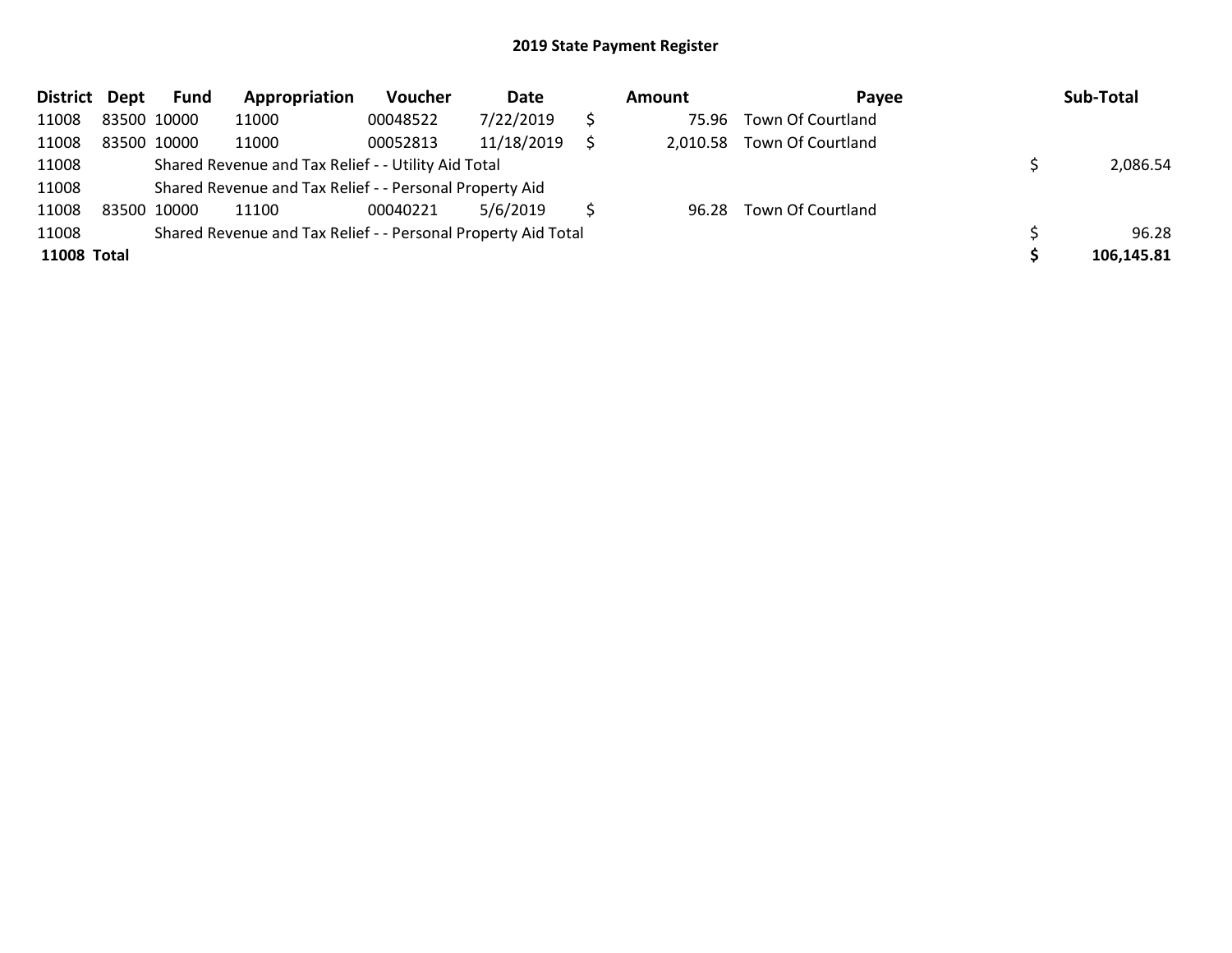| District Dept | <b>Fund</b> | Appropriation                                                      | Voucher  | <b>Date</b> |    | Amount    | Payee                     |    | Sub-Total  |
|---------------|-------------|--------------------------------------------------------------------|----------|-------------|----|-----------|---------------------------|----|------------|
| 11010         |             | Dept of Safety & Prof Services - - Fire Dues Distribution          |          |             |    |           |                           |    |            |
| 11010         | 16500 10000 | 22500                                                              | 00030099 | 7/12/2019   | \$ |           | 13,481.80 Town Of Dekorra |    |            |
| 11010         |             | Dept of Safety & Prof Services - - Fire Dues Distribution Total    |          |             |    |           |                           | \$ | 13,481.80  |
| 11010         |             | Dept of Natural Resources - - Aids In Lieu Of Taxes - Gener        |          |             |    |           |                           |    |            |
| 11010         | 37000 10000 | 50300                                                              | 00295091 | 2/1/2019    | \$ |           | 11,111.34 Town Of Dekorra |    |            |
| 11010         | 37000 10000 | 50300                                                              | 00295092 | 2/1/2019    | \$ |           | 3,973.41 Town Of Dekorra  |    |            |
| 11010         | 37000 10000 | 50300                                                              | 00313785 | 4/19/2019   | \$ | 235.39    | Town Of Dekorra           |    |            |
| 11010         | 37000 10000 | 50300                                                              | 00313787 | 4/19/2019   | \$ |           | 670.37 Town Of Dekorra    |    |            |
| 11010         |             | Dept of Natural Resources - - Aids In Lieu Of Taxes - Gener Total  |          |             |    |           |                           | \$ | 15,990.51  |
| 11010         |             | Dept of Natural Resources - - Resaids - Cnty Forst, Cl & Mfl       |          |             |    |           |                           |    |            |
| 11010         | 37000 21200 | 57100                                                              | 00332349 | 6/21/2019   | \$ |           | 313.41 Town Of Dekorra    |    |            |
| 11010         |             | Dept of Natural Resources - - Resaids - Cnty Forst, CI & Mfl Total |          |             |    |           |                           | \$ | 313.41     |
| 11010         |             | Dept of Natural Resources - - Aids In Lieu Of Taxes - Sum S        |          |             |    |           |                           |    |            |
| 11010         | 37000 21200 | 57900                                                              | 00313786 | 4/19/2019   | \$ | 18.87     | Town Of Dekorra           |    |            |
| 11010         | 37000 21200 | 57900                                                              | 00313788 | 4/19/2019   | \$ | 335.64    | Town Of Dekorra           |    |            |
| 11010         |             | Dept of Natural Resources - - Aids In Lieu Of Taxes - Sum S Total  |          |             |    |           |                           |    | 354.51     |
| 11010         |             | WI Dept of Transportation - - Trns Aids To Mnc.-Sf                 |          |             |    |           |                           |    |            |
| 11010         | 39500 21100 | 19100                                                              | 00336110 | 1/7/2019    | \$ | 34,198.53 | Town Of Dekorra           |    |            |
| 11010         | 39500 21100 | 19100                                                              | 00363426 | 4/1/2019    | \$ |           | 34,198.53 Town Of Dekorra |    |            |
| 11010         | 39500 21100 | 19100                                                              | 00401435 | 7/1/2019    | \$ |           | 34,198.53 Town Of Dekorra |    |            |
| 11010         | 39500 21100 | 19100                                                              | 00444253 | 10/7/2019   | \$ |           | 34,198.55 Town Of Dekorra |    |            |
| 11010         |             | WI Dept of Transportation - - Trns Aids To Mnc.-Sf Total           |          |             |    |           |                           | \$ | 136,794.14 |
| 11010         |             | WI Dept of Transportation - - Hwy Mgmt & Opers Sf                  |          |             |    |           |                           |    |            |
| 11010         | 39500 21100 | 36500                                                              | 00342850 | 1/17/2019   | \$ |           | 6,534.50 Town Of Dekorra  |    |            |
| 11010         | 39500 21100 | 36500                                                              | 00346719 | 1/29/2019   | \$ | 500.00    | Town Of Dekorra           |    |            |
| 11010         | 39500 21100 | 36500                                                              | 00355441 | 2/25/2019   | \$ | 4,237.80  | Town Of Dekorra           |    |            |
| 11010         | 39500 21100 | 36500                                                              | 00359443 | 3/11/2019   | \$ | 3,774.40  | Town Of Dekorra           |    |            |
| 11010         | 39500 21100 | 36500                                                              | 00373118 | 4/18/2019   | \$ | 2,141.30  | Town Of Dekorra           |    |            |
| 11010         | 39500 21100 | 36500                                                              | 00394988 | 6/18/2019   | \$ |           | 10,318.70 Town Of Dekorra |    |            |
| 11010         | 39500 21100 | 36500                                                              | 00453586 | 10/25/2019  | \$ | 20,786.85 | Town Of Dekorra           |    |            |
| 11010         | 39500 21100 | 36500                                                              | 00459446 | 11/8/2019   | \$ |           | 4,679.57 Town Of Dekorra  |    |            |
| 11010         |             | WI Dept of Transportation - - Hwy Mgmt & Opers Sf Total            |          |             |    |           |                           | \$ | 52,973.12  |
| 11010         |             | Department of Military Affairs - - Major Disaster Assist; Pif      |          |             |    |           |                           |    |            |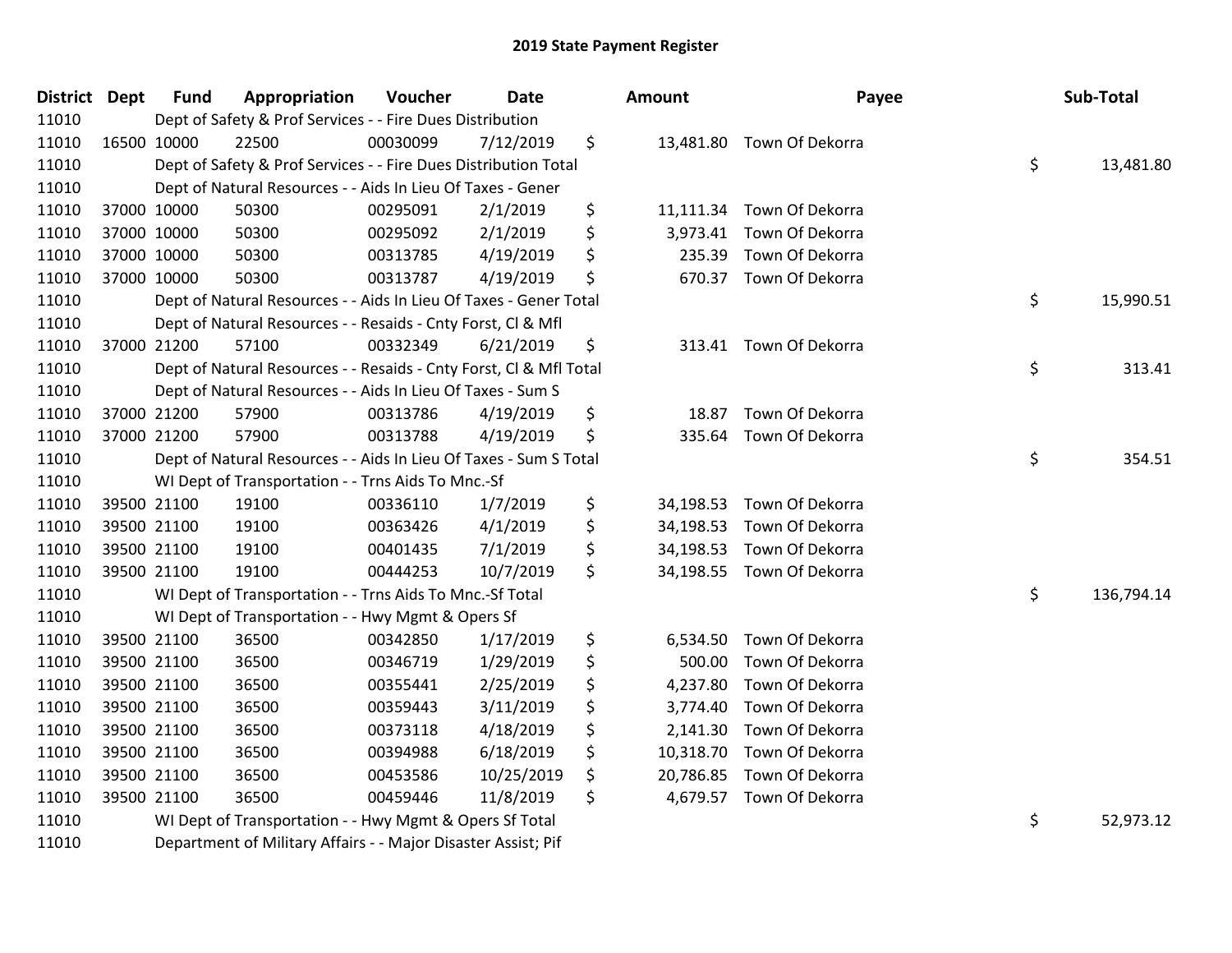| <b>District</b>    | <b>Dept</b> | <b>Fund</b> | Appropriation                                                        | Voucher  | <b>Date</b> |     | Amount    | Payee                     | Sub-Total        |
|--------------------|-------------|-------------|----------------------------------------------------------------------|----------|-------------|-----|-----------|---------------------------|------------------|
| 11010              |             | 46500 27200 | 36500                                                                | 00069572 | 11/20/2019  | \$  |           | 12,960.85 Town Of Dekorra |                  |
| 11010              |             |             | Department of Military Affairs - - Major Disaster Assist; Pif Total  |          |             |     |           |                           | \$<br>12,960.85  |
| 11010              |             |             | Department of Administration - - Hv Trans Ln Annual Impact Fee       |          |             |     |           |                           |                  |
| 11010              |             | 50500 10000 | 17400                                                                | 00101115 | 5/1/2019    | \$  | 12,626.00 | Town Of Dekorra           |                  |
| 11010              |             | 50500 10000 | 17400                                                                | 00101116 | 5/1/2019    | \$  |           | 33,923.00 Town Of Dekorra |                  |
| 11010              |             |             | Department of Administration - - Hv Trans Ln Annual Impact Fee Total |          |             |     |           |                           | \$<br>46,549.00  |
| 11010              |             |             | Elections Commission - - 2018 Hava Election Security                 |          |             |     |           |                           |                  |
| 11010              |             | 51000 22000 | 18200                                                                | 00002410 | 11/12/2019  | \$  |           | 1,100.00 Town Of Dekorra  |                  |
| 11010              |             |             | Elections Commission - - 2018 Hava Election Security Total           |          |             |     |           |                           | \$<br>1,100.00   |
| 11010              |             |             | Shared Revenue and Tax Relief - - County And Municipal Aid           |          |             |     |           |                           |                  |
| 11010              |             | 83500 10000 | 10500                                                                | 00048523 | 7/22/2019   | \$  | 4,107.68  | Town Of Dekorra           |                  |
| 11010              |             | 83500 10000 | 10500                                                                | 00052814 | 11/18/2019  | \$  |           | 23,276.84 Town Of Dekorra |                  |
| 11010              |             |             | Shared Revenue and Tax Relief - - County And Municipal Aid Total     |          |             |     |           |                           | \$<br>27,384.52  |
| 11010              |             |             | Shared Revenue and Tax Relief - - Exempt Computer Aid                |          |             |     |           |                           |                  |
| 11010              |             | 83500 10000 | 10900                                                                | 00045693 | 7/22/2019   | \$  |           | 115.36 Town Of Dekorra    |                  |
| 11010              |             |             | Shared Revenue and Tax Relief - - Exempt Computer Aid Total          |          |             |     |           |                           | \$<br>115.36     |
| 11010              |             |             | Shared Revenue and Tax Relief - - Utility Aid                        |          |             |     |           |                           |                  |
| 11010              |             | 83500 10000 | 11000                                                                | 00048523 | 7/22/2019   | \$  | 8.10      | Town Of Dekorra           |                  |
| 11010              |             | 83500 10000 | 11000                                                                | 00052814 | 11/18/2019  | \$  | 48.59     | Town Of Dekorra           |                  |
| 11010              |             |             | Shared Revenue and Tax Relief - - Utility Aid Total                  |          |             |     |           |                           | \$<br>56.69      |
| 11010              |             |             | Shared Revenue and Tax Relief - - Personal Property Aid              |          |             |     |           |                           |                  |
| 11010              |             | 83500 10000 | 11100                                                                | 00040222 | 5/6/2019    | \$  | 4,510.69  | Town Of Dekorra           |                  |
| 11010              |             |             | Shared Revenue and Tax Relief - - Personal Property Aid Total        |          |             |     |           |                           | \$<br>4,510.69   |
| 11010              |             |             | Shared Revenue and Tax Relief - - Payments For Municipal Svcs        |          |             |     |           |                           |                  |
| 11010              |             | 83500 10000 | 50100                                                                | 00037765 | 1/31/2019   | \$  |           | 2,371.62 Town Of Dekorra  |                  |
| 11010              |             |             | Shared Revenue and Tax Relief - - Payments For Municipal Svcs Total  |          |             |     |           |                           | \$<br>2,371.62   |
| 11010              |             |             | Shared Revenue and Tax Relief - - Lottery & Gaming Credit            |          |             |     |           |                           |                  |
| 11010              |             | 83500 52100 | 36300                                                                | 00052009 | 10/15/2019  | -\$ |           | 3,599.84 Town Of Dekorra  |                  |
| 11010              |             |             | Shared Revenue and Tax Relief - - Lottery & Gaming Credit Total      |          |             |     |           |                           | 3,599.84         |
| <b>11010 Total</b> |             |             |                                                                      |          |             |     |           |                           | \$<br>318,556.06 |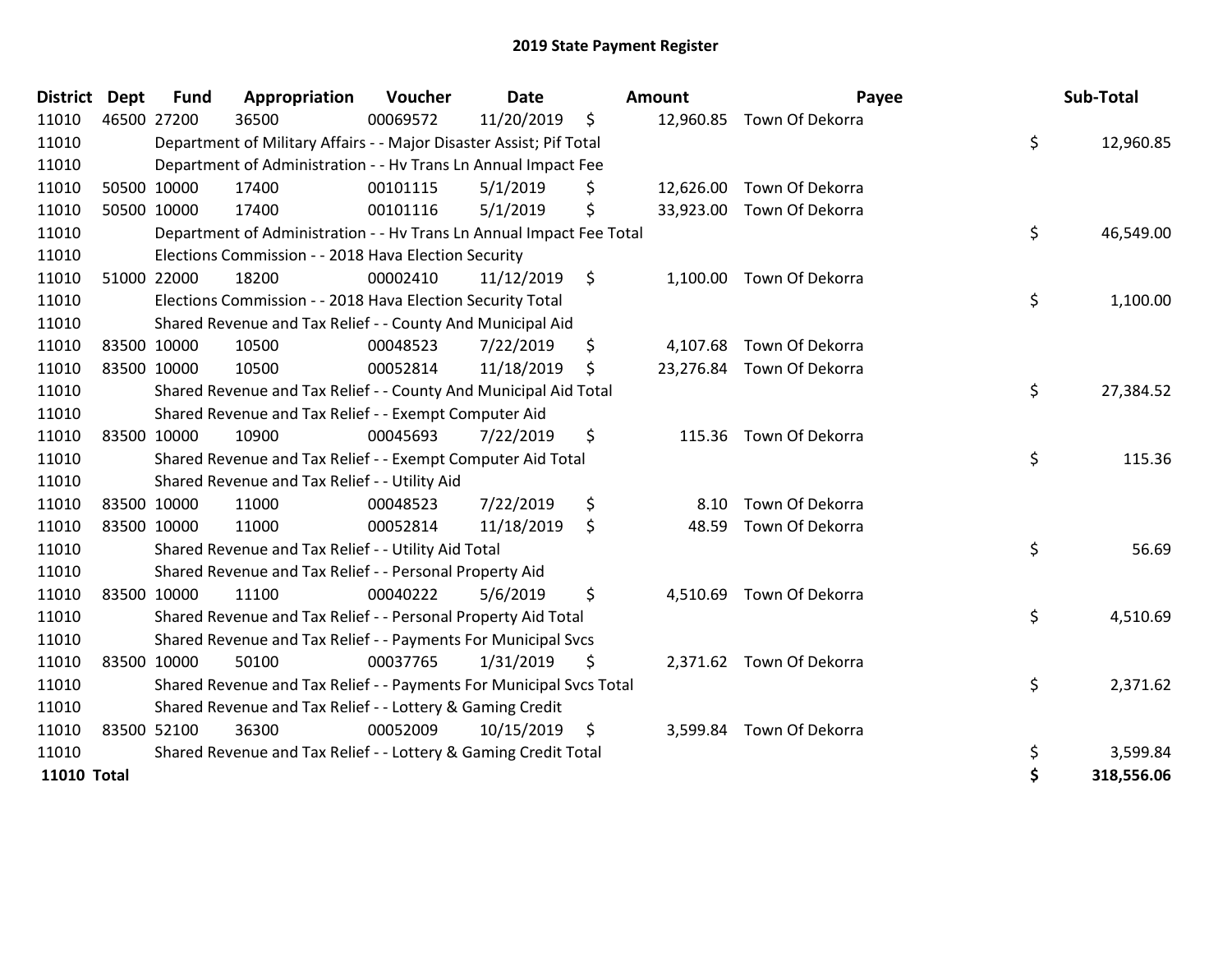| <b>District Dept</b> | <b>Fund</b> | Appropriation                                                       | Voucher  | <b>Date</b> | <b>Amount</b>   | Payee                            | Sub-Total       |
|----------------------|-------------|---------------------------------------------------------------------|----------|-------------|-----------------|----------------------------------|-----------------|
| 11012                |             | Dept of Safety & Prof Services - - Fire Dues Distribution           |          |             |                 |                                  |                 |
| 11012                | 16500 10000 | 22500                                                               | 00030813 | 7/16/2019   | \$              | 3,047.93 Town of Fort Winnebago  |                 |
| 11012                |             | Dept of Safety & Prof Services - - Fire Dues Distribution Total     |          |             |                 |                                  | \$<br>3,047.93  |
| 11012                |             | Dept of Natural Resources - - Aids In Lieu Of Taxes - Gener         |          |             |                 |                                  |                 |
| 11012                | 37000 10000 | 50300                                                               | 00295108 | 2/1/2019    | \$<br>1,925.70  | Town of Fort Winnebago           |                 |
| 11012                | 37000 10000 | 50300                                                               | 00313992 | 4/19/2019   | \$<br>20.00     | Town of Fort Winnebago           |                 |
| 11012                |             | Dept of Natural Resources - - Aids In Lieu Of Taxes - Gener Total   |          |             |                 |                                  | \$<br>1,945.70  |
| 11012                |             | Dept of Natural Resources - - Resaids - Cnty Forst, Cl & Mfl        |          |             |                 |                                  |                 |
| 11012                | 37000 21200 | 57100                                                               | 00332350 | 6/21/2019   | \$<br>197.99    | Town of Fort Winnebago           |                 |
| 11012                |             | Dept of Natural Resources - - Resaids - Cnty Forst, Cl & Mfl Total  |          |             |                 |                                  | \$<br>197.99    |
| 11012                |             | Dept of Natural Resources - - Aids In Lieu Of Taxes - Sum S         |          |             |                 |                                  |                 |
| 11012                | 37000 21200 | 57900                                                               | 00313991 | 4/19/2019   | \$              | 1,472.06 Town of Fort Winnebago  |                 |
| 11012                |             | Dept of Natural Resources - - Aids In Lieu Of Taxes - Sum S Total   |          |             |                 |                                  | \$<br>1,472.06  |
| 11012                |             | WI Dept of Transportation - - Trns Aids To Mnc.-Sf                  |          |             |                 |                                  |                 |
| 11012                | 39500 21100 | 19100                                                               | 00336111 | 1/7/2019    | \$<br>21,698.09 | Town of Fort Winnebago           |                 |
| 11012                | 39500 21100 | 19100                                                               | 00363427 | 4/1/2019    | \$<br>21,698.09 | Town of Fort Winnebago           |                 |
| 11012                | 39500 21100 | 19100                                                               | 00401436 | 7/1/2019    | \$<br>21,698.09 | Town of Fort Winnebago           |                 |
| 11012                | 39500 21100 | 19100                                                               | 00444254 | 10/7/2019   | \$              | 21,698.10 Town of Fort Winnebago |                 |
| 11012                |             | WI Dept of Transportation - - Trns Aids To Mnc.-Sf Total            |          |             |                 |                                  | \$<br>86,792.37 |
| 11012                |             | WI Dept of Transportation - - Hwy Mgmt & Opers Sf                   |          |             |                 |                                  |                 |
| 11012                | 39500 21100 | 36500                                                               | 00408755 | 7/2/2019    | \$<br>342.37    | Town of Fort Winnebago           |                 |
| 11012                | 39500 21100 | 36500                                                               | 00408759 | 7/2/2019    | \$<br>500.00    | Town of Fort Winnebago           |                 |
| 11012                | 39500 21100 | 36500                                                               | 00467853 | 12/6/2019   | \$<br>241.65    | Town of Fort Winnebago           |                 |
| 11012                |             | WI Dept of Transportation - - Hwy Mgmt & Opers Sf Total             |          |             |                 |                                  | \$<br>1,084.02  |
| 11012                |             | Department of Military Affairs - - Major Disaster Assist; Pif       |          |             |                 |                                  |                 |
| 11012                | 46500 27200 | 36500                                                               | 00057770 | 3/14/2019   | \$<br>6,916.33  | Town of Fort Winnebago           |                 |
| 11012                | 46500 27200 | 36500                                                               | 00067611 | 10/3/2019   | \$              | 23,670.36 Town of Fort Winnebago |                 |
| 11012                |             | Department of Military Affairs - - Major Disaster Assist; Pif Total |          |             |                 |                                  | \$<br>30,586.69 |
| 11012                |             | Shared Revenue and Tax Relief - - County And Municipal Aid          |          |             |                 |                                  |                 |
| 11012                | 83500 10000 | 10500                                                               | 00048524 | 7/22/2019   | \$<br>1,694.13  | Town of Fort Winnebago           |                 |
| 11012                | 83500 10000 | 10500                                                               | 00052815 | 11/18/2019  | \$<br>9,600.04  | Town of Fort Winnebago           |                 |
| 11012                |             | Shared Revenue and Tax Relief - - County And Municipal Aid Total    |          |             |                 |                                  | \$<br>11,294.17 |
| 11012                |             | Shared Revenue and Tax Relief - - Exempt Computer Aid               |          |             |                 |                                  |                 |

| ιοunτ     | rayee                  | Sub-Total       |
|-----------|------------------------|-----------------|
| 3,047.93  | Town of Fort Winnebago | \$<br>3,047.93  |
| 1,925.70  | Town of Fort Winnebago |                 |
| 20.00     | Town of Fort Winnebago | \$<br>1,945.70  |
| 197.99    | Town of Fort Winnebago | \$<br>197.99    |
| 1,472.06  | Town of Fort Winnebago | \$<br>1,472.06  |
| 21,698.09 | Town of Fort Winnebago |                 |
| 21,698.09 | Town of Fort Winnebago |                 |
| 21,698.09 | Town of Fort Winnebago |                 |
| 21,698.10 | Town of Fort Winnebago |                 |
|           |                        | \$<br>86,792.37 |
| 342.37    | Town of Fort Winnebago |                 |
| 500.00    | Town of Fort Winnebago |                 |
| 241.65    | Town of Fort Winnebago |                 |
|           |                        | \$<br>1,084.02  |
| 6,916.33  | Town of Fort Winnebago |                 |
| 23,670.36 | Town of Fort Winnebago |                 |
|           |                        | \$<br>30,586.69 |
| 1,694.13  | Town of Fort Winnebago |                 |
| 9,600.04  | Town of Fort Winnebago |                 |
|           |                        | \$<br>11,294.17 |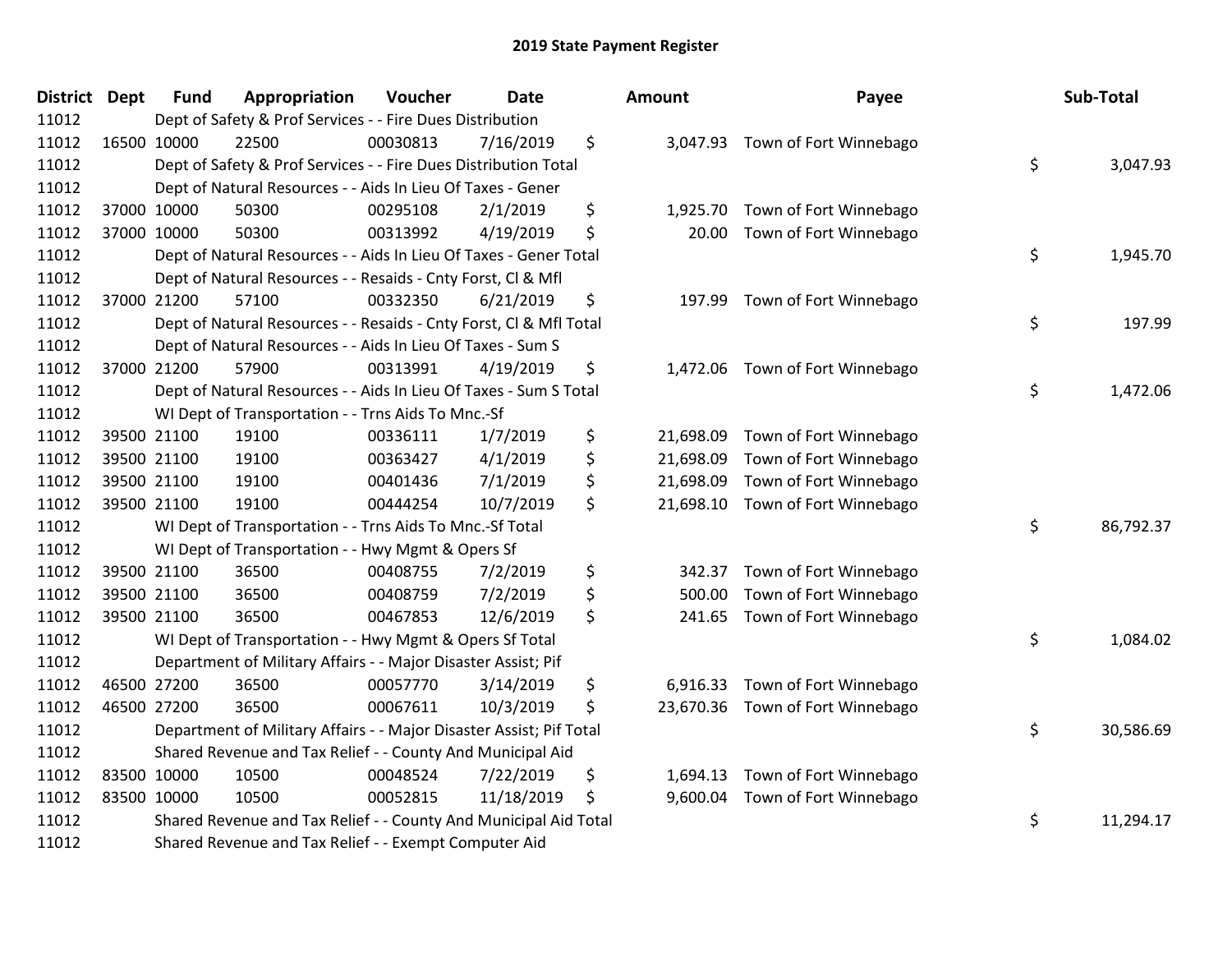| <b>District</b>    | Dept | Fund        | Appropriation                                                 | Voucher  | Date       |    | <b>Amount</b> | Payee                         | Sub-Total  |
|--------------------|------|-------------|---------------------------------------------------------------|----------|------------|----|---------------|-------------------------------|------------|
| 11012              |      | 83500 10000 | 10900                                                         | 00045694 | 7/22/2019  | \$ |               | 4.16 Town of Fort Winnebago   |            |
| 11012              |      |             | Shared Revenue and Tax Relief - - Exempt Computer Aid Total   |          |            |    |               |                               | 4.16       |
| 11012              |      |             | Shared Revenue and Tax Relief - - Utility Aid                 |          |            |    |               |                               |            |
| 11012              |      | 83500 10000 | 11000                                                         | 00048524 | 7/22/2019  | \$ | 18.97         | Town of Fort Winnebago        |            |
| 11012              |      | 83500 10000 | 11000                                                         | 00052815 | 11/18/2019 |    |               | 109.39 Town of Fort Winnebago |            |
| 11012              |      |             | Shared Revenue and Tax Relief - - Utility Aid Total           |          |            |    |               |                               | 128.36     |
| 11012              |      |             | Shared Revenue and Tax Relief - - Personal Property Aid       |          |            |    |               |                               |            |
| 11012              |      | 83500 10000 | 11100                                                         | 00040223 | 5/6/2019   | S  |               | 474.35 Town of Fort Winnebago |            |
| 11012              |      |             | Shared Revenue and Tax Relief - - Personal Property Aid Total |          |            |    |               |                               | 474.35     |
| <b>11012 Total</b> |      |             |                                                               |          |            |    |               |                               | 137,027.80 |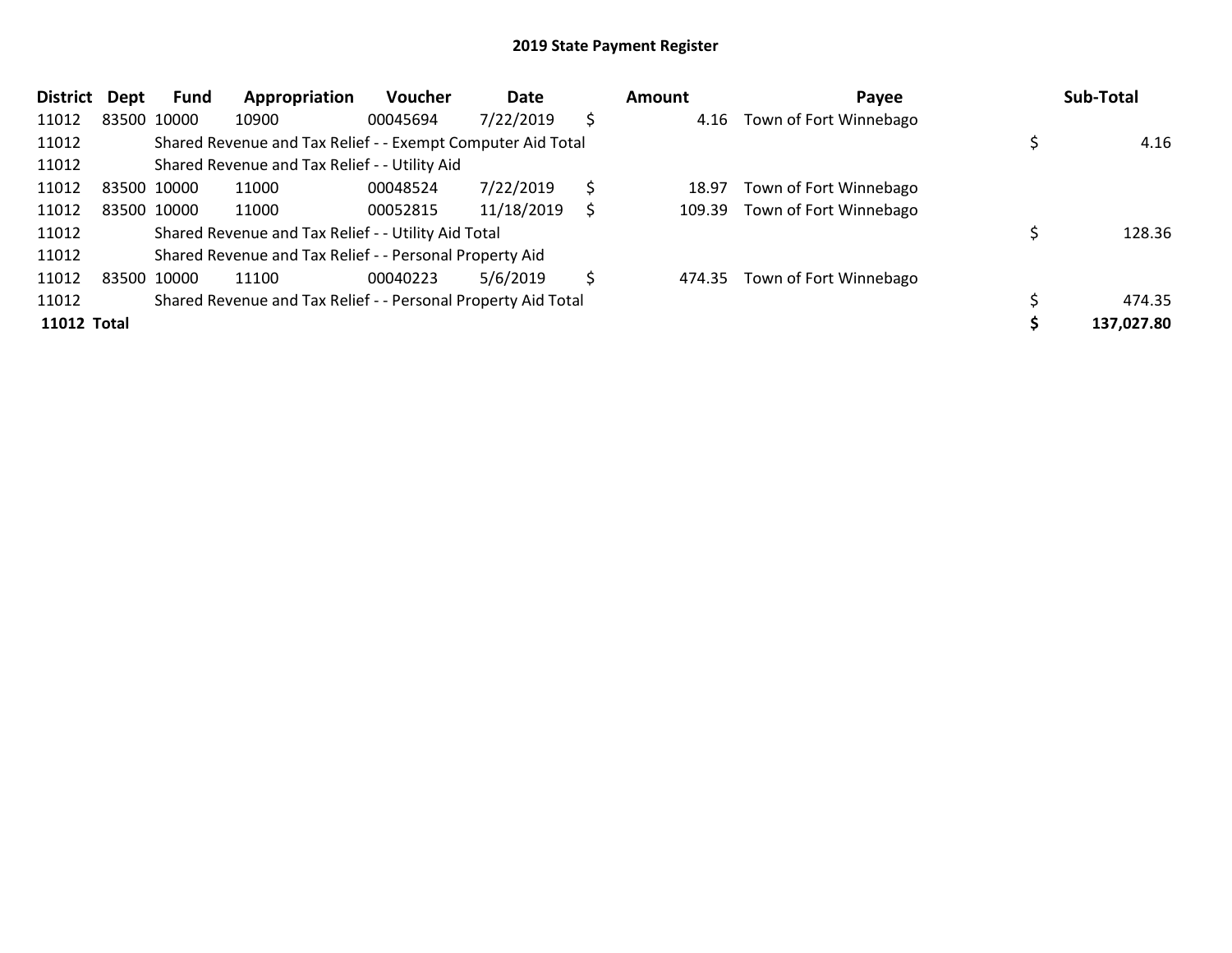| <b>District</b>    | <b>Dept</b> | <b>Fund</b> | Appropriation                                                      | Voucher  | <b>Date</b> | Amount          | Payee                              | Sub-Total        |
|--------------------|-------------|-------------|--------------------------------------------------------------------|----------|-------------|-----------------|------------------------------------|------------------|
| 11014              |             |             | Dept of Safety & Prof Services - - Fire Dues Distribution          |          |             |                 |                                    |                  |
| 11014              |             | 16500 10000 | 22500                                                              | 00030703 | 7/17/2019   | \$<br>3,602.06  | Town Of Fountain Prairie           |                  |
| 11014              |             |             | Dept of Safety & Prof Services - - Fire Dues Distribution Total    |          |             |                 |                                    | \$<br>3,602.06   |
| 11014              |             |             | Dept of Natural Resources - - Resaids - Cnty Forst, CI & Mfl       |          |             |                 |                                    |                  |
| 11014              |             | 37000 21200 | 57100                                                              | 00332351 | 6/21/2019   | \$<br>59.57     | Town Of Fountain Prairie           |                  |
| 11014              |             |             | Dept of Natural Resources - - Resaids - Cnty Forst, Cl & Mfl Total |          |             |                 |                                    | \$<br>59.57      |
| 11014              |             |             | WI Dept of Transportation - - Trns Aids To Mnc.-Sf                 |          |             |                 |                                    |                  |
| 11014              |             | 39500 21100 | 19100                                                              | 00336112 | 1/7/2019    | \$<br>26,344.69 | Town Of Fountain Prairie           |                  |
| 11014              |             | 39500 21100 | 19100                                                              | 00363428 | 4/1/2019    | \$<br>26,344.69 | Town Of Fountain Prairie           |                  |
| 11014              |             | 39500 21100 | 19100                                                              | 00401437 | 7/1/2019    | \$<br>26,344.69 | Town Of Fountain Prairie           |                  |
| 11014              |             | 39500 21100 | 19100                                                              | 00444255 | 10/7/2019   | \$<br>26,344.72 | Town Of Fountain Prairie           |                  |
| 11014              |             |             | WI Dept of Transportation - - Trns Aids To Mnc.-Sf Total           |          |             |                 |                                    | \$<br>105,378.79 |
| 11014              |             |             | Elections Commission - - 2018 Hava Election Security               |          |             |                 |                                    |                  |
| 11014              |             | 51000 22000 | 18200                                                              | 00002369 | 11/13/2019  | \$<br>1,200.00  | Town Of Fountain Prairie           |                  |
| 11014              |             |             | Elections Commission - - 2018 Hava Election Security Total         |          |             |                 |                                    | \$<br>1,200.00   |
| 11014              |             |             | Shared Revenue and Tax Relief - - County And Municipal Aid         |          |             |                 |                                    |                  |
| 11014              |             | 83500 10000 | 10500                                                              | 00048525 | 7/22/2019   | \$<br>1,973.01  | Town Of Fountain Prairie           |                  |
| 11014              |             | 83500 10000 | 10500                                                              | 00052816 | 11/18/2019  | \$<br>11,180.39 | Town Of Fountain Prairie           |                  |
| 11014              |             |             | Shared Revenue and Tax Relief - - County And Municipal Aid Total   |          |             |                 |                                    | \$<br>13,153.40  |
| 11014              |             |             | Shared Revenue and Tax Relief - - Exempt Computer Aid              |          |             |                 |                                    |                  |
| 11014              |             | 83500 10000 | 10900                                                              | 00045695 | 7/22/2019   | \$<br>208.89    | Town Of Fountain Prairie           |                  |
| 11014              |             |             | Shared Revenue and Tax Relief - - Exempt Computer Aid Total        |          |             |                 |                                    | \$<br>208.89     |
| 11014              |             |             | Shared Revenue and Tax Relief - - Utility Aid                      |          |             |                 |                                    |                  |
| 11014              |             | 83500 10000 | 11000                                                              | 00048525 | 7/22/2019   | \$<br>1,001.60  | Town Of Fountain Prairie           |                  |
| 11014              |             | 83500 10000 | 11000                                                              | 00052816 | 11/18/2019  | \$<br>5,426.19  | Town Of Fountain Prairie           |                  |
| 11014              |             |             | Shared Revenue and Tax Relief - - Utility Aid Total                |          |             |                 |                                    | \$<br>6,427.79   |
| 11014              |             |             | Shared Revenue and Tax Relief - - Personal Property Aid            |          |             |                 |                                    |                  |
| 11014              |             | 83500 10000 | 11100                                                              | 00040224 | 5/6/2019    | \$              | 17,708.36 Town Of Fountain Prairie |                  |
| 11014              |             |             | Shared Revenue and Tax Relief - - Personal Property Aid Total      |          |             |                 |                                    | \$<br>17,708.36  |
| <b>11014 Total</b> |             |             |                                                                    |          |             |                 |                                    | \$<br>147,738.86 |

| District           | Dept        | <b>Fund</b> | Appropriation                                                      | <b>Voucher</b> | <b>Date</b> | <b>Amount</b>   | Payee                              | Sub-Total        |
|--------------------|-------------|-------------|--------------------------------------------------------------------|----------------|-------------|-----------------|------------------------------------|------------------|
| 11014              |             |             | Dept of Safety & Prof Services - - Fire Dues Distribution          |                |             |                 |                                    |                  |
| 11014              |             | 16500 10000 | 22500                                                              | 00030703       | 7/17/2019   | \$              | 3,602.06 Town Of Fountain Prairie  |                  |
| 11014              |             |             | Dept of Safety & Prof Services - - Fire Dues Distribution Total    |                |             |                 |                                    | \$<br>3,602.06   |
| 11014              |             |             | Dept of Natural Resources - - Resaids - Cnty Forst, Cl & Mfl       |                |             |                 |                                    |                  |
| 11014              |             | 37000 21200 | 57100                                                              | 00332351       | 6/21/2019   | \$              | 59.57 Town Of Fountain Prairie     |                  |
| 11014              |             |             | Dept of Natural Resources - - Resaids - Cnty Forst, Cl & Mfl Total |                |             |                 |                                    | \$<br>59.57      |
| 11014              |             |             | WI Dept of Transportation - - Trns Aids To Mnc.-Sf                 |                |             |                 |                                    |                  |
| 11014              |             | 39500 21100 | 19100                                                              | 00336112       | 1/7/2019    | \$<br>26,344.69 | Town Of Fountain Prairie           |                  |
| 11014              |             | 39500 21100 | 19100                                                              | 00363428       | 4/1/2019    | \$              | 26,344.69 Town Of Fountain Prairie |                  |
| 11014              |             | 39500 21100 | 19100                                                              | 00401437       | 7/1/2019    | \$<br>26,344.69 | <b>Town Of Fountain Prairie</b>    |                  |
| 11014              | 39500 21100 |             | 19100                                                              | 00444255       | 10/7/2019   | \$              | 26,344.72 Town Of Fountain Prairie |                  |
| 11014              |             |             | WI Dept of Transportation - - Trns Aids To Mnc.-Sf Total           |                |             |                 |                                    | \$<br>105,378.79 |
| 11014              |             |             | Elections Commission - - 2018 Hava Election Security               |                |             |                 |                                    |                  |
| 11014              |             | 51000 22000 | 18200                                                              | 00002369       | 11/13/2019  | \$<br>1,200.00  | Town Of Fountain Prairie           |                  |
| 11014              |             |             | Elections Commission - - 2018 Hava Election Security Total         |                |             |                 |                                    | \$<br>1,200.00   |
| 11014              |             |             | Shared Revenue and Tax Relief - - County And Municipal Aid         |                |             |                 |                                    |                  |
| 11014              | 83500 10000 |             | 10500                                                              | 00048525       | 7/22/2019   | \$              | 1,973.01 Town Of Fountain Prairie  |                  |
| 11014              |             | 83500 10000 | 10500                                                              | 00052816       | 11/18/2019  | \$<br>11,180.39 | Town Of Fountain Prairie           |                  |
| 11014              |             |             | Shared Revenue and Tax Relief - - County And Municipal Aid Total   |                |             |                 |                                    | \$<br>13,153.40  |
| 11014              |             |             | Shared Revenue and Tax Relief - - Exempt Computer Aid              |                |             |                 |                                    |                  |
| 11014              | 83500 10000 |             | 10900                                                              | 00045695       | 7/22/2019   | \$<br>208.89    | Town Of Fountain Prairie           |                  |
| 11014              |             |             | Shared Revenue and Tax Relief - - Exempt Computer Aid Total        |                |             |                 |                                    | \$<br>208.89     |
| 11014              |             |             | Shared Revenue and Tax Relief - - Utility Aid                      |                |             |                 |                                    |                  |
| 11014              | 83500 10000 |             | 11000                                                              | 00048525       | 7/22/2019   | \$<br>1,001.60  | Town Of Fountain Prairie           |                  |
| 11014              | 83500 10000 |             | 11000                                                              | 00052816       | 11/18/2019  | \$<br>5,426.19  | Town Of Fountain Prairie           |                  |
| 11014              |             |             | Shared Revenue and Tax Relief - - Utility Aid Total                |                |             |                 |                                    | \$<br>6,427.79   |
| 11014              |             |             | Shared Revenue and Tax Relief - - Personal Property Aid            |                |             |                 |                                    |                  |
| 11014              | 83500 10000 |             | 11100                                                              | 00040224       | 5/6/2019    | \$              | 17,708.36 Town Of Fountain Prairie |                  |
| 11014              |             |             | Shared Revenue and Tax Relief - - Personal Property Aid Total      |                |             |                 |                                    | \$<br>17,708.36  |
| <b>11014 Total</b> |             |             |                                                                    |                |             |                 |                                    | \$<br>147,738.86 |
|                    |             |             |                                                                    |                |             |                 |                                    |                  |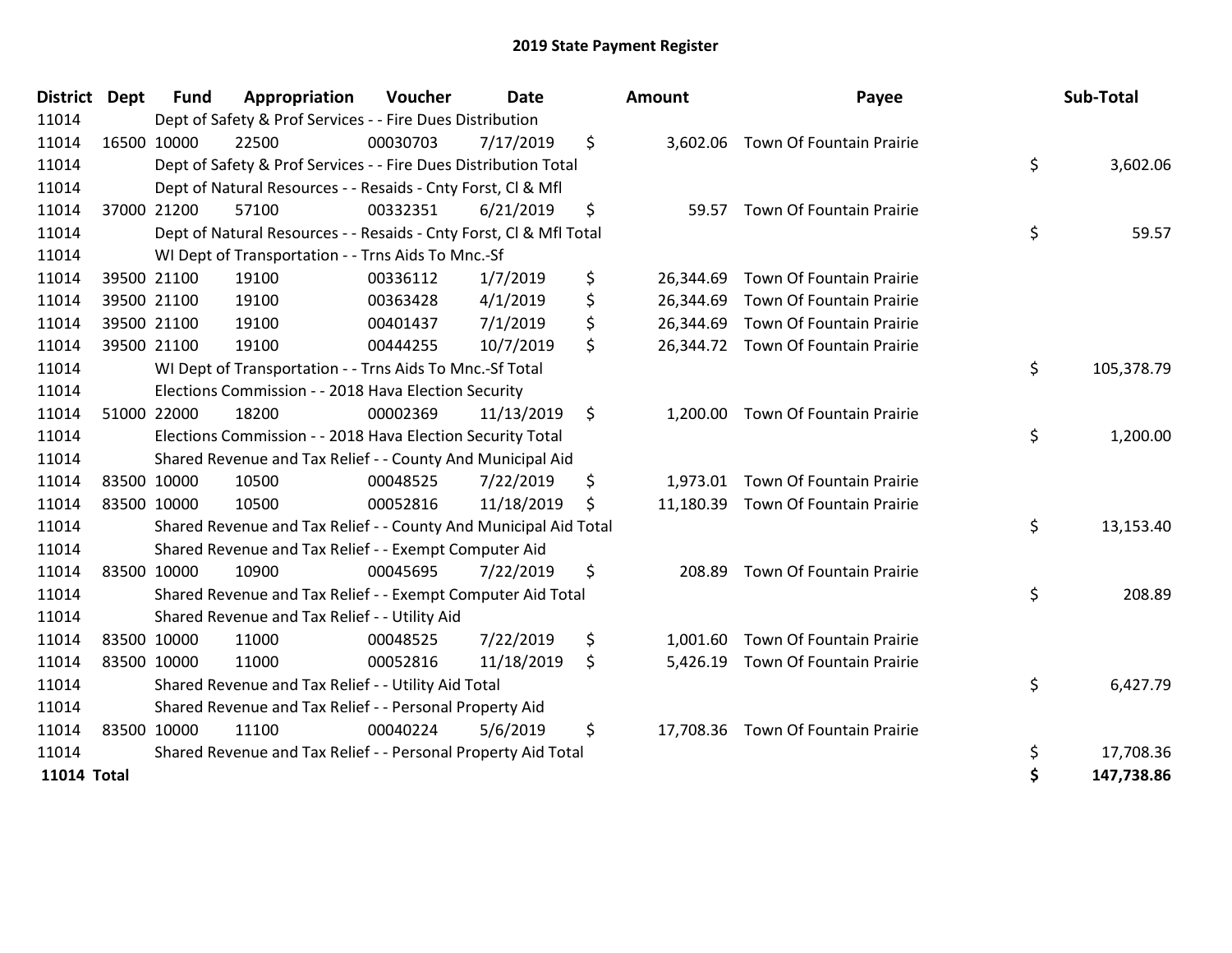| District Dept | <b>Fund</b> | Appropriation                                                      | Voucher  | <b>Date</b> | <b>Amount</b>   | Payee                     | Sub-Total        |
|---------------|-------------|--------------------------------------------------------------------|----------|-------------|-----------------|---------------------------|------------------|
| 11016         |             | Dept of Safety & Prof Services - - Fire Dues Distribution          |          |             |                 |                           |                  |
| 11016         | 16500 10000 | 22500                                                              | 00030885 | 7/16/2019   | \$              | 2,778.34 Town Of Hampden  |                  |
| 11016         |             | Dept of Safety & Prof Services - - Fire Dues Distribution Total    |          |             |                 |                           | \$<br>2,778.34   |
| 11016         |             | Dept of Natural Resources - - Aids In Lieu Of Taxes - Gener        |          |             |                 |                           |                  |
| 11016         | 37000 10000 | 50300                                                              | 00313762 | 4/19/2019   | \$              | 184.07 Town Of Hampden    |                  |
| 11016         |             | Dept of Natural Resources - - Aids In Lieu Of Taxes - Gener Total  |          |             |                 |                           | \$<br>184.07     |
| 11016         |             | Dept of Natural Resources - - Resaids - Cnty Forst, Cl & Mfl       |          |             |                 |                           |                  |
| 11016         | 37000 21200 | 57100                                                              | 00332352 | 6/21/2019   | \$<br>18.07     | Town Of Hampden           |                  |
| 11016         |             | Dept of Natural Resources - - Resaids - Cnty Forst, Cl & Mfl Total |          |             |                 |                           | \$<br>18.07      |
| 11016         |             | Dept of Natural Resources - - Aids In Lieu Of Taxes - Sum S        |          |             |                 |                           |                  |
| 11016         | 37000 21200 | 57900                                                              | 00313763 | 4/19/2019   | \$              | 12.87 Town Of Hampden     |                  |
| 11016         |             | Dept of Natural Resources - - Aids In Lieu Of Taxes - Sum S Total  |          |             |                 |                           | \$<br>12.87      |
| 11016         |             | WI Dept of Transportation - - Trns Aids To Mnc.-Sf                 |          |             |                 |                           |                  |
| 11016         | 39500 21100 | 19100                                                              | 00336113 | 1/7/2019    | \$<br>25,299.51 | Town Of Hampden           |                  |
| 11016         | 39500 21100 | 19100                                                              | 00363429 | 4/1/2019    | \$<br>25,299.51 | Town Of Hampden           |                  |
| 11016         | 39500 21100 | 19100                                                              | 00401438 | 7/1/2019    | \$<br>25,299.51 | Town Of Hampden           |                  |
| 11016         | 39500 21100 | 19100                                                              | 00444256 | 10/7/2019   | \$              | 25,299.51 Town Of Hampden |                  |
| 11016         |             | WI Dept of Transportation - - Trns Aids To Mnc.-Sf Total           |          |             |                 |                           | \$<br>101,198.04 |
| 11016         |             | Elections Commission - - 2018 Hava Election Security               |          |             |                 |                           |                  |
| 11016         | 51000 22000 | 18200                                                              | 00002212 | 11/1/2019   | \$              | 1,200.00 Town Of Hampden  |                  |
| 11016         |             | Elections Commission - - 2018 Hava Election Security Total         |          |             |                 |                           | \$<br>1,200.00   |
| 11016         |             | Shared Revenue and Tax Relief - - County And Municipal Aid         |          |             |                 |                           |                  |
| 11016         | 83500 10000 | 10500                                                              | 00048526 | 7/22/2019   | \$              | 2,076.20 Town Of Hampden  |                  |
| 11016         | 83500 10000 | 10500                                                              | 00052817 | 11/18/2019  | \$              | 11,765.14 Town Of Hampden |                  |
| 11016         |             | Shared Revenue and Tax Relief - - County And Municipal Aid Total   |          |             |                 |                           | \$<br>13,841.34  |
| 11016         |             | Shared Revenue and Tax Relief - - Exempt Computer Aid              |          |             |                 |                           |                  |
| 11016         | 83500 10000 | 10900                                                              | 00045696 | 7/22/2019   | \$<br>7.27      | Town Of Hampden           |                  |
| 11016         |             | Shared Revenue and Tax Relief - - Exempt Computer Aid Total        |          |             |                 |                           | \$<br>7.27       |
| 11016         |             | Shared Revenue and Tax Relief - - Utility Aid                      |          |             |                 |                           |                  |
| 11016         | 83500 10000 | 11000                                                              | 00048526 | 7/22/2019   | \$<br>43.43     | Town Of Hampden           |                  |
| 11016         | 83500 10000 | 11000                                                              | 00052817 | 11/18/2019  | \$<br>246.36    | Town Of Hampden           |                  |
| 11016         |             | Shared Revenue and Tax Relief - - Utility Aid Total                |          |             |                 |                           | \$<br>289.79     |
| 11016         |             | Shared Revenue and Tax Relief - - Personal Property Aid            |          |             |                 |                           |                  |

| ount                                | Payee                                                 | Sub-Total        |
|-------------------------------------|-------------------------------------------------------|------------------|
| 2,778.34                            | Town Of Hampden                                       | \$<br>2,778.34   |
| 184.07                              | Town Of Hampden                                       | \$<br>184.07     |
| 18.07                               | Town Of Hampden                                       | \$<br>18.07      |
| 12.87                               | Town Of Hampden                                       | \$<br>12.87      |
| 25,299.51<br>25,299.51<br>25,299.51 | Town Of Hampden<br>Town Of Hampden<br>Town Of Hampden |                  |
| 25,299.51                           | Town Of Hampden                                       | \$<br>101,198.04 |
| 1,200.00                            | Town Of Hampden                                       | \$<br>1,200.00   |
|                                     | 2,076.20 Town Of Hampden                              |                  |
| 11,765.14                           | Town Of Hampden                                       | \$<br>13,841.34  |
| 7.27                                | Town Of Hampden                                       | \$<br>7.27       |
| 43.43<br>246.36                     | Town Of Hampden<br>Town Of Hampden                    | \$<br>289.79     |
|                                     |                                                       |                  |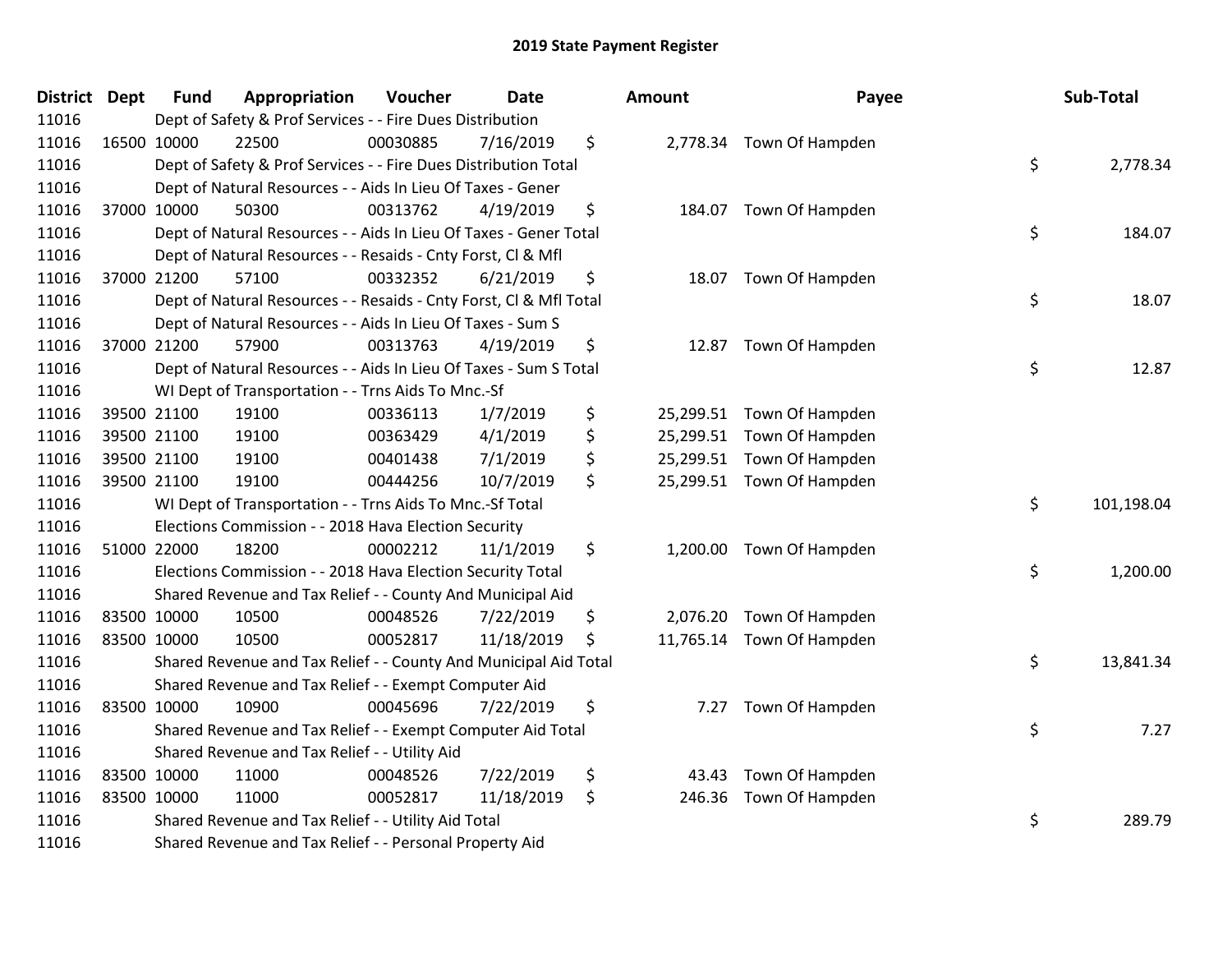|             |                                                               | District Dept Fund | <b>Appropriation</b> | Voucher  | Date     |          | Amount | Pavee                  | Sub-Total  |
|-------------|---------------------------------------------------------------|--------------------|----------------------|----------|----------|----------|--------|------------------------|------------|
| 11016       |                                                               | 83500 10000        | 11100                | 00040225 | 5/6/2019 | $\sim$ 5 |        | 370.61 Town Of Hampden |            |
| 11016       | Shared Revenue and Tax Relief - - Personal Property Aid Total |                    |                      |          |          |          |        |                        | 370.61     |
| 11016 Total |                                                               |                    |                      |          |          |          |        |                        | 119.900.40 |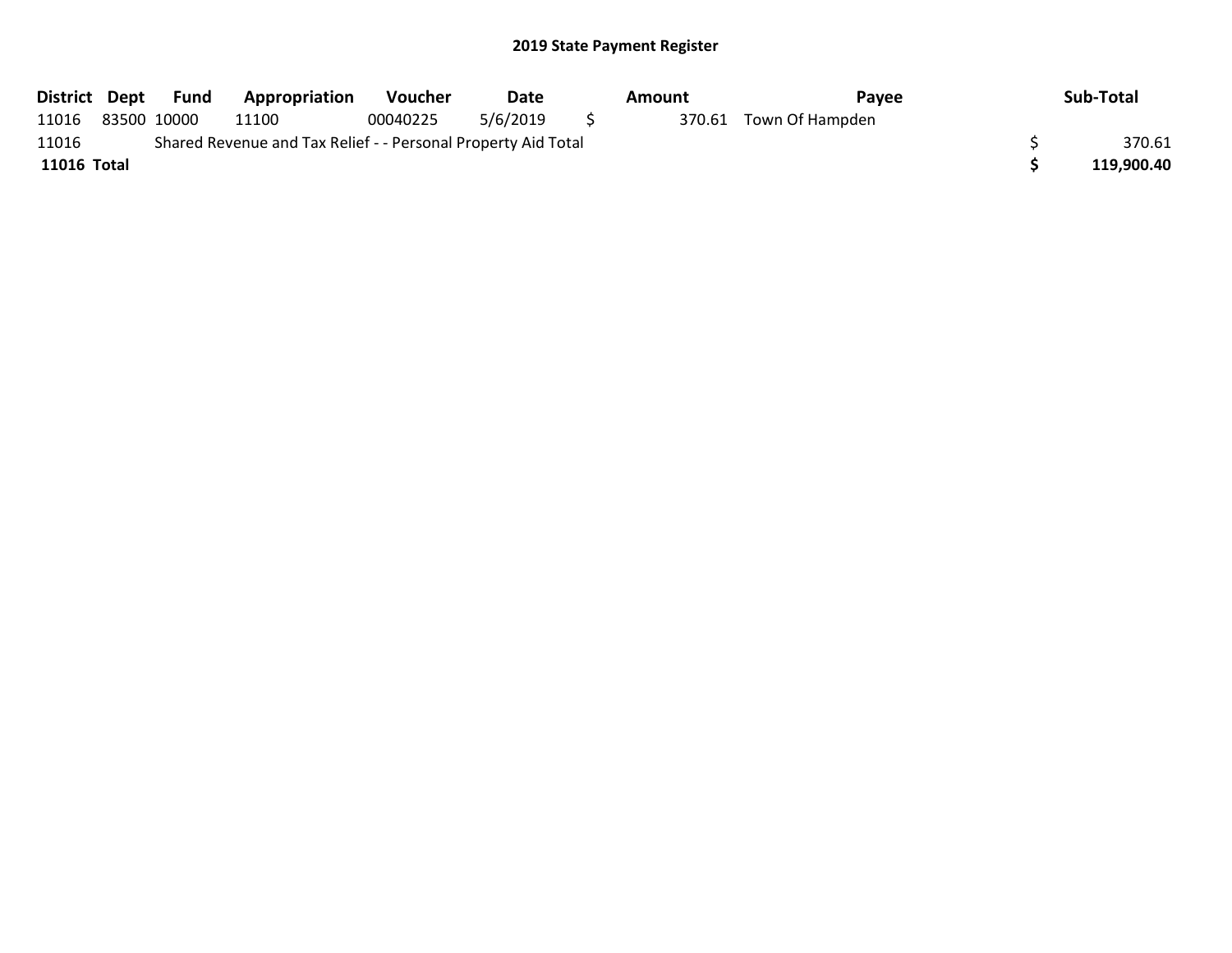| <b>District Dept</b> | <b>Fund</b> | Appropriation                                                       | Voucher  | <b>Date</b> |    | Amount    |                         | Payee | Sub-Total  |
|----------------------|-------------|---------------------------------------------------------------------|----------|-------------|----|-----------|-------------------------|-------|------------|
| 11018                |             | Dept of Safety & Prof Services - - Fire Dues Distribution           |          |             |    |           |                         |       |            |
| 11018                | 16500 10000 | 22500                                                               | 00030758 | 7/17/2019   | \$ |           | 3,271.87 Leeds, Town of |       |            |
| 11018                |             | Dept of Safety & Prof Services - - Fire Dues Distribution Total     |          |             |    |           |                         | \$    | 3,271.87   |
| 11018                |             | Dept of Natural Resources - - Resaids - Cnty Forst, Cl & Mfl        |          |             |    |           |                         |       |            |
| 11018                | 37000 21200 | 57100                                                               | 00332353 | 6/21/2019   | \$ | 16.20     | Leeds, Town of          |       |            |
| 11018                |             | Dept of Natural Resources - - Resaids - Cnty Forst, Cl & Mfl Total  |          |             |    |           |                         | \$    | 16.20      |
| 11018                |             | WI Dept of Transportation - - Trns Aids To Mnc.-Sf                  |          |             |    |           |                         |       |            |
| 11018                | 39500 21100 | 19100                                                               | 00336114 | 1/7/2019    | \$ | 28,739.67 | Leeds, Town of          |       |            |
| 11018                | 39500 21100 | 19100                                                               | 00363430 | 4/1/2019    | \$ | 28,739.67 | Leeds, Town of          |       |            |
| 11018                | 39500 21100 | 19100                                                               | 00401439 | 7/1/2019    | \$ | 28,739.67 | Leeds, Town of          |       |            |
| 11018                | 39500 21100 | 19100                                                               | 00444257 | 10/7/2019   | \$ | 28,739.67 | Leeds, Town of          |       |            |
| 11018                |             | WI Dept of Transportation - - Trns Aids To Mnc.-Sf Total            |          |             |    |           |                         | \$    | 114,958.68 |
| 11018                |             | Elections Commission - - 2018 Hava Election Security                |          |             |    |           |                         |       |            |
| 11018                | 51000 22000 | 18200                                                               | 00002217 | 11/4/2019   | \$ | 600.00    | Leeds, Town of          |       |            |
| 11018                |             | Elections Commission - - 2018 Hava Election Security Total          |          |             |    |           |                         | \$    | 600.00     |
| 11018                |             | Shared Revenue and Tax Relief - - County And Municipal Aid          |          |             |    |           |                         |       |            |
| 11018                | 83500 10000 | 10500                                                               | 00048527 | 7/22/2019   | \$ | 1,617.56  | Leeds, Town of          |       |            |
| 11018                | 83500 10000 | 10500                                                               | 00052818 | 11/18/2019  | \$ | 9,166.20  | Leeds, Town of          |       |            |
| 11018                |             | Shared Revenue and Tax Relief - - County And Municipal Aid Total    |          |             |    |           |                         | \$    | 10,783.76  |
| 11018                |             | Shared Revenue and Tax Relief - - Exempt Computer Aid               |          |             |    |           |                         |       |            |
| 11018                | 83500 10000 | 10900                                                               | 00045697 | 7/22/2019   | \$ | 41.57     | Leeds, Town of          |       |            |
| 11018                |             | Shared Revenue and Tax Relief - - Exempt Computer Aid Total         |          |             |    |           |                         | \$    | 41.57      |
| 11018                |             | Shared Revenue and Tax Relief - - Utility Aid                       |          |             |    |           |                         |       |            |
| 11018                | 83500 10000 | 11000                                                               | 00048527 | 7/22/2019   | \$ | 22.31     | Leeds, Town of          |       |            |
| 11018                | 83500 10000 | 11000                                                               | 00052818 | 11/18/2019  | \$ | 125.91    | Leeds, Town of          |       |            |
| 11018                |             | Shared Revenue and Tax Relief - - Utility Aid Total                 |          |             |    |           |                         | \$    | 148.22     |
| 11018                |             | Shared Revenue and Tax Relief - - Personal Property Aid             |          |             |    |           |                         |       |            |
| 11018                | 83500 10000 | 11100                                                               | 00040226 | 5/6/2019    | \$ | 2,048.35  | Leeds, Town of          |       |            |
| 11018                |             | Shared Revenue and Tax Relief - - Personal Property Aid Total       |          |             |    |           |                         | \$    | 2,048.35   |
| 11018                |             | Shared Revenue and Tax Relief - - Payments For Municipal Svcs       |          |             |    |           |                         |       |            |
| 11018                | 83500 10000 | 50100                                                               | 00037767 | 1/31/2019   | \$ |           | 5,200.28 Leeds, Town of |       |            |
| 11018                |             | Shared Revenue and Tax Relief - - Payments For Municipal Svcs Total |          |             |    |           |                         | \$    | 5,200.28   |
| <b>11018 Total</b>   |             |                                                                     |          |             |    |           |                         | \$    | 137,068.93 |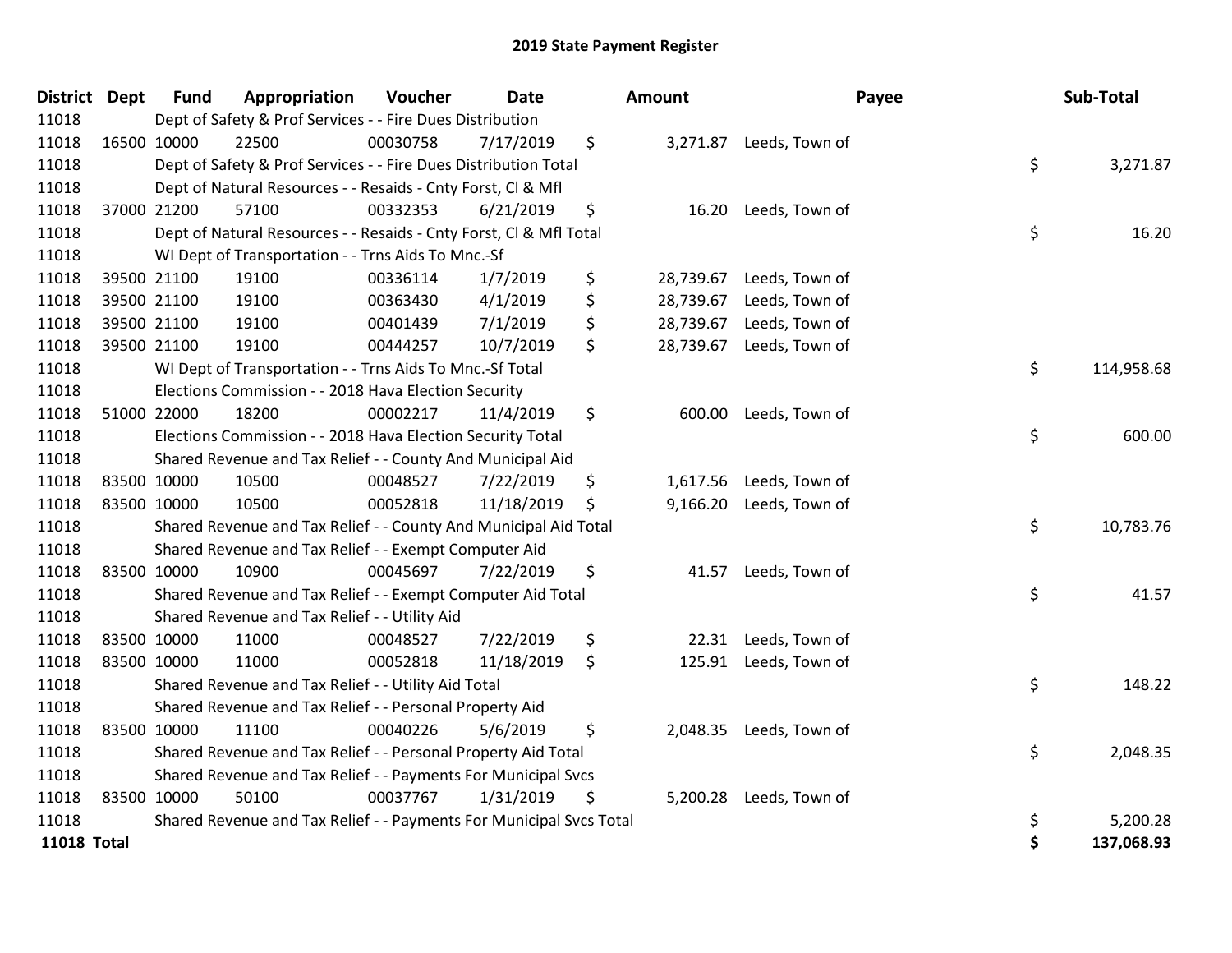| District Dept |             | <b>Fund</b> | Appropriation                                                      | Voucher  | <b>Date</b> | <b>Amount</b>   | Payee                      | Sub-Total        |
|---------------|-------------|-------------|--------------------------------------------------------------------|----------|-------------|-----------------|----------------------------|------------------|
| 11020         |             |             | Dept of Safety & Prof Services - - Fire Dues Distribution          |          |             |                 |                            |                  |
| 11020         | 16500 10000 |             | 22500                                                              | 00030556 | 7/16/2019   | \$              | 4,595.50 Town of Lewiston  |                  |
| 11020         |             |             | Dept of Safety & Prof Services - - Fire Dues Distribution Total    |          |             |                 |                            | \$<br>4,595.50   |
| 11020         |             |             | Dept of Natural Resources - - Aids In Lieu Of Taxes - Gener        |          |             |                 |                            |                  |
| 11020         |             | 37000 10000 | 50300                                                              | 00295072 | 2/4/2019    | \$<br>1,973.45  | Town of Lewiston           |                  |
| 11020         |             | 37000 10000 | 50300                                                              | 00313526 | 4/19/2019   | \$<br>148.32    | Town of Lewiston           |                  |
| 11020         |             | 37000 10000 | 50300                                                              | 00313528 | 4/19/2019   | \$<br>6.42      | Town of Lewiston           |                  |
| 11020         |             |             | Dept of Natural Resources - - Aids In Lieu Of Taxes - Gener Total  |          |             |                 |                            | \$<br>2,128.19   |
| 11020         |             |             | Dept of Natural Resources - - Resaids - Cnty Forst, Cl & Mfl       |          |             |                 |                            |                  |
| 11020         |             | 37000 21200 | 57100                                                              | 00332354 | 6/21/2019   | \$              | 881.51 Town of Lewiston    |                  |
| 11020         |             |             | Dept of Natural Resources - - Resaids - Cnty Forst, Cl & Mfl Total |          |             |                 |                            | \$<br>881.51     |
| 11020         |             |             | Dept of Natural Resources - - Aids In Lieu Of Taxes - Sum S        |          |             |                 |                            |                  |
| 11020         |             | 37000 21200 | 57900                                                              | 00313527 | 4/19/2019   | \$<br>6.48      | Town of Lewiston           |                  |
| 11020         |             |             | Dept of Natural Resources - - Aids In Lieu Of Taxes - Sum S Total  |          |             |                 |                            | \$<br>6.48       |
| 11020         |             |             | WI Dept of Transportation - - Trns Aids To Mnc.-Sf                 |          |             |                 |                            |                  |
| 11020         |             | 39500 21100 | 19100                                                              | 00336115 | 1/7/2019    | \$<br>27,748.23 | Town of Lewiston           |                  |
| 11020         |             | 39500 21100 | 19100                                                              | 00363431 | 4/1/2019    | \$<br>27,748.23 | Town of Lewiston           |                  |
| 11020         | 39500 21100 |             | 19100                                                              | 00401440 | 7/1/2019    | \$<br>27,748.23 | Town of Lewiston           |                  |
| 11020         | 39500 21100 |             | 19100                                                              | 00444258 | 10/7/2019   | \$              | 27,748.25 Town of Lewiston |                  |
| 11020         |             |             | WI Dept of Transportation - - Trns Aids To Mnc.-Sf Total           |          |             |                 |                            | \$<br>110,992.94 |
| 11020         |             |             | Shared Revenue and Tax Relief - - County And Municipal Aid         |          |             |                 |                            |                  |
| 11020         | 83500 10000 |             | 10500                                                              | 00048528 | 7/22/2019   | \$<br>2,598.07  | Town of Lewiston           |                  |
| 11020         | 83500 10000 |             | 10500                                                              | 00052819 | 11/18/2019  | \$              | 14,722.40 Town of Lewiston |                  |
| 11020         |             |             | Shared Revenue and Tax Relief - - County And Municipal Aid Total   |          |             |                 |                            | \$<br>17,320.47  |
| 11020         |             |             | Shared Revenue and Tax Relief - - Exempt Computer Aid              |          |             |                 |                            |                  |
| 11020         | 83500 10000 |             | 10900                                                              | 00045698 | 7/22/2019   | \$<br>307.62    | Town of Lewiston           |                  |
| 11020         |             |             | Shared Revenue and Tax Relief - - Exempt Computer Aid Total        |          |             |                 |                            | \$<br>307.62     |
| 11020         |             |             | Shared Revenue and Tax Relief - - Utility Aid                      |          |             |                 |                            |                  |
| 11020         |             | 83500 10000 | 11000                                                              | 00048528 | 7/22/2019   | \$<br>442.83    | Town of Lewiston           |                  |
| 11020         | 83500 10000 |             | 11000                                                              | 00052819 | 11/18/2019  | \$              | 2,207.16 Town of Lewiston  |                  |
| 11020         |             |             | Shared Revenue and Tax Relief - - Utility Aid Total                |          |             |                 |                            | \$<br>2,649.99   |
| 11020         |             |             | Shared Revenue and Tax Relief - - Personal Property Aid            |          |             |                 |                            |                  |
| 11020         | 83500 10000 |             | 11100                                                              | 00040227 | 5/6/2019    | \$              | 423.50 Town of Lewiston    |                  |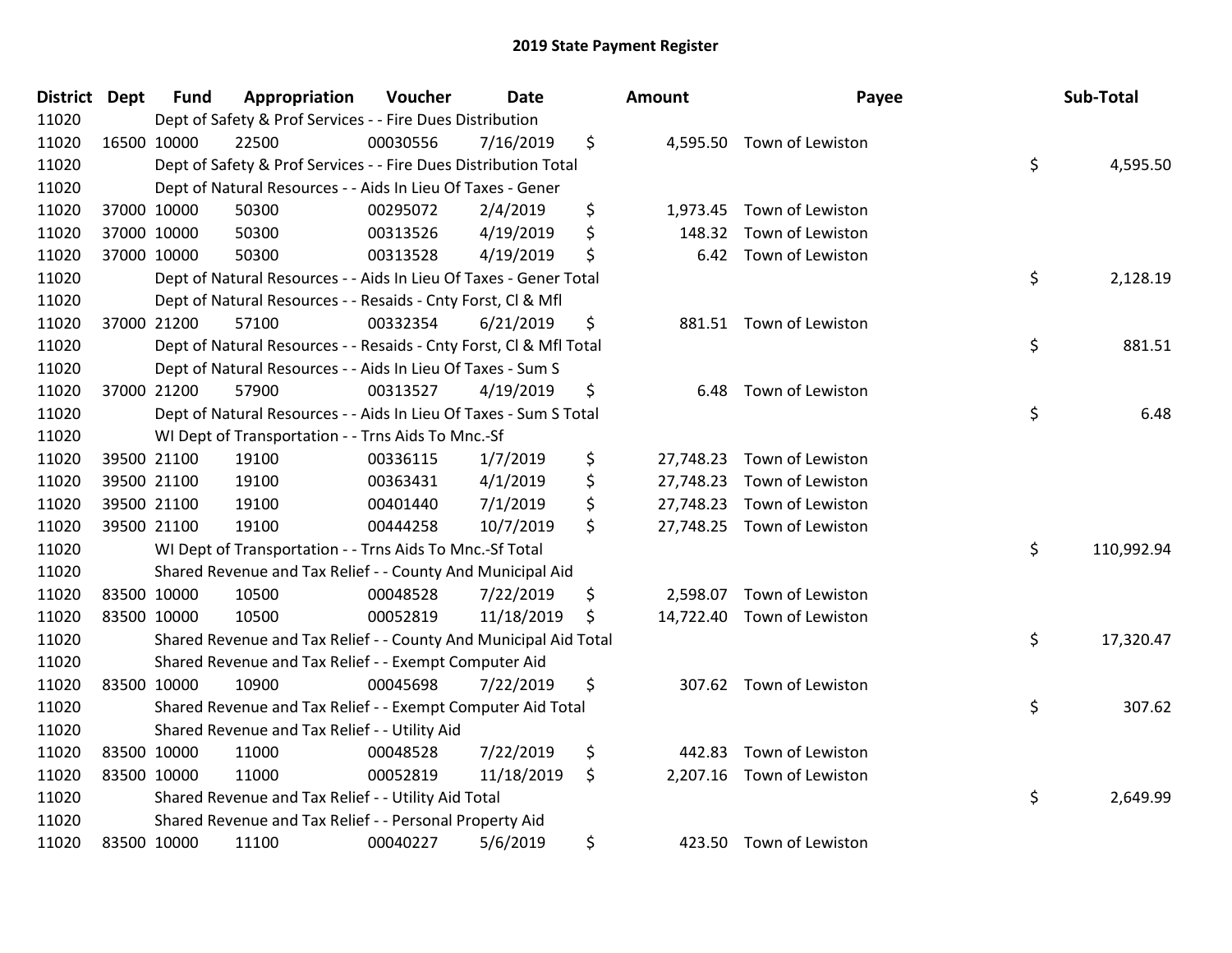| District Dept | <b>Fund</b> | Appropriation                                                   | Voucher  | Date      |  | Amount | Payee                     |  | Sub-Total  |  |
|---------------|-------------|-----------------------------------------------------------------|----------|-----------|--|--------|---------------------------|--|------------|--|
| 11020         |             | Shared Revenue and Tax Relief - - Personal Property Aid Total   |          |           |  |        |                           |  | 423.50     |  |
| 11020         |             | Shared Revenue and Tax Relief - - Lottery & Gaming Credit       |          |           |  |        |                           |  |            |  |
| 11020         | 83500 52100 | 36300                                                           | 00038188 | 3/25/2019 |  |        | 2,146.08 Town of Lewiston |  |            |  |
| 11020         |             | Shared Revenue and Tax Relief - - Lottery & Gaming Credit Total |          |           |  |        |                           |  | 2,146.08   |  |
| 11020 Total   |             |                                                                 |          |           |  |        |                           |  | 141,452.28 |  |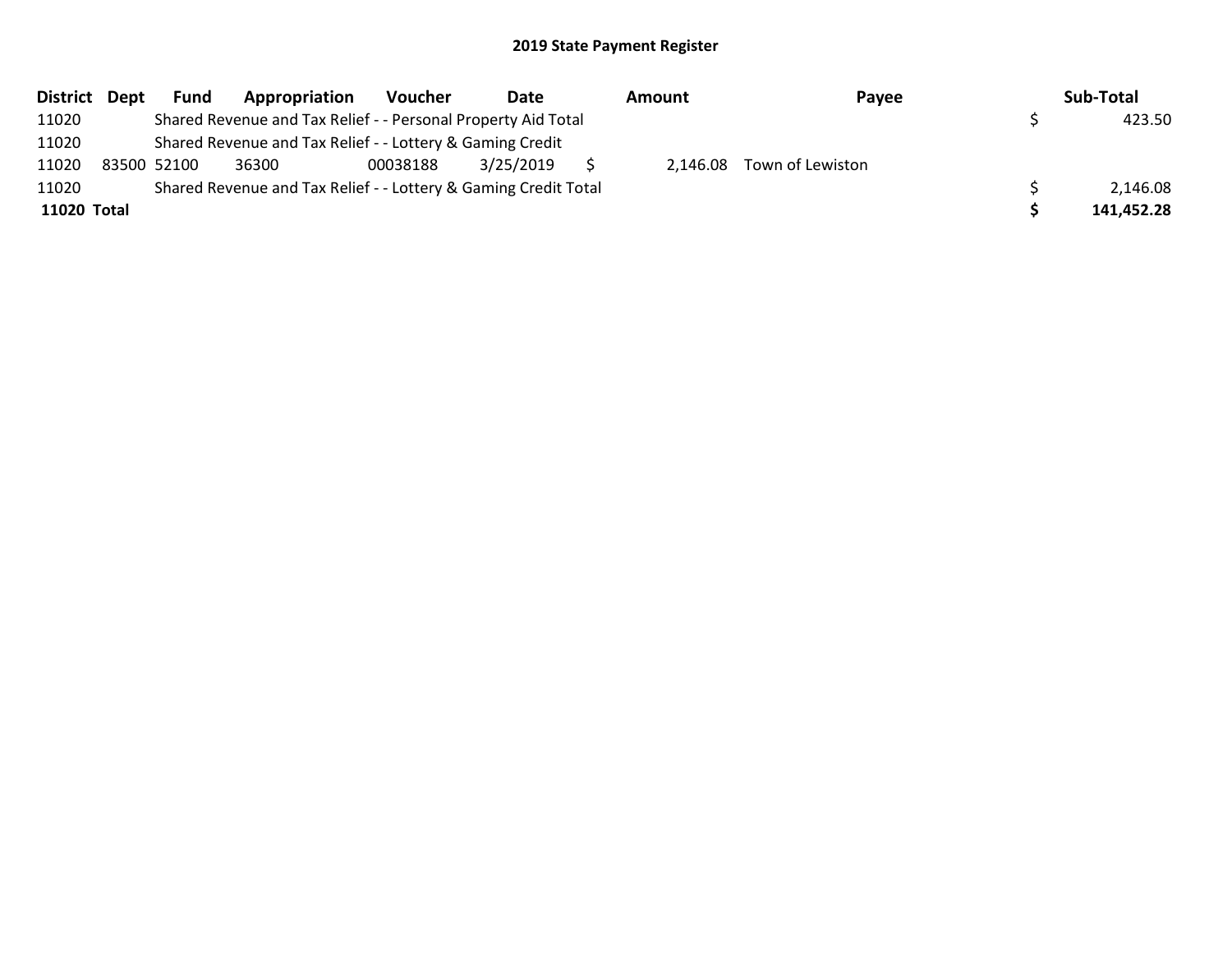| District Dept |             | <b>Fund</b>                                                           | Appropriation                                                      | Voucher  | <b>Date</b> |    | Amount   |                        | Payee | Sub-Total |
|---------------|-------------|-----------------------------------------------------------------------|--------------------------------------------------------------------|----------|-------------|----|----------|------------------------|-------|-----------|
| 11022         |             | Dept of Safety & Prof Services - - Fire Dues Distribution             |                                                                    |          |             |    |          |                        |       |           |
| 11022         | 16500 10000 |                                                                       | 22500                                                              | 00030023 | 7/15/2019   | \$ |          | 18,341.26 Town Of Lodi |       |           |
| 11022         |             | \$<br>Dept of Safety & Prof Services - - Fire Dues Distribution Total |                                                                    |          |             |    |          |                        |       | 18,341.26 |
| 11022         |             | Dept of Natural Resources - - Aids In Lieu Of Taxes - Gener           |                                                                    |          |             |    |          |                        |       |           |
| 11022         |             | 37000 10000                                                           | 50300                                                              | 00299850 | 2/20/2019   | \$ | 2,429.47 | Town Of Lodi           |       |           |
| 11022         |             | 37000 10000                                                           | 50300                                                              | 00313980 | 4/19/2019   | \$ |          | 159.48 Town Of Lodi    |       |           |
| 11022         |             |                                                                       | Dept of Natural Resources - - Aids In Lieu Of Taxes - Gener Total  |          |             |    |          |                        | \$    | 2,588.95  |
| 11022         |             |                                                                       | Dept of Natural Resources - - Resaids - Cnty Forst, Cl & Mfl       |          |             |    |          |                        |       |           |
| 11022         |             | 37000 21200                                                           | 57100                                                              | 00332355 | 6/21/2019   | \$ |          | 437.05 Town Of Lodi    |       |           |
| 11022         |             |                                                                       | Dept of Natural Resources - - Resaids - Cnty Forst, Cl & Mfl Total |          |             |    |          |                        | \$    | 437.05    |
| 11022         |             |                                                                       | Dept of Natural Resources - - Aids In Lieu Of Taxes - Sum S        |          |             |    |          |                        |       |           |
| 11022         |             | 37000 21200                                                           | 57900                                                              | 00313981 | 4/19/2019   | \$ |          | 13.35 Town Of Lodi     |       |           |
| 11022         |             |                                                                       | Dept of Natural Resources - - Aids In Lieu Of Taxes - Sum S Total  |          |             |    |          |                        | \$    | 13.35     |
| 11022         |             |                                                                       | Dept of Natural Resources - - Fin Asst For Responsible Units       |          |             |    |          |                        |       |           |
| 11022         | 37000 27400 |                                                                       | 67000                                                              | 00323073 | 5/22/2019   | \$ |          | 9,038.94 Town Of Lodi  |       |           |
| 11022         |             |                                                                       | Dept of Natural Resources - - Fin Asst For Responsible Units Total |          |             |    |          |                        | \$    | 9,038.94  |
| 11022         |             |                                                                       | WI Dept of Transportation - - Trns Aids To Mnc.-Sf                 |          |             |    |          |                        |       |           |
| 11022         |             | 39500 21100                                                           | 19100                                                              | 00336116 | 1/7/2019    | \$ |          | 19,661.47 Town Of Lodi |       |           |
| 11022         |             | 39500 21100                                                           | 19100                                                              | 00363432 | 4/1/2019    | \$ |          | 19,661.47 Town Of Lodi |       |           |
| 11022         |             | 39500 21100                                                           | 19100                                                              | 00401441 | 7/1/2019    | \$ |          | 19,661.47 Town Of Lodi |       |           |
| 11022         |             | 39500 21100                                                           | 19100                                                              | 00444259 | 10/7/2019   | \$ |          | 19,661.47 Town Of Lodi |       |           |
| 11022         |             |                                                                       | WI Dept of Transportation - - Trns Aids To Mnc.-Sf Total           |          |             |    |          |                        | \$    | 78,645.88 |
| 11022         |             |                                                                       | Shared Revenue and Tax Relief - - County And Municipal Aid         |          |             |    |          |                        |       |           |
| 11022         | 83500 10000 |                                                                       | 10500                                                              | 00048529 | 7/22/2019   | \$ |          | 4,897.50 Town Of Lodi  |       |           |
| 11022         | 83500 10000 |                                                                       | 10500                                                              | 00052820 | 11/18/2019  | \$ |          | 27,752.52 Town Of Lodi |       |           |
| 11022         |             |                                                                       | Shared Revenue and Tax Relief - - County And Municipal Aid Total   |          |             |    |          |                        | \$    | 32,650.02 |
| 11022         |             | Shared Revenue and Tax Relief - - Exempt Computer Aid                 |                                                                    |          |             |    |          |                        |       |           |
| 11022         | 83500 10000 |                                                                       | 10900                                                              | 00045699 | 7/22/2019   | \$ |          | 96.65 Town Of Lodi     |       |           |
| 11022         |             | \$<br>Shared Revenue and Tax Relief - - Exempt Computer Aid Total     |                                                                    |          |             |    |          |                        |       | 96.65     |
| 11022         |             | Shared Revenue and Tax Relief - - Utility Aid                         |                                                                    |          |             |    |          |                        |       |           |
| 11022         | 83500 10000 |                                                                       | 11000                                                              | 00048529 | 7/22/2019   | \$ |          | 474.53 Town Of Lodi    |       |           |
| 11022         | 83500 10000 |                                                                       | 11000                                                              | 00052820 | 11/18/2019  | \$ |          | 2,340.36 Town Of Lodi  |       |           |
| 11022         |             | \$<br>Shared Revenue and Tax Relief - - Utility Aid Total             |                                                                    |          |             |    |          |                        |       | 2,814.89  |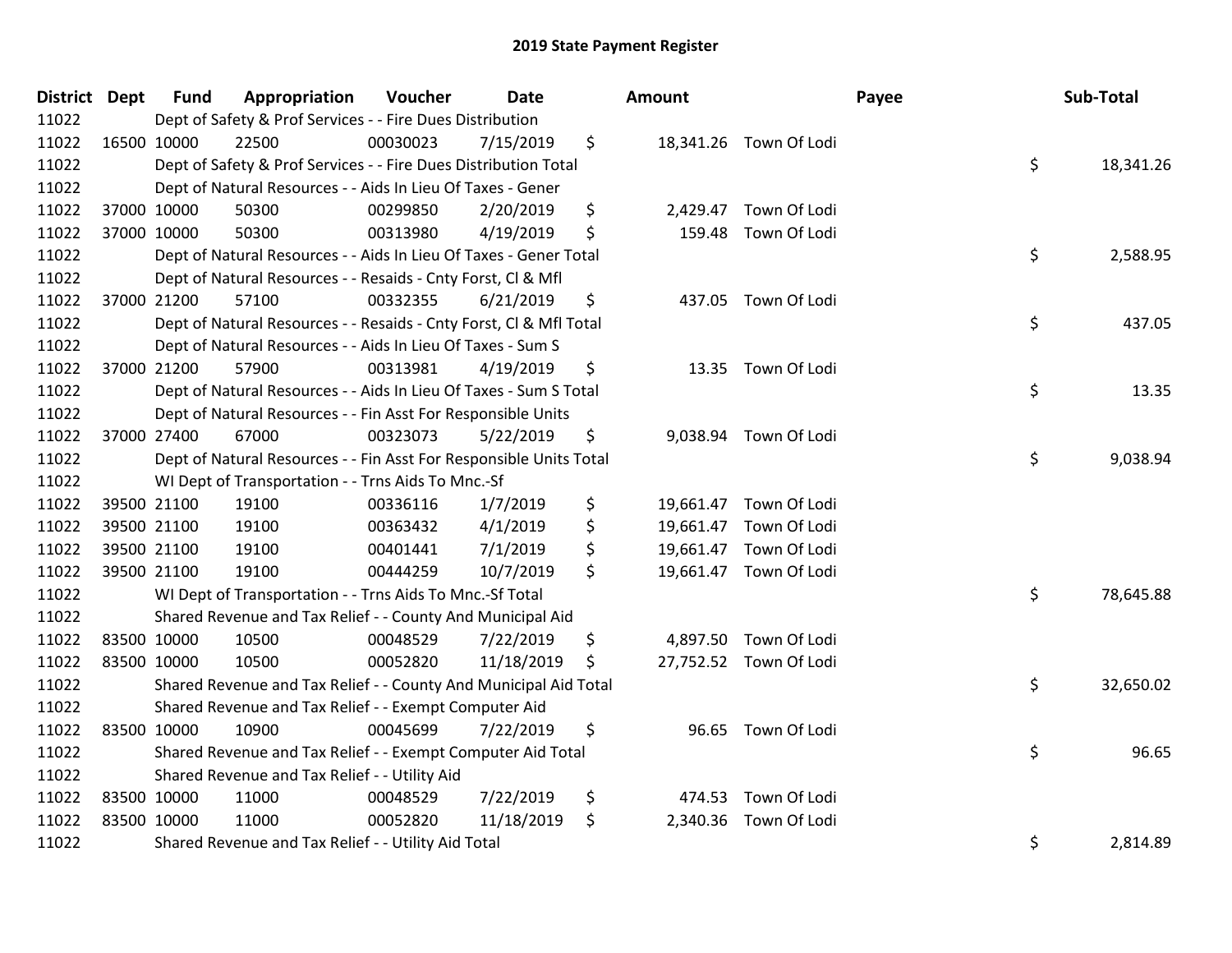| District Dept      |             | Fund | Appropriation                                                   | Voucher  | Date      |  | Amount   |              | Payee |  | Sub-Total  |
|--------------------|-------------|------|-----------------------------------------------------------------|----------|-----------|--|----------|--------------|-------|--|------------|
| 11022              |             |      | Shared Revenue and Tax Relief - - Personal Property Aid         |          |           |  |          |              |       |  |            |
| 11022              | 83500 10000 |      | 11100                                                           | 00040228 | 5/6/2019  |  | 1,363.23 | Town Of Lodi |       |  |            |
| 11022              |             |      | Shared Revenue and Tax Relief - - Personal Property Aid Total   |          |           |  |          |              |       |  | 1,363.23   |
| 11022              |             |      | Shared Revenue and Tax Relief - - Lottery & Gaming Credit       |          |           |  |          |              |       |  |            |
| 11022              | 83500 52100 |      | 36300                                                           | 00038189 | 3/25/2019 |  | 2,090.75 | Town Of Lodi |       |  |            |
| 11022              |             |      | Shared Revenue and Tax Relief - - Lottery & Gaming Credit Total |          |           |  |          |              |       |  | 2,090.75   |
| <b>11022 Total</b> |             |      |                                                                 |          |           |  |          |              |       |  | 148,080.97 |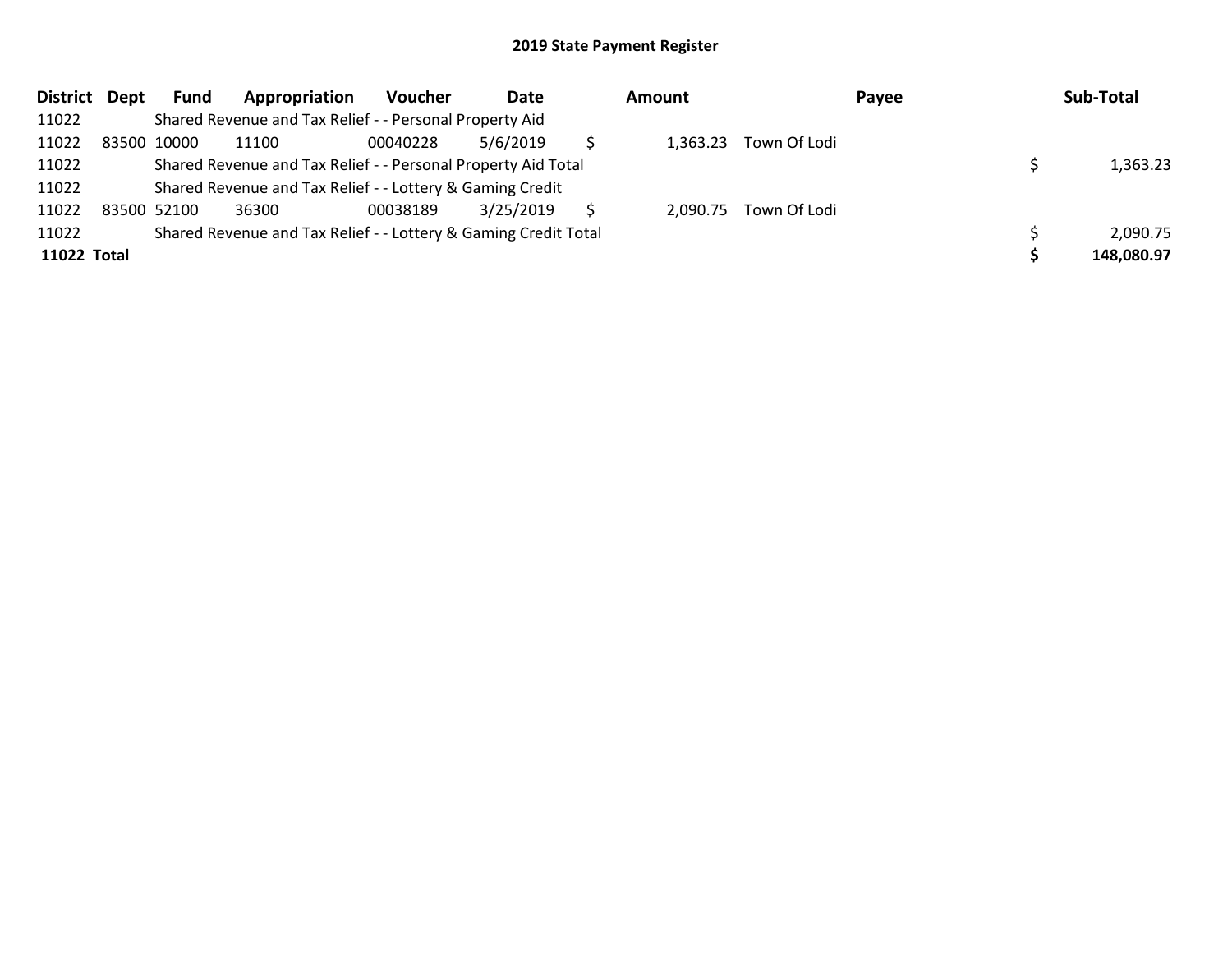| District Dept |             | <b>Fund</b>                                                           | Appropriation                                                      | Voucher  | <b>Date</b> |    | Amount    | Payee                      |      | Sub-Total  |
|---------------|-------------|-----------------------------------------------------------------------|--------------------------------------------------------------------|----------|-------------|----|-----------|----------------------------|------|------------|
| 11024         |             | Dept of Safety & Prof Services - - Fire Dues Distribution             |                                                                    |          |             |    |           |                            |      |            |
| 11024         | 16500 10000 |                                                                       | 22500                                                              | 00030638 | 7/15/2019   | \$ |           | 4,037.31 Town Of Lowville  |      |            |
| 11024         |             | \$<br>Dept of Safety & Prof Services - - Fire Dues Distribution Total |                                                                    |          |             |    |           |                            |      | 4,037.31   |
| 11024         |             | Dept of Natural Resources - - Aids In Lieu Of Taxes - Gener           |                                                                    |          |             |    |           |                            |      |            |
| 11024         |             | 37000 10000                                                           | 50300                                                              | 00295079 | 2/1/2019    | \$ | 11,322.17 | Town Of Lowville           |      |            |
| 11024         |             | 37000 10000                                                           | 50300                                                              | 00313577 | 4/19/2019   | \$ | 1,122.74  | Town Of Lowville           |      |            |
| 11024         |             | 37000 10000                                                           | 50300                                                              | 00313578 | 4/19/2019   | \$ | 131.16    | Town Of Lowville           |      |            |
| 11024         |             |                                                                       | Dept of Natural Resources - - Aids In Lieu Of Taxes - Gener Total  |          |             |    |           |                            | \$   | 12,576.07  |
| 11024         |             |                                                                       | Dept of Natural Resources - - Resaids - Cnty Forst, Cl & Mfl       |          |             |    |           |                            |      |            |
| 11024         |             | 37000 21200                                                           | 57100                                                              | 00332356 | 6/21/2019   | \$ | 97.78     | Town Of Lowville           |      |            |
| 11024         |             |                                                                       | Dept of Natural Resources - - Resaids - Cnty Forst, CI & Mfl Total |          |             |    |           |                            | \$   | 97.78      |
| 11024         |             |                                                                       | Dept of Natural Resources - - Aids In Lieu Of Taxes - Sum S        |          |             |    |           |                            |      |            |
| 11024         |             | 37000 21200                                                           | 57900                                                              | 00313579 | 4/19/2019   | \$ |           | 910.20 Town Of Lowville    |      |            |
| 11024         |             |                                                                       | Dept of Natural Resources - - Aids In Lieu Of Taxes - Sum S Total  |          |             |    |           |                            | \$   | 910.20     |
| 11024         |             |                                                                       | WI Dept of Transportation - - Trns Aids To Mnc.-Sf                 |          |             |    |           |                            |      |            |
| 11024         |             | 39500 21100                                                           | 19100                                                              | 00336117 | 1/7/2019    | \$ | 27,575.03 | Town Of Lowville           |      |            |
| 11024         |             | 39500 21100                                                           | 19100                                                              | 00363433 | 4/1/2019    | \$ | 27,575.03 | Town Of Lowville           |      |            |
| 11024         |             | 39500 21100                                                           | 19100                                                              | 00401442 | 7/1/2019    | \$ | 27,575.03 | Town Of Lowville           |      |            |
| 11024         | 39500 21100 |                                                                       | 19100                                                              | 00444260 | 10/7/2019   | \$ |           | 27,575.04 Town Of Lowville |      |            |
| 11024         |             |                                                                       | WI Dept of Transportation - - Trns Aids To Mnc.-Sf Total           |          |             |    |           |                            | \$   | 110,300.13 |
| 11024         |             | Elections Commission - - 2018 Hava Election Security                  |                                                                    |          |             |    |           |                            |      |            |
| 11024         |             | 51000 22000                                                           | 18200                                                              | 00002546 | 11/14/2019  | \$ |           | 1,200.00 Town Of Lowville  |      |            |
| 11024         |             |                                                                       | Elections Commission - - 2018 Hava Election Security Total         |          |             |    |           |                            | \$   | 1,200.00   |
| 11024         |             |                                                                       | Shared Revenue and Tax Relief - - County And Municipal Aid         |          |             |    |           |                            |      |            |
| 11024         |             | 83500 10000                                                           | 10500                                                              | 00048530 | 7/22/2019   | \$ | 2,333.44  | Town Of Lowville           |      |            |
| 11024         | 83500 10000 |                                                                       | 10500                                                              | 00052821 | 11/18/2019  | \$ |           | 13,222.83 Town Of Lowville |      |            |
| 11024         |             |                                                                       | Shared Revenue and Tax Relief - - County And Municipal Aid Total   |          |             |    |           |                            | \$   | 15,556.27  |
| 11024         |             |                                                                       | Shared Revenue and Tax Relief - - Exempt Computer Aid              |          |             |    |           |                            |      |            |
| 11024         | 83500 10000 |                                                                       | 10900                                                              | 00045700 | 7/22/2019   | \$ | 1.03      | Town Of Lowville           |      |            |
| 11024         |             | \$<br>Shared Revenue and Tax Relief - - Exempt Computer Aid Total     |                                                                    |          |             |    |           |                            | 1.03 |            |
| 11024         |             | Shared Revenue and Tax Relief - - Utility Aid                         |                                                                    |          |             |    |           |                            |      |            |
| 11024         | 83500 10000 |                                                                       | 11000                                                              | 00048530 | 7/22/2019   | \$ | 13.91     | Town Of Lowville           |      |            |
| 11024         | 83500 10000 |                                                                       | 11000                                                              | 00052821 | 11/18/2019  | \$ |           | 81.34 Town Of Lowville     |      |            |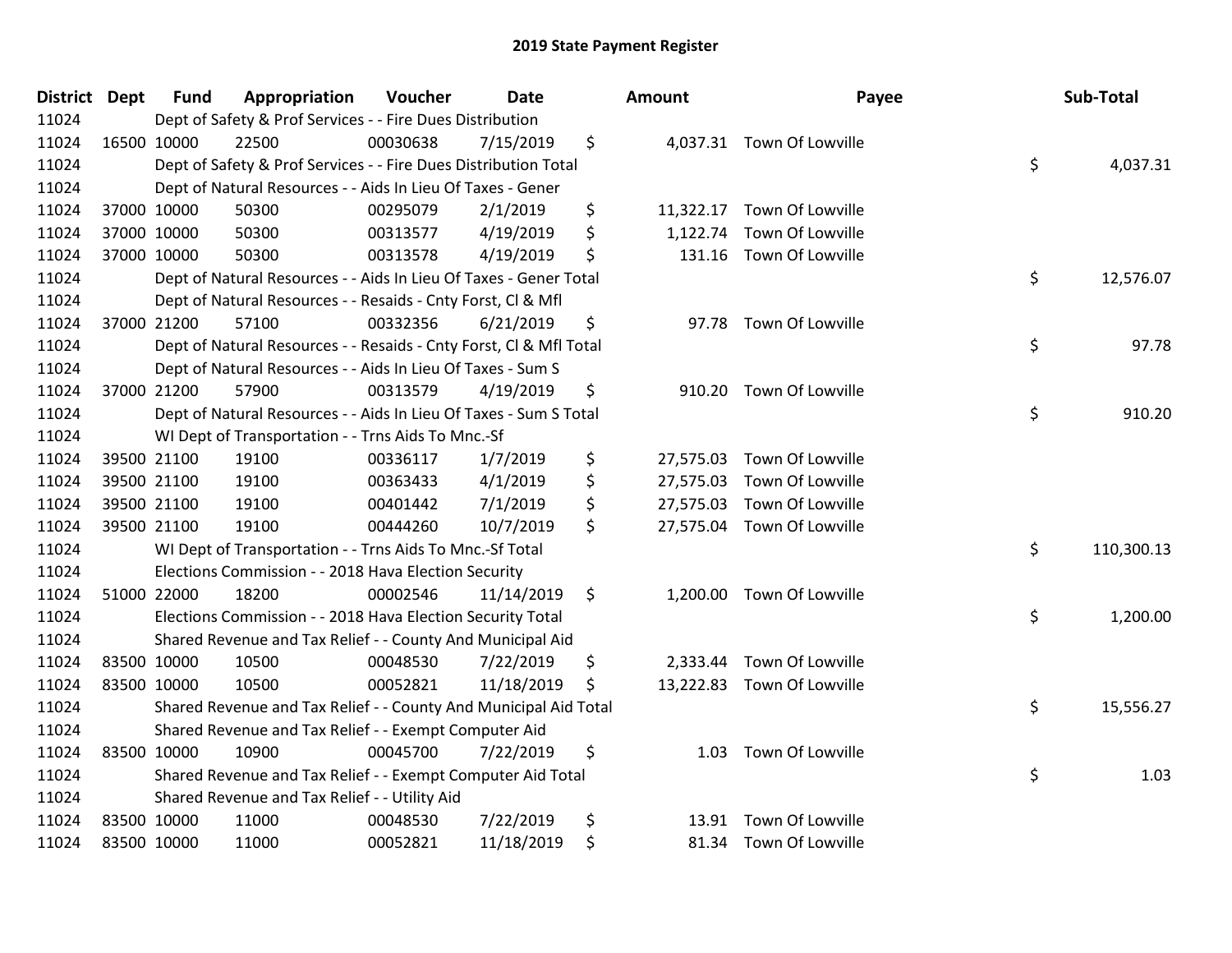|             | District Dept | <b>Fund</b> | Appropriation                                                       | Voucher  | Date      | Amount | Payee                   | Sub-Total  |
|-------------|---------------|-------------|---------------------------------------------------------------------|----------|-----------|--------|-------------------------|------------|
| 11024       |               |             | Shared Revenue and Tax Relief - - Utility Aid Total                 |          |           |        |                         | 95.25      |
| 11024       |               |             | Shared Revenue and Tax Relief - - Payments For Municipal Svcs       |          |           |        |                         |            |
| 11024       |               | 83500 10000 | 50100                                                               | 00037737 | 1/31/2019 |        | 552.76 Town Of Lowville |            |
| 11024       |               |             | Shared Revenue and Tax Relief - - Payments For Municipal Svcs Total |          |           |        |                         | 552.76     |
| 11024 Total |               |             |                                                                     |          |           |        |                         | 145,326.80 |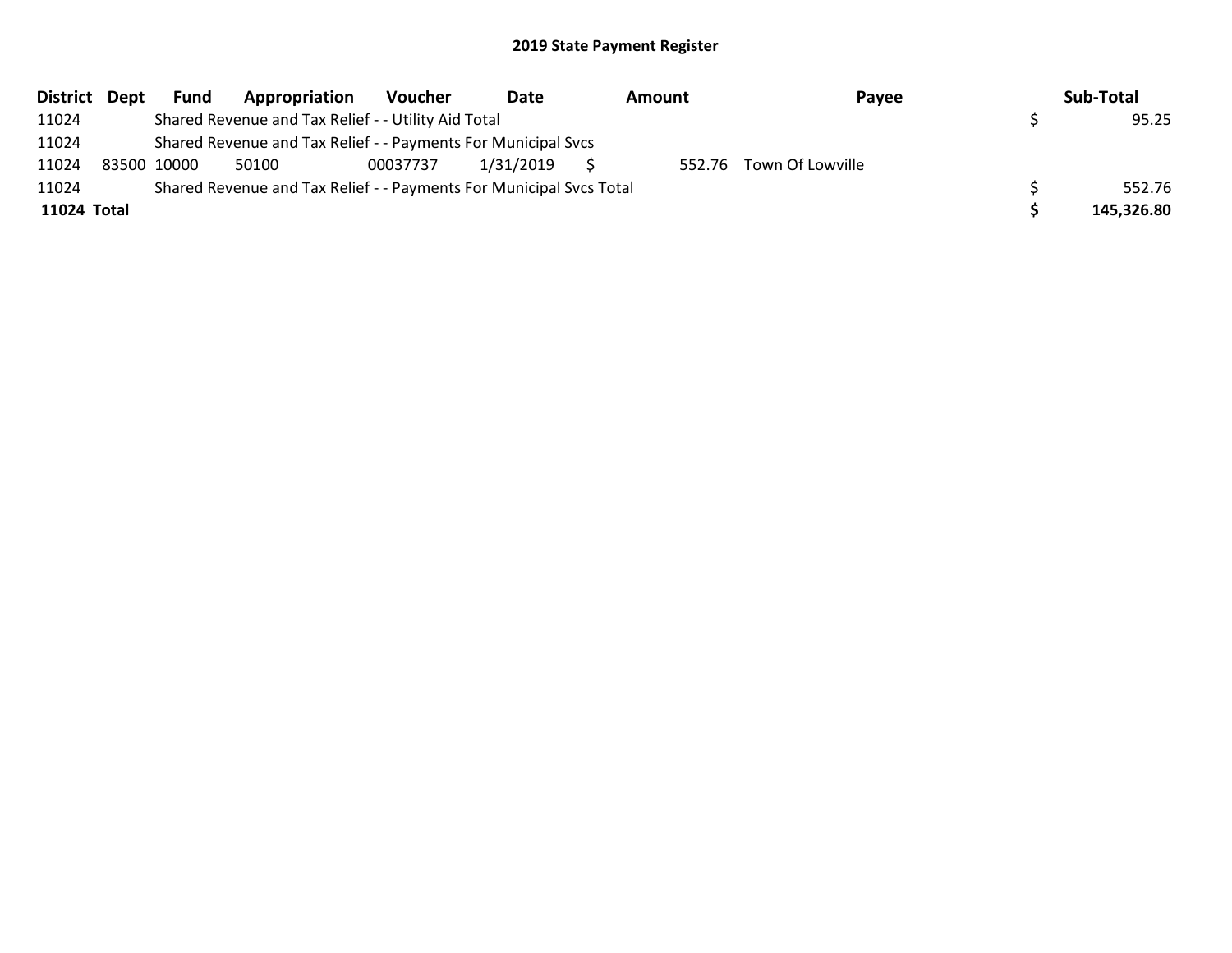| <b>District</b> | <b>Dept</b> | <b>Fund</b> | Appropriation                                                       | Voucher  | <b>Date</b> | Amount         | Payee                       | Sub-Total        |
|-----------------|-------------|-------------|---------------------------------------------------------------------|----------|-------------|----------------|-----------------------------|------------------|
| 11026           |             |             | Dept of Safety & Prof Services - - Fire Dues Distribution           |          |             |                |                             |                  |
| 11026           |             | 16500 10000 | 22500                                                               | 00030711 | 7/17/2019   | \$             | 3,559.78 Town Of Marcellon  |                  |
| 11026           |             |             | Dept of Safety & Prof Services - - Fire Dues Distribution Total     |          |             |                |                             | \$<br>3,559.78   |
| 11026           |             |             | Dept of Natural Resources - - Aids In Lieu Of Taxes - Gener         |          |             |                |                             |                  |
| 11026           |             | 37000 10000 | 50300                                                               | 00295109 | 2/4/2019    | \$<br>1,481.67 | <b>Town Of Marcellon</b>    |                  |
| 11026           |             | 37000 10000 | 50300                                                               | 00314011 | 4/19/2019   | \$<br>215.51   | <b>Town Of Marcellon</b>    |                  |
| 11026           |             |             | Dept of Natural Resources - - Aids In Lieu Of Taxes - Gener Total   |          |             |                |                             | \$<br>1,697.18   |
| 11026           |             |             | Dept of Natural Resources - - Resaids - Cnty Forst, Cl & Mfl        |          |             |                |                             |                  |
| 11026           |             | 37000 21200 | 57100                                                               | 00332357 | 6/21/2019   | \$<br>318.00   | <b>Town Of Marcellon</b>    |                  |
| 11026           |             |             | Dept of Natural Resources - - Resaids - Cnty Forst, Cl & Mfl Total  |          |             |                |                             | \$<br>318.00     |
| 11026           |             |             | WI Dept of Transportation - - Trns Aids To Mnc.-Sf                  |          |             |                |                             |                  |
| 11026           |             | 39500 21100 | 19100                                                               | 00336118 | 1/7/2019    | \$             | 26,577.62 Town Of Marcellon |                  |
| 11026           |             | 39500 21100 | 19100                                                               | 00363434 | 4/1/2019    | \$             | 26,577.62 Town Of Marcellon |                  |
| 11026           |             | 39500 21100 | 19100                                                               | 00401443 | 7/1/2019    | \$             | 26,577.62 Town Of Marcellon |                  |
| 11026           |             | 39500 21100 | 19100                                                               | 00444261 | 10/7/2019   | \$             | 26,577.64 Town Of Marcellon |                  |
| 11026           |             |             | WI Dept of Transportation - - Trns Aids To Mnc.-Sf Total            |          |             |                |                             | \$<br>106,310.50 |
| 11026           |             |             | WI Dept of Transportation - - Loc Rd Imp Prg St Fd                  |          |             |                |                             |                  |
| 11026           |             | 39500 21100 | 27800                                                               | 00409565 | 7/8/2019    | \$             | 10,285.91 Town Of Marcellon |                  |
| 11026           |             |             | WI Dept of Transportation - - Loc Rd Imp Prg St Fd Total            |          |             |                |                             | \$<br>10,285.91  |
| 11026           |             |             | Department of Military Affairs - - Major Disaster Assist; Pif       |          |             |                |                             |                  |
| 11026           |             | 46500 27200 | 36500                                                               | 00064185 | 7/18/2019   | \$             | 7,144.14 Town Of Marcellon  |                  |
| 11026           |             |             | Department of Military Affairs - - Major Disaster Assist; Pif Total |          |             |                |                             | \$<br>7,144.14   |
| 11026           |             |             | Elections Commission - - General Program Ops, GPR                   |          |             |                |                             |                  |
| 11026           |             | 51000 10000 | 10100                                                               | 00001652 | 2/12/2019   | \$<br>330.60   | <b>Town Of Marcellon</b>    |                  |
| 11026           |             |             | Elections Commission - - General Program Ops, GPR Total             |          |             |                |                             | \$<br>330.60     |
| 11026           |             |             | Elections Commission - - 2018 Hava Election Security                |          |             |                |                             |                  |
| 11026           |             | 51000 22000 | 18200                                                               | 00002732 | 11/20/2019  | \$<br>600.00   | <b>Town Of Marcellon</b>    |                  |
| 11026           |             |             | Elections Commission - - 2018 Hava Election Security Total          |          |             |                |                             | \$<br>600.00     |
| 11026           |             |             | Shared Revenue and Tax Relief - - County And Municipal Aid          |          |             |                |                             |                  |
| 11026           |             | 83500 10000 | 10500                                                               | 00048531 | 7/22/2019   | \$             | 1,708.91 Town Of Marcellon  |                  |
| 11026           |             | 83500 10000 | 10500                                                               | 00052822 | 11/18/2019  | \$             | 9,683.80 Town Of Marcellon  |                  |
| 11026           |             |             | Shared Revenue and Tax Relief - - County And Municipal Aid Total    |          |             |                |                             | \$<br>11,392.71  |
| 11026           |             |             | Shared Revenue and Tax Relief - - Exempt Computer Aid               |          |             |                |                             |                  |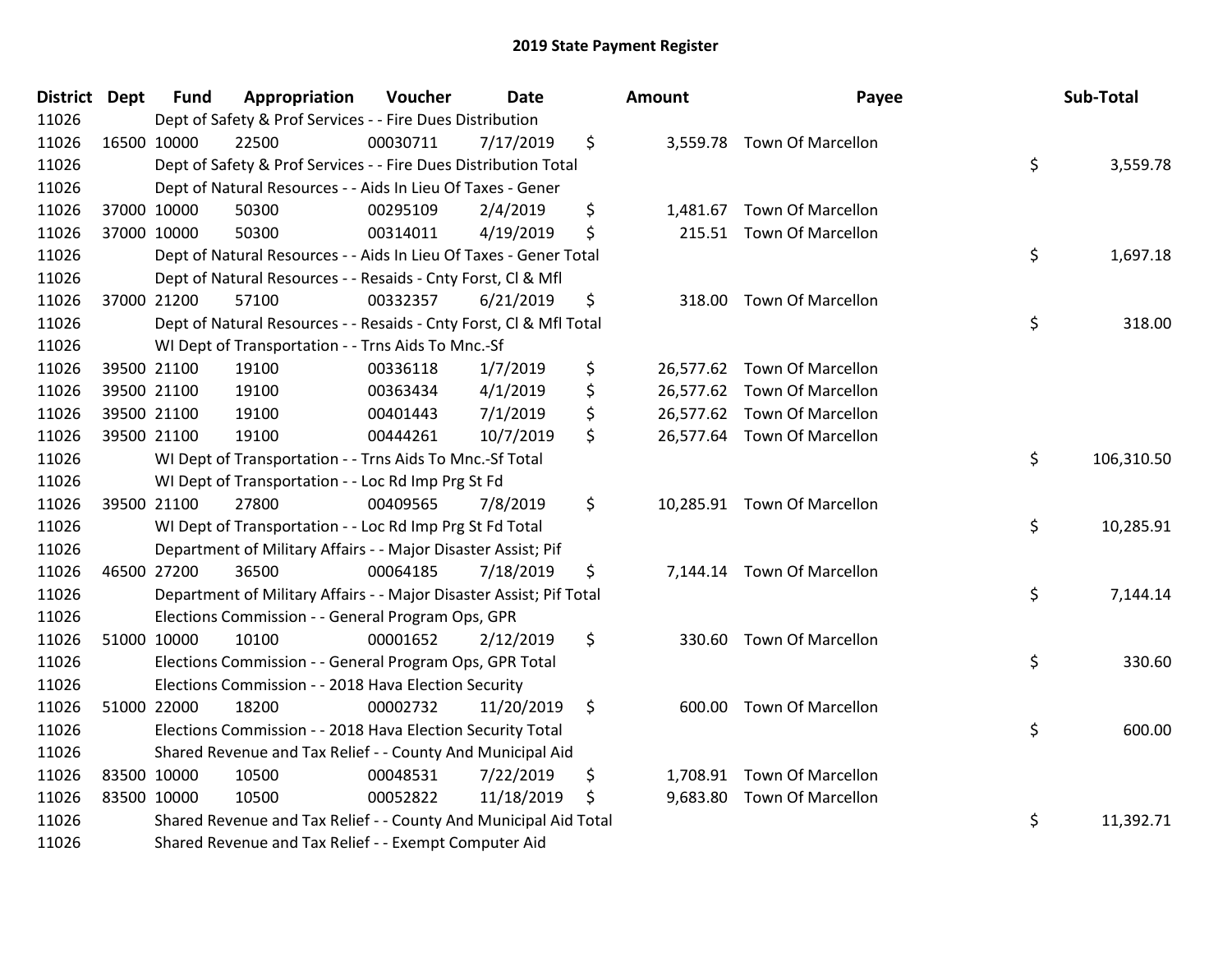| <b>District</b> | Dept | Fund        | Appropriation                                                 | Voucher  | Date       | Amount       | Payee             | Sub-Total  |
|-----------------|------|-------------|---------------------------------------------------------------|----------|------------|--------------|-------------------|------------|
| 11026           |      | 83500 10000 | 10900                                                         | 00045701 | 7/22/2019  | \$<br>8.32   | Town Of Marcellon |            |
| 11026           |      |             | Shared Revenue and Tax Relief - - Exempt Computer Aid Total   |          |            |              |                   | 8.32       |
| 11026           |      |             | Shared Revenue and Tax Relief - - Utility Aid                 |          |            |              |                   |            |
| 11026           |      | 83500 10000 | 11000                                                         | 00048531 | 7/22/2019  | \$<br>257.94 | Town Of Marcellon |            |
| 11026           |      | 83500 10000 | 11000                                                         | 00052822 | 11/18/2019 | 1,556.40     | Town Of Marcellon |            |
| 11026           |      |             | Shared Revenue and Tax Relief - - Utility Aid Total           |          |            |              |                   | 1,814.34   |
| 11026           |      |             | Shared Revenue and Tax Relief - - Personal Property Aid       |          |            |              |                   |            |
| 11026           |      | 83500 10000 | 11100                                                         | 00040229 | 5/6/2019   | \$<br>68.18  | Town Of Marcellon |            |
| 11026           |      |             | Shared Revenue and Tax Relief - - Personal Property Aid Total |          |            |              |                   | 68.18      |
| 11026 Total     |      |             |                                                               |          |            |              |                   | 143,529.66 |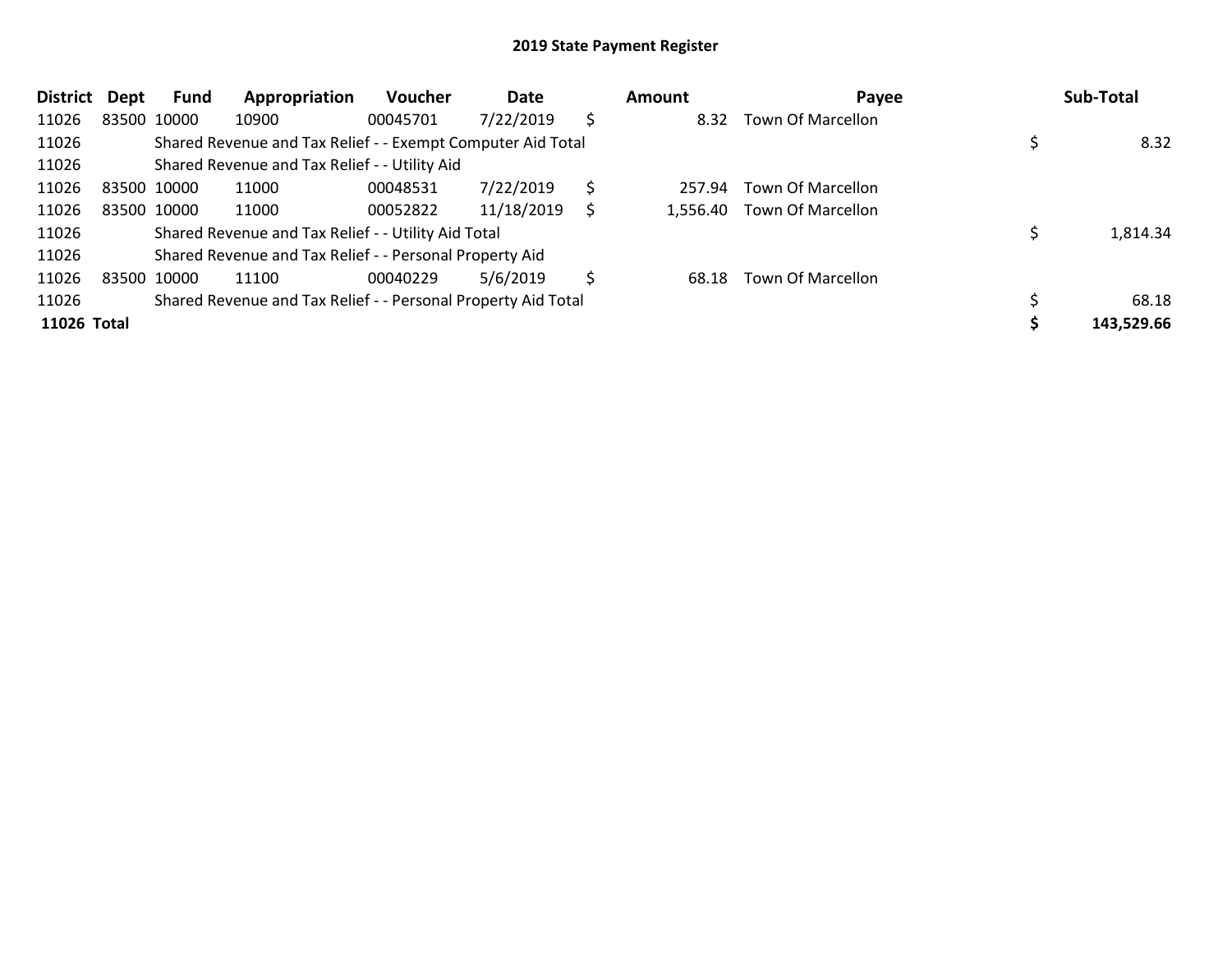| <b>District</b> | <b>Dept</b> | <b>Fund</b> | Appropriation                                                      | Voucher  | <b>Date</b> | <b>Amount</b>   | Payee                    | Sub-Total       |
|-----------------|-------------|-------------|--------------------------------------------------------------------|----------|-------------|-----------------|--------------------------|-----------------|
| 11028           |             |             | Dept of Safety & Prof Services - - Fire Dues Distribution          |          |             |                 |                          |                 |
| 11028           |             | 16500 10000 | 22500                                                              | 00030944 | 7/17/2019   | \$              | 2,575.92 Town of Newport |                 |
| 11028           |             |             | Dept of Safety & Prof Services - - Fire Dues Distribution Total    |          |             |                 |                          | \$<br>2,575.92  |
| 11028           |             |             | Dept of Natural Resources - - Resaids - Cnty Forst, CI & Mfl       |          |             |                 |                          |                 |
| 11028           |             | 37000 21200 | 57100                                                              | 00332358 | 6/21/2019   | \$<br>188.65    | Town of Newport          |                 |
| 11028           |             |             | Dept of Natural Resources - - Resaids - Cnty Forst, CI & Mfl Total |          |             |                 |                          | \$<br>188.65    |
| 11028           |             |             | Dept of Natural Resources - - Fin Asst For Responsible Units       |          |             |                 |                          |                 |
| 11028           |             | 37000 27400 | 67000                                                              | 00323534 | 5/22/2019   | \$<br>700.55    | Town of Newport          |                 |
| 11028           |             |             | Dept of Natural Resources - - Fin Asst For Responsible Units Total |          |             |                 |                          | \$<br>700.55    |
| 11028           |             |             | WI Dept of Transportation - - Trns Aids To Mnc.-Sf                 |          |             |                 |                          |                 |
| 11028           |             | 39500 21100 | 19100                                                              | 00336119 | 1/7/2019    | \$<br>17,356.08 | Town of Newport          |                 |
| 11028           |             | 39500 21100 | 19100                                                              | 00363435 | 4/1/2019    | \$<br>17,356.08 | Town of Newport          |                 |
| 11028           |             | 39500 21100 | 19100                                                              | 00401444 | 7/1/2019    | \$<br>17,356.08 | Town of Newport          |                 |
| 11028           |             | 39500 21100 | 19100                                                              | 00444262 | 10/7/2019   | \$<br>17,356.10 | Town of Newport          |                 |
| 11028           |             |             | WI Dept of Transportation - - Trns Aids To Mnc.-Sf Total           |          |             |                 |                          | \$<br>69,424.34 |
| 11028           |             |             | Elections Commission - - 2018 Hava Election Security               |          |             |                 |                          |                 |
| 11028           |             | 51000 22000 | 18200                                                              | 00002865 | 11/22/2019  | \$<br>1,200.00  | Town of Newport          |                 |
| 11028           |             |             | Elections Commission - - 2018 Hava Election Security Total         |          |             |                 |                          | \$<br>1,200.00  |
| 11028           |             |             | Shared Revenue and Tax Relief - - County And Municipal Aid         |          |             |                 |                          |                 |
| 11028           |             | 83500 10000 | 10500                                                              | 00048532 | 7/22/2019   | \$<br>1,019.40  | Town of Newport          |                 |
| 11028           |             | 83500 10000 | 10500                                                              | 00052823 | 11/18/2019  | \$<br>5,776.63  | Town of Newport          |                 |
| 11028           |             |             | Shared Revenue and Tax Relief - - County And Municipal Aid Total   |          |             |                 |                          | \$<br>6,796.03  |
| 11028           |             |             | Shared Revenue and Tax Relief - - Exempt Computer Aid              |          |             |                 |                          |                 |
| 11028           |             | 83500 10000 | 10900                                                              | 00045702 | 7/22/2019   | \$<br>3.11      | Town of Newport          |                 |
| 11028           |             |             | Shared Revenue and Tax Relief - - Exempt Computer Aid Total        |          |             |                 |                          | \$<br>3.11      |
| 11028           |             |             | Shared Revenue and Tax Relief - - Utility Aid                      |          |             |                 |                          |                 |
| 11028           |             | 83500 10000 | 11000                                                              | 00048532 | 7/22/2019   | \$<br>17.29     | Town of Newport          |                 |
| 11028           |             | 83500 10000 | 11000                                                              | 00052823 | 11/18/2019  | \$<br>80.52     | Town of Newport          |                 |
| 11028           |             |             | Shared Revenue and Tax Relief - - Utility Aid Total                |          |             |                 |                          | \$<br>97.81     |
| 11028           |             |             | Shared Revenue and Tax Relief - - Personal Property Aid            |          |             |                 |                          |                 |
| 11028           |             | 83500 10000 | 11100                                                              | 00040230 | 5/6/2019    | \$<br>813.79    | Town of Newport          |                 |
| 11028           |             |             | Shared Revenue and Tax Relief - - Personal Property Aid Total      |          |             |                 |                          | \$<br>813.79    |
| 11028           |             |             | Shared Revenue and Tax Relief - - Lottery & Gaming Credit          |          |             |                 |                          |                 |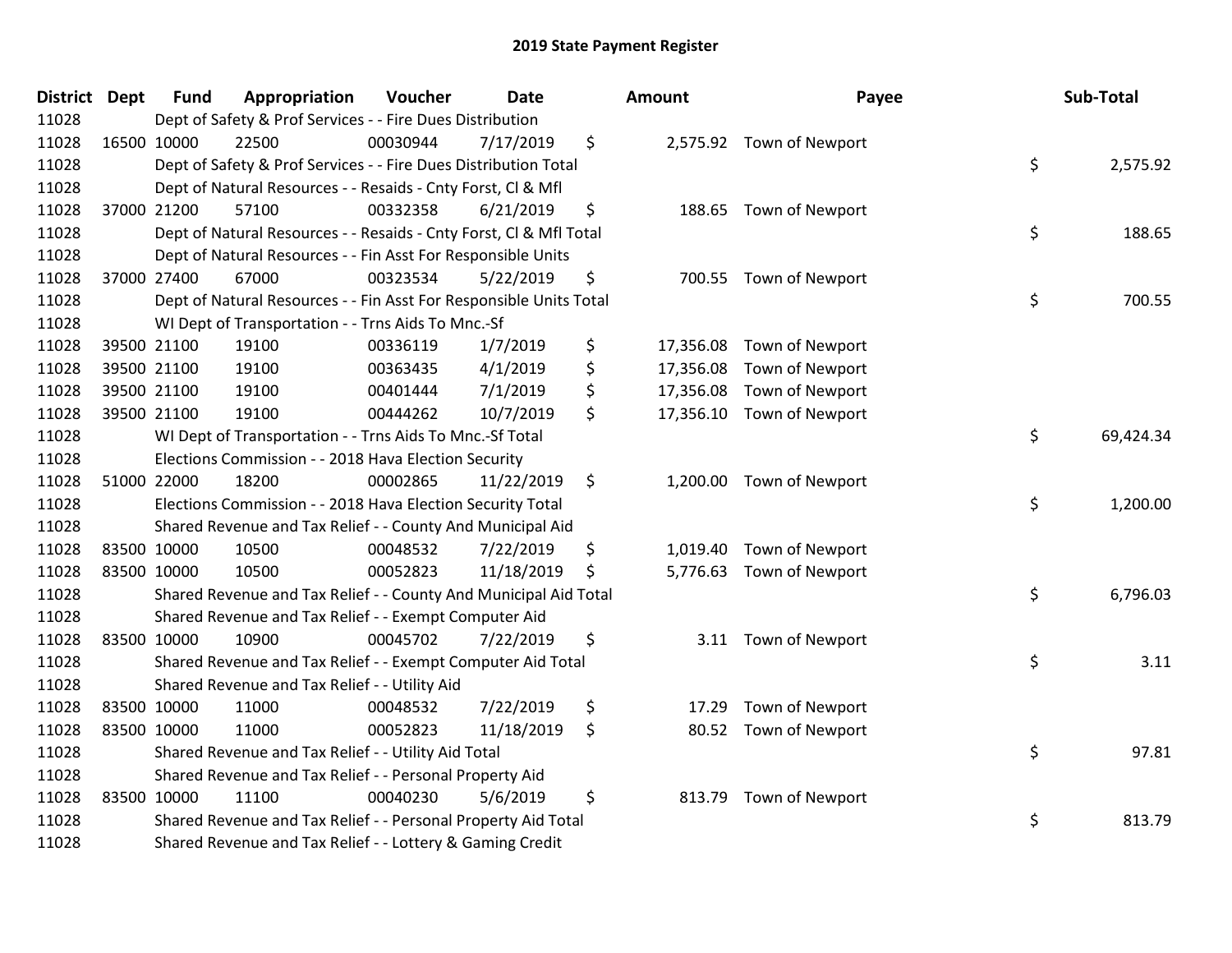|             | District Dept Fund | <b>Appropriation</b>                                            | <b>Voucher</b> | Date      |     | Amount | Pavee                  | Sub-Total |
|-------------|--------------------|-----------------------------------------------------------------|----------------|-----------|-----|--------|------------------------|-----------|
| 11028       | 83500 52100        | 36300                                                           | 00038190       | 3/25/2019 | S S |        | 359.64 Town of Newport |           |
| 11028       |                    | Shared Revenue and Tax Relief - - Lottery & Gaming Credit Total |                |           |     |        |                        | 359.64    |
| 11028 Total |                    |                                                                 |                |           |     |        |                        | 82,159.84 |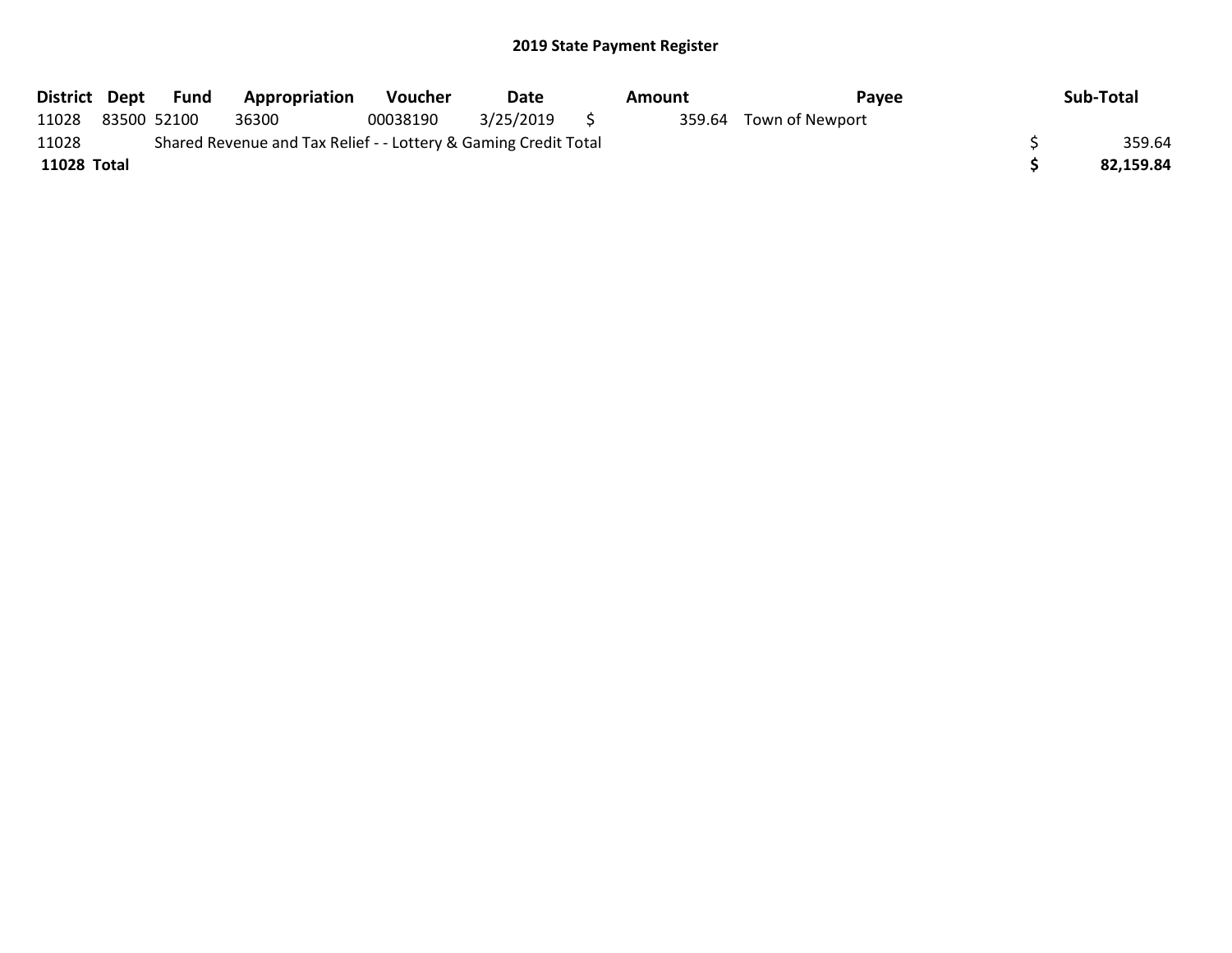| <b>District</b> | <b>Dept</b> | <b>Fund</b> | Appropriation                                                      | Voucher  | <b>Date</b> |     | Amount    | Payee                    | Sub-Total        |
|-----------------|-------------|-------------|--------------------------------------------------------------------|----------|-------------|-----|-----------|--------------------------|------------------|
| 11030           |             |             | Dept of Safety & Prof Services - - Fire Dues Distribution          |          |             |     |           |                          |                  |
| 11030           |             | 16500 10000 | 22500                                                              | 00030862 | 7/17/2019   | \$  |           | 2,850.59 Town Of Otsego  |                  |
| 11030           |             |             | Dept of Safety & Prof Services - - Fire Dues Distribution Total    |          |             |     |           |                          | \$<br>2,850.59   |
| 11030           |             |             | Dept of Natural Resources - - Aids In Lieu Of Taxes - Gener        |          |             |     |           |                          |                  |
| 11030           |             | 37000 10000 | 50300                                                              | 00313842 | 4/19/2019   | \$  |           | 20.00 Town Of Otsego     |                  |
| 11030           |             |             | Dept of Natural Resources - - Aids In Lieu Of Taxes - Gener Total  |          |             |     |           |                          | \$<br>20.00      |
| 11030           |             |             | Dept of Natural Resources - - Resaids - Cnty Forst, Cl & Mfl       |          |             |     |           |                          |                  |
| 11030           |             | 37000 21200 | 57100                                                              | 00332359 | 6/21/2019   | \$  |           | 98.74 Town Of Otsego     |                  |
| 11030           |             |             | Dept of Natural Resources - - Resaids - Cnty Forst, Cl & Mfl Total |          |             |     |           |                          | \$<br>98.74      |
| 11030           |             |             | Dept of Natural Resources - - Aids In Lieu Of Taxes - Sum S        |          |             |     |           |                          |                  |
| 11030           |             | 37000 21200 | 57900                                                              | 00313841 | 4/19/2019   | \$  | 557.04    | Town Of Otsego           |                  |
| 11030           |             |             | Dept of Natural Resources - - Aids In Lieu Of Taxes - Sum S Total  |          |             |     |           |                          | \$<br>557.04     |
| 11030           |             |             | WI Dept of Transportation - - Trns Aids To Mnc.-Sf                 |          |             |     |           |                          |                  |
| 11030           |             | 39500 21100 | 19100                                                              | 00336120 | 1/7/2019    | \$  | 28,166.31 | Town Of Otsego           |                  |
| 11030           |             | 39500 21100 | 19100                                                              | 00363436 | 4/1/2019    | \$  |           | 28,166.31 Town Of Otsego |                  |
| 11030           |             | 39500 21100 | 19100                                                              | 00401445 | 7/1/2019    | \$  |           | 28,166.31 Town Of Otsego |                  |
| 11030           |             | 39500 21100 | 19100                                                              | 00444263 | 10/7/2019   | \$  |           | 28,166.31 Town Of Otsego |                  |
| 11030           |             |             | WI Dept of Transportation - - Trns Aids To Mnc.-Sf Total           |          |             |     |           |                          | \$<br>112,665.24 |
| 11030           |             |             | Shared Revenue and Tax Relief - - County And Municipal Aid         |          |             |     |           |                          |                  |
| 11030           |             | 83500 10000 | 10500                                                              | 00048533 | 7/22/2019   | \$  | 1,746.49  | Town Of Otsego           |                  |
| 11030           | 83500 10000 |             | 10500                                                              | 00052824 | 11/18/2019  | \$. |           | 9,897.33 Town Of Otsego  |                  |
| 11030           |             |             | Shared Revenue and Tax Relief - - County And Municipal Aid Total   |          |             |     |           |                          | \$<br>11,643.82  |
| 11030           |             |             | Shared Revenue and Tax Relief - - Exempt Computer Aid              |          |             |     |           |                          |                  |
| 11030           |             | 83500 10000 | 10900                                                              | 00045703 | 7/22/2019   | \$  |           | 19.75 Town Of Otsego     |                  |
| 11030           |             |             | Shared Revenue and Tax Relief - - Exempt Computer Aid Total        |          |             |     |           |                          | \$<br>19.75      |
| 11030           |             |             | Shared Revenue and Tax Relief - - Personal Property Aid            |          |             |     |           |                          |                  |
| 11030           |             | 83500 10000 | 11100                                                              | 00040231 | 5/6/2019    | \$  | 287.79    | Town Of Otsego           |                  |
| 11030           |             |             | Shared Revenue and Tax Relief - - Personal Property Aid Total      |          |             |     |           |                          | \$<br>287.79     |
| 11030 Total     |             |             |                                                                    |          |             |     |           |                          | 128,142.97       |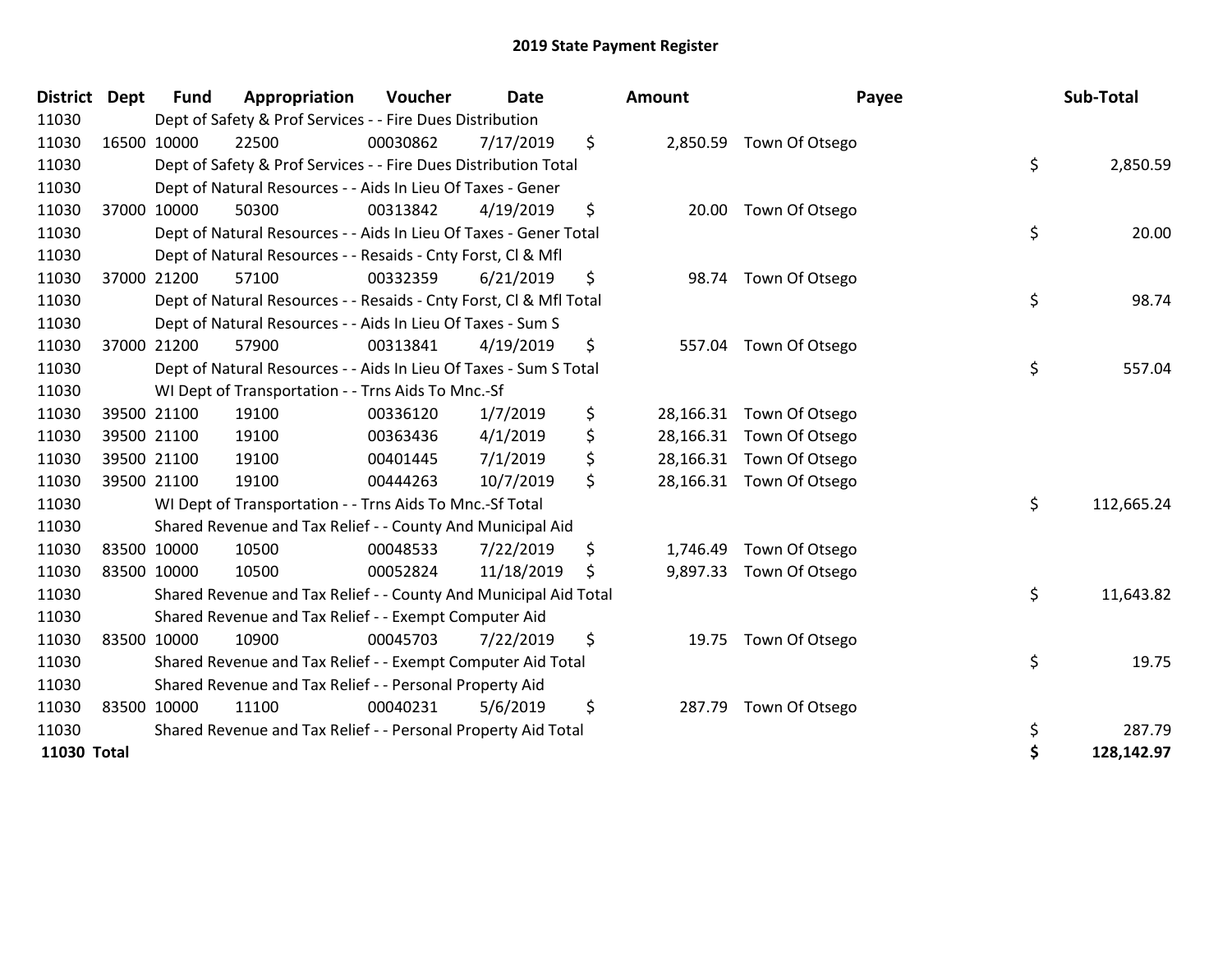| District Dept |             | <b>Fund</b> | Appropriation                                                        | Voucher  | <b>Date</b> |                | Amount |                            | Payee | Sub-Total  |
|---------------|-------------|-------------|----------------------------------------------------------------------|----------|-------------|----------------|--------|----------------------------|-------|------------|
| 11032         |             |             | Dept of Safety & Prof Services - - Fire Dues Distribution            |          |             |                |        |                            |       |            |
| 11032         | 16500 10000 |             | 22500                                                                | 00030177 | 7/16/2019   | \$             |        | 10,248.27 Town Of Pacific  |       |            |
| 11032         |             |             | Dept of Safety & Prof Services - - Fire Dues Distribution Total      |          |             |                |        |                            | \$    | 10,248.27  |
| 11032         |             |             | Dept of Natural Resources - - Aids In Lieu Of Taxes - Gener          |          |             |                |        |                            |       |            |
| 11032         |             | 37000 10000 | 50300                                                                | 00295096 | 2/4/2019    | \$             |        | 32,757.90 Town Of Pacific  |       |            |
| 11032         |             | 37000 10000 | 50300                                                                | 00313823 | 4/19/2019   | \$             |        | 545.05 Town Of Pacific     |       |            |
| 11032         |             |             | Dept of Natural Resources - - Aids In Lieu Of Taxes - Gener Total    |          |             |                |        |                            | \$    | 33,302.95  |
| 11032         |             |             | Dept of Natural Resources - - Resaids - Cnty Forst, Cl & Mfl         |          |             |                |        |                            |       |            |
| 11032         |             | 37000 21200 | 57100                                                                | 00332360 | 6/21/2019   | \$             |        | 39.60 Town Of Pacific      |       |            |
| 11032         |             |             | Dept of Natural Resources - - Resaids - Cnty Forst, Cl & Mfl Total   |          |             |                |        |                            | \$    | 39.60      |
| 11032         |             |             | Dept of Natural Resources - - Aids In Lieu Of Taxes - Sum S          |          |             |                |        |                            |       |            |
| 11032         |             | 37000 21200 | 57900                                                                | 00313822 | 4/19/2019   | \$             |        | 783.60 Town Of Pacific     |       |            |
| 11032         |             |             | Dept of Natural Resources - - Aids In Lieu Of Taxes - Sum S Total    |          |             |                |        |                            | \$    | 783.60     |
| 11032         |             |             | WI Dept of Transportation - - Trns Aids To Mnc.-Sf                   |          |             |                |        |                            |       |            |
| 11032         |             | 39500 21100 | 19100                                                                | 00336121 | 1/7/2019    | \$             |        | 14,680.40 Town Of Pacific  |       |            |
| 11032         |             | 39500 21100 | 19100                                                                | 00363437 | 4/1/2019    | \$             |        | 14,680.40 Town Of Pacific  |       |            |
| 11032         |             | 39500 21100 | 19100                                                                | 00401446 | 7/1/2019    | \$             |        | 14,680.40 Town Of Pacific  |       |            |
| 11032         |             | 39500 21100 | 19100                                                                | 00444264 | 10/7/2019   | \$             |        | 14,680.42 Town Of Pacific  |       |            |
| 11032         |             |             | WI Dept of Transportation - - Trns Aids To Mnc.-Sf Total             |          |             |                |        |                            | \$    | 58,721.62  |
| 11032         |             |             | Department of Administration - - Hv Trans Ln Annual Impact Fee       |          |             |                |        |                            |       |            |
| 11032         |             | 50500 10000 | 17400                                                                | 00101119 | 5/1/2019    | \$             |        | 3,788.00 Town Of Pacific   |       |            |
| 11032         |             |             | Department of Administration - - Hv Trans Ln Annual Impact Fee Total |          |             |                |        |                            | \$    | 3,788.00   |
| 11032         |             |             | Elections Commission - - 2018 Hava Election Security                 |          |             |                |        |                            |       |            |
| 11032         | 51000 22000 |             | 18200                                                                | 00002662 | 11/18/2019  | $\ddot{\zeta}$ |        | 500.00 Town Of Pacific     |       |            |
| 11032         |             |             | Elections Commission - - 2018 Hava Election Security Total           |          |             |                |        |                            | \$    | 500.00     |
| 11032         |             |             | Shared Revenue and Tax Relief - - County And Municipal Aid           |          |             |                |        |                            |       |            |
| 11032         | 83500 10000 |             | 10500                                                                | 00048534 | 7/22/2019   | \$             |        | 2,802.21 Town Of Pacific   |       |            |
| 11032         | 83500 10000 |             | 10500                                                                | 00052825 | 11/18/2019  | -\$            |        | 15,879.19 Town Of Pacific  |       |            |
| 11032         |             |             | Shared Revenue and Tax Relief - - County And Municipal Aid Total     |          |             |                |        |                            | \$    | 18,681.40  |
| 11032         |             |             | Shared Revenue and Tax Relief - - Utility Aid                        |          |             |                |        |                            |       |            |
| 11032         | 83500 10000 |             | 11000                                                                | 00048534 | 7/22/2019   | \$             |        | 118,395.29 Town Of Pacific |       |            |
| 11032         | 83500 10000 |             | 11000                                                                | 00052825 | 11/18/2019  | \$             |        | 670,356.47 Town Of Pacific |       |            |
| 11032         |             |             | Shared Revenue and Tax Relief - - Utility Aid Total                  |          |             |                |        |                            | \$    | 788,751.76 |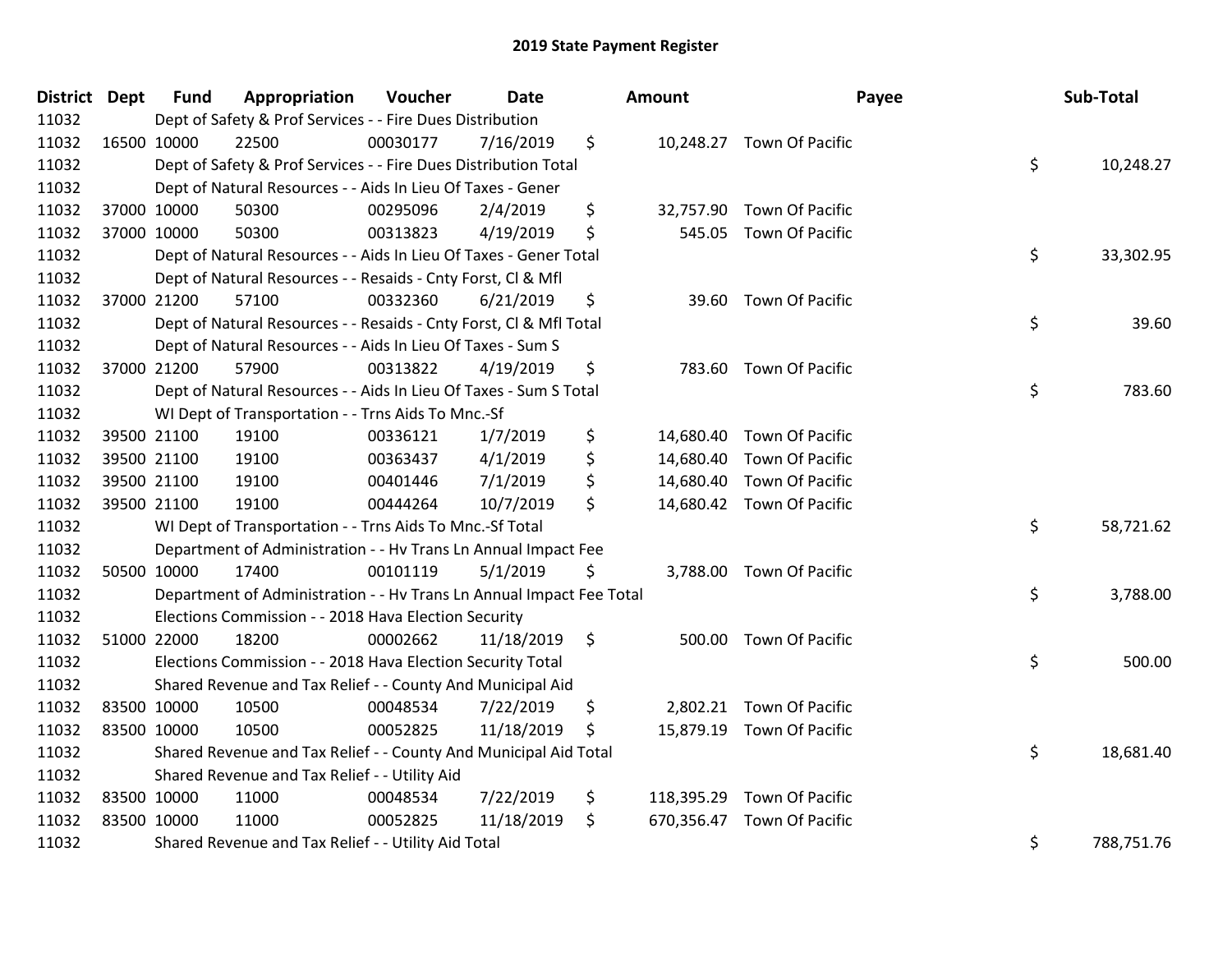| District Dept | Fund        | Appropriation                                                   | Voucher  | Date      | Amount | Payee                    | Sub-Total  |
|---------------|-------------|-----------------------------------------------------------------|----------|-----------|--------|--------------------------|------------|
| 11032         |             | Shared Revenue and Tax Relief - - Lottery & Gaming Credit       |          |           |        |                          |            |
| 11032         | 83500 52100 | 36300                                                           | 00038191 | 3/25/2019 |        | 5,097.11 Town Of Pacific |            |
| 11032         |             | Shared Revenue and Tax Relief - - Lottery & Gaming Credit Total |          |           |        |                          | 5,097.11   |
| 11032 Total   |             |                                                                 |          |           |        |                          | 919,914.31 |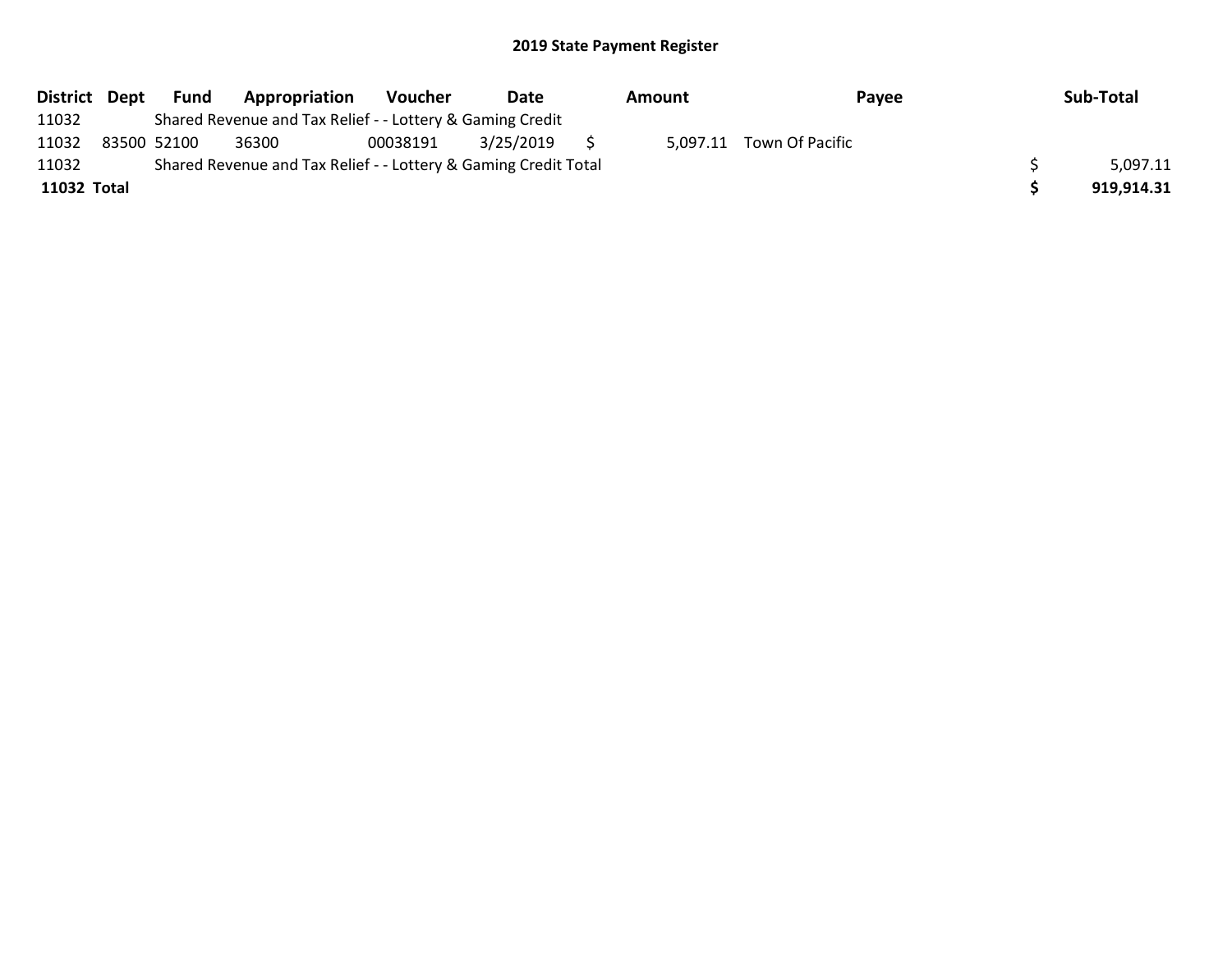| <b>District</b> | <b>Dept</b> | <b>Fund</b> | Appropriation                                                      | Voucher  | <b>Date</b> | Amount          | Payee                       | Sub-Total        |
|-----------------|-------------|-------------|--------------------------------------------------------------------|----------|-------------|-----------------|-----------------------------|------------------|
| 11034           |             |             | Dept of Safety & Prof Services - - Fire Dues Distribution          |          |             |                 |                             |                  |
| 11034           |             | 16500 10000 | 22500                                                              | 00030710 | 7/16/2019   | \$              | 3,561.31 Town Of Randolph   |                  |
| 11034           |             |             | Dept of Safety & Prof Services - - Fire Dues Distribution Total    |          |             |                 |                             | \$<br>3,561.31   |
| 11034           |             |             | Dept of Natural Resources - - Resaids - Cnty Forst, Cl & Mfl       |          |             |                 |                             |                  |
| 11034           |             | 37000 21200 | 57100                                                              | 00332361 | 6/21/2019   | \$              | 66.74 Town Of Randolph      |                  |
| 11034           |             |             | Dept of Natural Resources - - Resaids - Cnty Forst, Cl & Mfl Total |          |             |                 |                             | \$<br>66.74      |
| 11034           |             |             | WI Dept of Transportation - - Trns Aids To Mnc.-Sf                 |          |             |                 |                             |                  |
| 11034           |             | 39500 21100 | 19100                                                              | 00336122 | 1/7/2019    | \$              | 23,645.12 Town Of Randolph  |                  |
| 11034           |             | 39500 21100 | 19100                                                              | 00363438 | 4/1/2019    | \$              | 23,645.12 Town Of Randolph  |                  |
| 11034           |             | 39500 21100 | 19100                                                              | 00401447 | 7/1/2019    | \$              | 23,645.12 Town Of Randolph  |                  |
| 11034           |             | 39500 21100 | 19100                                                              | 00444265 | 10/7/2019   | \$              | 23,645.15 Town Of Randolph  |                  |
| 11034           |             |             | WI Dept of Transportation - - Trns Aids To Mnc.-Sf Total           |          |             |                 |                             | \$<br>94,580.51  |
| 11034           |             |             | WI Dept of Transportation - - Loc Rd Imp Prg St Fd                 |          |             |                 |                             |                  |
| 11034           |             | 39500 21100 | 27800                                                              | 00426100 | 8/21/2019   | \$              | 10,285.92 Town Of Randolph  |                  |
| 11034           |             |             | WI Dept of Transportation - - Loc Rd Imp Prg St Fd Total           |          |             |                 |                             | \$<br>10,285.92  |
| 11034           |             |             | Elections Commission - - 2018 Hava Election Security               |          |             |                 |                             |                  |
| 11034           |             | 51000 22000 | 18200                                                              | 00002366 | 11/12/2019  | \$              | 1,200.00 Town Of Randolph   |                  |
| 11034           |             |             | Elections Commission - - 2018 Hava Election Security Total         |          |             |                 |                             | \$<br>1,200.00   |
| 11034           |             |             | Shared Revenue and Tax Relief - - County And Municipal Aid         |          |             |                 |                             |                  |
| 11034           |             | 83500 10000 | 10500                                                              | 00048535 | 7/22/2019   | \$              | 1,361.02 Town Of Randolph   |                  |
| 11034           | 83500 10000 |             | 10500                                                              | 00052826 | 11/18/2019  | \$              | 7,712.47 Town Of Randolph   |                  |
| 11034           |             |             | Shared Revenue and Tax Relief - - County And Municipal Aid Total   |          |             |                 |                             | \$<br>9,073.49   |
| 11034           |             |             | Shared Revenue and Tax Relief - - Exempt Computer Aid              |          |             |                 |                             |                  |
| 11034           |             | 83500 10000 | 10900                                                              | 00045704 | 7/22/2019   | \$              | 217.20 Town Of Randolph     |                  |
| 11034           |             |             | Shared Revenue and Tax Relief - - Exempt Computer Aid Total        |          |             |                 |                             | \$<br>217.20     |
| 11034           |             |             | Shared Revenue and Tax Relief - - Utility Aid                      |          |             |                 |                             |                  |
| 11034           |             | 83500 10000 | 11000                                                              | 00048535 | 7/22/2019   | \$<br>24,797.09 | Town Of Randolph            |                  |
| 11034           | 83500 10000 |             | 11000                                                              | 00052826 | 11/18/2019  | \$              | 145,891.94 Town Of Randolph |                  |
| 11034           |             |             | Shared Revenue and Tax Relief - - Utility Aid Total                |          |             |                 |                             | \$<br>170,689.03 |
| 11034           |             |             | Shared Revenue and Tax Relief - - Personal Property Aid            |          |             |                 |                             |                  |
| 11034           | 83500 10000 |             | 11100                                                              | 00040232 | 5/6/2019    | \$              | 1,657.89 Town Of Randolph   |                  |
| 11034           |             |             | Shared Revenue and Tax Relief - - Personal Property Aid Total      |          |             |                 |                             | \$<br>1,657.89   |
| 11034 Total     |             |             |                                                                    |          |             |                 |                             | \$<br>291,332.09 |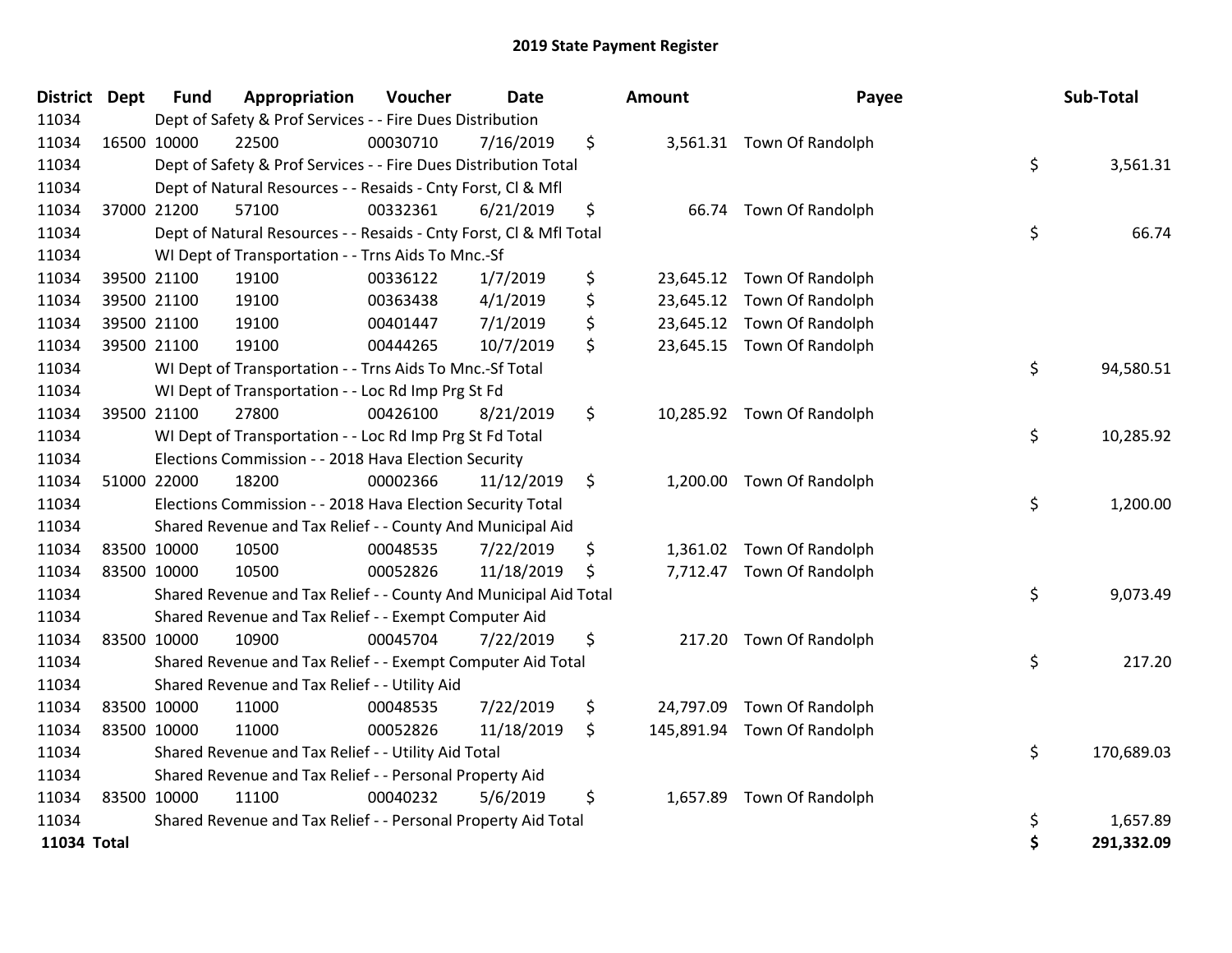| <b>District</b> | <b>Dept</b> | <b>Fund</b> | Appropriation                                                      | Voucher  | <b>Date</b> |         | Amount    |                         | Payee | Sub-Total  |
|-----------------|-------------|-------------|--------------------------------------------------------------------|----------|-------------|---------|-----------|-------------------------|-------|------------|
| 11036           |             |             | Dept of Safety & Prof Services - - Fire Dues Distribution          |          |             |         |           |                         |       |            |
| 11036           |             | 16500 10000 | 22500                                                              | 00031041 | 7/16/2019   | \$      |           | 2,253.82 Town Of Scott  |       |            |
| 11036           |             |             | Dept of Safety & Prof Services - - Fire Dues Distribution Total    |          |             |         |           |                         | \$    | 2,253.82   |
| 11036           |             |             | Dept of Natural Resources - - Resaids - Cnty Forst, CI & Mfl       |          |             |         |           |                         |       |            |
| 11036           |             | 37000 21200 | 57100                                                              | 00332362 | 6/21/2019   | \$      | 124.60    | Town Of Scott           |       |            |
| 11036           |             |             | Dept of Natural Resources - - Resaids - Cnty Forst, Cl & Mfl Total |          |             |         |           |                         | \$    | 124.60     |
| 11036           |             |             | WI Dept of Transportation - - Trns Aids To Mnc.-Sf                 |          |             |         |           |                         |       |            |
| 11036           |             | 39500 21100 | 19100                                                              | 00336123 | 1/7/2019    | \$      | 21,190.43 | Town Of Scott           |       |            |
| 11036           |             | 39500 21100 | 19100                                                              | 00363439 | 4/1/2019    | \$      | 21,190.43 | Town Of Scott           |       |            |
| 11036           |             | 39500 21100 | 19100                                                              | 00401448 | 7/1/2019    | \$      | 21,190.43 | Town Of Scott           |       |            |
| 11036           |             | 39500 21100 | 19100                                                              | 00444266 | 10/7/2019   | \$      |           | 21,190.43 Town Of Scott |       |            |
| 11036           |             |             | WI Dept of Transportation - - Trns Aids To Mnc.-Sf Total           |          |             |         |           |                         | \$    | 84,761.72  |
| 11036           |             |             | Shared Revenue and Tax Relief - - County And Municipal Aid         |          |             |         |           |                         |       |            |
| 11036           |             | 83500 10000 | 10500                                                              | 00048536 | 7/22/2019   | \$      |           | 1,445.42 Town Of Scott  |       |            |
| 11036           | 83500 10000 |             | 10500                                                              | 00052827 | 11/18/2019  | \$      |           | 8,190.74 Town Of Scott  |       |            |
| 11036           |             |             | Shared Revenue and Tax Relief - - County And Municipal Aid Total   |          |             |         |           |                         | \$    | 9,636.16   |
| 11036           |             |             | Shared Revenue and Tax Relief - - Exempt Computer Aid              |          |             |         |           |                         |       |            |
| 11036           |             | 83500 10000 | 10900                                                              | 00045705 | 7/22/2019   | \$      | 2.08      | Town Of Scott           |       |            |
| 11036           |             |             | Shared Revenue and Tax Relief - - Exempt Computer Aid Total        |          |             |         |           |                         | \$    | 2.08       |
| 11036           |             |             | Shared Revenue and Tax Relief - - Utility Aid                      |          |             |         |           |                         |       |            |
| 11036           |             | 83500 10000 | 11000                                                              | 00048536 | 7/22/2019   | \$      | 16,416.99 | Town Of Scott           |       |            |
| 11036           | 83500 10000 |             | 11000                                                              | 00052827 | 11/18/2019  | $\zeta$ |           | 92,995.97 Town Of Scott |       |            |
| 11036           |             |             | Shared Revenue and Tax Relief - - Utility Aid Total                |          |             |         |           |                         | \$    | 109,412.96 |
| 11036           |             |             | Shared Revenue and Tax Relief - - Personal Property Aid            |          |             |         |           |                         |       |            |
| 11036           |             | 83500 10000 | 11100                                                              | 00040233 | 5/6/2019    | \$      | 113.77    | Town Of Scott           |       |            |
| 11036           |             |             | Shared Revenue and Tax Relief - - Personal Property Aid Total      |          |             |         |           |                         | \$    | 113.77     |
| 11036 Total     |             |             |                                                                    |          |             |         |           |                         | \$    | 206,305.11 |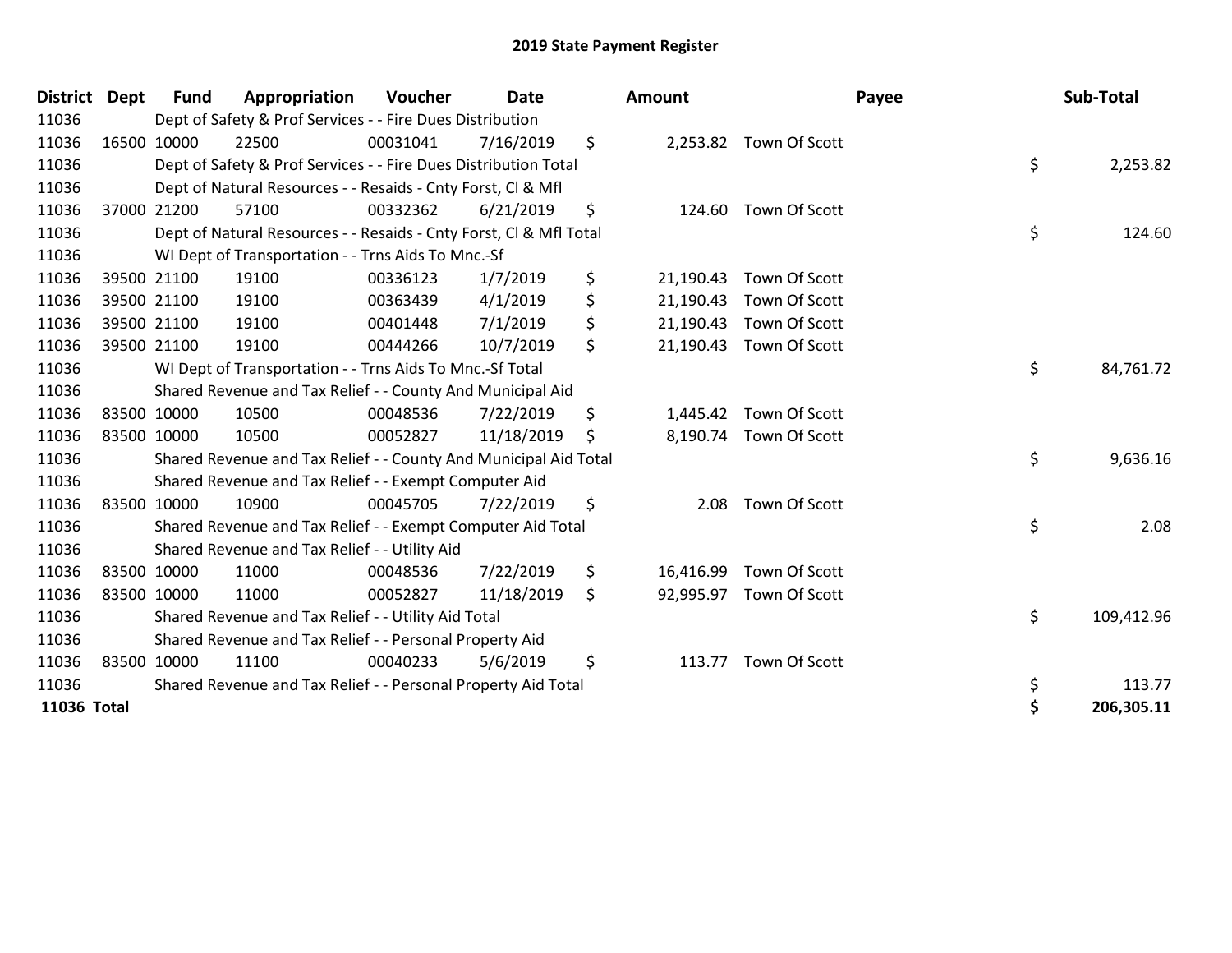| <b>District Dept</b> | <b>Fund</b> | Appropriation                                                      | Voucher  | <b>Date</b> | Amount          | Payee                        | Sub-Total        |
|----------------------|-------------|--------------------------------------------------------------------|----------|-------------|-----------------|------------------------------|------------------|
| 11038                |             | Dept of Safety & Prof Services - - Fire Dues Distribution          |          |             |                 |                              |                  |
| 11038                | 16500 10000 | 22500                                                              | 00031088 | 7/17/2019   | \$              | 2,112.05 Town Of Springvale  |                  |
| 11038                |             | Dept of Safety & Prof Services - - Fire Dues Distribution Total    |          |             |                 |                              | \$<br>2,112.05   |
| 11038                |             | Dept of Natural Resources - - Aids In Lieu Of Taxes - Gener        |          |             |                 |                              |                  |
| 11038                | 37000 10000 | 50300                                                              | 00295110 | 2/4/2019    | \$<br>32,842.17 | Town Of Springvale           |                  |
| 11038                | 37000 10000 | 50300                                                              | 00314034 | 4/19/2019   | \$              | 1,645.22 Town Of Springvale  |                  |
| 11038                |             | Dept of Natural Resources - - Aids In Lieu Of Taxes - Gener Total  |          |             |                 |                              | \$<br>34,487.39  |
| 11038                |             | Dept of Natural Resources - - Resaids - Cnty Forst, Cl & Mfl       |          |             |                 |                              |                  |
| 11038                | 37000 21200 | 57100                                                              | 00332363 | 6/21/2019   | \$              | 216.93 Town Of Springvale    |                  |
| 11038                |             | Dept of Natural Resources - - Resaids - Cnty Forst, CI & Mfl Total |          |             |                 |                              | \$<br>216.93     |
| 11038                |             | Dept of Natural Resources - - Aids In Lieu Of Taxes - Sum S        |          |             |                 |                              |                  |
| 11038                | 37000 21200 | 57900                                                              | 00314033 | 4/19/2019   | \$              | 466.51 Town Of Springvale    |                  |
| 11038                |             | Dept of Natural Resources - - Aids In Lieu Of Taxes - Sum S Total  |          |             |                 |                              | \$<br>466.51     |
| 11038                |             | WI Dept of Transportation - - Trns Aids To Mnc.-Sf                 |          |             |                 |                              |                  |
| 11038                | 39500 21100 | 19100                                                              | 00336124 | 1/7/2019    | \$<br>28,285.76 | Town Of Springvale           |                  |
| 11038                | 39500 21100 | 19100                                                              | 00363440 | 4/1/2019    | \$<br>28,285.76 | Town Of Springvale           |                  |
| 11038                | 39500 21100 | 19100                                                              | 00401449 | 7/1/2019    | \$<br>28,285.76 | Town Of Springvale           |                  |
| 11038                | 39500 21100 | 19100                                                              | 00444267 | 10/7/2019   | \$              | 28,285.76 Town Of Springvale |                  |
| 11038                |             | WI Dept of Transportation - - Trns Aids To Mnc.-Sf Total           |          |             |                 |                              | \$<br>113,143.04 |
| 11038                |             | WI Dept of Transportation - - Loc Rd Imp Prg St Fd                 |          |             |                 |                              |                  |
| 11038                | 39500 21100 | 27800                                                              | 00367102 | 3/29/2019   | \$              | 10,285.92 Town Of Springvale |                  |
| 11038                |             | WI Dept of Transportation - - Loc Rd Imp Prg St Fd Total           |          |             |                 |                              | \$<br>10,285.92  |
| 11038                |             | Elections Commission - - 2018 Hava Election Security               |          |             |                 |                              |                  |
| 11038                | 51000 22000 | 18200                                                              | 00002180 | 10/30/2019  | \$              | 1,200.00 Town Of Springvale  |                  |
| 11038                |             | Elections Commission - - 2018 Hava Election Security Total         |          |             |                 |                              | \$<br>1,200.00   |
| 11038                |             | Shared Revenue and Tax Relief - - County And Municipal Aid         |          |             |                 |                              |                  |
| 11038                | 83500 10000 | 10500                                                              | 00048537 | 7/22/2019   | \$<br>962.82    | Town Of Springvale           |                  |
| 11038                | 83500 10000 | 10500                                                              | 00052828 | 11/18/2019  | \$              | 5,455.96 Town Of Springvale  |                  |
| 11038                |             | Shared Revenue and Tax Relief - - County And Municipal Aid Total   |          |             |                 |                              | \$<br>6,418.78   |
| 11038                |             | Shared Revenue and Tax Relief - - Exempt Computer Aid              |          |             |                 |                              |                  |
| 11038                | 83500 10000 | 10900                                                              | 00045706 | 7/22/2019   | \$<br>17.67     | Town Of Springvale           |                  |
| 11038                |             | Shared Revenue and Tax Relief - - Exempt Computer Aid Total        |          |             |                 |                              | \$<br>17.67      |
| 11038                |             | Shared Revenue and Tax Relief - - Utility Aid                      |          |             |                 |                              |                  |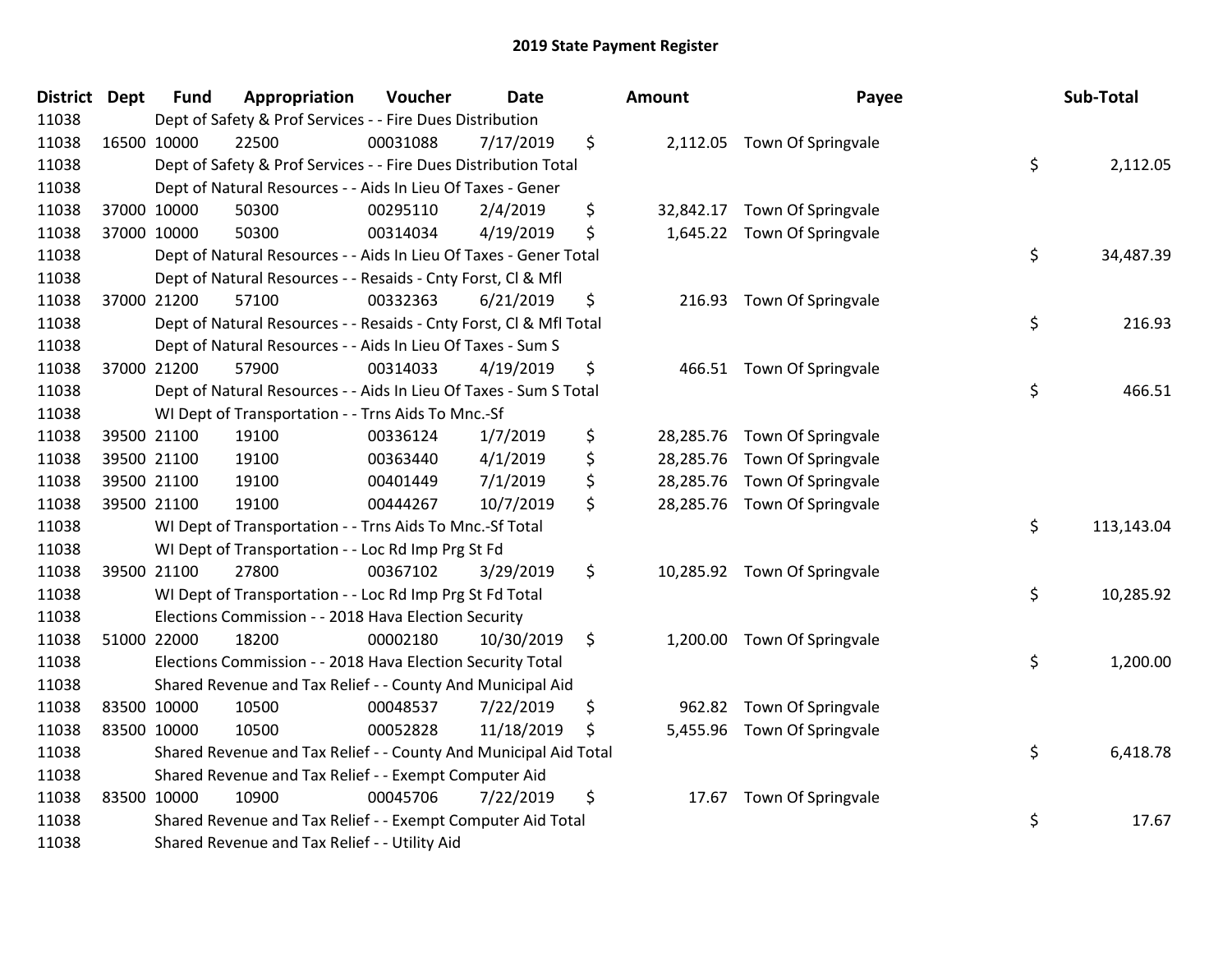| <b>District</b> | Dept        | Fund        | Appropriation                                                 | <b>Voucher</b> | Date       | Amount   | Pavee                       | Sub-Total  |
|-----------------|-------------|-------------|---------------------------------------------------------------|----------------|------------|----------|-----------------------------|------------|
| 11038           | 83500 10000 |             | 11000                                                         | 00048537       | 7/22/2019  | 208.78   | Town Of Springvale          |            |
| 11038           |             | 83500 10000 | 11000                                                         | 00052828       | 11/18/2019 | 1,228.31 | Town Of Springvale          |            |
| 11038           |             |             | Shared Revenue and Tax Relief - - Utility Aid Total           |                |            |          |                             | 1,437.09   |
| 11038           |             |             | Shared Revenue and Tax Relief - - Personal Property Aid       |                |            |          |                             |            |
| 11038           |             | 83500 10000 | 11100                                                         | 00040234       | 5/6/2019   |          | 1,027.29 Town Of Springvale |            |
| 11038           |             |             | Shared Revenue and Tax Relief - - Personal Property Aid Total |                |            |          |                             | 1,027.29   |
| 11038 Total     |             |             |                                                               |                |            |          |                             | 170,812.67 |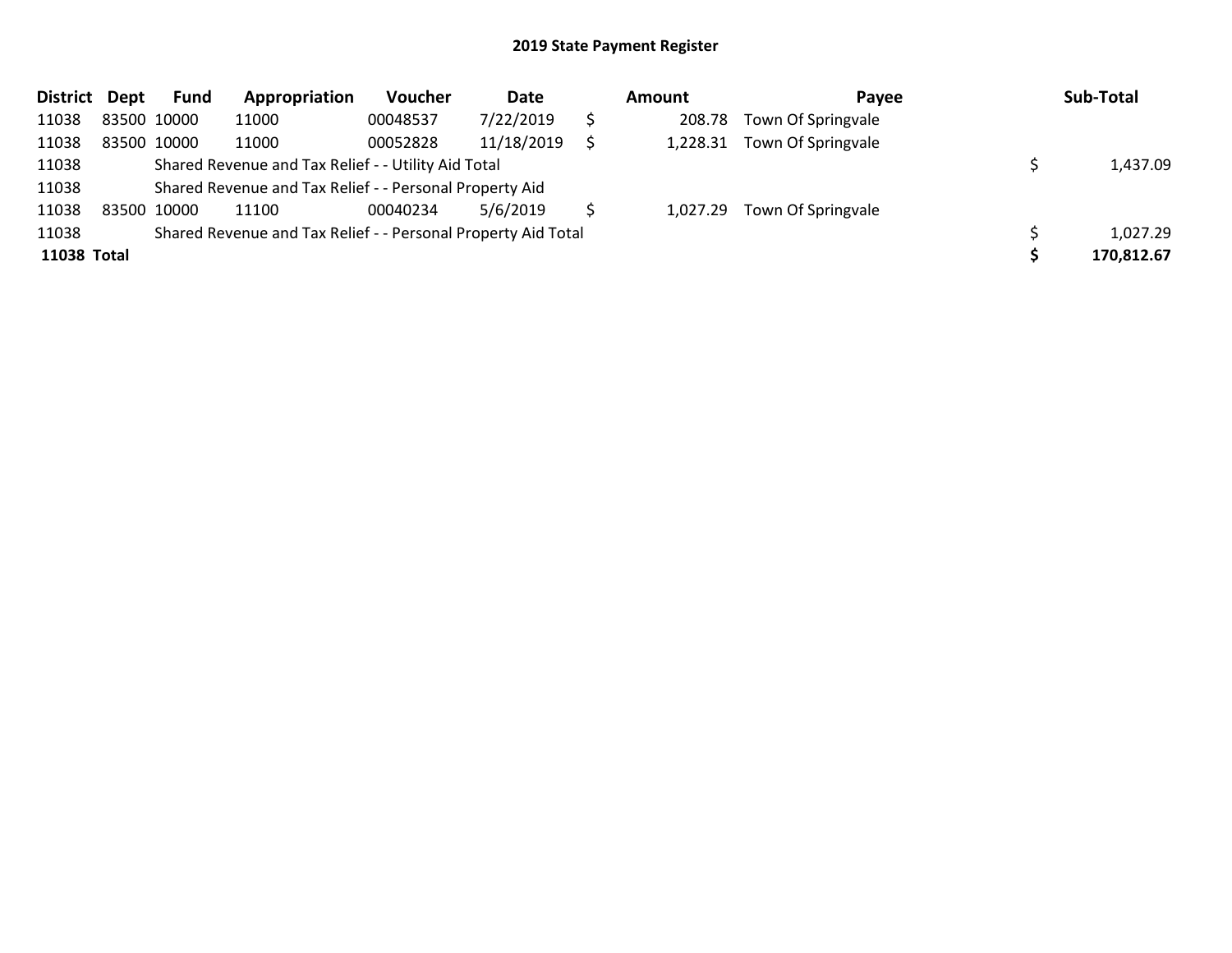| District Dept | <b>Fund</b> | Appropriation                                                       | Voucher  | <b>Date</b> | Amount          | Payee                        | Sub-Total       |
|---------------|-------------|---------------------------------------------------------------------|----------|-------------|-----------------|------------------------------|-----------------|
| 11040         |             | Dept of Safety & Prof Services - - Fire Dues Distribution           |          |             |                 |                              |                 |
| 11040         | 16500 10000 | 22500                                                               | 00030114 | 7/16/2019   | \$              | 12,692.88 Town Of West Point |                 |
| 11040         |             | Dept of Safety & Prof Services - - Fire Dues Distribution Total     |          |             |                 |                              | \$<br>12,692.88 |
| 11040         |             | Dept of Natural Resources - - Aids In Lieu Of Taxes - Gener         |          |             |                 |                              |                 |
| 11040         | 37000 10000 | 50300                                                               | 00295104 | 2/4/2019    | \$<br>48,359.70 | Town Of West Point           |                 |
| 11040         | 37000 10000 | 50300                                                               | 00295105 | 2/4/2019    | \$<br>748.76    | Town Of West Point           |                 |
| 11040         | 37000 10000 | 50300                                                               | 00313901 | 4/19/2019   | \$<br>90.93     | Town Of West Point           |                 |
| 11040         |             | Dept of Natural Resources - - Aids In Lieu Of Taxes - Gener Total   |          |             |                 |                              | \$<br>49,199.39 |
| 11040         |             | Dept of Natural Resources - - Resaids - Cnty Forst, Cl & Mfl        |          |             |                 |                              |                 |
| 11040         | 37000 21200 | 57100                                                               | 00332364 | 6/21/2019   | \$              | 159.41 Town Of West Point    |                 |
| 11040         |             | Dept of Natural Resources - - Resaids - Cnty Forst, Cl & Mfl Total  |          |             |                 |                              | \$<br>159.41    |
| 11040         |             | WI Dept of Transportation - - Trns Aids To Mnc.-Sf                  |          |             |                 |                              |                 |
| 11040         | 39500 21100 | 19100                                                               | 00336125 | 1/7/2019    | \$              | 24,248.35 Town Of West Point |                 |
| 11040         | 39500 21100 | 19100                                                               | 00363441 | 4/1/2019    | \$              | 24,248.35 Town Of West Point |                 |
| 11040         | 39500 21100 | 19100                                                               | 00401450 | 7/1/2019    | \$              | 24,248.35 Town Of West Point |                 |
| 11040         | 39500 21100 | 19100                                                               | 00444268 | 10/7/2019   | \$              | 24,248.35 Town Of West Point |                 |
| 11040         |             | WI Dept of Transportation - - Trns Aids To Mnc.-Sf Total            |          |             |                 |                              | \$<br>96,993.40 |
| 11040         |             | Elections Commission - - 2018 Hava Election Security                |          |             |                 |                              |                 |
| 11040         | 51000 22000 | 18200                                                               | 00002801 | 11/21/2019  | \$              | 600.00 Town Of West Point    |                 |
| 11040         |             | Elections Commission - - 2018 Hava Election Security Total          |          |             |                 |                              | \$<br>600.00    |
| 11040         |             | Shared Revenue and Tax Relief - - County And Municipal Aid          |          |             |                 |                              |                 |
| 11040         | 83500 10000 | 10500                                                               | 00048538 | 7/22/2019   | \$              | 2,927.67 Town Of West Point  |                 |
| 11040         | 83500 10000 | 10500                                                               | 00052829 | 11/18/2019  | \$              | 16,598.37 Town Of West Point |                 |
| 11040         |             | Shared Revenue and Tax Relief - - County And Municipal Aid Total    |          |             |                 |                              | \$<br>19,526.04 |
| 11040         |             | Shared Revenue and Tax Relief - - Exempt Computer Aid               |          |             |                 |                              |                 |
| 11040         | 83500 10000 | 10900                                                               | 00045707 | 7/22/2019   | \$<br>22.86     | Town Of West Point           |                 |
| 11040         |             | Shared Revenue and Tax Relief - - Exempt Computer Aid Total         |          |             |                 |                              | \$<br>22.86     |
| 11040         |             | Shared Revenue and Tax Relief - - Personal Property Aid             |          |             |                 |                              |                 |
| 11040         | 83500 10000 | 11100                                                               | 00040235 | 5/6/2019    | \$              | 1,011.11 Town Of West Point  |                 |
| 11040         |             | Shared Revenue and Tax Relief - - Personal Property Aid Total       |          |             |                 |                              | \$<br>1,011.11  |
| 11040         |             | Shared Revenue and Tax Relief - - Payments For Municipal Svcs       |          |             |                 |                              |                 |
| 11040         | 83500 10000 | 50100                                                               | 00037774 | 1/31/2019   | \$<br>174.11    | Town Of West Point           |                 |
| 11040         |             | Shared Revenue and Tax Relief - - Payments For Municipal Svcs Total |          |             |                 |                              | \$<br>174.11    |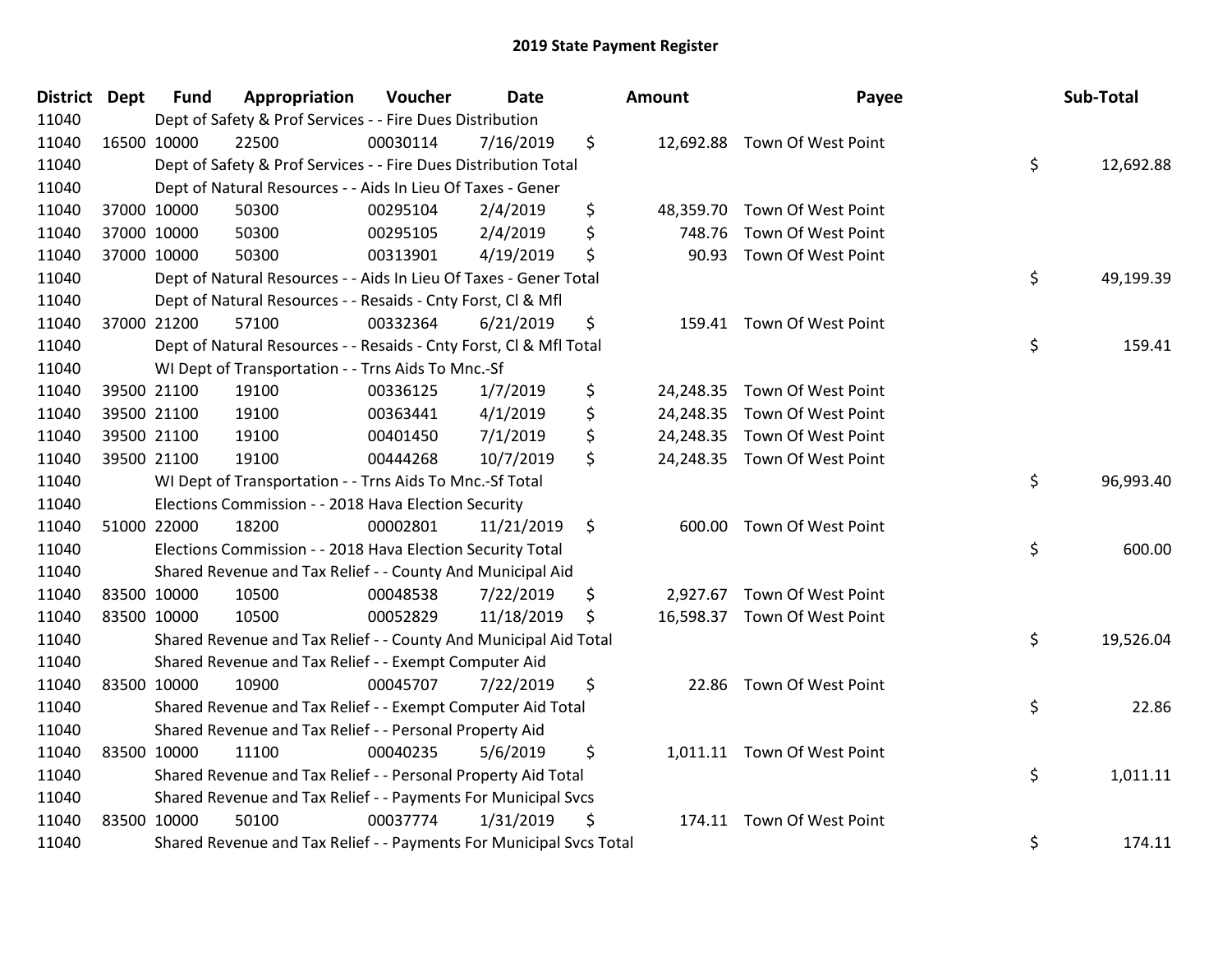| District Dept |             | Fund | Appropriation                                                   | Voucher  | Date      | Amount | Payee                        | Sub-Total  |
|---------------|-------------|------|-----------------------------------------------------------------|----------|-----------|--------|------------------------------|------------|
| 11040         |             |      | Shared Revenue and Tax Relief - - Lottery & Gaming Credit       |          |           |        |                              |            |
| 11040         | 83500 52100 |      | 36300                                                           | 00038192 | 3/25/2019 |        | 16,663.08 Town Of West Point |            |
| 11040         |             |      | Shared Revenue and Tax Relief - - Lottery & Gaming Credit Total |          |           |        |                              | 16,663.08  |
| 11040 Total   |             |      |                                                                 |          |           |        |                              | 197,042.28 |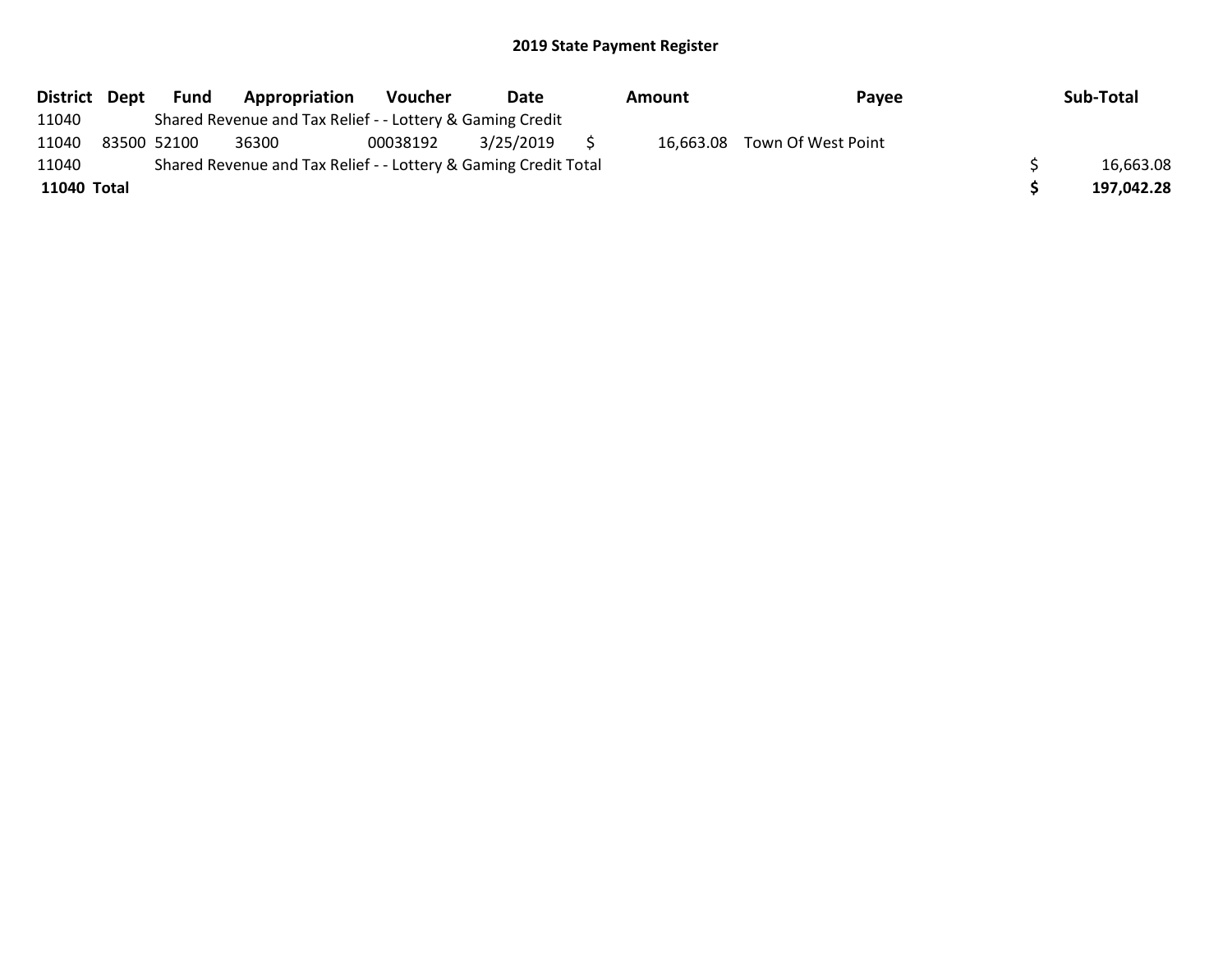| District Dept |             | <b>Fund</b> | Appropriation                                                      | Voucher  | <b>Date</b> | Amount          | Payee                    | Sub-Total        |
|---------------|-------------|-------------|--------------------------------------------------------------------|----------|-------------|-----------------|--------------------------|------------------|
| 11042         |             |             | Dept of Safety & Prof Services - - Fire Dues Distribution          |          |             |                 |                          |                  |
| 11042         |             | 16500 10000 | 22500                                                              | 00030346 | 7/15/2019   | \$              | 7,038.68 Town Of Wyocena |                  |
| 11042         |             |             | Dept of Safety & Prof Services - - Fire Dues Distribution Total    |          |             |                 |                          | \$<br>7,038.68   |
| 11042         |             |             | Dept of Natural Resources - - Aids In Lieu Of Taxes - Gener        |          |             |                 |                          |                  |
| 11042         |             | 37000 10000 | 50300                                                              | 00295059 | 2/1/2019    | \$<br>2,749.33  | Town Of Wyocena          |                  |
| 11042         |             | 37000 10000 | 50300                                                              | 00295060 | 2/1/2019    | \$<br>2,098.80  | Town Of Wyocena          |                  |
| 11042         |             | 37000 10000 | 50300                                                              | 00295061 | 2/1/2019    | \$<br>3,828.32  | Town Of Wyocena          |                  |
| 11042         |             | 37000 10000 | 50300                                                              | 00313366 | 4/19/2019   | \$<br>207.38    | Town Of Wyocena          |                  |
| 11042         |             | 37000 10000 | 50300                                                              | 00313367 | 4/19/2019   | \$<br>235.36    | Town Of Wyocena          |                  |
| 11042         |             | 37000 10000 | 50300                                                              | 00313368 | 4/19/2019   | \$<br>32.73     | Town Of Wyocena          |                  |
| 11042         |             |             | Dept of Natural Resources - - Aids In Lieu Of Taxes - Gener Total  |          |             |                 |                          | \$<br>9,151.92   |
| 11042         |             |             | Dept of Natural Resources - - Resaids - Cnty Forst, Cl & Mfl       |          |             |                 |                          |                  |
| 11042         |             | 37000 21200 | 57100                                                              | 00332365 | 6/21/2019   | \$<br>162.48    | Town Of Wyocena          |                  |
| 11042         |             |             | Dept of Natural Resources - - Resaids - Cnty Forst, Cl & Mfl Total |          |             |                 |                          | \$<br>162.48     |
| 11042         |             |             | WI Dept of Transportation - - Trns Aids To Mnc.-Sf                 |          |             |                 |                          |                  |
| 11042         |             | 39500 21100 | 19100                                                              | 00336126 | 1/7/2019    | \$<br>28,984.54 | Town Of Wyocena          |                  |
| 11042         |             | 39500 21100 | 19100                                                              | 00363442 | 4/1/2019    | \$<br>28,984.54 | Town Of Wyocena          |                  |
| 11042         |             | 39500 21100 | 19100                                                              | 00401451 | 7/1/2019    | \$<br>28,984.54 | Town Of Wyocena          |                  |
| 11042         |             | 39500 21100 | 19100                                                              | 00444269 | 10/7/2019   | \$<br>28,984.55 | Town Of Wyocena          |                  |
| 11042         |             |             | WI Dept of Transportation - - Trns Aids To Mnc.-Sf Total           |          |             |                 |                          | \$<br>115,938.17 |
| 11042         |             |             | Shared Revenue and Tax Relief - - County And Municipal Aid         |          |             |                 |                          |                  |
| 11042         |             | 83500 10000 | 10500                                                              | 00048539 | 7/22/2019   | \$<br>2,709.58  | Town Of Wyocena          |                  |
| 11042         |             | 83500 10000 | 10500                                                              | 00052830 | 11/18/2019  | \$<br>15,354.30 | Town Of Wyocena          |                  |
| 11042         |             |             | Shared Revenue and Tax Relief - - County And Municipal Aid Total   |          |             |                 |                          | \$<br>18,063.88  |
| 11042         |             |             | Shared Revenue and Tax Relief - - Exempt Computer Aid              |          |             |                 |                          |                  |
| 11042         |             | 83500 10000 | 10900                                                              | 00045708 | 7/22/2019   | \$<br>11.43     | Town Of Wyocena          |                  |
| 11042         |             |             | Shared Revenue and Tax Relief - - Exempt Computer Aid Total        |          |             |                 |                          | \$<br>11.43      |
| 11042         |             |             | Shared Revenue and Tax Relief - - Utility Aid                      |          |             |                 |                          |                  |
| 11042         |             | 83500 10000 | 11000                                                              | 00048539 | 7/22/2019   | \$<br>29.01     | Town Of Wyocena          |                  |
| 11042         | 83500 10000 |             | 11000                                                              | 00052830 | 11/18/2019  | \$<br>169.41    | Town Of Wyocena          |                  |
| 11042         |             |             | Shared Revenue and Tax Relief - - Utility Aid Total                |          |             |                 |                          | \$<br>198.42     |
| 11042         |             |             | Shared Revenue and Tax Relief - - Personal Property Aid            |          |             |                 |                          |                  |
| 11042         |             | 83500 10000 | 11100                                                              | 00040236 | 5/6/2019    | \$<br>501.39    | Town Of Wyocena          |                  |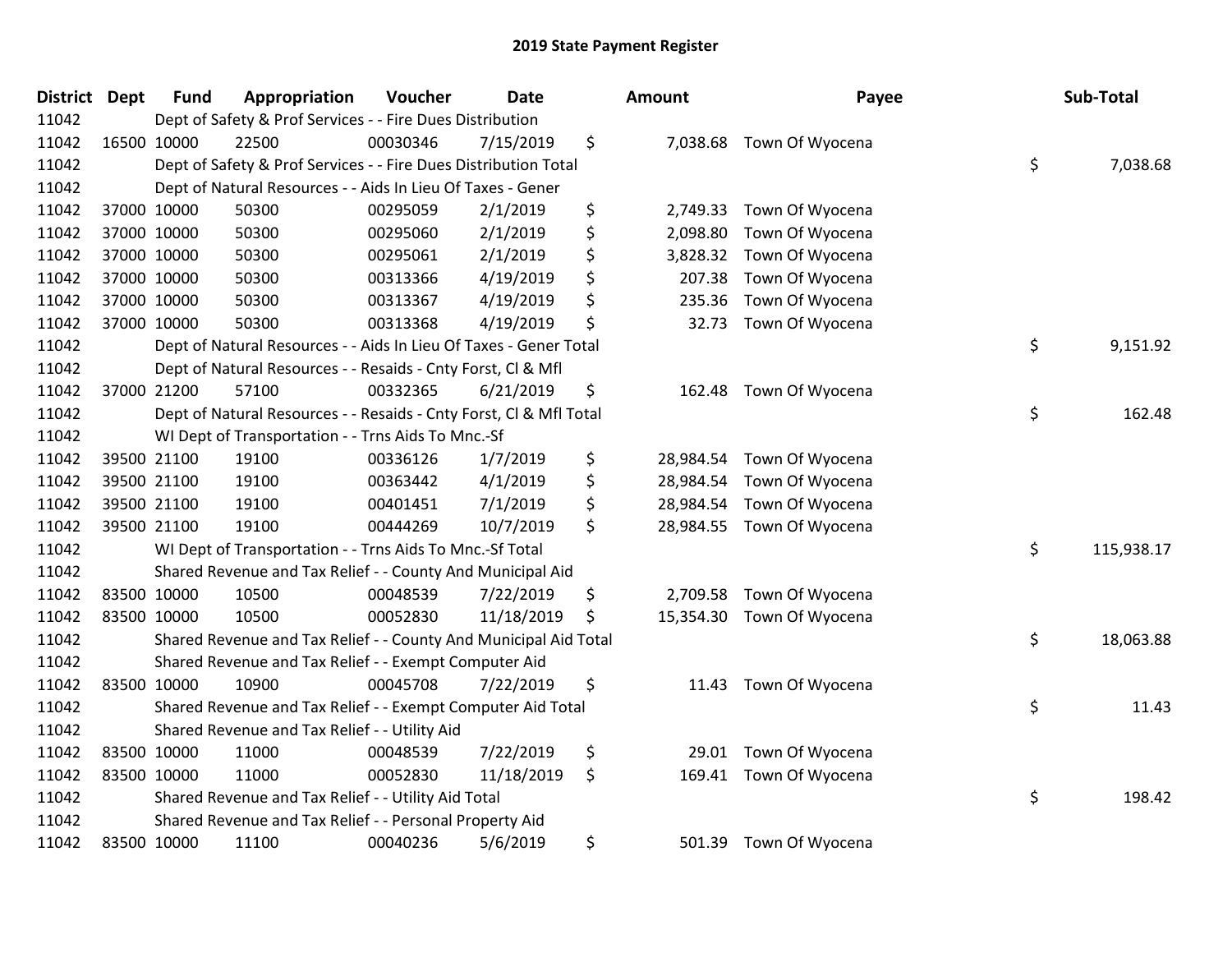| District Dept | Fund | <b>Appropriation</b>                                          | Voucher | Date | Amount | Payee | Sub-Total  |
|---------------|------|---------------------------------------------------------------|---------|------|--------|-------|------------|
| 11042         |      | Shared Revenue and Tax Relief - - Personal Property Aid Total |         |      |        |       | 501.39     |
| 11042 Total   |      |                                                               |         |      |        |       | 151,066.37 |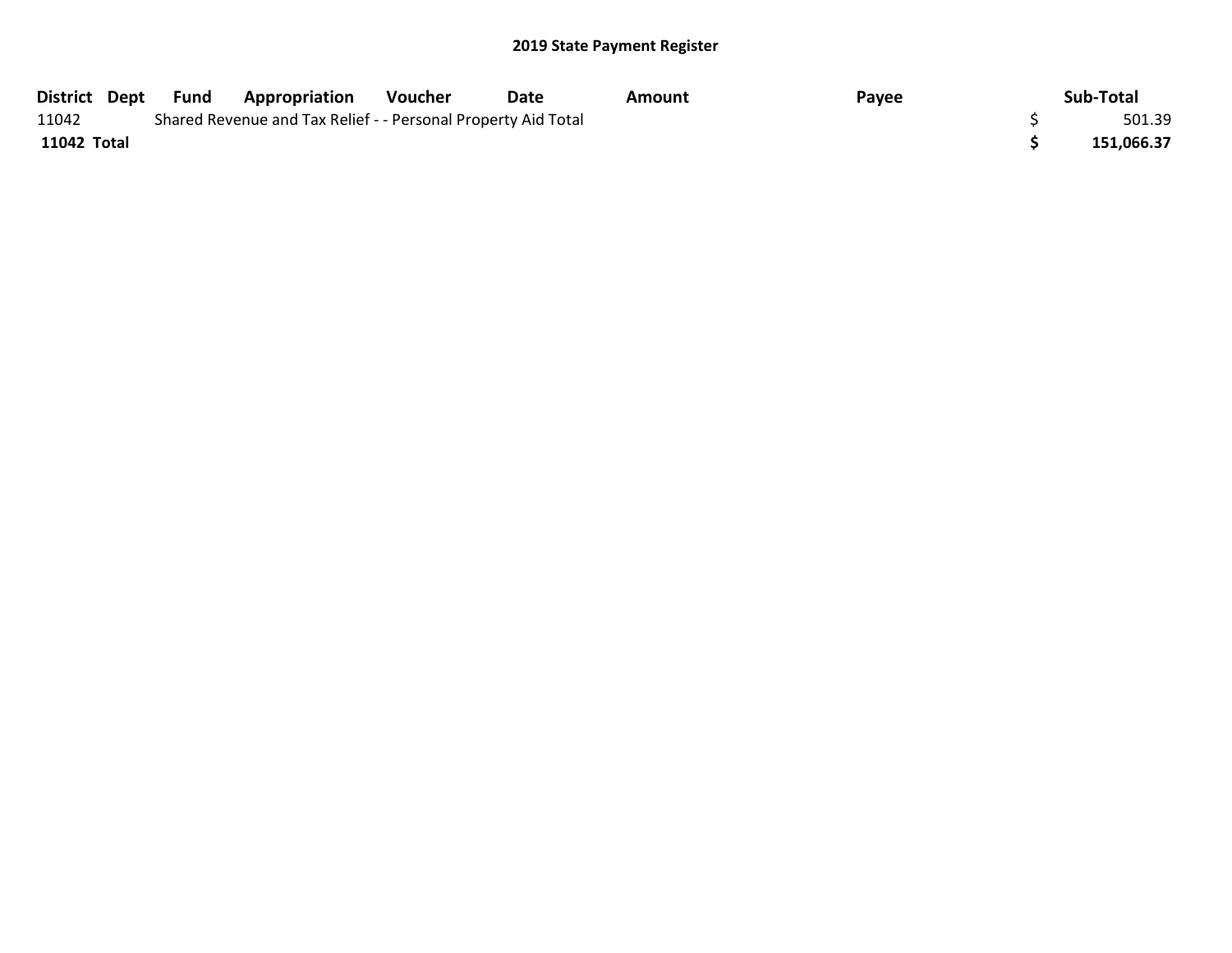| District           | <b>Dept</b> | <b>Fund</b> | Appropriation                                                         | Voucher  | <b>Date</b> | <b>Amount</b>   | Payee                         | Sub-Total       |
|--------------------|-------------|-------------|-----------------------------------------------------------------------|----------|-------------|-----------------|-------------------------------|-----------------|
| 11101              |             |             | Dept of Safety & Prof Services - - Fire Dues Distribution             |          |             |                 |                               |                 |
| 11101              |             | 16500 10000 | 22500                                                                 | 00030718 | 7/17/2019   | \$<br>3,518.01  | Village Of Arlington          |                 |
| 11101              |             |             | Dept of Safety & Prof Services - - Fire Dues Distribution Total       |          |             |                 |                               | \$<br>3,518.01  |
| 11101              |             |             | WI Dept of Transportation - - Hwy Sfty Loc Aid Ffd                    |          |             |                 |                               |                 |
| 11101              |             | 39500 21100 | 18500                                                                 | 00437708 | 9/24/2019   | \$<br>375.00    | Village Of Arlington          |                 |
| 11101              |             |             | WI Dept of Transportation - - Hwy Sfty Loc Aid Ffd Total              |          |             |                 |                               | \$<br>375.00    |
| 11101              |             |             | WI Dept of Transportation - - Trns Aids To Mnc.-Sf                    |          |             |                 |                               |                 |
| 11101              |             | 39500 21100 | 19100                                                                 | 00336127 | 1/7/2019    | \$<br>10,263.77 | Village Of Arlington          |                 |
| 11101              |             | 39500 21100 | 19100                                                                 | 00363443 | 4/1/2019    | \$<br>10,263.77 | Village Of Arlington          |                 |
| 11101              |             | 39500 21100 | 19100                                                                 | 00401452 | 7/1/2019    | \$<br>10,263.77 | Village Of Arlington          |                 |
| 11101              |             | 39500 21100 | 19100                                                                 | 00444270 | 10/7/2019   | \$<br>10,263.78 | Village Of Arlington          |                 |
| 11101              |             |             | WI Dept of Transportation - - Trns Aids To Mnc.-Sf Total              |          |             |                 |                               | \$<br>41,055.09 |
| 11101              |             |             | Shared Revenue and Tax Relief - - Expenditure Restraint Program       |          |             |                 |                               |                 |
| 11101              |             | 83500 10000 | 10100                                                                 | 00048540 | 7/22/2019   | \$              | 4,274.36 Village Of Arlington |                 |
| 11101              |             |             | Shared Revenue and Tax Relief - - Expenditure Restraint Program Total |          |             |                 |                               | \$<br>4,274.36  |
| 11101              |             |             | Shared Revenue and Tax Relief - - County And Municipal Aid            |          |             |                 |                               |                 |
| 11101              |             | 83500 10000 | 10500                                                                 | 00048540 | 7/22/2019   | \$<br>4,727.22  | Village Of Arlington          |                 |
| 11101              |             | 83500 10000 | 10500                                                                 | 00052831 | 11/18/2019  | \$<br>26,787.58 | Village Of Arlington          |                 |
| 11101              |             |             | Shared Revenue and Tax Relief - - County And Municipal Aid Total      |          |             |                 |                               | \$<br>31,514.80 |
| 11101              |             |             | Shared Revenue and Tax Relief - - Exempt Computer Aid                 |          |             |                 |                               |                 |
| 11101              |             | 83500 10000 | 10900                                                                 | 00045709 | 7/22/2019   | \$<br>236.95    | Village Of Arlington          |                 |
| 11101              |             | 83500 10000 | 10900                                                                 | 00047756 | 7/22/2019   | \$<br>1,529.34  | Village Of Arlington          |                 |
| 11101              |             |             | Shared Revenue and Tax Relief - - Exempt Computer Aid Total           |          |             |                 |                               | \$<br>1,766.29  |
| 11101              |             |             | Shared Revenue and Tax Relief - - Personal Property Aid               |          |             |                 |                               |                 |
| 11101              |             | 83500 10000 | 11100                                                                 | 00040237 | 5/6/2019    | \$<br>8,566.84  | Village Of Arlington          |                 |
| 11101              | 83500 10000 |             | 11100                                                                 | 00042482 | 5/6/2019    | \$              | 3,605.31 Village Of Arlington |                 |
| 11101              |             |             | Shared Revenue and Tax Relief - - Personal Property Aid Total         |          |             |                 |                               | \$<br>12,172.15 |
| <b>11101 Total</b> |             |             |                                                                       |          |             |                 |                               | 94,675.70       |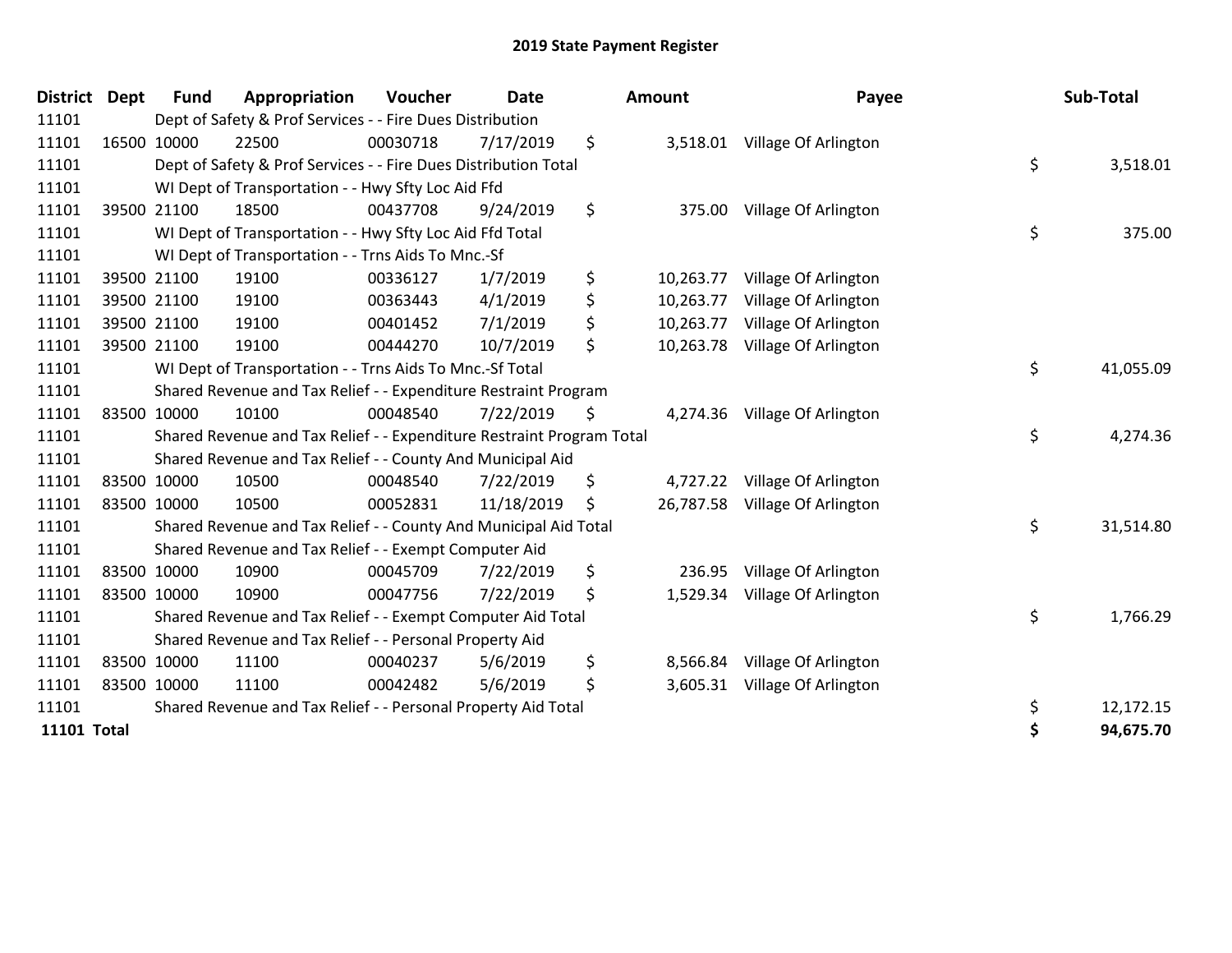| District Dept | <b>Fund</b> | Appropriation                                                                   | Voucher  | <b>Date</b>             | Amount           | Payee                        | Sub-Total        |
|---------------|-------------|---------------------------------------------------------------------------------|----------|-------------------------|------------------|------------------------------|------------------|
| 11111         |             | Dept of Safety & Prof Services - - Fire Dues Distribution                       |          |                         |                  |                              |                  |
| 11111         | 16500 10000 | 22500                                                                           | 00031074 | 7/17/2019               | \$               | 2,147.34 Village Of Cambria  |                  |
| 11111         |             | Dept of Safety & Prof Services - - Fire Dues Distribution Total                 |          |                         |                  |                              | \$<br>2,147.34   |
| 11111         |             | Dept of Natural Resources - - Resaids - Fire Suppress Grant                     |          |                         |                  |                              |                  |
| 11111         | 37000 21200 | 54500                                                                           | 00320588 | 5/15/2019               | \$               | 8,958.32 Village Of Cambria  |                  |
| 11111         |             | Dept of Natural Resources - - Resaids - Fire Suppress Grant Total               |          |                         |                  |                              | \$<br>8,958.32   |
| 11111         |             | WI Dept of Transportation - - Trns Aids To Mnc.-Sf                              |          |                         |                  |                              |                  |
| 11111         | 39500 21100 | 19100                                                                           | 00336128 | 1/7/2019                | \$               | 12,019.75 Village Of Cambria |                  |
| 11111         | 39500 21100 | 19100                                                                           | 00363444 | 4/1/2019                | \$<br>12,019.75  | Village Of Cambria           |                  |
| 11111         | 39500 21100 | 19100                                                                           | 00401453 | 7/1/2019                | \$<br>12,019.75  | Village Of Cambria           |                  |
| 11111         | 39500 21100 | 19100                                                                           | 00444271 | 10/7/2019               | \$<br>12,019.77  | Village Of Cambria           |                  |
| 11111         |             | WI Dept of Transportation - - Trns Aids To Mnc.-Sf Total                        |          |                         |                  |                              | \$<br>48,079.02  |
| 11111         |             | Department of Health Services - - Emergency Medical Services, Ai                |          |                         |                  |                              |                  |
| 11111         | 43500 10000 | 11900                                                                           | 00307869 | 9/4/2019                | \$<br>5,193.47   | Village Of Cambria           |                  |
| 11111         |             | Department of Health Services - - Emergency Medical Services, Ai Total          |          |                         |                  |                              | \$<br>5,193.47   |
| 11111         |             | Department of Health Services - - Prepaid Medical Transport Reimbursement       |          |                         |                  |                              |                  |
| 11111         | 43500 10000 | 16300                                                                           |          | AMBULANCE 11/18/2019 \$ | 2,000.00         | Village Of Cambria           |                  |
| 11111         |             | Department of Health Services - - Prepaid Medical Transport Reimbursement Total |          |                         |                  |                              | \$<br>2,000.00   |
| 11111         |             | Shared Revenue and Tax Relief - - Expenditure Restraint Program                 |          |                         |                  |                              |                  |
| 11111         | 83500 10000 | 10100                                                                           | 00048541 | 7/22/2019               | \$               | 14,368.05 Village Of Cambria |                  |
| 11111         |             | Shared Revenue and Tax Relief - - Expenditure Restraint Program Total           |          |                         |                  |                              | \$<br>14,368.05  |
| 11111         |             | Shared Revenue and Tax Relief - - County And Municipal Aid                      |          |                         |                  |                              |                  |
| 11111         | 83500 10000 | 10500                                                                           | 00048541 | 7/22/2019               | \$               | 33,239.89 Village Of Cambria |                  |
| 11111         | 83500 10000 | 10500                                                                           | 00052832 | 11/18/2019              | \$<br>186,359.40 | Village Of Cambria           |                  |
| 11111         |             | Shared Revenue and Tax Relief - - County And Municipal Aid Total                |          |                         |                  |                              | \$<br>219,599.29 |
| 11111         |             | Shared Revenue and Tax Relief - - Exempt Computer Aid                           |          |                         |                  |                              |                  |
| 11111         | 83500 10000 | 10900                                                                           | 00045710 | 7/22/2019               | \$<br>3,598.95   | Village Of Cambria           |                  |
| 11111         |             | Shared Revenue and Tax Relief - - Exempt Computer Aid Total                     |          |                         |                  |                              | \$<br>3,598.95   |
| 11111         |             | Shared Revenue and Tax Relief - - Utility Aid                                   |          |                         |                  |                              |                  |
| 11111         | 83500 10000 | 11000                                                                           | 00048541 | 7/22/2019               | \$<br>2,484.47   | Village Of Cambria           |                  |
| 11111         | 83500 10000 | 11000                                                                           | 00052832 | 11/18/2019              | \$<br>14,752.59  | Village Of Cambria           |                  |
| 11111         |             | Shared Revenue and Tax Relief - - Utility Aid Total                             |          |                         |                  |                              | \$<br>17,237.06  |
| 11111         |             | Shared Revenue and Tax Relief - - Personal Property Aid                         |          |                         |                  |                              |                  |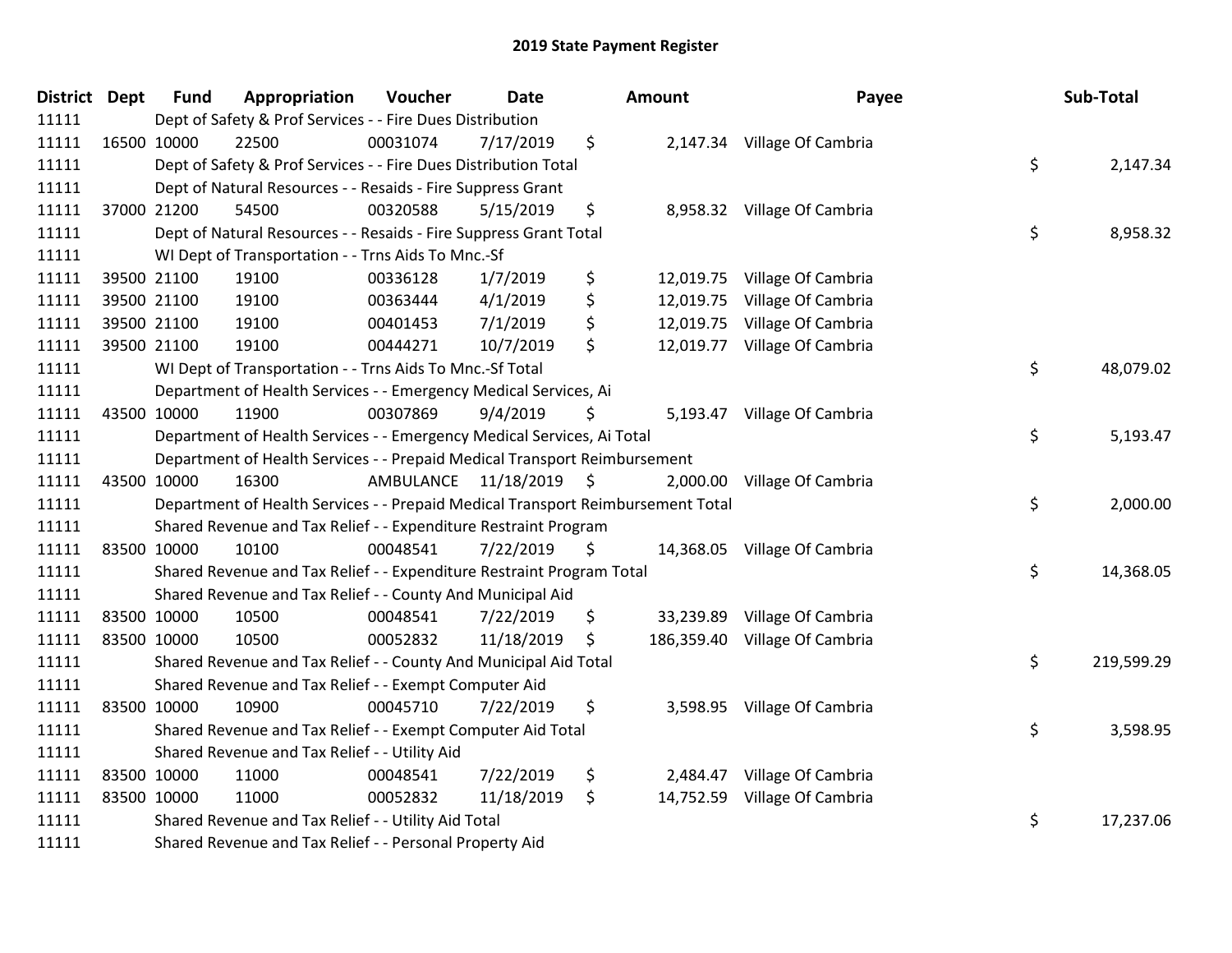| District Dept | Fund        | Appropriation                                                 | <b>Voucher</b> | Date     | Amount | Pavee              | Sub-Total  |
|---------------|-------------|---------------------------------------------------------------|----------------|----------|--------|--------------------|------------|
| 11111         | 83500 10000 | 11100                                                         | 00040238       | 5/6/2019 | 692.13 | Village Of Cambria |            |
| 11111         |             | Shared Revenue and Tax Relief - - Personal Property Aid Total |                |          |        |                    | 692.13     |
| 11111 Total   |             |                                                               |                |          |        |                    | 321.873.63 |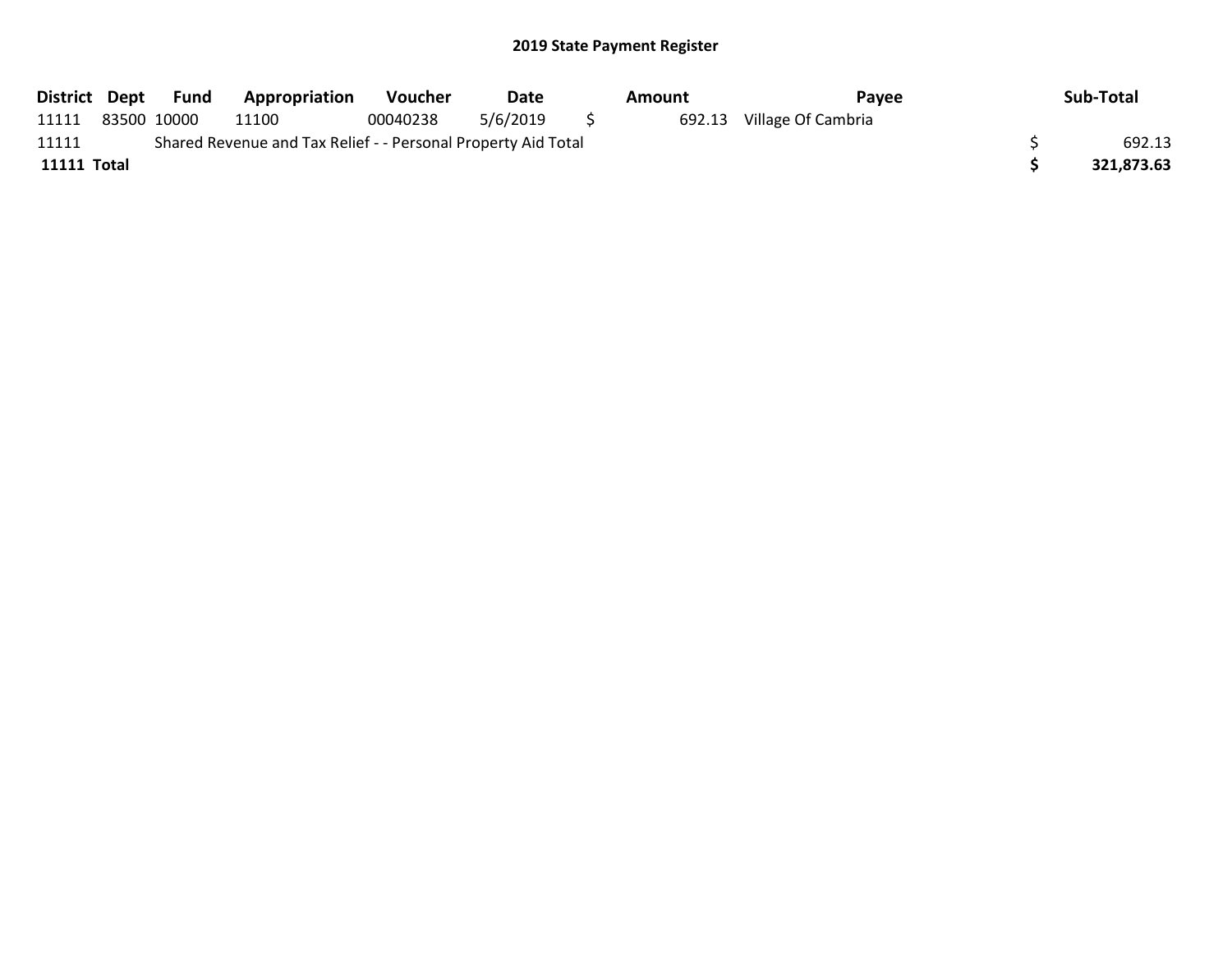| <b>District Dept</b> | <b>Fund</b> | Appropriation                                                      | Voucher  | <b>Date</b> | Amount         | Payee                           | Sub-Total       |
|----------------------|-------------|--------------------------------------------------------------------|----------|-------------|----------------|---------------------------------|-----------------|
| 11116                |             | Dept of Safety & Prof Services - - Fire Dues Distribution          |          |             |                |                                 |                 |
| 11116                | 16500 10000 | 22500                                                              | 00031546 | 7/18/2019   | \$             | 657.93 Village Of Doylestown    |                 |
| 11116                |             | Dept of Safety & Prof Services - - Fire Dues Distribution Total    |          |             |                |                                 | \$<br>657.93    |
| 11116                |             | Dept of Natural Resources - - Aids In Lieu Of Taxes - Gener        |          |             |                |                                 |                 |
| 11116                | 37000 10000 | 50300                                                              | 00313538 | 4/19/2019   | \$<br>11.00    | Village Of Doylestown           |                 |
| 11116                |             | Dept of Natural Resources - - Aids In Lieu Of Taxes - Gener Total  |          |             |                |                                 | \$<br>11.00     |
| 11116                |             | Dept of Natural Resources - - Resaids - Fire Suppress Grant        |          |             |                |                                 |                 |
| 11116                | 37000 21200 | 54500                                                              | 00320598 | 5/15/2019   | \$             | 1,828.00 Village Of Doylestown  |                 |
| 11116                |             | Dept of Natural Resources - - Resaids - Fire Suppress Grant Total  |          |             |                |                                 | \$<br>1,828.00  |
| 11116                |             | Dept of Natural Resources - - Resaids - Cnty Forst, CI & Mfl       |          |             |                |                                 |                 |
| 11116                | 37000 21200 | 57100                                                              | 00332366 | 6/21/2019   | \$<br>7.80     | Village Of Doylestown           |                 |
| 11116                |             | Dept of Natural Resources - - Resaids - Cnty Forst, Cl & Mfl Total |          |             |                |                                 | \$<br>7.80      |
| 11116                |             | WI Dept of Transportation - - Trns Aids To Mnc.-Sf                 |          |             |                |                                 |                 |
| 11116                | 39500 21100 | 19100                                                              | 00336129 | 1/7/2019    | \$<br>4,688.41 | Village Of Doylestown           |                 |
| 11116                | 39500 21100 | 19100                                                              | 00363445 | 4/1/2019    | \$<br>4,688.41 | Village Of Doylestown           |                 |
| 11116                | 39500 21100 | 19100                                                              | 00401454 | 7/1/2019    | \$<br>4,688.41 | Village Of Doylestown           |                 |
| 11116                | 39500 21100 | 19100                                                              | 00444272 | 10/7/2019   | \$<br>4,688.42 | Village Of Doylestown           |                 |
| 11116                |             | WI Dept of Transportation - - Trns Aids To Mnc.-Sf Total           |          |             |                |                                 | \$<br>18,753.65 |
| 11116                |             | Shared Revenue and Tax Relief - - County And Municipal Aid         |          |             |                |                                 |                 |
| 11116                | 83500 10000 | 10500                                                              | 00048542 | 7/22/2019   | \$             | 7,489.24 Village Of Doylestown  |                 |
| 11116                | 83500 10000 | 10500                                                              | 00052833 | 11/18/2019  | \$             | 42,439.05 Village Of Doylestown |                 |
| 11116                |             | Shared Revenue and Tax Relief - - County And Municipal Aid Total   |          |             |                |                                 | \$<br>49,928.29 |
| 11116                |             | Shared Revenue and Tax Relief - - Exempt Computer Aid              |          |             |                |                                 |                 |
| 11116                | 83500 10000 | 10900                                                              | 00045711 | 7/22/2019   | \$<br>4.16     | Village Of Doylestown           |                 |
| 11116                |             | Shared Revenue and Tax Relief - - Exempt Computer Aid Total        |          |             |                |                                 | \$<br>4.16      |
| 11116                |             | Shared Revenue and Tax Relief - - Personal Property Aid            |          |             |                |                                 |                 |
| 11116                | 83500 10000 | 11100                                                              | 00040239 | 5/6/2019    | \$             | 36.01 Village Of Doylestown     |                 |
| 11116                |             | Shared Revenue and Tax Relief - - Personal Property Aid Total      |          |             |                |                                 | \$<br>36.01     |
| 11116                |             | Shared Revenue and Tax Relief - - Lottery & Gaming Credit          |          |             |                |                                 |                 |
| 11116                | 83500 52100 | 36300                                                              | 00038193 | 3/25/2019   | \$             | 3,526.02 Village Of Doylestown  |                 |
| 11116                |             | Shared Revenue and Tax Relief - - Lottery & Gaming Credit Total    |          |             |                |                                 | \$<br>3,526.02  |
| 11116 Total          |             |                                                                    |          |             |                |                                 | \$<br>74.752.86 |

| District Dept      | <b>Fund</b> | Appropriation                                                      | <b>Voucher</b> | Date       | <b>Amount</b>  | Payee                           | Sub-Total       |
|--------------------|-------------|--------------------------------------------------------------------|----------------|------------|----------------|---------------------------------|-----------------|
| 11116              |             | Dept of Safety & Prof Services - - Fire Dues Distribution          |                |            |                |                                 |                 |
| 11116              | 16500 10000 | 22500                                                              | 00031546       | 7/18/2019  | \$             | 657.93 Village Of Doylestown    |                 |
| 11116              |             | Dept of Safety & Prof Services - - Fire Dues Distribution Total    |                |            |                |                                 | \$<br>657.93    |
| 11116              |             | Dept of Natural Resources - - Aids In Lieu Of Taxes - Gener        |                |            |                |                                 |                 |
| 11116              | 37000 10000 | 50300                                                              | 00313538       | 4/19/2019  | \$             | 11.00 Village Of Doylestown     |                 |
| 11116              |             | Dept of Natural Resources - - Aids In Lieu Of Taxes - Gener Total  |                |            |                |                                 | \$<br>11.00     |
| 11116              |             | Dept of Natural Resources - - Resaids - Fire Suppress Grant        |                |            |                |                                 |                 |
| 11116              | 37000 21200 | 54500                                                              | 00320598       | 5/15/2019  | \$             | 1,828.00 Village Of Doylestown  |                 |
| 11116              |             | Dept of Natural Resources - - Resaids - Fire Suppress Grant Total  |                |            |                |                                 | \$<br>1,828.00  |
| 11116              |             | Dept of Natural Resources - - Resaids - Cnty Forst, CI & Mfl       |                |            |                |                                 |                 |
| 11116              | 37000 21200 | 57100                                                              | 00332366       | 6/21/2019  | \$<br>7.80     | Village Of Doylestown           |                 |
| 11116              |             | Dept of Natural Resources - - Resaids - Cnty Forst, Cl & Mfl Total |                |            |                |                                 | \$<br>7.80      |
| 11116              |             | WI Dept of Transportation - - Trns Aids To Mnc.-Sf                 |                |            |                |                                 |                 |
| 11116              | 39500 21100 | 19100                                                              | 00336129       | 1/7/2019   | \$<br>4,688.41 | Village Of Doylestown           |                 |
| 11116              | 39500 21100 | 19100                                                              | 00363445       | 4/1/2019   | \$<br>4,688.41 | Village Of Doylestown           |                 |
| 11116              | 39500 21100 | 19100                                                              | 00401454       | 7/1/2019   | \$             | 4,688.41 Village Of Doylestown  |                 |
| 11116              | 39500 21100 | 19100                                                              | 00444272       | 10/7/2019  | \$             | 4,688.42 Village Of Doylestown  |                 |
| 11116              |             | WI Dept of Transportation - - Trns Aids To Mnc.-Sf Total           |                |            |                |                                 | \$<br>18,753.65 |
| 11116              |             | Shared Revenue and Tax Relief - - County And Municipal Aid         |                |            |                |                                 |                 |
| 11116              | 83500 10000 | 10500                                                              | 00048542       | 7/22/2019  | \$             | 7,489.24 Village Of Doylestown  |                 |
| 11116              | 83500 10000 | 10500                                                              | 00052833       | 11/18/2019 | \$             | 42,439.05 Village Of Doylestown |                 |
| 11116              |             | Shared Revenue and Tax Relief - - County And Municipal Aid Total   |                |            |                |                                 | \$<br>49,928.29 |
| 11116              |             | Shared Revenue and Tax Relief - - Exempt Computer Aid              |                |            |                |                                 |                 |
| 11116              | 83500 10000 | 10900                                                              | 00045711       | 7/22/2019  | \$             | 4.16 Village Of Doylestown      |                 |
| 11116              |             | Shared Revenue and Tax Relief - - Exempt Computer Aid Total        |                |            |                |                                 | \$<br>4.16      |
| 11116              |             | Shared Revenue and Tax Relief - - Personal Property Aid            |                |            |                |                                 |                 |
| 11116              | 83500 10000 | 11100                                                              | 00040239       | 5/6/2019   | \$             | 36.01 Village Of Doylestown     |                 |
| 11116              |             | Shared Revenue and Tax Relief - - Personal Property Aid Total      |                |            |                |                                 | \$<br>36.01     |
| 11116              |             | Shared Revenue and Tax Relief - - Lottery & Gaming Credit          |                |            |                |                                 |                 |
| 11116              | 83500 52100 | 36300                                                              | 00038193       | 3/25/2019  | \$             | 3,526.02 Village Of Doylestown  |                 |
| 11116              |             | Shared Revenue and Tax Relief - - Lottery & Gaming Credit Total    |                |            |                |                                 | \$<br>3,526.02  |
| <b>11116 Total</b> |             |                                                                    |                |            |                |                                 | \$<br>74,752.86 |
|                    |             |                                                                    |                |            |                |                                 |                 |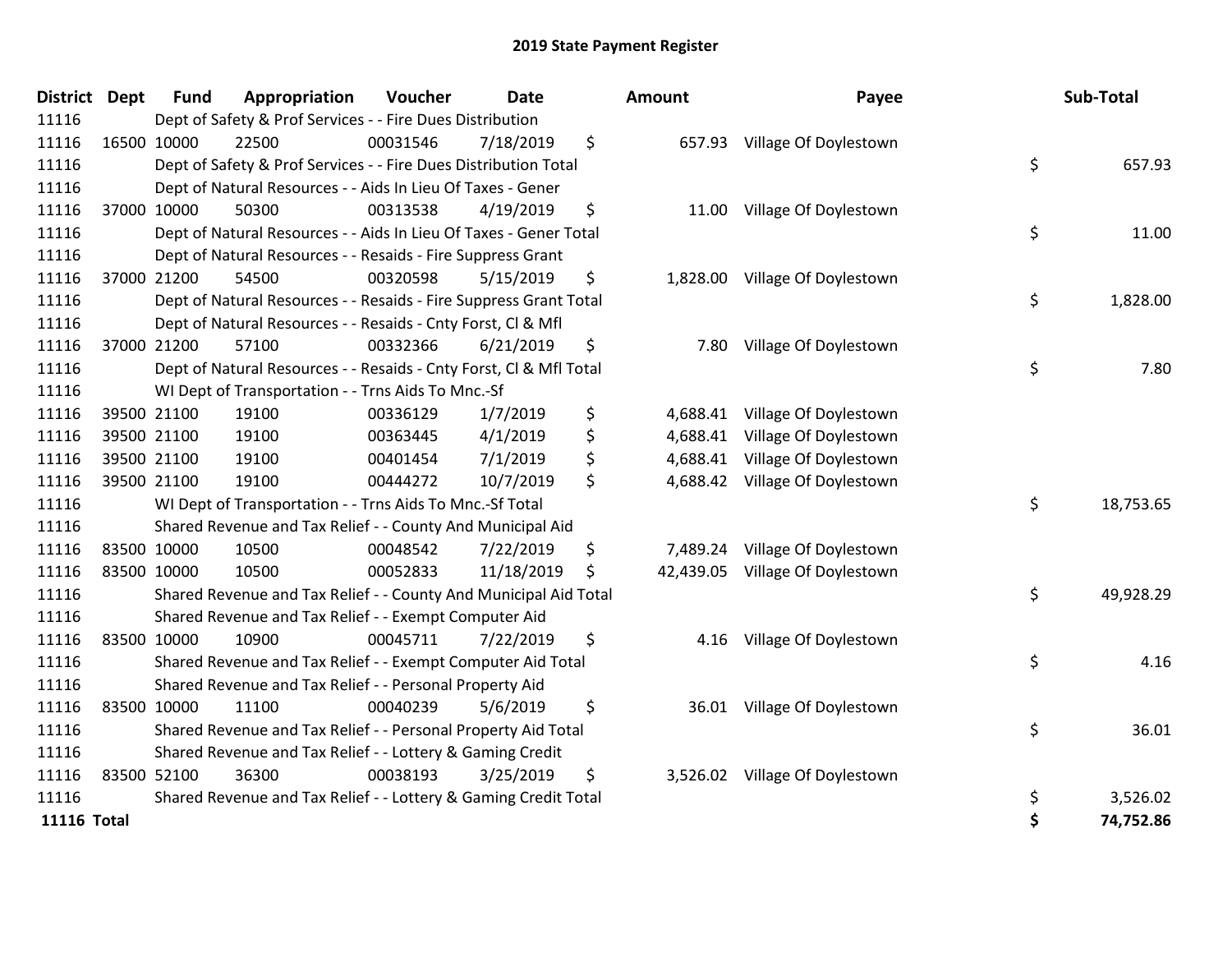| District Dept | <b>Fund</b> | Appropriation                                                           | Voucher  | <b>Date</b> | <b>Amount</b>   | Payee                           | Sub-Total       |
|---------------|-------------|-------------------------------------------------------------------------|----------|-------------|-----------------|---------------------------------|-----------------|
| 11126         |             | Dept of Safety & Prof Services - - Fire Dues Distribution               |          |             |                 |                                 |                 |
| 11126         | 16500 10000 | 22500                                                                   | 00030364 | 7/15/2019   | \$              | 6,725.93 Village Of Fall River  |                 |
| 11126         |             | Dept of Safety & Prof Services - - Fire Dues Distribution Total         |          |             |                 |                                 | \$<br>6,725.93  |
| 11126         |             | Environmental Improvement Prog - - Clean Water Fund Program Finan       |          |             |                 |                                 |                 |
| 11126         | 32000 57300 | 16300                                                                   | 00000209 | 2/25/2019   | \$<br>3,114.87  | Village Of Fall River           |                 |
| 11126         |             | Environmental Improvement Prog - - Clean Water Fund Program Finan Total |          |             |                 |                                 | \$<br>3,114.87  |
| 11126         |             | Dept of Natural Resources - - Rec & Resource Aids, Fed                  |          |             |                 |                                 |                 |
| 11126         | 37000 21200 | 58300                                                                   | 00311119 | 4/12/2019   | \$              | 1,899.13 Village Of Fall River  |                 |
| 11126         |             | Dept of Natural Resources - - Rec & Resource Aids, Fed Total            |          |             |                 |                                 | \$<br>1,899.13  |
| 11126         |             | Dept of Natural Resources - - Dnr-Dam Safety Projects                   |          |             |                 |                                 |                 |
| 11126         | 37000 36300 | <b>TX100</b>                                                            | 00379810 | 12/27/2019  | \$              | 64,013.68 Village Of Fall River |                 |
| 11126         |             | Dept of Natural Resources - - Dnr-Dam Safety Projects Total             |          |             |                 |                                 | \$<br>64,013.68 |
| 11126         |             | WI Dept of Transportation - - Trns Aids To Mnc.-Sf                      |          |             |                 |                                 |                 |
| 11126         | 39500 21100 | 19100                                                                   | 00336130 | 1/7/2019    | \$<br>17,988.55 | Village Of Fall River           |                 |
| 11126         | 39500 21100 | 19100                                                                   | 00363446 | 4/1/2019    | \$<br>17,988.55 | Village Of Fall River           |                 |
| 11126         | 39500 21100 | 19100                                                                   | 00401455 | 7/1/2019    | \$<br>17,988.55 | Village Of Fall River           |                 |
| 11126         | 39500 21100 | 19100                                                                   | 00444273 | 10/7/2019   | \$<br>17,988.56 | Village Of Fall River           |                 |
| 11126         |             | WI Dept of Transportation - - Trns Aids To Mnc.-Sf Total                |          |             |                 |                                 | \$<br>71,954.21 |
| 11126         |             | Department of Justice - - Law Enforcement Train, Local                  |          |             |                 |                                 |                 |
| 11126         | 45500 10000 | 23100                                                                   | 00073104 | 10/18/2019  | \$<br>480.00    | Village Of Fall River           |                 |
| 11126         |             | Department of Justice - - Law Enforcement Train, Local Total            |          |             |                 |                                 | \$<br>480.00    |
| 11126         |             | Department of Justice - - Internet Crimes Against Childr                |          |             |                 |                                 |                 |
| 11126         | 45500 10000 | 28400                                                                   | 00069045 | 7/29/2019   | \$              | 170.92 Village Of Fall River    |                 |
| 11126         |             | Department of Justice - - Internet Crimes Against Childr Total          |          |             |                 |                                 | \$<br>170.92    |
| 11126         |             | Shared Revenue and Tax Relief - - Expenditure Restraint Program         |          |             |                 |                                 |                 |
| 11126         | 83500 10000 | 10100                                                                   | 00048543 | 7/22/2019   | \$              | 3,010.29 Village Of Fall River  |                 |
| 11126         |             | Shared Revenue and Tax Relief - - Expenditure Restraint Program Total   |          |             |                 |                                 | \$<br>3,010.29  |
| 11126         |             | Shared Revenue and Tax Relief - - County And Municipal Aid              |          |             |                 |                                 |                 |
| 11126         | 83500 10000 | 10500                                                                   | 00048543 | 7/22/2019   | \$              | 11,885.24 Village Of Fall River |                 |
| 11126         | 83500 10000 | 10500                                                                   | 00052834 | 11/18/2019  | \$              | 67,349.72 Village Of Fall River |                 |
| 11126         |             | Shared Revenue and Tax Relief - - County And Municipal Aid Total        |          |             |                 |                                 | \$<br>79,234.96 |
| 11126         |             | Shared Revenue and Tax Relief - - Exempt Computer Aid                   |          |             |                 |                                 |                 |
| 11126         | 83500 10000 | 10900                                                                   | 00045712 | 7/22/2019   | \$              | 2,564.88 Village Of Fall River  |                 |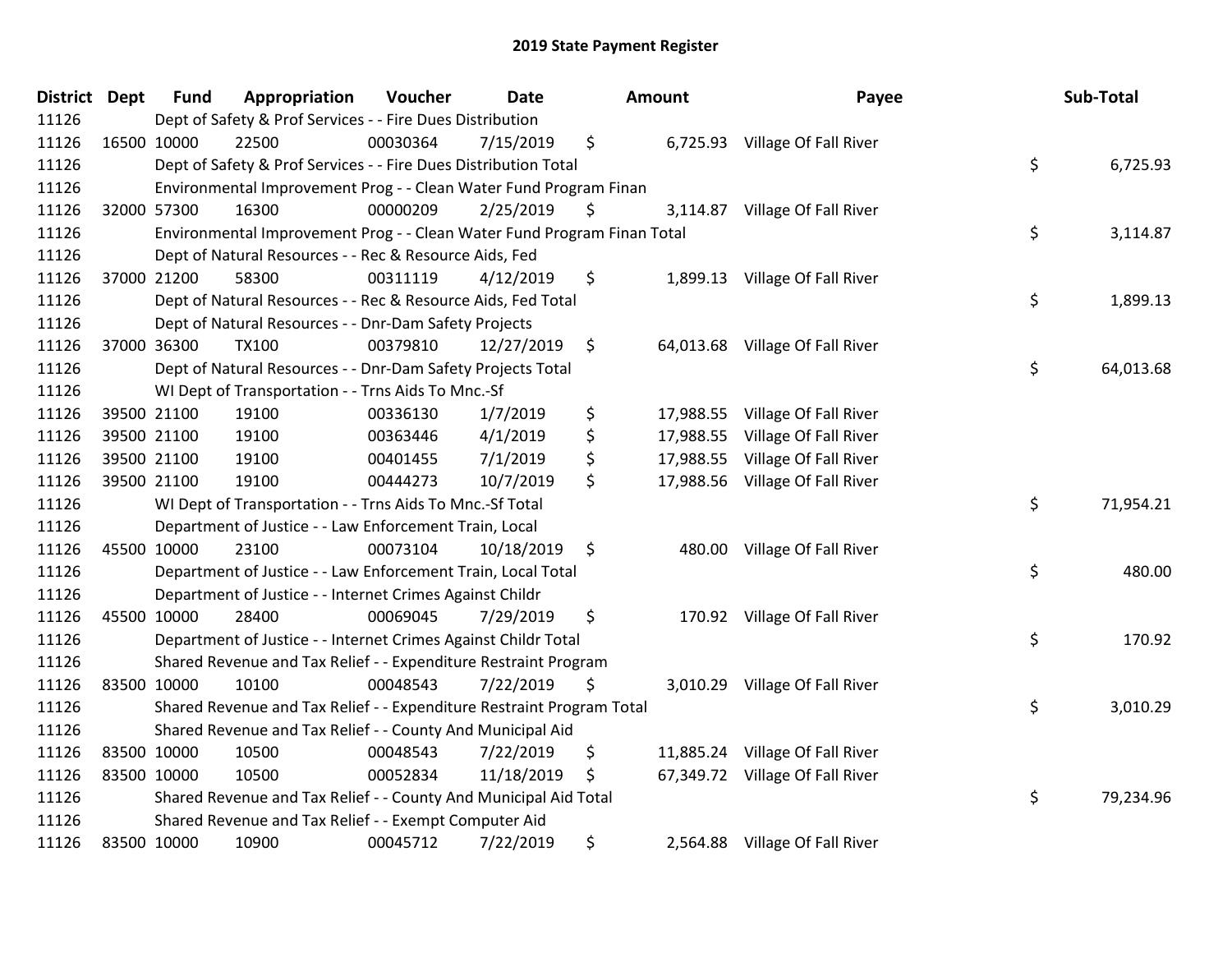| <b>District</b> | Dept | Fund        | Appropriation                                                   | Voucher  | Date       |    | Amount    | Payee                 | Sub-Total  |
|-----------------|------|-------------|-----------------------------------------------------------------|----------|------------|----|-----------|-----------------------|------------|
| 11126           |      |             | Shared Revenue and Tax Relief - - Exempt Computer Aid Total     |          |            |    |           |                       | 2,564.88   |
| 11126           |      |             | Shared Revenue and Tax Relief - - Utility Aid                   |          |            |    |           |                       |            |
| 11126           |      | 83500 10000 | 11000                                                           | 00048543 | 7/22/2019  | \$ | 299.36    | Village Of Fall River |            |
| 11126           |      | 83500 10000 | 11000                                                           | 00052834 | 11/18/2019 | S. | 1,721.65  | Village Of Fall River |            |
| 11126           |      |             | Shared Revenue and Tax Relief - - Utility Aid Total             |          |            |    |           |                       | 2,021.01   |
| 11126           |      |             | Shared Revenue and Tax Relief - - Personal Property Aid         |          |            |    |           |                       |            |
| 11126           |      | 83500 10000 | 11100                                                           | 00040240 | 5/6/2019   | \$ | 10,113.74 | Village Of Fall River |            |
| 11126           |      |             | Shared Revenue and Tax Relief - - Personal Property Aid Total   |          |            |    |           |                       | 10,113.74  |
| 11126           |      |             | Shared Revenue and Tax Relief - - Lottery & Gaming Credit       |          |            |    |           |                       |            |
| 11126           |      | 83500 52100 | 36300                                                           | 00038194 | 3/25/2019  | \$ | 4,136.16  | Village Of Fall River |            |
| 11126           |      |             | Shared Revenue and Tax Relief - - Lottery & Gaming Credit Total |          |            |    |           |                       | 4,136.16   |
| 11126 Total     |      |             |                                                                 |          |            |    |           |                       | 249,439.78 |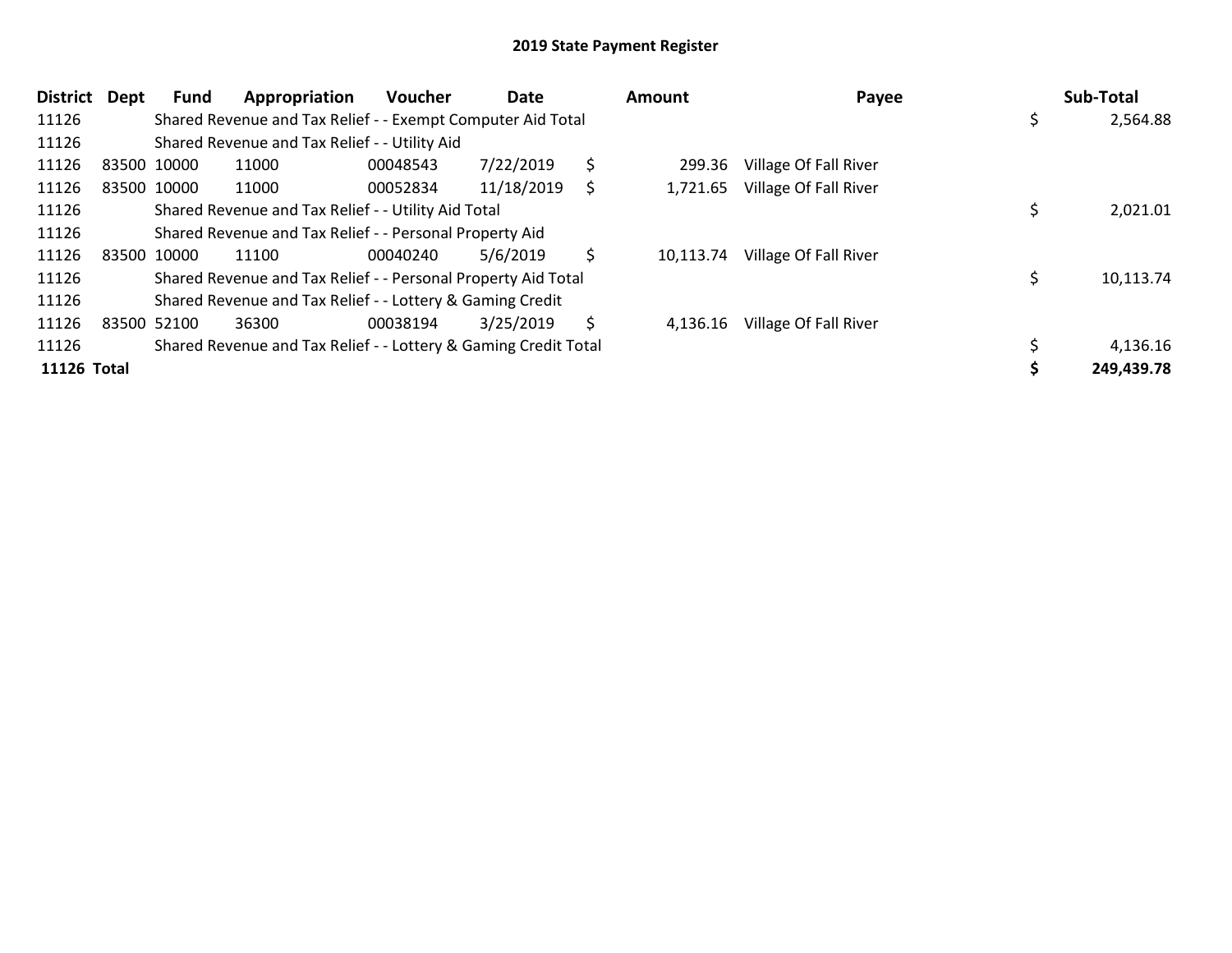| <b>District</b>    | <b>Dept</b> | <b>Fund</b> | Appropriation                                                    | Voucher  | <b>Date</b> | <b>Amount</b>   | Payee                | Sub-Total       |
|--------------------|-------------|-------------|------------------------------------------------------------------|----------|-------------|-----------------|----------------------|-----------------|
| 11127              |             |             | Dept of Safety & Prof Services - - Fire Dues Distribution        |          |             |                 |                      |                 |
| 11127              |             | 16500 10000 | 22500                                                            | 00031463 | 7/18/2019   | \$<br>918.58    | Village Of Friesland |                 |
| 11127              |             |             | Dept of Safety & Prof Services - - Fire Dues Distribution Total  |          |             |                 |                      | \$<br>918.58    |
| 11127              |             |             | WI Dept of Transportation - - Trns Aids To Mnc.-Sf               |          |             |                 |                      |                 |
| 11127              |             | 39500 21100 | 19100                                                            | 00336131 | 1/7/2019    | \$<br>2,670.26  | Village Of Friesland |                 |
| 11127              |             | 39500 21100 | 19100                                                            | 00363447 | 4/1/2019    | \$<br>2,670.26  | Village Of Friesland |                 |
| 11127              |             | 39500 21100 | 19100                                                            | 00401456 | 7/1/2019    | \$<br>2,670.26  | Village Of Friesland |                 |
| 11127              |             | 39500 21100 | 19100                                                            | 00444274 | 10/7/2019   | \$<br>2,670.29  | Village Of Friesland |                 |
| 11127              |             |             | WI Dept of Transportation - - Trns Aids To Mnc.-Sf Total         |          |             |                 |                      | \$<br>10,681.07 |
| 11127              |             |             | Shared Revenue and Tax Relief - - County And Municipal Aid       |          |             |                 |                      |                 |
| 11127              |             | 83500 10000 | 10500                                                            | 00048544 | 7/22/2019   | \$<br>6,265.88  | Village Of Friesland |                 |
| 11127              |             | 83500 10000 | 10500                                                            | 00052835 | 11/18/2019  | \$<br>35,506.68 | Village Of Friesland |                 |
| 11127              |             |             | Shared Revenue and Tax Relief - - County And Municipal Aid Total |          |             |                 |                      | \$<br>41,772.56 |
| 11127              |             |             | Shared Revenue and Tax Relief - - Exempt Computer Aid            |          |             |                 |                      |                 |
| 11127              |             | 83500 10000 | 10900                                                            | 00045713 | 7/22/2019   | \$<br>285.79    | Village Of Friesland |                 |
| 11127              |             | 83500 10000 | 10900                                                            | 00047757 | 7/22/2019   | \$<br>44.90     | Village Of Friesland |                 |
| 11127              |             |             | Shared Revenue and Tax Relief - - Exempt Computer Aid Total      |          |             |                 |                      | \$<br>330.69    |
| 11127              |             |             | Shared Revenue and Tax Relief - - Personal Property Aid          |          |             |                 |                      |                 |
| 11127              |             | 83500 10000 | 11100                                                            | 00040241 | 5/6/2019    | \$<br>1,342.64  | Village Of Friesland |                 |
| 11127              |             | 83500 10000 | 11100                                                            | 00042483 | 5/6/2019    | \$<br>2,040.83  | Village Of Friesland |                 |
| 11127              |             |             | Shared Revenue and Tax Relief - - Personal Property Aid Total    |          |             |                 |                      | \$<br>3,383.47  |
| <b>11127 Total</b> |             |             |                                                                  |          |             |                 |                      | 57,086.37       |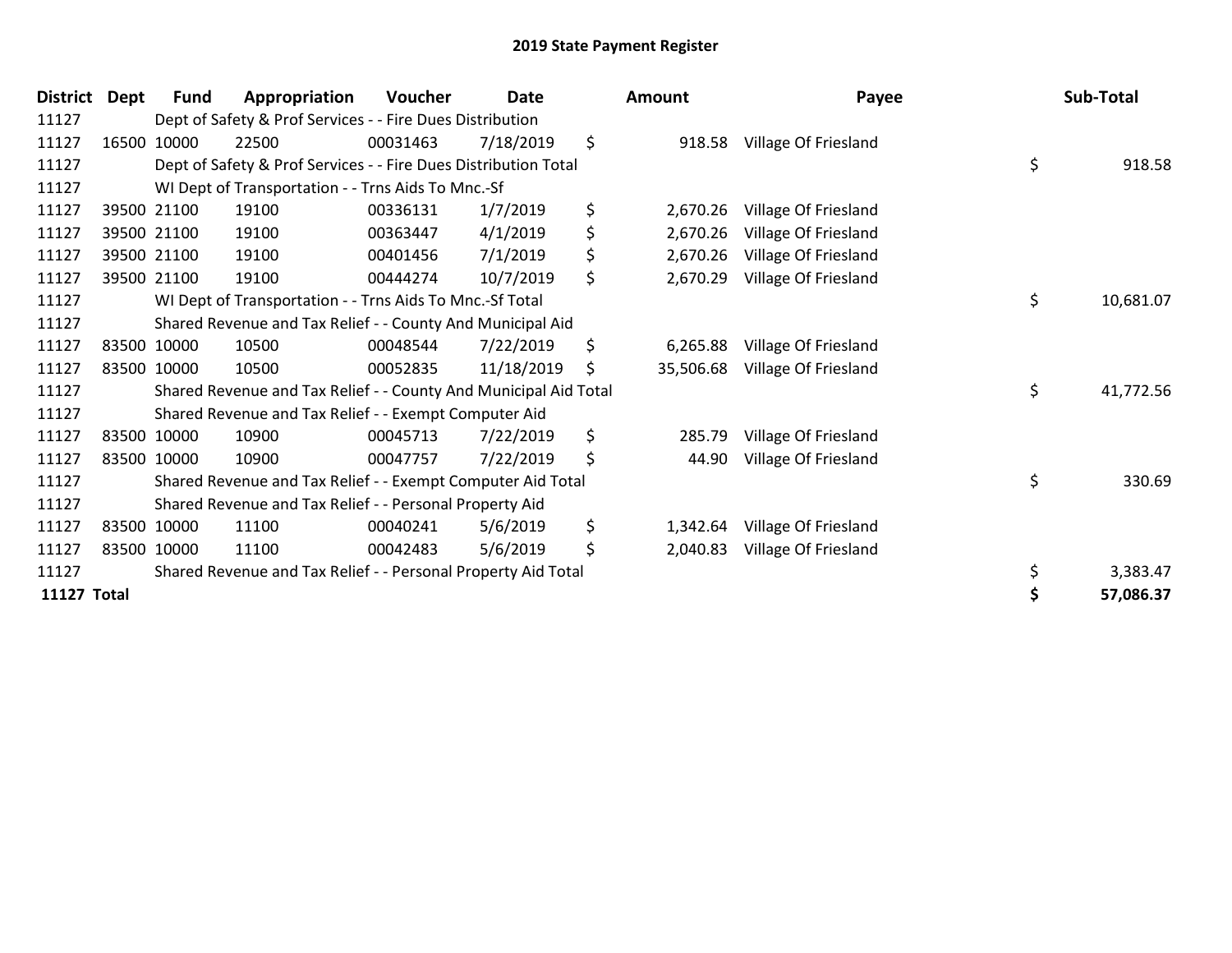| <b>District Dept</b> | <b>Fund</b> | Appropriation                                                                   | Voucher              | Date       | <b>Amount</b>   | Payee                           | Sub-Total       |
|----------------------|-------------|---------------------------------------------------------------------------------|----------------------|------------|-----------------|---------------------------------|-----------------|
| 11171                |             | Dept of Safety & Prof Services - - Fire Dues Distribution                       |                      |            |                 |                                 |                 |
| 11171                | 16500 10000 | 22500                                                                           | 00030419             | 7/16/2019  | \$              | 6,024.60 Village Of Pardeeville |                 |
| 11171                |             | Dept of Safety & Prof Services - - Fire Dues Distribution Total                 |                      |            |                 |                                 | \$<br>6,024.60  |
| 11171                |             | Dept of Natural Resources - - Gen Program Ops-State Funds                       |                      |            |                 |                                 |                 |
| 11171                | 37000 21200 | 16100                                                                           | 00310199             | 4/11/2019  | \$<br>13.02     | Village Of Pardeeville          |                 |
| 11171                | 37000 21200 | 16100                                                                           | 00318432             | 5/10/2019  | \$<br>13.02     | Village Of Pardeeville          |                 |
| 11171                | 37000 21200 | 16100                                                                           | 00329897             | 6/14/2019  | \$<br>13.46     | Village Of Pardeeville          |                 |
| 11171                | 37000 21200 | 16100                                                                           | 00338440             | 7/8/2019   | \$              | 13.02 Village Of Pardeeville    |                 |
| 11171                |             | Dept of Natural Resources - - Gen Program Ops-State Funds Total                 |                      |            |                 |                                 | \$<br>52.52     |
| 11171                |             | Dept of Natural Resources - - General Program Operations --                     |                      |            |                 |                                 |                 |
| 11171                | 37000 21200 | 25400                                                                           | 00290611             | 1/11/2019  | \$<br>14.02     | Village Of Pardeeville          |                 |
| 11171                | 37000 21200 | 25400                                                                           | 00296604             | 2/8/2019   | \$<br>13.02     | Village Of Pardeeville          |                 |
| 11171                | 37000 21200 | 25400                                                                           | 00303215             | 3/8/2019   | \$<br>13.02     | Village Of Pardeeville          |                 |
| 11171                | 37000 21200 | 25400                                                                           | 00349749             | 8/14/2019  | \$<br>13.02     | Village Of Pardeeville          |                 |
| 11171                | 37000 21200 | 25400                                                                           | 00356500             | 9/10/2019  | \$<br>13.02     | Village Of Pardeeville          |                 |
| 11171                | 37000 21200 | 25400                                                                           | 00364624             | 10/16/2019 | \$<br>13.02     | Village Of Pardeeville          |                 |
| 11171                | 37000 21200 | 25400                                                                           | 00372889             | 11/25/2019 | \$<br>13.14     | Village Of Pardeeville          |                 |
| 11171                | 37000 21200 | 25400                                                                           | 00376910             | 12/11/2019 | \$<br>15.58     | Village Of Pardeeville          |                 |
| 11171                |             | Dept of Natural Resources - - General Program Operations -- Total               |                      |            |                 |                                 | \$<br>107.84    |
| 11171                |             | Dept of Natural Resources - - Resaids - Urban Forestry Grant                    |                      |            |                 |                                 |                 |
| 11171                | 37000 21200 | 58700                                                                           | 00378749             | 12/23/2019 | \$              | 5,000.00 Village Of Pardeeville |                 |
| 11171                |             | Dept of Natural Resources - - Resaids - Urban Forestry Grant Total              |                      |            |                 |                                 | \$<br>5,000.00  |
| 11171                |             | WI Dept of Transportation - - Trns Aids To Mnc.-Sf                              |                      |            |                 |                                 |                 |
| 11171                | 39500 21100 | 19100                                                                           | 00336132             | 1/7/2019   | \$<br>19,822.53 | Village Of Pardeeville          |                 |
| 11171                | 39500 21100 | 19100                                                                           | 00363448             | 4/1/2019   | \$<br>19,822.53 | Village Of Pardeeville          |                 |
| 11171                | 39500 21100 | 19100                                                                           | 00401457             | 7/1/2019   | \$<br>19,822.53 | Village Of Pardeeville          |                 |
| 11171                | 39500 21100 | 19100                                                                           | 00444275             | 10/7/2019  | \$<br>19,822.56 | Village Of Pardeeville          |                 |
| 11171                |             | WI Dept of Transportation - - Trns Aids To Mnc.-Sf Total                        |                      |            |                 |                                 | \$<br>79,290.15 |
| 11171                |             | Department of Health Services - - Prepaid Medical Transport Reimbursement       |                      |            |                 |                                 |                 |
| 11171                | 43500 10000 | 16300                                                                           | AMBULANCE 11/18/2019 |            | \$<br>2,679.16  | Village Of Pardeeville          |                 |
| 11171                |             | Department of Health Services - - Prepaid Medical Transport Reimbursement Total |                      |            |                 |                                 | \$<br>2,679.16  |
| 11171                |             | Elections Commission - - General Program Ops, GPR                               |                      |            |                 |                                 |                 |
| 11171                | 51000 10000 | 10100                                                                           | 00001566             | 1/25/2019  | \$<br>260.00    | <b>Village Of Pardeeville</b>   |                 |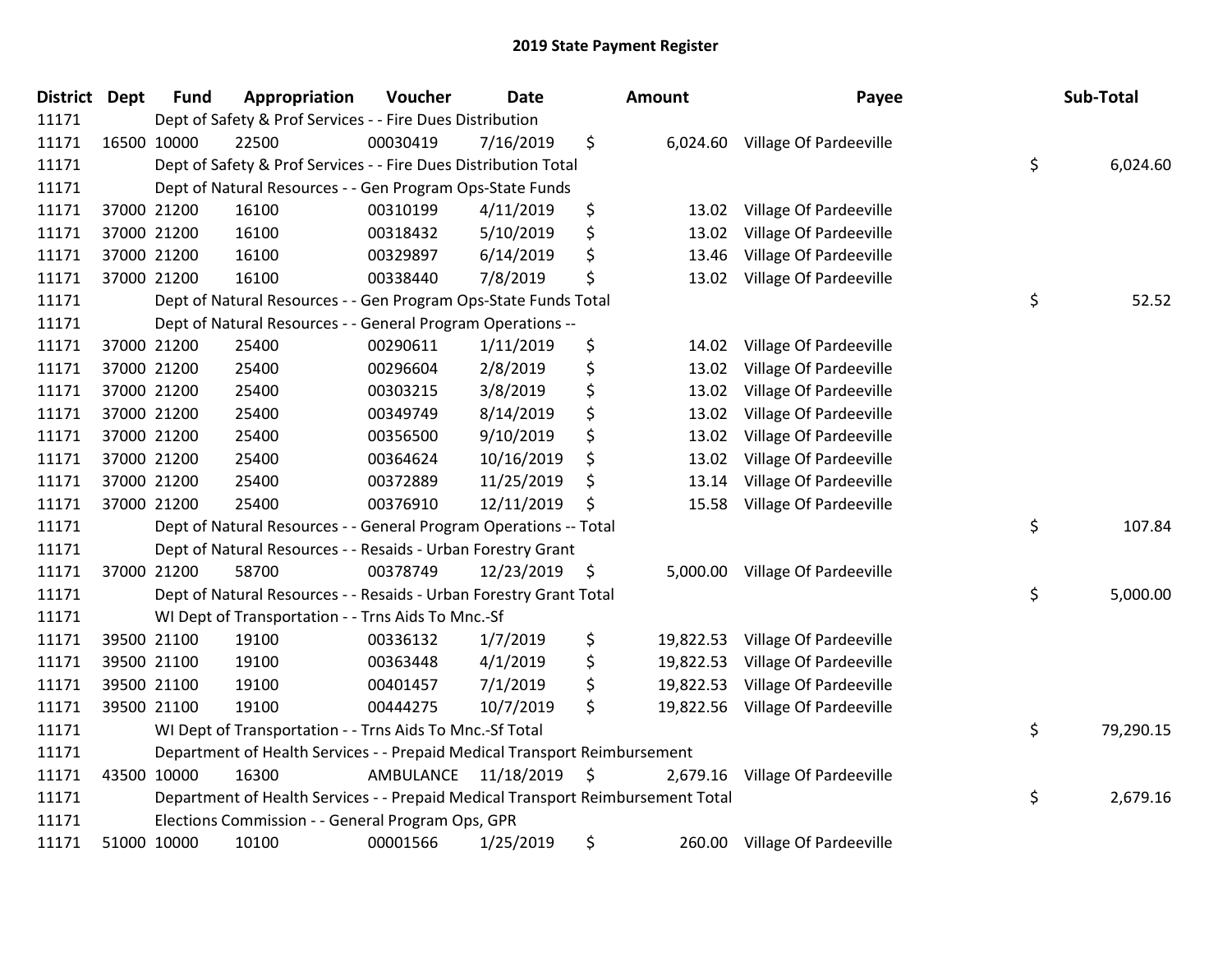| <b>District</b> | <b>Dept</b> | Fund        | Appropriation                                                    | Voucher  | Date       |    | Amount     | Payee                  | Sub-Total  |
|-----------------|-------------|-------------|------------------------------------------------------------------|----------|------------|----|------------|------------------------|------------|
| 11171           |             |             | Elections Commission - - General Program Ops, GPR Total          |          |            |    |            |                        | 260.00     |
| 11171           |             |             | Shared Revenue and Tax Relief - - County And Municipal Aid       |          |            |    |            |                        |            |
| 11171           |             | 83500 10000 | 10500                                                            | 00048545 | 7/22/2019  | \$ | 37.097.61  | Village Of Pardeeville |            |
| 11171           |             | 83500 10000 | 10500                                                            | 00052836 | 11/18/2019 | S  | 207,540.62 | Village Of Pardeeville |            |
| 11171           |             |             | Shared Revenue and Tax Relief - - County And Municipal Aid Total |          |            |    |            |                        | 244,638.23 |
| 11171           |             |             | Shared Revenue and Tax Relief - - Exempt Computer Aid            |          |            |    |            |                        |            |
| 11171           | 83500       | 10000       | 10900                                                            | 00045714 | 7/22/2019  | \$ | 975.86     | Village Of Pardeeville |            |
| 11171           |             |             | Shared Revenue and Tax Relief - - Exempt Computer Aid Total      |          |            |    |            |                        | 975.86     |
| 11171           |             |             | Shared Revenue and Tax Relief - - Personal Property Aid          |          |            |    |            |                        |            |
| 11171           |             | 83500 10000 | 11100                                                            | 00040242 | 5/6/2019   | \$ | 916.37     | Village Of Pardeeville |            |
| 11171           |             |             | Shared Revenue and Tax Relief - - Personal Property Aid Total    |          |            |    |            |                        | 916.37     |
| 11171 Total     |             |             |                                                                  |          |            |    |            |                        | 339,944.73 |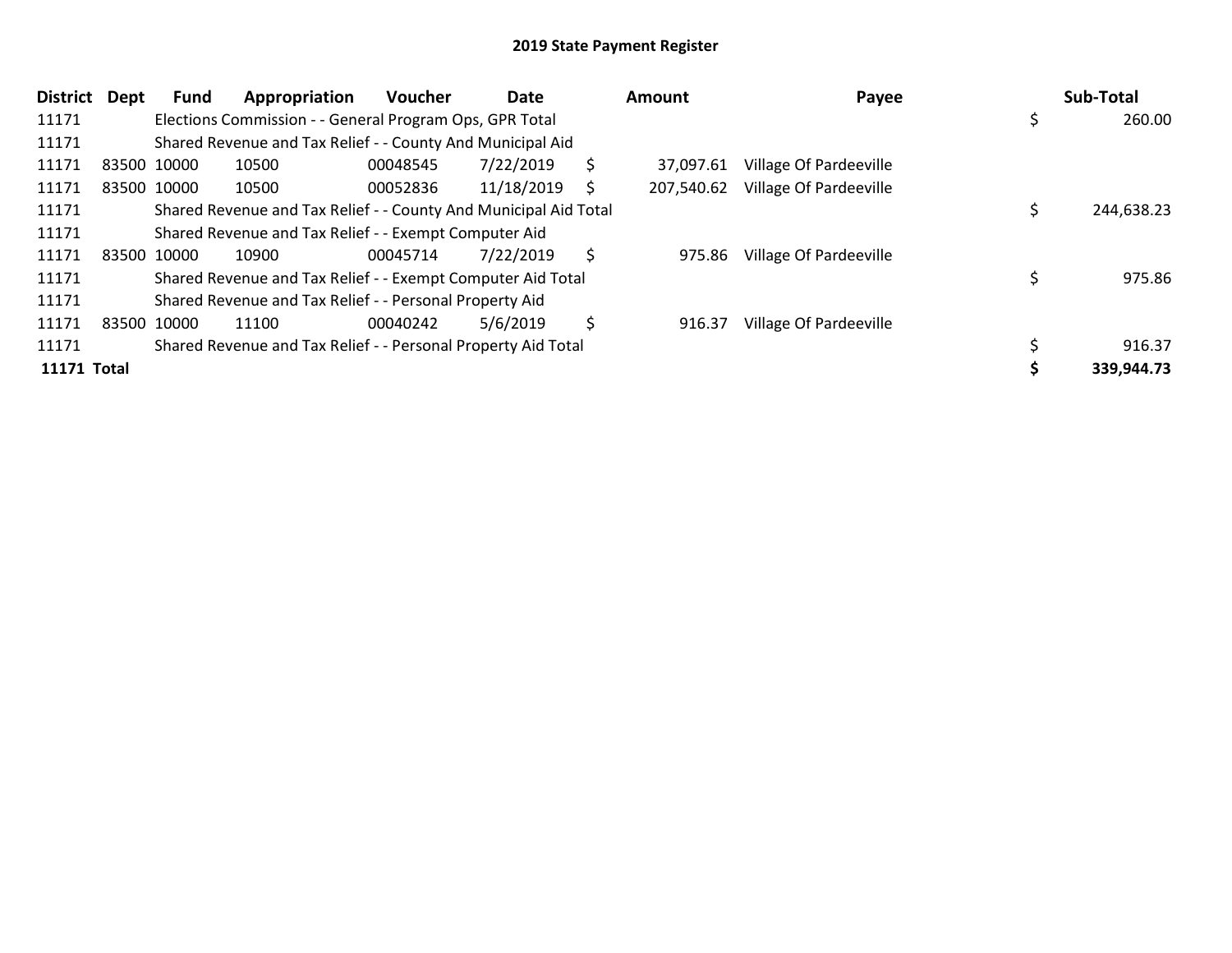| District Dept | <b>Fund</b> | Appropriation                                                                   | Voucher              | <b>Date</b>     | Amount         | Payee                         | Sub-Total        |
|---------------|-------------|---------------------------------------------------------------------------------|----------------------|-----------------|----------------|-------------------------------|------------------|
| 11172         |             | Dept of Safety & Prof Services - - Fire Dues Distribution                       |                      |                 |                |                               |                  |
| 11172         | 16500 10000 | 22500                                                                           | 00030294             | 7/16/2019       | \$             | 7,850.99 Village Of Poynette  |                  |
| 11172         |             | Dept of Safety & Prof Services - - Fire Dues Distribution Total                 |                      |                 |                |                               | \$<br>7,850.99   |
| 11172         |             | Dept of Natural Resources - - Aids In Lieu Of Taxes - Gener                     |                      |                 |                |                               |                  |
| 11172         | 37000 10000 | 50300                                                                           | 00295178             | 2/4/2019        | \$<br>420.63   | Village Of Poynette           |                  |
| 11172         | 37000 10000 | 50300                                                                           | 00314692             | 4/19/2019       | \$<br>244.99   | Village Of Poynette           |                  |
| 11172         |             | Dept of Natural Resources - - Aids In Lieu Of Taxes - Gener Total               |                      |                 |                |                               | \$<br>665.62     |
| 11172         |             | Dept of Natural Resources - - Resaids - Urban Forestry Grant                    |                      |                 |                |                               |                  |
| 11172         | 37000 21200 | 58700                                                                           | 00349245             | 8/26/2019       | \$             | 4,846.75 Village Of Poynette  |                  |
| 11172         |             | Dept of Natural Resources - - Resaids - Urban Forestry Grant Total              |                      |                 |                |                               | \$<br>4,846.75   |
| 11172         |             | WI Dept of Transportation - - Trns Aids To Mnc.-Sf                              |                      |                 |                |                               |                  |
| 11172         | 39500 21100 | 19100                                                                           | 00336133             | 1/7/2019        | \$             | 25,187.42 Village Of Poynette |                  |
| 11172         | 39500 21100 | 19100                                                                           | 00363449             | 4/1/2019        | \$             | 25,187.42 Village Of Poynette |                  |
| 11172         | 39500 21100 | 19100                                                                           | 00401458             | 7/1/2019        | \$             | 25,187.42 Village Of Poynette |                  |
| 11172         | 39500 21100 | 19100                                                                           | 00444276             | 10/7/2019       | \$             | 25,187.42 Village Of Poynette |                  |
| 11172         |             | WI Dept of Transportation - - Trns Aids To Mnc.-Sf Total                        |                      |                 |                |                               | \$<br>100,749.68 |
| 11172         |             | WI Dept of Transportation - - Loc Rd Imp Prg St Fd                              |                      |                 |                |                               |                  |
| 11172         | 39500 21100 | 27800                                                                           | 00411094             | 7/15/2019       | \$             | 14,021.92 Village Of Poynette |                  |
| 11172         |             | WI Dept of Transportation - - Loc Rd Imp Prg St Fd Total                        |                      |                 |                |                               | \$<br>14,021.92  |
| 11172         |             | Department of Health Services - - Prepaid Medical Transport Reimbursement       |                      |                 |                |                               |                  |
| 11172         | 43500 10000 | 16300                                                                           | AMBULANCE 11/18/2019 |                 | \$<br>7,725.94 | Village Of Poynette           |                  |
| 11172         |             | Department of Health Services - - Prepaid Medical Transport Reimbursement Total |                      |                 |                |                               | \$<br>7,725.94   |
| 11172         |             | Department of Justice - - Law Enforcement Train, Local                          |                      |                 |                |                               |                  |
| 11172         | 45500 10000 | 23100                                                                           | 00066306             | 6/10/2019       | \$<br>800.00   | Village Of Poynette           |                  |
| 11172         |             | Department of Justice - - Law Enforcement Train, Local Total                    |                      |                 |                |                               | \$<br>800.00     |
| 11172         |             | Department of Administration - - Hv Trans Ln Annual Impact Fee                  |                      |                 |                |                               |                  |
| 11172         | 50500 10000 | 17400                                                                           | 00101192             | 5/1/2019        | \$             | 4,302.00 Village Of Poynette  |                  |
| 11172         |             | Department of Administration - - Hv Trans Ln Annual Impact Fee Total            |                      |                 |                |                               | \$<br>4,302.00   |
| 11172         |             | Department of Administration - - Federal Aid, Local Assistance                  |                      |                 |                |                               |                  |
| 11172         | 50500 10000 | 74300                                                                           | 00114049             | $12/12/2019$ \$ |                | 25,000.00 Village Of Poynette |                  |
| 11172         |             | Department of Administration - - Federal Aid, Local Assistance Total            |                      |                 |                |                               | \$<br>25,000.00  |
| 11172         |             | Elections Commission - - 2018 Hava Election Security                            |                      |                 |                |                               |                  |
| 11172         | 51000 22000 | 18200                                                                           | 00002983             | 12/6/2019       | \$             | 100.00 Village Of Poynette    |                  |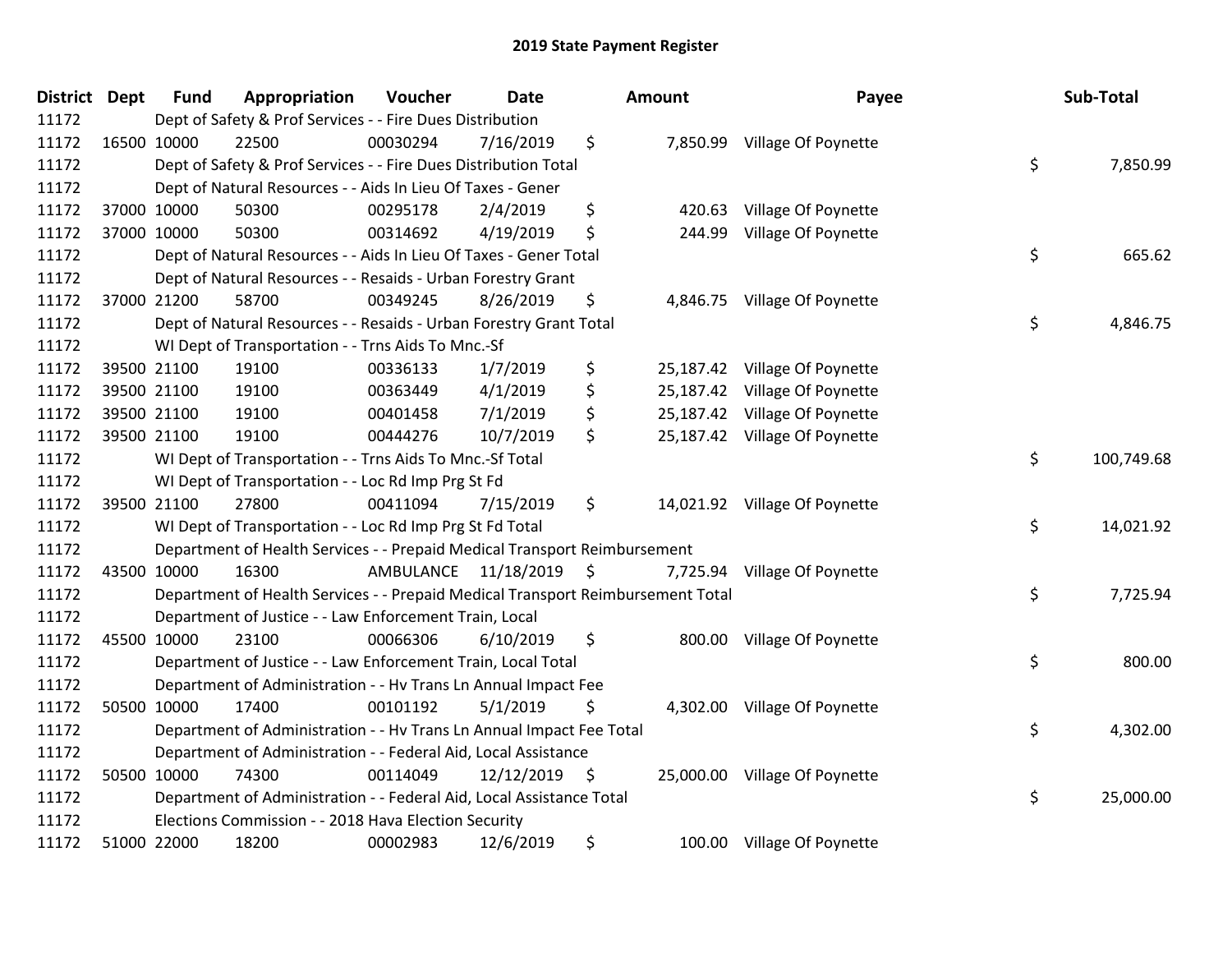| <b>District</b>    | Dept | Fund        | Appropriation                                                    | Voucher  | Date       | Amount           | Payee               | Sub-Total        |
|--------------------|------|-------------|------------------------------------------------------------------|----------|------------|------------------|---------------------|------------------|
| 11172              |      |             | Elections Commission - - 2018 Hava Election Security Total       |          |            |                  |                     | \$<br>100.00     |
| 11172              |      |             | Shared Revenue and Tax Relief - - County And Municipal Aid       |          |            |                  |                     |                  |
| 11172              |      | 83500 10000 | 10500                                                            | 00048546 | 7/22/2019  | \$<br>39,004.28  | Village Of Poynette |                  |
| 11172              |      | 83500 10000 | 10500                                                            | 00052837 | 11/18/2019 | \$<br>213,298.29 | Village Of Poynette |                  |
| 11172              |      |             | Shared Revenue and Tax Relief - - County And Municipal Aid Total |          |            |                  |                     | \$<br>252,302.57 |
| 11172              |      |             | Shared Revenue and Tax Relief - - Exempt Computer Aid            |          |            |                  |                     |                  |
| 11172              |      | 83500 10000 | 10900                                                            | 00045715 | 7/22/2019  | \$<br>1,485.10   | Village Of Poynette |                  |
| 11172              |      |             | Shared Revenue and Tax Relief - - Exempt Computer Aid Total      |          |            |                  |                     | \$<br>1,485.10   |
| 11172              |      |             | Shared Revenue and Tax Relief - - Utility Aid                    |          |            |                  |                     |                  |
| 11172              |      | 83500 10000 | 11000                                                            | 00048546 | 7/22/2019  | \$<br>523.33     | Village Of Poynette |                  |
| 11172              |      | 83500 10000 | 11000                                                            | 00052837 | 11/18/2019 | \$<br>2,982.35   | Village Of Poynette |                  |
| 11172              |      |             | Shared Revenue and Tax Relief - - Utility Aid Total              |          |            |                  |                     | \$<br>3,505.68   |
| 11172              |      |             | Shared Revenue and Tax Relief - - Personal Property Aid          |          |            |                  |                     |                  |
| 11172              |      | 83500 10000 | 11100                                                            | 00040243 | 5/6/2019   | \$<br>3,145.87   | Village Of Poynette |                  |
| 11172              |      |             | Shared Revenue and Tax Relief - - Personal Property Aid Total    |          |            |                  |                     | \$<br>3,145.87   |
| 11172              |      |             | Shared Revenue and Tax Relief - - Lottery & Gaming Credit        |          |            |                  |                     |                  |
| 11172              |      | 83500 52100 | 36300                                                            | 00038195 | 3/25/2019  | \$<br>7,540.54   | Village Of Poynette |                  |
| 11172              |      |             | Shared Revenue and Tax Relief - - Lottery & Gaming Credit Total  |          |            |                  |                     | 7,540.54         |
| <b>11172 Total</b> |      |             |                                                                  |          |            |                  |                     | 434,042.66       |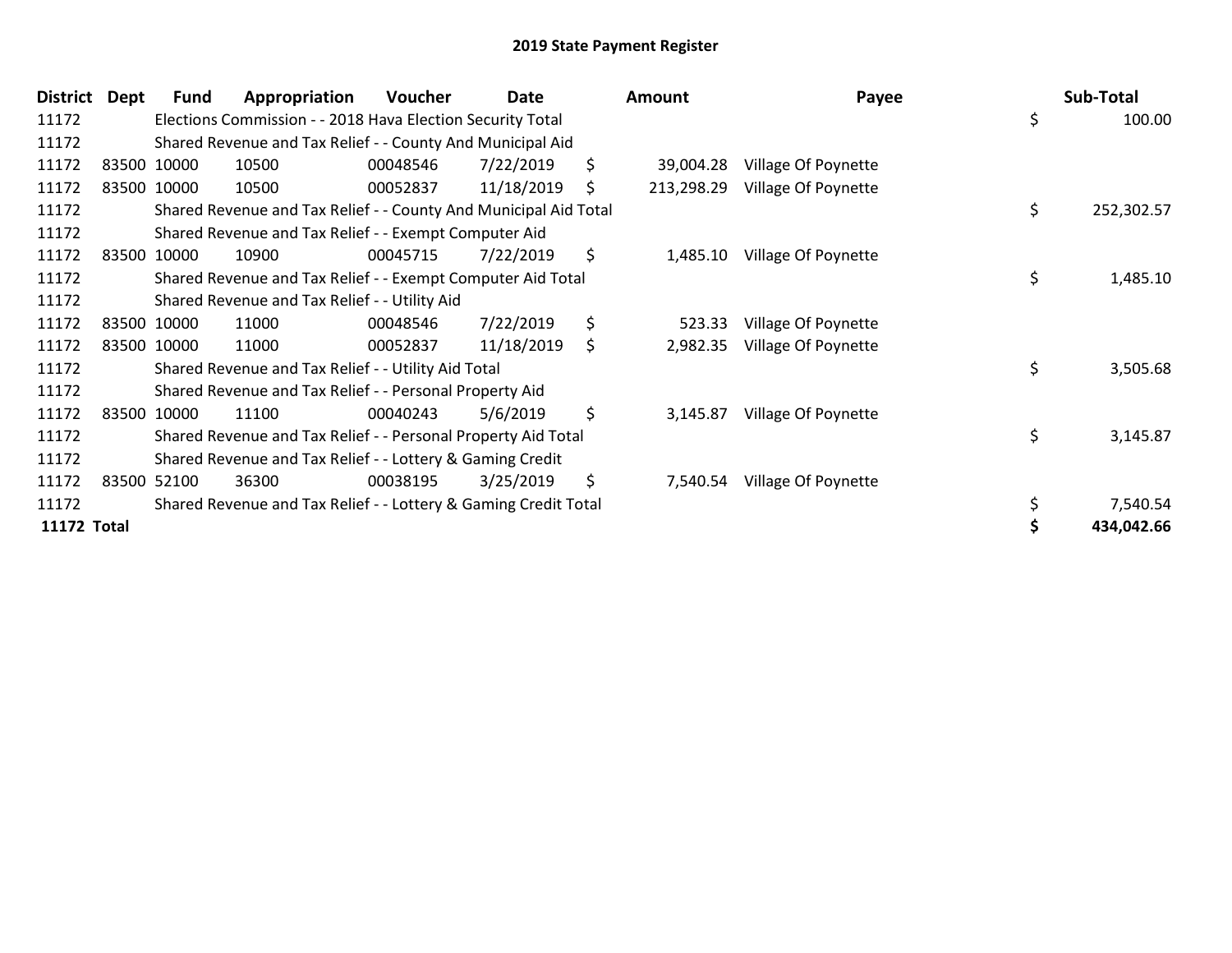| District    | Dept | Fund        | Appropriation                                                          | <b>Voucher</b> | Date       | <b>Amount</b>  | Payee                |    | Sub-Total |
|-------------|------|-------------|------------------------------------------------------------------------|----------------|------------|----------------|----------------------|----|-----------|
| 11176       |      |             | WI Dept of Transportation - - Hwy Sfty Loc Aid Ffd                     |                |            |                |                      |    |           |
| 11176       |      | 39500 21100 | 18500                                                                  | 00469360       | 12/10/2019 | \$<br>3,989.75 | Randolph, Village of |    |           |
| 11176       |      |             | WI Dept of Transportation - - Hwy Sfty Loc Aid Ffd Total               |                |            |                |                      | \$ | 3,989.75  |
| 11176       |      |             | Department of Health Services - - Emergency Medical Services, Ai       |                |            |                |                      |    |           |
| 11176       |      | 43500 10000 | 11900                                                                  | 00307990       | 9/4/2019   | \$<br>5,455.18 | Randolph, Village of |    |           |
| 11176       |      |             | Department of Health Services - - Emergency Medical Services, Ai Total |                |            |                |                      | \$ | 5,455.18  |
| 11176       |      |             | Department of Justice - - Law Enforcement Train, Local                 |                |            |                |                      |    |           |
| 11176       |      | 45500 10000 | 23100                                                                  | 00074343       | 11/6/2019  | \$<br>480.00   | Randolph, Village of |    |           |
| 11176       |      |             | Department of Justice - - Law Enforcement Train, Local Total           |                |            |                |                      | \$ | 480.00    |
| 11176       |      |             | Shared Revenue and Tax Relief - - Exempt Computer Aid                  |                |            |                |                      |    |           |
| 11176       |      | 83500 10000 | 10900                                                                  | 00045716       | 7/22/2019  | \$<br>289.95   | Randolph, Village of |    |           |
| 11176       |      |             | Shared Revenue and Tax Relief - - Exempt Computer Aid Total            |                |            |                |                      | Ś  | 289.95    |
| 11176       |      |             | Shared Revenue and Tax Relief - - Personal Property Aid                |                |            |                |                      |    |           |
| 11176       |      | 83500 10000 | 11100                                                                  | 00040244       | 5/6/2019   | \$<br>7,251.54 | Randolph, Village of |    |           |
| 11176       |      | 83500 10000 | 11100                                                                  | 00042484       | 5/6/2019   | \$<br>2,703.31 | Randolph, Village of |    |           |
| 11176       |      |             | Shared Revenue and Tax Relief - - Personal Property Aid Total          |                |            |                |                      |    | 9,954.85  |
| 11176 Total |      |             |                                                                        |                |            |                |                      |    | 20,169.73 |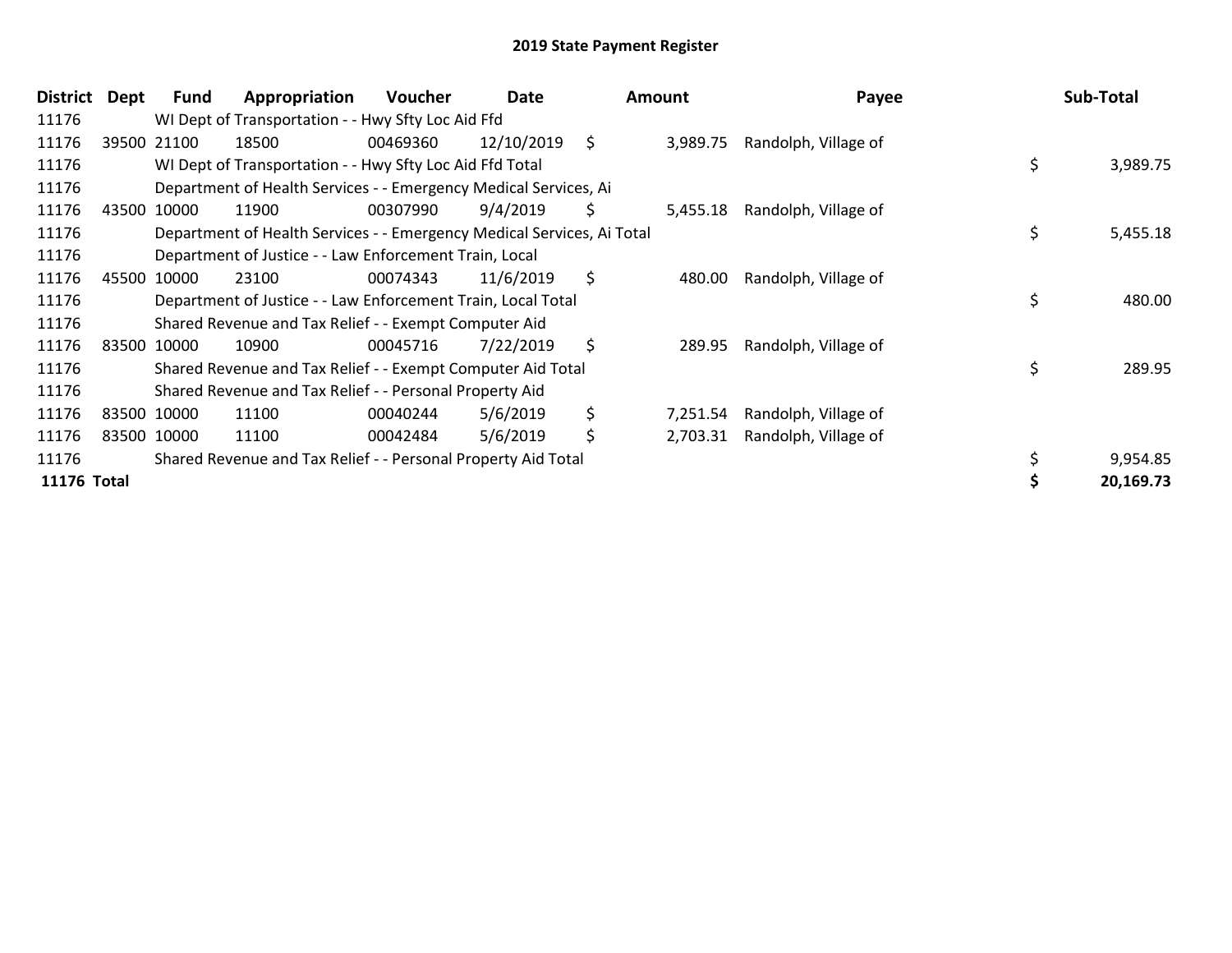| District Dept |             | <b>Fund</b> | Appropriation                                                                   | Voucher                 | <b>Date</b> | Amount           |                          | Payee | Sub-Total  |
|---------------|-------------|-------------|---------------------------------------------------------------------------------|-------------------------|-------------|------------------|--------------------------|-------|------------|
| 11177         |             |             | Dept of Safety & Prof Services - - Fire Dues Distribution                       |                         |             |                  |                          |       |            |
| 11177         |             | 16500 10000 | 22500                                                                           | 00030884                | 7/16/2019   | \$               | 2,781.05 Village Of Rio  |       |            |
| 11177         |             |             | Dept of Safety & Prof Services - - Fire Dues Distribution Total                 |                         |             |                  |                          | \$    | 2,781.05   |
| 11177         |             |             | Dept of Natural Resources - - Resaids - Cnty Forst, CI & Mfl                    |                         |             |                  |                          |       |            |
| 11177         |             | 37000 21200 | 57100                                                                           | 00332367                | 6/21/2019   | \$<br>7.80       | Village Of Rio           |       |            |
| 11177         |             |             | Dept of Natural Resources - - Resaids - Cnty Forst, Cl & Mfl Total              |                         |             |                  |                          | \$    | 7.80       |
| 11177         |             |             | WI Dept of Transportation - - Trns Aids To Mnc.-Sf                              |                         |             |                  |                          |       |            |
| 11177         |             | 39500 21100 | 19100                                                                           | 00336134                | 1/7/2019    | \$               | 15,640.42 Village Of Rio |       |            |
| 11177         |             | 39500 21100 | 19100                                                                           | 00363450                | 4/1/2019    | \$<br>15,640.42  | Village Of Rio           |       |            |
| 11177         |             | 39500 21100 | 19100                                                                           | 00401459                | 7/1/2019    | \$<br>15,640.42  | Village Of Rio           |       |            |
| 11177         |             | 39500 21100 | 19100                                                                           | 00444277                | 10/7/2019   | \$<br>15,640.42  | Village Of Rio           |       |            |
| 11177         |             |             | WI Dept of Transportation - - Trns Aids To Mnc.-Sf Total                        |                         |             |                  |                          | \$    | 62,561.68  |
| 11177         |             |             | WI Dept of Transportation - - Loc Rd Imp Prg St Fd                              |                         |             |                  |                          |       |            |
| 11177         |             | 39500 21100 | 27800                                                                           | 00411639                | 7/12/2019   | \$<br>3,224.10   | Village Of Rio           |       |            |
| 11177         |             | 39500 21100 | 27800                                                                           | 00413831                | 7/18/2019   | \$<br>10,738.20  | Village Of Rio           |       |            |
| 11177         |             |             | WI Dept of Transportation - - Loc Rd Imp Prg St Fd Total                        |                         |             |                  |                          | \$    | 13,962.30  |
| 11177         |             |             | Department of Health Services - - Prepaid Medical Transport Reimbursement       |                         |             |                  |                          |       |            |
| 11177         |             | 43500 10000 | 16300                                                                           | AMBULANCE 11/18/2019 \$ |             | 2,000.00         | Village Of Rio           |       |            |
| 11177         |             |             | Department of Health Services - - Prepaid Medical Transport Reimbursement Total |                         |             |                  |                          | \$    | 2,000.00   |
| 11177         |             |             | Department of Justice - - Law Enforcement Train, Local                          |                         |             |                  |                          |       |            |
| 11177         |             | 45500 10000 | 23100                                                                           | 00074350                | 11/6/2019   | \$               | 480.00 Village Of Rio    |       |            |
| 11177         |             |             | Department of Justice - - Law Enforcement Train, Local Total                    |                         |             |                  |                          | \$    | 480.00     |
| 11177         |             |             | Shared Revenue and Tax Relief - - Expenditure Restraint Program                 |                         |             |                  |                          |       |            |
| 11177         |             | 83500 10000 | 10100                                                                           | 00048547                | 7/22/2019   | \$               | 13,188.21 Village Of Rio |       |            |
| 11177         |             |             | Shared Revenue and Tax Relief - - Expenditure Restraint Program Total           |                         |             |                  |                          | \$    | 13,188.21  |
| 11177         |             |             | Shared Revenue and Tax Relief - - County And Municipal Aid                      |                         |             |                  |                          |       |            |
| 11177         |             | 83500 10000 | 10500                                                                           | 00048547                | 7/22/2019   | \$<br>20,826.41  | Village Of Rio           |       |            |
| 11177         | 83500 10000 |             | 10500                                                                           | 00052838                | 11/18/2019  | \$<br>116,016.29 | Village Of Rio           |       |            |
| 11177         |             |             | Shared Revenue and Tax Relief - - County And Municipal Aid Total                |                         |             |                  |                          | \$    | 136,842.70 |
| 11177         |             |             | Shared Revenue and Tax Relief - - Exempt Computer Aid                           |                         |             |                  |                          |       |            |
| 11177         |             | 83500 10000 | 10900                                                                           | 00045717                | 7/22/2019   | \$<br>195.38     | Village Of Rio           |       |            |
| 11177         | 83500 10000 |             | 10900                                                                           | 00047758                | 7/22/2019   | \$<br>232.49     | Village Of Rio           |       |            |
| 11177         |             |             | Shared Revenue and Tax Relief - - Exempt Computer Aid Total                     |                         |             |                  |                          | \$    | 427.87     |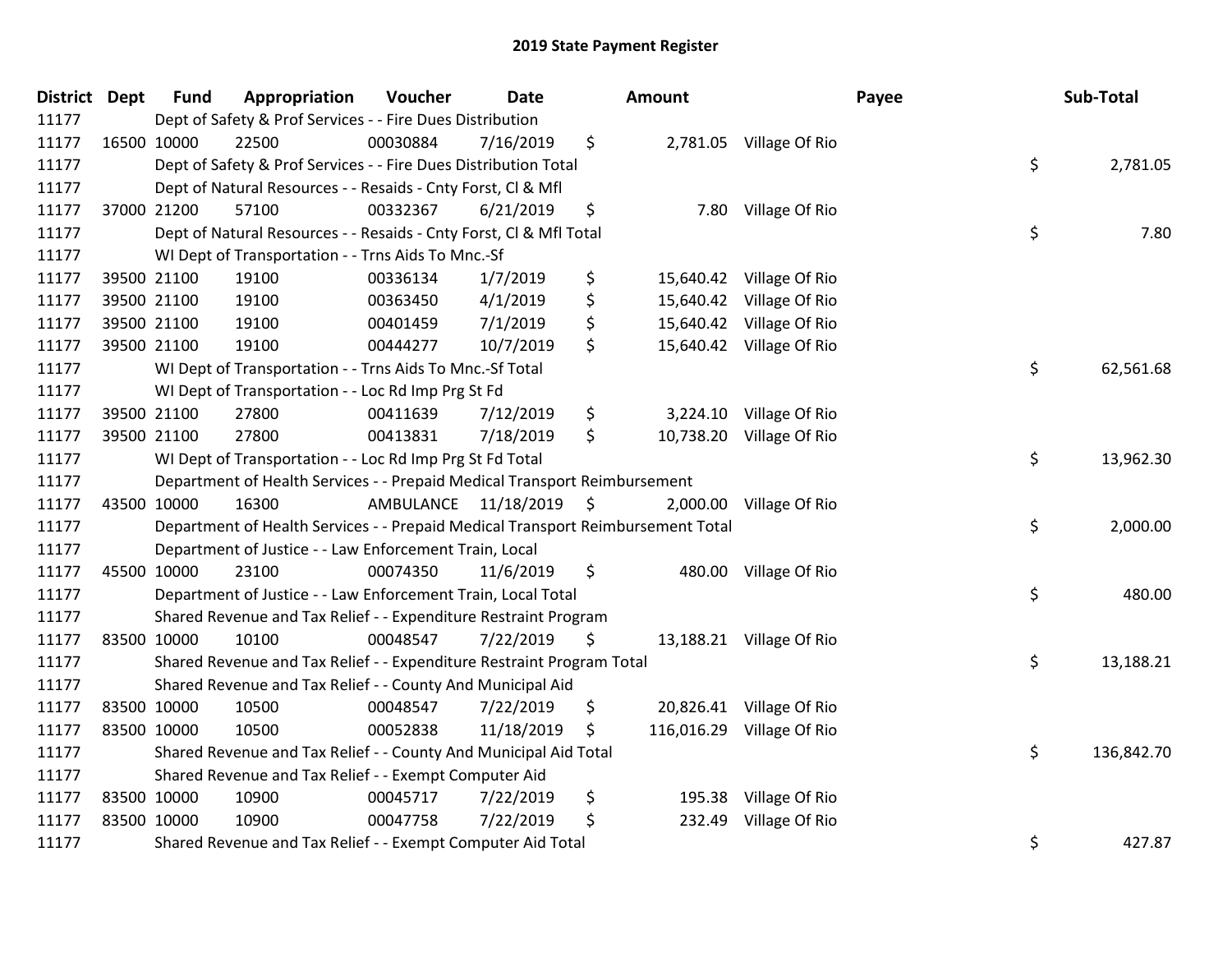| District Dept | Fund        | Appropriation                                                 | Voucher  | Date     | Amount   |                | Payee | Sub-Total  |
|---------------|-------------|---------------------------------------------------------------|----------|----------|----------|----------------|-------|------------|
| 11177         |             | Shared Revenue and Tax Relief - - Personal Property Aid       |          |          |          |                |       |            |
| 11177         | 83500 10000 | 11100                                                         | 00040245 | 5/6/2019 | 4,193.35 | Village Of Rio |       |            |
| 11177         | 83500 10000 | 11100                                                         | 00042485 | 5/6/2019 | 2,503.96 | Village Of Rio |       |            |
| 11177         |             | Shared Revenue and Tax Relief - - Personal Property Aid Total |          |          |          |                |       | 6,697.31   |
| 11177 Total   |             |                                                               |          |          |          |                |       | 238,948.92 |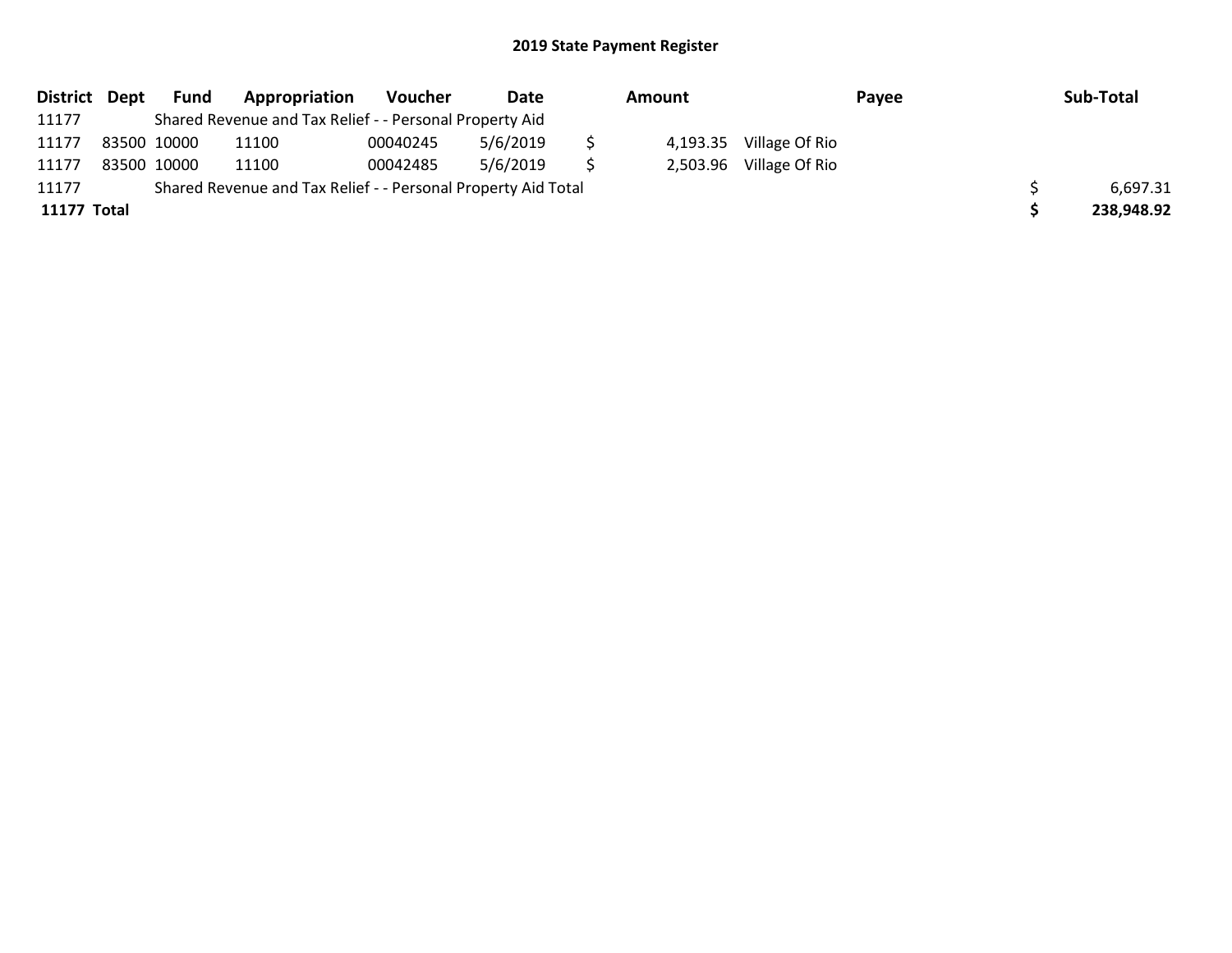| <b>District</b>    | <b>Dept</b> | <b>Fund</b> | Appropriation                                                         | Voucher  | <b>Date</b>   | <b>Amount</b>   | Payee                       | Sub-Total        |
|--------------------|-------------|-------------|-----------------------------------------------------------------------|----------|---------------|-----------------|-----------------------------|------------------|
| 11191              |             |             | Dept of Safety & Prof Services - - Fire Dues Distribution             |          |               |                 |                             |                  |
| 11191              |             | 16500 10000 | 22500                                                                 | 00031189 | 7/17/2019     | \$              | 1,762.30 Village Of Wyocena |                  |
| 11191              |             |             | Dept of Safety & Prof Services - - Fire Dues Distribution Total       |          |               |                 |                             | \$<br>1,762.30   |
| 11191              |             |             | Dept of Public Instruction - - Fed Grants, Program Operations         |          |               |                 |                             |                  |
| 11191              |             | 25500 10000 | 14100                                                                 | 00197577 | 10/30/2019 \$ | 148.41          | Village Of Wyocena          |                  |
| 11191              |             |             | Dept of Public Instruction - - Fed Grants, Program Operations Total   |          |               |                 |                             | \$<br>148.41     |
| 11191              |             |             | WI Dept of Transportation - - Trns Aids To Mnc.-Sf                    |          |               |                 |                             |                  |
| 11191              |             | 39500 21100 | 19100                                                                 | 00336135 | 1/7/2019      | \$<br>4,739.65  | Village Of Wyocena          |                  |
| 11191              |             | 39500 21100 | 19100                                                                 | 00363451 | 4/1/2019      | \$<br>4,739.65  | Village Of Wyocena          |                  |
| 11191              |             | 39500 21100 | 19100                                                                 | 00401460 | 7/1/2019      | \$<br>4,739.65  | Village Of Wyocena          |                  |
| 11191              |             | 39500 21100 | 19100                                                                 | 00444278 | 10/7/2019     | \$<br>4,739.68  | Village Of Wyocena          |                  |
| 11191              |             |             | WI Dept of Transportation - - Trns Aids To Mnc.-Sf Total              |          |               |                 |                             | \$<br>18,958.63  |
| 11191              |             |             | Shared Revenue and Tax Relief - - Expenditure Restraint Program       |          |               |                 |                             |                  |
| 11191              |             | 83500 10000 | 10100                                                                 | 00048548 | 7/22/2019     | \$<br>4,900.10  | Village Of Wyocena          |                  |
| 11191              |             |             | Shared Revenue and Tax Relief - - Expenditure Restraint Program Total |          |               |                 |                             | \$<br>4,900.10   |
| 11191              |             |             | Shared Revenue and Tax Relief - - County And Municipal Aid            |          |               |                 |                             |                  |
| 11191              | 83500 10000 |             | 10500                                                                 | 00048548 | 7/22/2019     | \$<br>13,582.10 | Village Of Wyocena          |                  |
| 11191              |             | 83500 10000 | 10500                                                                 | 00052839 | 11/18/2019    | \$<br>76,965.23 | Village Of Wyocena          |                  |
| 11191              |             |             | Shared Revenue and Tax Relief - - County And Municipal Aid Total      |          |               |                 |                             | \$<br>90,547.33  |
| 11191              |             |             | Shared Revenue and Tax Relief - - Exempt Computer Aid                 |          |               |                 |                             |                  |
| 11191              |             | 83500 10000 | 10900                                                                 | 00045718 | 7/22/2019     | \$<br>190.18    | Village Of Wyocena          |                  |
| 11191              |             |             | Shared Revenue and Tax Relief - - Exempt Computer Aid Total           |          |               |                 |                             | \$<br>190.18     |
| 11191              |             |             | Shared Revenue and Tax Relief - - Utility Aid                         |          |               |                 |                             |                  |
| 11191              | 83500 10000 |             | 11000                                                                 | 00048548 | 7/22/2019     | \$<br>989.23    | Village Of Wyocena          |                  |
| 11191              |             | 83500 10000 | 11000                                                                 | 00052839 | 11/18/2019    | \$<br>5,503.77  | Village Of Wyocena          |                  |
| 11191              |             |             | Shared Revenue and Tax Relief - - Utility Aid Total                   |          |               |                 |                             | \$<br>6,493.00   |
| 11191              |             |             | Shared Revenue and Tax Relief - - Personal Property Aid               |          |               |                 |                             |                  |
| 11191              |             | 83500 10000 | 11100                                                                 | 00040246 | 5/6/2019      | \$<br>578.36    | Village Of Wyocena          |                  |
| 11191              |             |             | Shared Revenue and Tax Relief - - Personal Property Aid Total         |          |               |                 |                             | \$<br>578.36     |
| <b>11191 Total</b> |             |             |                                                                       |          |               |                 |                             | \$<br>123,578.31 |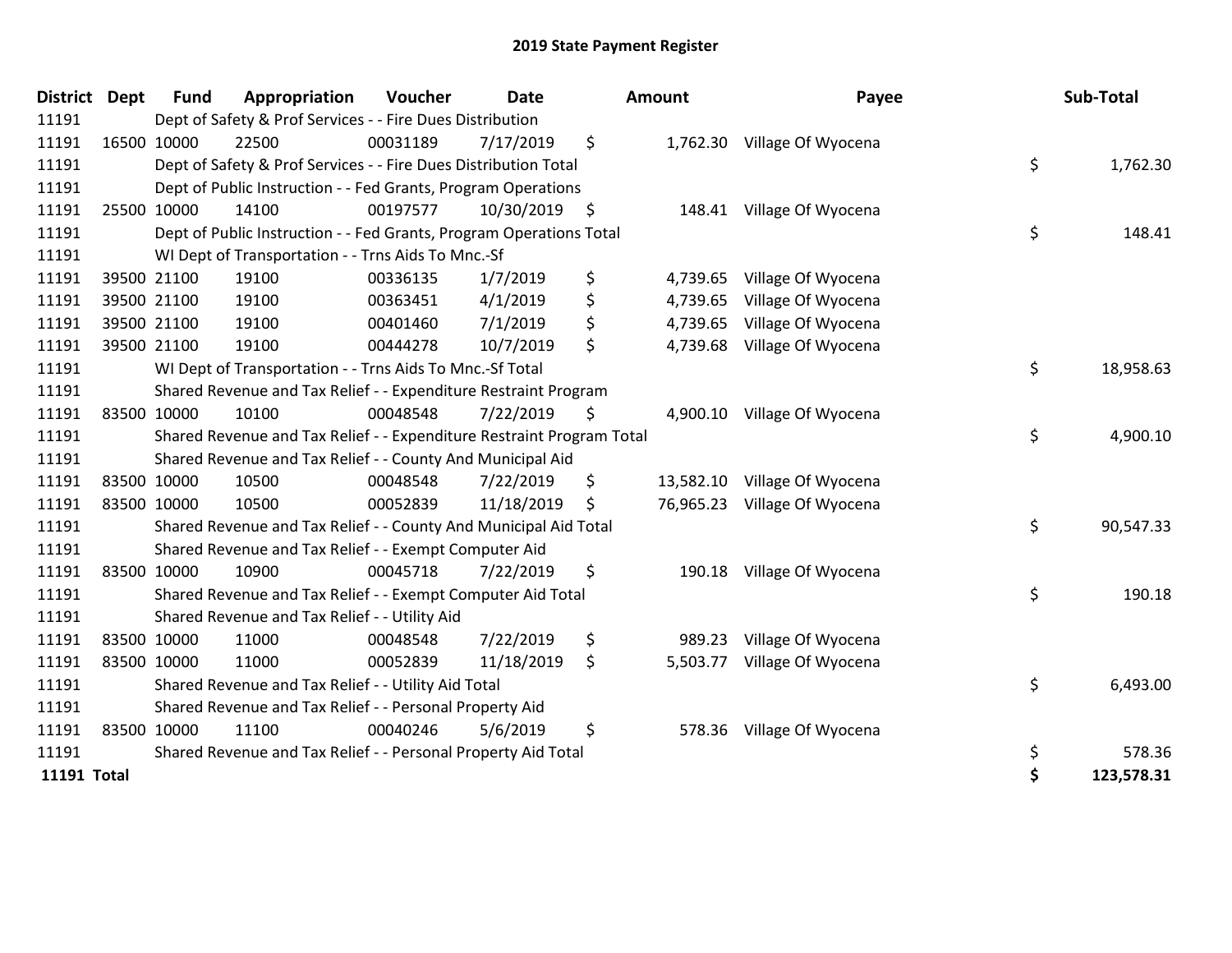| <b>District Dept</b> |             | <b>Fund</b> | Appropriation                                                   | Voucher  | <b>Date</b> | <b>Amount</b>    | Payee            | Sub-Total        |
|----------------------|-------------|-------------|-----------------------------------------------------------------|----------|-------------|------------------|------------------|------------------|
| 11211                |             |             | Dept of Safety & Prof Services - - Fire Dues Distribution       |          |             |                  |                  |                  |
| 11211                | 16500 10000 |             | 22500                                                           | 00030020 | 7/15/2019   | \$<br>18,499.02  | City of Columbus |                  |
| 11211                |             |             | Dept of Safety & Prof Services - - Fire Dues Distribution Total |          |             |                  |                  | \$<br>18,499.02  |
| 11211                |             |             | WI Dept of Transportation - - Conn Hwy Aids St Fds              |          |             |                  |                  |                  |
| 11211                |             | 39500 21100 | 16200                                                           | 00337708 | 1/7/2019    | \$<br>10,482.84  | City of Columbus |                  |
| 11211                |             | 39500 21100 | 16200                                                           | 00365022 | 4/1/2019    | \$<br>10,482.84  | City of Columbus |                  |
| 11211                |             | 39500 21100 | 16200                                                           | 00403031 | 7/1/2019    | \$<br>10,482.84  | City of Columbus |                  |
| 11211                |             | 39500 21100 | 16200                                                           | 00445849 | 10/7/2019   | \$<br>10,482.86  | City of Columbus |                  |
| 11211                |             |             | WI Dept of Transportation - - Conn Hwy Aids St Fds Total        |          |             |                  |                  | \$<br>41,931.38  |
| 11211                |             |             | WI Dept of Transportation - - Trns Aids To Mnc.-Sf              |          |             |                  |                  |                  |
| 11211                |             | 39500 21100 | 19100                                                           | 00336136 | 1/7/2019    | \$<br>74,260.81  | City of Columbus |                  |
| 11211                |             | 39500 21100 | 19100                                                           | 00363452 | 4/1/2019    | \$<br>74,260.81  | City of Columbus |                  |
| 11211                |             | 39500 21100 | 19100                                                           | 00401461 | 7/1/2019    | \$<br>74,260.81  | City of Columbus |                  |
| 11211                |             | 39500 21100 | 19100                                                           | 00444279 | 10/7/2019   | \$<br>74,260.84  | City of Columbus |                  |
| 11211                |             |             | WI Dept of Transportation - - Trns Aids To Mnc.-Sf Total        |          |             |                  |                  | \$<br>297,043.27 |
| 11211                |             |             | WI Dept of Transportation - - Trns Facl Econ Astsf              |          |             |                  |                  |                  |
| 11211                |             | 39500 21100 | 26000                                                           | 00356256 | 2/27/2019   | \$<br>185,000.00 | City of Columbus |                  |
| 11211                |             |             | WI Dept of Transportation - - Trns Facl Econ Astsf Total        |          |             |                  |                  | \$<br>185,000.00 |
| 11211                |             |             | WI Dept of Transportation - - Loc Rd Imp Prg St Fd              |          |             |                  |                  |                  |
| 11211                |             | 39500 21100 | 27800                                                           | 00407807 | 7/1/2019    | \$<br>14,155.00  | City of Columbus |                  |
| 11211                |             |             | WI Dept of Transportation - - Loc Rd Imp Prg St Fd Total        |          |             |                  |                  | \$<br>14,155.00  |
| 11211                |             |             | Department of Corrections - - Probation, Parole And Extended    |          |             |                  |                  |                  |
| 11211                | 41000 10000 |             | 18700                                                           | 00260095 | 1/15/2019   | \$<br>40.82      | City of Columbus |                  |
| 11211                | 41000 10000 |             | 18700                                                           | 00265837 | 2/12/2019   | \$<br>12.86      | City of Columbus |                  |
| 11211                | 41000 10000 |             | 18700                                                           | 00272015 | 3/13/2019   | \$<br>13.12      | City of Columbus |                  |
| 11211                | 41000 10000 |             | 18700                                                           | 00278371 | 4/11/2019   | \$<br>12.64      | City of Columbus |                  |
| 11211                |             | 41000 10000 | 18700                                                           | 00283942 | 5/8/2019    | \$<br>12.60      | City of Columbus |                  |
| 11211                | 41000 10000 |             | 18700                                                           | 00290697 | 6/10/2019   | \$<br>12.96      | City of Columbus |                  |
| 11211                | 41000 10000 |             | 18700                                                           | 00297520 | 7/11/2019   | \$<br>13.84      | City of Columbus |                  |
| 11211                | 41000 10000 |             | 18700                                                           | 00303284 | 8/12/2019   | \$<br>23.22      | City of Columbus |                  |
| 11211                | 41000 10000 |             | 18700                                                           | 00308822 | 9/9/2019    | \$<br>14.42      | City of Columbus |                  |
| 11211                | 41000 10000 |             | 18700                                                           | 00315701 | 11/1/2019   | \$<br>11.55      | City of Columbus |                  |
| 11211                | 41000 10000 |             | 18700                                                           | 00321513 | 11/29/2019  | \$<br>17.65      | City of Columbus |                  |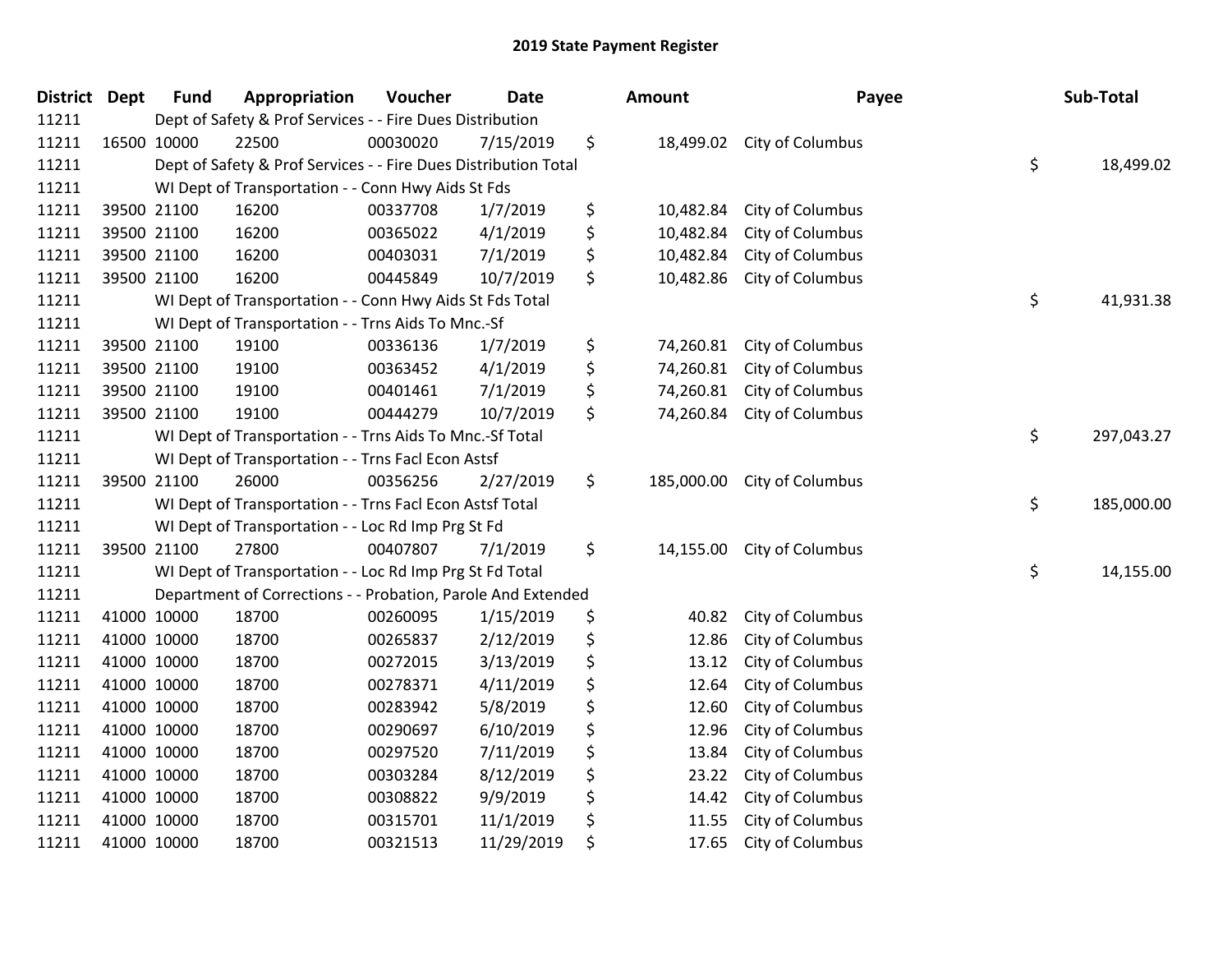| <b>District Dept</b> |             | <b>Fund</b> | Appropriation                                                         | Voucher  | <b>Date</b> | Amount           | Payee            | Sub-Total          |
|----------------------|-------------|-------------|-----------------------------------------------------------------------|----------|-------------|------------------|------------------|--------------------|
| 11211                |             |             | Department of Corrections - - Probation, Parole And Extended Total    |          |             |                  |                  | \$<br>185.68       |
| 11211                |             |             | Department of Justice - - Law Enforcement Train, Local                |          |             |                  |                  |                    |
| 11211                | 45500 10000 |             | 23100                                                                 | 00072506 | 10/9/2019   | \$<br>1,280.00   | City of Columbus |                    |
| 11211                |             |             | Department of Justice - - Law Enforcement Train, Local Total          |          |             |                  |                  | \$<br>1,280.00     |
| 11211                |             |             | Shared Revenue and Tax Relief - - Expenditure Restraint Program       |          |             |                  |                  |                    |
| 11211                | 83500 10000 |             | 10100                                                                 | 00048549 | 7/22/2019   | \$<br>78,666.50  | City of Columbus |                    |
| 11211                |             |             | Shared Revenue and Tax Relief - - Expenditure Restraint Program Total |          |             |                  |                  | \$<br>78,666.50    |
| 11211                |             |             | Shared Revenue and Tax Relief - - County And Municipal Aid            |          |             |                  |                  |                    |
| 11211                | 83500 10000 |             | 10500                                                                 | 00048549 | 7/22/2019   | \$<br>86,077.49  | City of Columbus |                    |
| 11211                | 83500 10000 |             | 10500                                                                 | 00052840 | 11/18/2019  | \$<br>487,772.45 | City of Columbus |                    |
| 11211                |             |             | Shared Revenue and Tax Relief - - County And Municipal Aid Total      |          |             |                  |                  | \$<br>573,849.94   |
| 11211                |             |             | Shared Revenue and Tax Relief - - Exempt Computer Aid                 |          |             |                  |                  |                    |
| 11211                | 83500 10000 |             | 10900                                                                 | 00045719 | 7/22/2019   | \$<br>11,412.07  | City of Columbus |                    |
| 11211                | 83500 10000 |             | 10900                                                                 | 00047759 | 7/22/2019   | \$<br>2,618.16   | City of Columbus |                    |
| 11211                |             |             | Shared Revenue and Tax Relief - - Exempt Computer Aid Total           |          |             |                  |                  | \$<br>14,030.23    |
| 11211                |             |             | Shared Revenue and Tax Relief - - Utility Aid                         |          |             |                  |                  |                    |
| 11211                | 83500 10000 |             | 11000                                                                 | 00048549 | 7/22/2019   | \$<br>113.40     | City of Columbus |                    |
| 11211                | 83500 10000 |             | 11000                                                                 | 00052840 | 11/18/2019  | \$<br>799.63     | City of Columbus |                    |
| 11211                |             |             | Shared Revenue and Tax Relief - - Utility Aid Total                   |          |             |                  |                  | \$<br>913.03       |
| 11211                |             |             | Shared Revenue and Tax Relief - - Personal Property Aid               |          |             |                  |                  |                    |
| 11211                | 83500 10000 |             | 11100                                                                 | 00040247 | 5/6/2019    | \$<br>15,571.28  | City of Columbus |                    |
| 11211                | 83500 10000 |             | 11100                                                                 | 00042486 | 5/6/2019    | \$<br>2,976.19   | City of Columbus |                    |
| 11211                |             |             | Shared Revenue and Tax Relief - - Personal Property Aid Total         |          |             |                  |                  | \$<br>18,547.47    |
| 11211                |             |             | Shared Revenue and Tax Relief - - Lottery & Gaming Credit             |          |             |                  |                  |                    |
| 11211                | 83500 52100 |             | 36300                                                                 | 00038196 | 3/25/2019   | \$<br>809.52     | City of Columbus |                    |
| 11211                |             |             | Shared Revenue and Tax Relief - - Lottery & Gaming Credit Total       |          |             |                  |                  | \$<br>809.52       |
| <b>11211 Total</b>   |             |             |                                                                       |          |             |                  |                  | \$<br>1,244,911.04 |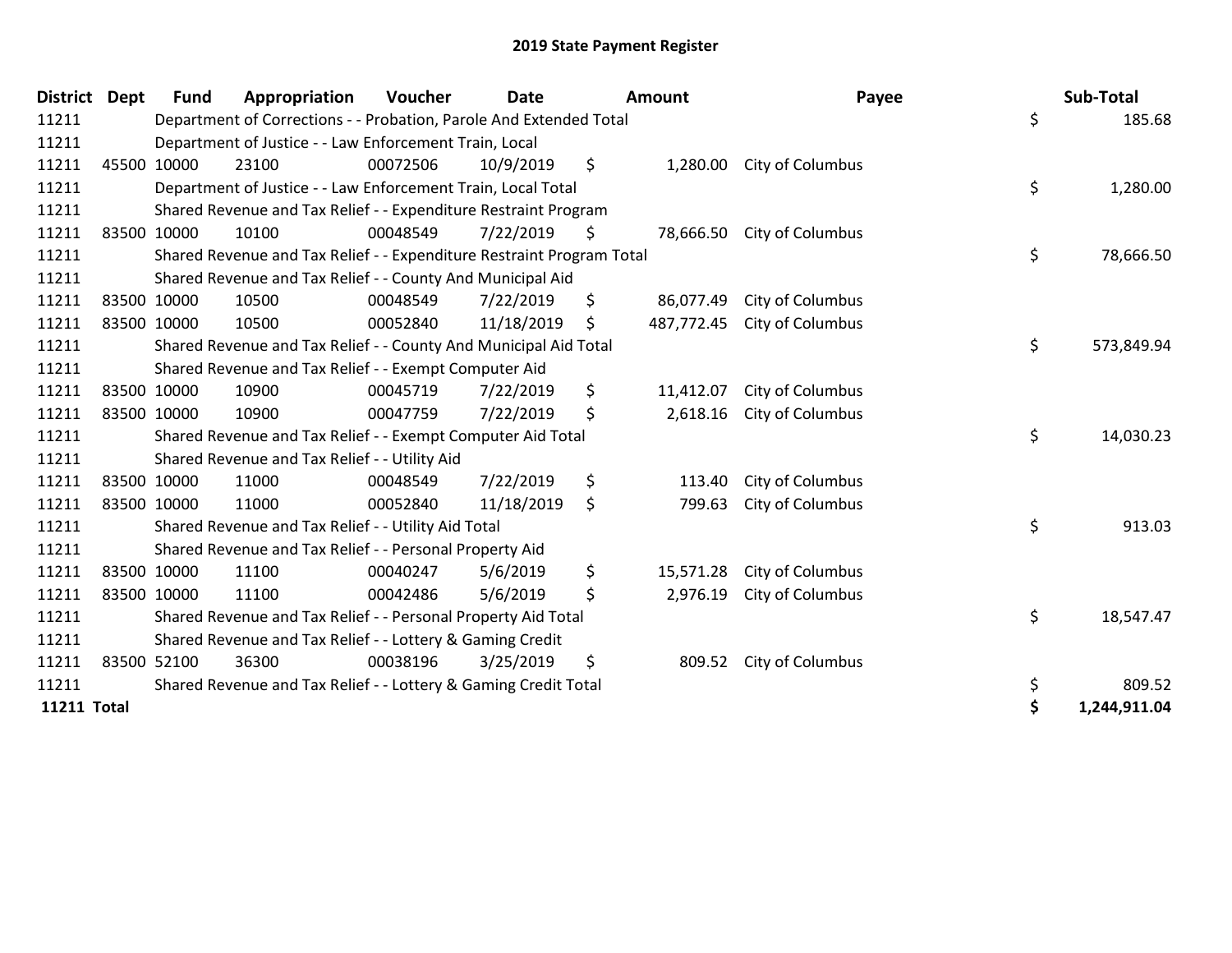| District Dept | <b>Fund</b> | Appropriation                                                                   | Voucher                 | <b>Date</b> |      | Amount    |                        | Payee | Sub-Total        |
|---------------|-------------|---------------------------------------------------------------------------------|-------------------------|-------------|------|-----------|------------------------|-------|------------------|
| 11246         |             | Dept of Safety & Prof Services - - Fire Dues Distribution                       |                         |             |      |           |                        |       |                  |
| 11246         | 16500 10000 | 22500                                                                           | 00030143                | 7/16/2019   | \$   |           | 11,627.21 City Of Lodi |       |                  |
| 11246         |             | Dept of Safety & Prof Services - - Fire Dues Distribution Total                 |                         |             |      |           |                        |       | \$<br>11,627.21  |
| 11246         |             | WI Dept of Transportation - - Hwy Sfty Loc Aid Ffd                              |                         |             |      |           |                        |       |                  |
| 11246         | 39500 21100 | 18500                                                                           | 00368842                | 4/5/2019    | \$   | 211.00    | City Of Lodi           |       |                  |
| 11246         | 39500 21100 | 18500                                                                           | 00368843                | 4/5/2019    | \$   | 2,213.31  | City Of Lodi           |       |                  |
| 11246         | 39500 21100 | 18500                                                                           | 00380059                | 5/8/2019    | \$   | 2,320.50  | City Of Lodi           |       |                  |
| 11246         | 39500 21100 | 18500                                                                           | 00409167                | 7/5/2019    | \$   | 286.52    | City Of Lodi           |       |                  |
| 11246         | 39500 21100 | 18500                                                                           | 00409168                | 7/5/2019    | \$   | 2,411.61  | City Of Lodi           |       |                  |
| 11246         | 39500 21100 | 18500                                                                           | 00409169                | 7/5/2019    | \$   | 377.85    | City Of Lodi           |       |                  |
| 11246         | 39500 21100 | 18500                                                                           | 00420189                | 8/6/2019    | \$   | 2,280.05  | City Of Lodi           |       |                  |
| 11246         | 39500 21100 | 18500                                                                           | 00428764                | 9/3/2019    | \$   | 505.60    | City Of Lodi           |       |                  |
| 11246         | 39500 21100 | 18500                                                                           | 00470409                | 12/12/2019  | \$   | 1,161.39  | City Of Lodi           |       |                  |
| 11246         | 39500 21100 | 18500                                                                           | 00470416                | 12/12/2019  | \$   | 452.64    | City Of Lodi           |       |                  |
| 11246         |             | WI Dept of Transportation - - Hwy Sfty Loc Aid Ffd Total                        |                         |             |      |           |                        |       | \$<br>12,220.47  |
| 11246         |             | WI Dept of Transportation - - Trns Aids To Mnc.-Sf                              |                         |             |      |           |                        |       |                  |
| 11246         | 39500 21100 | 19100                                                                           | 00336137                | 1/7/2019    | \$   | 40,176.59 | City Of Lodi           |       |                  |
| 11246         | 39500 21100 | 19100                                                                           | 00363453                | 4/1/2019    | \$   | 40,176.59 | City Of Lodi           |       |                  |
| 11246         | 39500 21100 | 19100                                                                           | 00401462                | 7/1/2019    | \$   | 40,176.59 | City Of Lodi           |       |                  |
| 11246         | 39500 21100 | 19100                                                                           | 00444280                | 10/7/2019   | \$   | 40,176.61 | City Of Lodi           |       |                  |
| 11246         |             | WI Dept of Transportation - - Trns Aids To Mnc.-Sf Total                        |                         |             |      |           |                        |       | \$<br>160,706.38 |
| 11246         |             | Department of Health Services - - Prepaid Medical Transport Reimbursement       |                         |             |      |           |                        |       |                  |
| 11246         | 43500 10000 | 16300                                                                           | AMBULANCE 11/18/2019 \$ |             |      | 6,542.13  | City Of Lodi           |       |                  |
| 11246         |             | Department of Health Services - - Prepaid Medical Transport Reimbursement Total |                         |             |      |           |                        |       | \$<br>6,542.13   |
| 11246         |             | Department of Justice - - Law Enforcement Train, Local                          |                         |             |      |           |                        |       |                  |
| 11246         | 45500 10000 | 23100                                                                           | 00073629                | 10/28/2019  | - \$ | 480.00    | City Of Lodi           |       |                  |
| 11246         |             | Department of Justice - - Law Enforcement Train, Local Total                    |                         |             |      |           |                        |       | \$<br>480.00     |
| 11246         |             | Department of Military Affairs - - Major Disaster Assist; Pif                   |                         |             |      |           |                        |       |                  |
| 11246         | 46500 27200 | 36500                                                                           | 00070218                | 12/4/2019   | \$   |           | 9,650.02 City Of Lodi  |       |                  |
| 11246         |             | Department of Military Affairs - - Major Disaster Assist; Pif Total             |                         |             |      |           |                        |       | \$<br>9,650.02   |
| 11246         |             | Shared Revenue and Tax Relief - - Expenditure Restraint Program                 |                         |             |      |           |                        |       |                  |
| 11246         | 83500 10000 | 10100                                                                           | 00048550                | 7/22/2019   | \$   | 34,471.37 | City Of Lodi           |       |                  |
| 11246         |             | Shared Revenue and Tax Relief - - Expenditure Restraint Program Total           |                         |             |      |           |                        |       | \$<br>34,471.37  |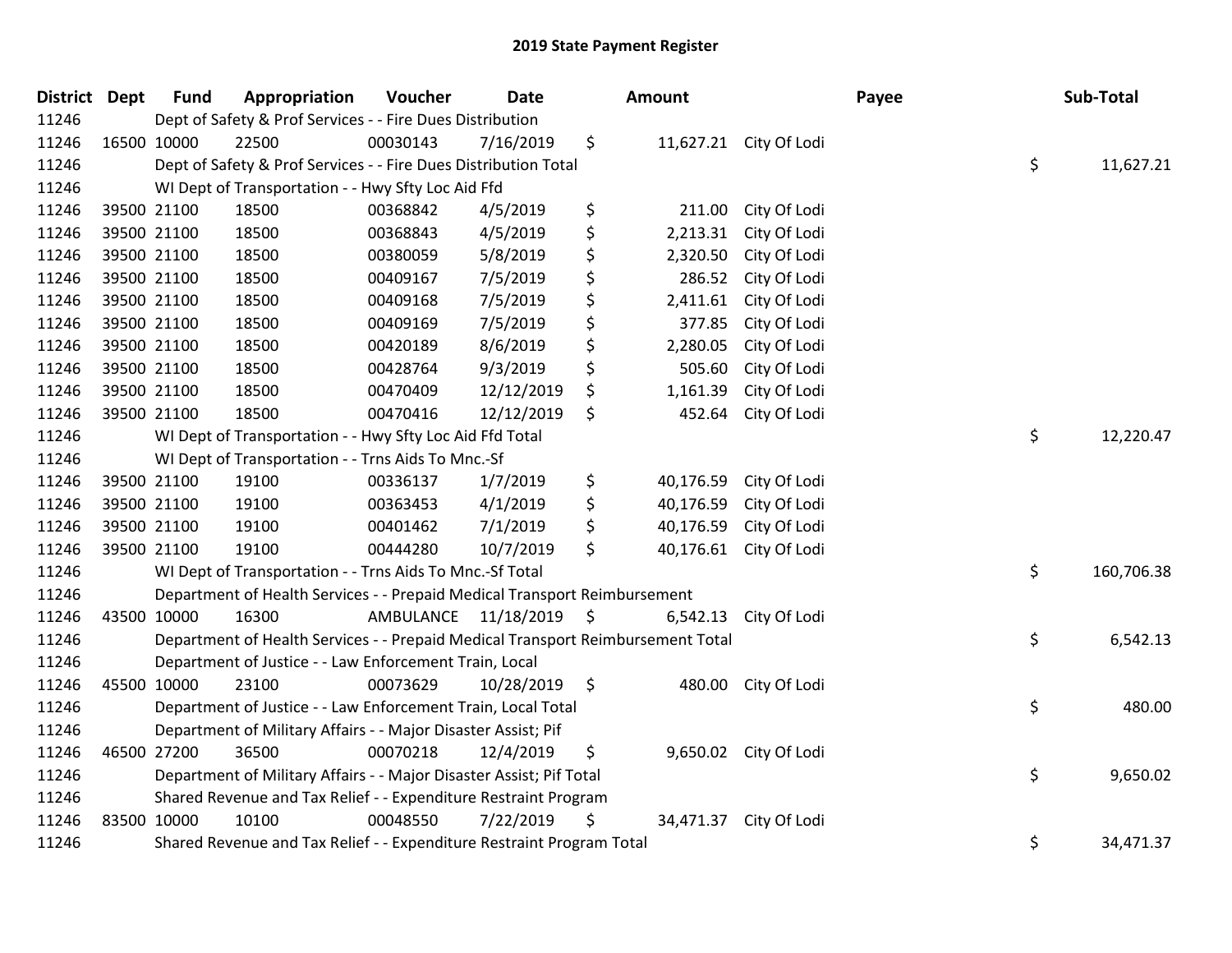| District    | <b>Dept</b> | Fund        | Appropriation                                                    | <b>Voucher</b> | Date       |    | <b>Amount</b> |                        | Payee | Sub-Total  |
|-------------|-------------|-------------|------------------------------------------------------------------|----------------|------------|----|---------------|------------------------|-------|------------|
| 11246       |             |             | Shared Revenue and Tax Relief - - County And Municipal Aid       |                |            |    |               |                        |       |            |
| 11246       |             | 83500 10000 | 10500                                                            | 00048550       | 7/22/2019  | \$ | 16,514.34     | City Of Lodi           |       |            |
| 11246       |             | 83500 10000 | 10500                                                            | 00052841       | 11/18/2019 | S  |               | 87,039.16 City Of Lodi |       |            |
| 11246       |             |             | Shared Revenue and Tax Relief - - County And Municipal Aid Total |                |            |    |               |                        |       | 103,553.50 |
| 11246       |             |             | Shared Revenue and Tax Relief - - Exempt Computer Aid            |                |            |    |               |                        |       |            |
| 11246       |             | 83500 10000 | 10900                                                            | 00045720       | 7/22/2019  | \$ | 854.26        | City Of Lodi           |       |            |
| 11246       |             | 83500 10000 | 10900                                                            | 00047760       | 7/22/2019  | \$ | 10,560.55     | City Of Lodi           |       |            |
| 11246       |             |             | Shared Revenue and Tax Relief - - Exempt Computer Aid Total      |                |            |    |               |                        |       | 11,414.81  |
| 11246       |             |             | Shared Revenue and Tax Relief - - Personal Property Aid          |                |            |    |               |                        |       |            |
| 11246       |             | 83500 10000 | 11100                                                            | 00040248       | 5/6/2019   | \$ | 3,761.96      | City Of Lodi           |       |            |
| 11246       |             | 83500 10000 | 11100                                                            | 00042487       | 5/6/2019   | \$ |               | 2,312.48 City Of Lodi  |       |            |
| 11246       |             |             | Shared Revenue and Tax Relief - - Personal Property Aid Total    |                |            |    |               |                        |       | 6,074.44   |
| 11246 Total |             |             |                                                                  |                |            |    |               |                        |       | 356,740.33 |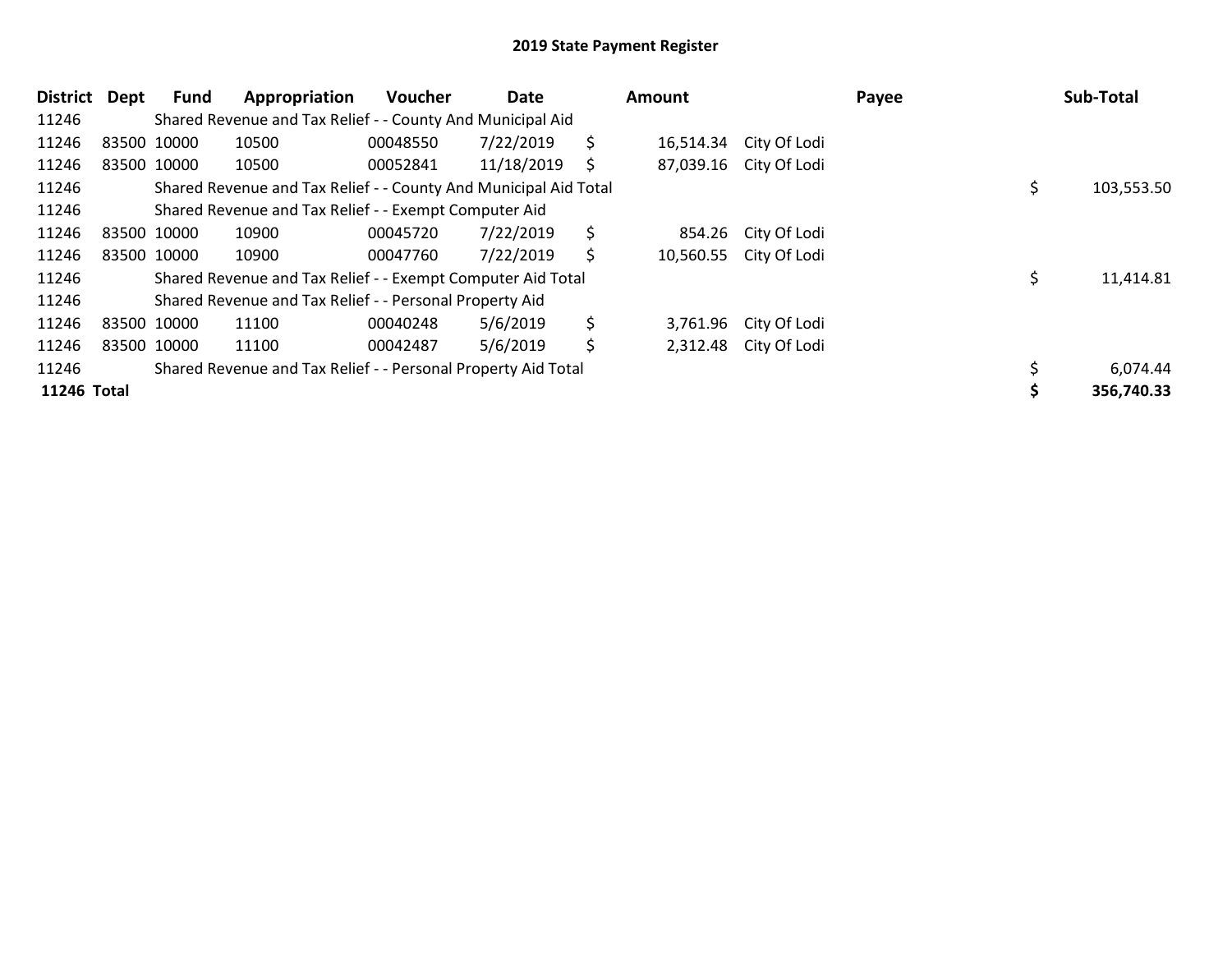| District Dept | <b>Fund</b>                                                               | Appropriation | Voucher  | <b>Date</b>   |    | Amount     |                           | Payee | Sub-Total  |
|---------------|---------------------------------------------------------------------------|---------------|----------|---------------|----|------------|---------------------------|-------|------------|
| 11271         | Dept of Safety & Prof Services - - Fire Dues Distribution                 |               |          |               |    |            |                           |       |            |
| 11271         | 16500 10000                                                               | 22500         | 00029951 | 7/15/2019     | \$ |            | 29,725.78 City Of Portage |       |            |
| 11271         | \$<br>Dept of Safety & Prof Services - - Fire Dues Distribution Total     |               |          |               |    |            |                           |       | 29,725.78  |
| 11271         | Dept of Public Instruction - - Fed Grants, Program Operations             |               |          |               |    |            |                           |       |            |
| 11271         | 25500 10000                                                               | 14100         | 00198821 | 12/20/2019 \$ |    | 27.54      | City Of Portage           |       |            |
| 11271         | \$<br>Dept of Public Instruction - - Fed Grants, Program Operations Total |               |          |               |    |            |                           |       |            |
| 11271         | Dept of Natural Resources - - Aids In Lieu Of Taxes - Gener               |               |          |               |    |            |                           |       |            |
| 11271         | 37000 10000                                                               | 50300         | 00295118 | 2/4/2019      | \$ | 976.24     | City Of Portage           |       |            |
| 11271         | 37000 10000                                                               | 50300         | 00314164 | 4/19/2019     | \$ | 3.57       | City Of Portage           |       |            |
| 11271         | \$<br>Dept of Natural Resources - - Aids In Lieu Of Taxes - Gener Total   |               |          |               |    |            |                           |       | 979.81     |
| 11271         | Dept of Natural Resources - - Resaids - Cnty Forst, Cl & Mfl              |               |          |               |    |            |                           |       |            |
| 11271         | 37000 21200                                                               | 57100         | 00332368 | 6/21/2019     | \$ | 27.76      | City Of Portage           |       |            |
| 11271         | \$<br>Dept of Natural Resources - - Resaids - Cnty Forst, Cl & Mfl Total  |               |          |               |    |            |                           |       | 27.76      |
| 11271         | Dept of Natural Resources - - Aids In Lieu Of Taxes - Sum S               |               |          |               |    |            |                           |       |            |
| 11271         | 37000 21200                                                               | 57900         | 00314165 | 4/19/2019     | \$ | 44.03      | City Of Portage           |       |            |
| 11271         | 37000 21200                                                               | 57900         | 00314166 | 4/19/2019     | \$ | 29.49      | City Of Portage           |       |            |
| 11271         | Dept of Natural Resources - - Aids In Lieu Of Taxes - Sum S Total         |               |          |               |    |            |                           |       | 73.52      |
| 11271         | Dept of Natural Resources - - Fin Asst For Responsible Units              |               |          |               |    |            |                           |       |            |
| 11271         | 37000 27400                                                               | 67000         | 00322961 | 5/22/2019     | \$ |            | 20,410.12 City Of Portage |       |            |
| 11271         | \$<br>Dept of Natural Resources - - Fin Asst For Responsible Units Total  |               |          |               |    |            |                           |       | 20,410.12  |
| 11271         | WI Dept of Transportation - - Conn Hwy Aids St Fds                        |               |          |               |    |            |                           |       |            |
| 11271         | 39500 21100                                                               | 16200         | 00337709 | 1/7/2019      | \$ |            | 31,604.97 City Of Portage |       |            |
| 11271         | 39500 21100                                                               | 16200         | 00365023 | 4/1/2019      | \$ | 31,604.97  | City Of Portage           |       |            |
| 11271         | 39500 21100                                                               | 16200         | 00403032 | 7/1/2019      | \$ | 31,604.97  | City Of Portage           |       |            |
| 11271         | 39500 21100                                                               | 16200         | 00445850 | 10/7/2019     | \$ | 31,604.98  | City Of Portage           |       |            |
| 11271         | WI Dept of Transportation - - Conn Hwy Aids St Fds Total                  |               |          |               |    |            |                           | \$    | 126,419.89 |
| 11271         | WI Dept of Transportation - - Tc, Trns Oper Aid Sf                        |               |          |               |    |            |                           |       |            |
| 11271         | 39500 21100                                                               | 17700         | 00392774 | 6/13/2019     | \$ | 76,222.00  | City Of Portage           |       |            |
| 11271         | 39500 21100                                                               | 17700         | 00417064 | 7/31/2019     | \$ | 228,665.00 | City Of Portage           |       |            |
| 11271         | 39500 21100                                                               | 17700         | 00424418 | 8/14/2019     | \$ | 32,449.00  | City Of Portage           |       |            |
| 11271         | \$<br>WI Dept of Transportation - - Tc, Trns Oper Aid Sf Total            |               |          |               |    |            |                           |       | 337,336.00 |
| 11271         | WI Dept of Transportation - - Trnst/Trns-Rel Aid F                        |               |          |               |    |            |                           |       |            |
| 11271         | 39500 21100                                                               | 18200         | 00342893 | 1/17/2019     | \$ |            | 47,000.71 City Of Portage |       |            |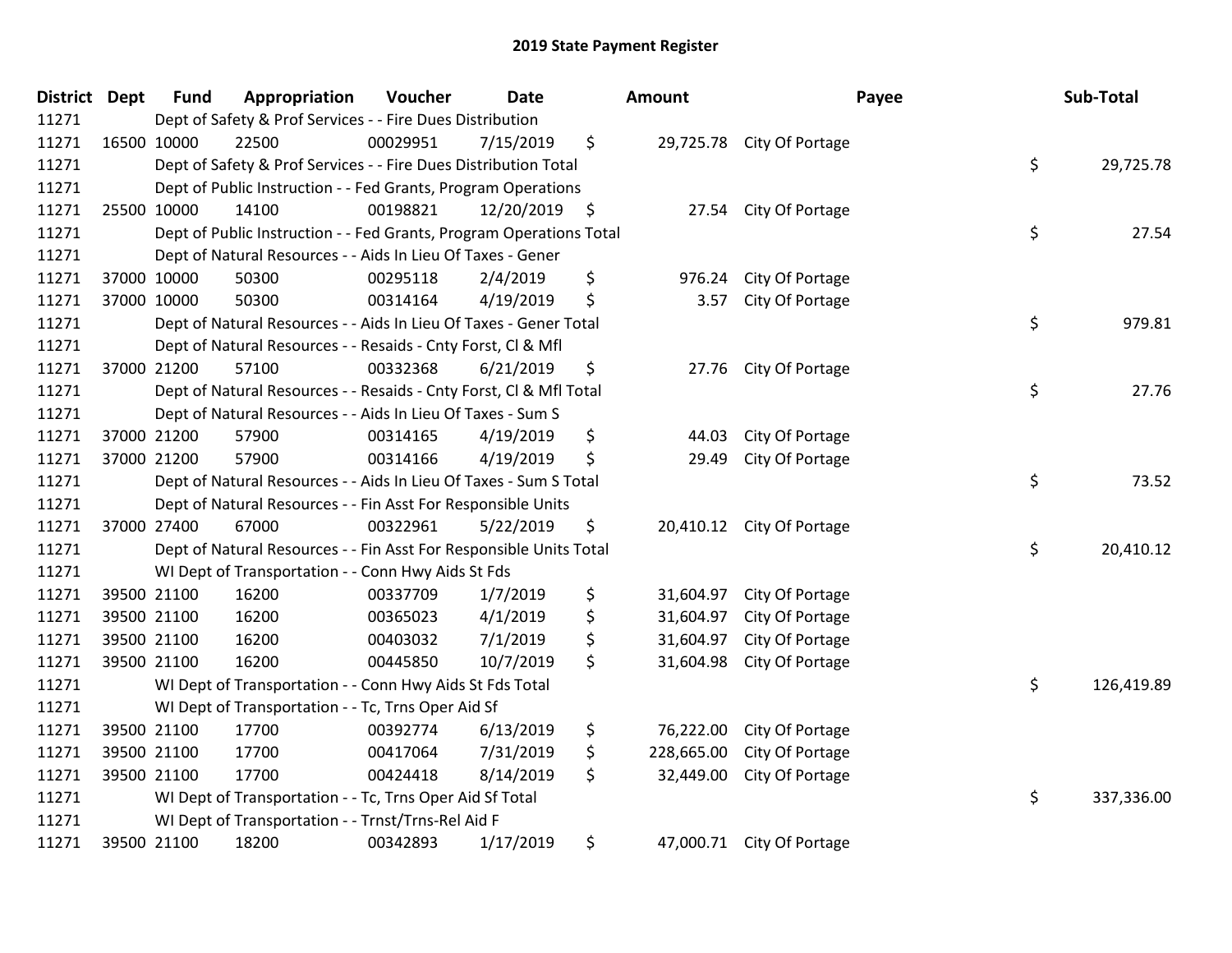| <b>District</b> | <b>Dept</b> | <b>Fund</b> | Appropriation                                                      | Voucher  | Date       | Amount           |                 | Payee | Sub-Total  |
|-----------------|-------------|-------------|--------------------------------------------------------------------|----------|------------|------------------|-----------------|-------|------------|
| 11271           |             | 39500 21100 | 18200                                                              | 00354565 | 2/22/2019  | \$<br>58,734.45  | City Of Portage |       |            |
| 11271           |             | 39500 21100 | 18200                                                              | 00423893 | 8/15/2019  | \$<br>105,945.13 | City Of Portage |       |            |
| 11271           |             | 39500 21100 | 18200                                                              | 00424421 | 8/14/2019  | \$<br>29.00      | City Of Portage |       |            |
| 11271           |             | 39500 21100 | 18200                                                              | 00424862 | 8/16/2019  | \$<br>98,531.17  | City Of Portage |       |            |
| 11271           |             | 39500 21100 | 18200                                                              | 00433462 | 9/19/2019  | \$<br>28,940.80  | City Of Portage |       |            |
| 11271           |             | 39500 21100 | 18200                                                              | 00462997 | 11/20/2019 | \$<br>92,239.29  | City Of Portage |       |            |
| 11271           |             |             | WI Dept of Transportation - - Trnst/Trns-Rel Aid F Total           |          |            |                  |                 | \$    | 431,420.55 |
| 11271           |             |             | WI Dept of Transportation - - Trns Aids To Mnc.-Sf                 |          |            |                  |                 |       |            |
| 11271           |             | 39500 21100 | 19100                                                              | 00336138 | 1/7/2019   | \$<br>125,050.00 | City Of Portage |       |            |
| 11271           |             | 39500 21100 | 19100                                                              | 00363454 | 4/1/2019   | \$<br>125,050.00 | City Of Portage |       |            |
| 11271           |             | 39500 21100 | 19100                                                              | 00401463 | 7/1/2019   | \$<br>125,050.00 | City Of Portage |       |            |
| 11271           |             | 39500 21100 | 19100                                                              | 00444281 | 10/7/2019  | \$<br>125,050.02 | City Of Portage |       |            |
| 11271           |             |             | WI Dept of Transportation - - Trns Aids To Mnc.-Sf Total           |          |            |                  |                 | \$    | 500,200.02 |
| 11271           |             |             | WI Dept of Transportation - - Loc Rd Imp Prg St Fd                 |          |            |                  |                 |       |            |
| 11271           |             | 39500 21100 | 27800                                                              | 00424000 | 8/14/2019  | \$<br>14,155.00  | City Of Portage |       |            |
| 11271           |             |             | WI Dept of Transportation - - Loc Rd Imp Prg St Fd Total           |          |            |                  |                 | \$    | 14,155.00  |
| 11271           |             |             | WI Dept of Transportation - - Veh Insp, Trf EnfSf                  |          |            |                  |                 |       |            |
| 11271           |             | 39500 21100 | 56400                                                              | 00362612 | 3/21/2019  | \$<br>25.00      | City Of Portage |       |            |
| 11271           |             |             | WI Dept of Transportation - - Veh Insp, Trf Enf Sf Total           |          |            |                  |                 | \$    | 25.00      |
| 11271           |             |             | WI Dept of Transportation - - Transpor Safety Ff                   |          |            |                  |                 |       |            |
| 11271           |             | 39500 21100 | 58200                                                              | 00349317 | 2/6/2019   | \$<br>86.38      | City Of Portage |       |            |
| 11271           |             |             | WI Dept of Transportation - - Transpor Safety Ff Total             |          |            |                  |                 | \$    | 86.38      |
| 11271           |             |             | Department of Corrections - - Institutional Repair And Maint       |          |            |                  |                 |       |            |
| 11271           | 41000 10000 |             | 11000                                                              | 00317655 | 11/8/2019  | \$<br>683.76     | City Of Portage |       |            |
| 11271           |             |             | Department of Corrections - - Institutional Repair And Maint Total |          |            |                  |                 | \$    | 683.76     |
| 11271           |             |             | Department of Justice - - Crime Laboratories, Dna                  |          |            |                  |                 |       |            |
| 11271           | 45500 10000 |             | 22100                                                              | 00068588 | 7/19/2019  | \$<br>20.00      | City Of Portage |       |            |
| 11271           |             |             | Department of Justice - - Crime Laboratories, Dna Total            |          |            |                  |                 | \$    | 20.00      |
| 11271           |             |             | Department of Justice - - Law Enforcement Train, Local             |          |            |                  |                 |       |            |
| 11271           | 45500 10000 |             | 23100                                                              | 00074336 | 11/6/2019  | \$<br>3,360.00   | City Of Portage |       |            |
| 11271           |             |             | Department of Justice - - Law Enforcement Train, Local Total       |          |            |                  |                 | \$    | 3,360.00   |
| 11271           |             |             | Department of Military Affairs - - Regional Emergency Response Tm  |          |            |                  |                 |       |            |
| 11271           |             | 46500 10000 | 30600                                                              | 00055385 | 1/28/2019  | \$<br>3,953.23   | City Of Portage |       |            |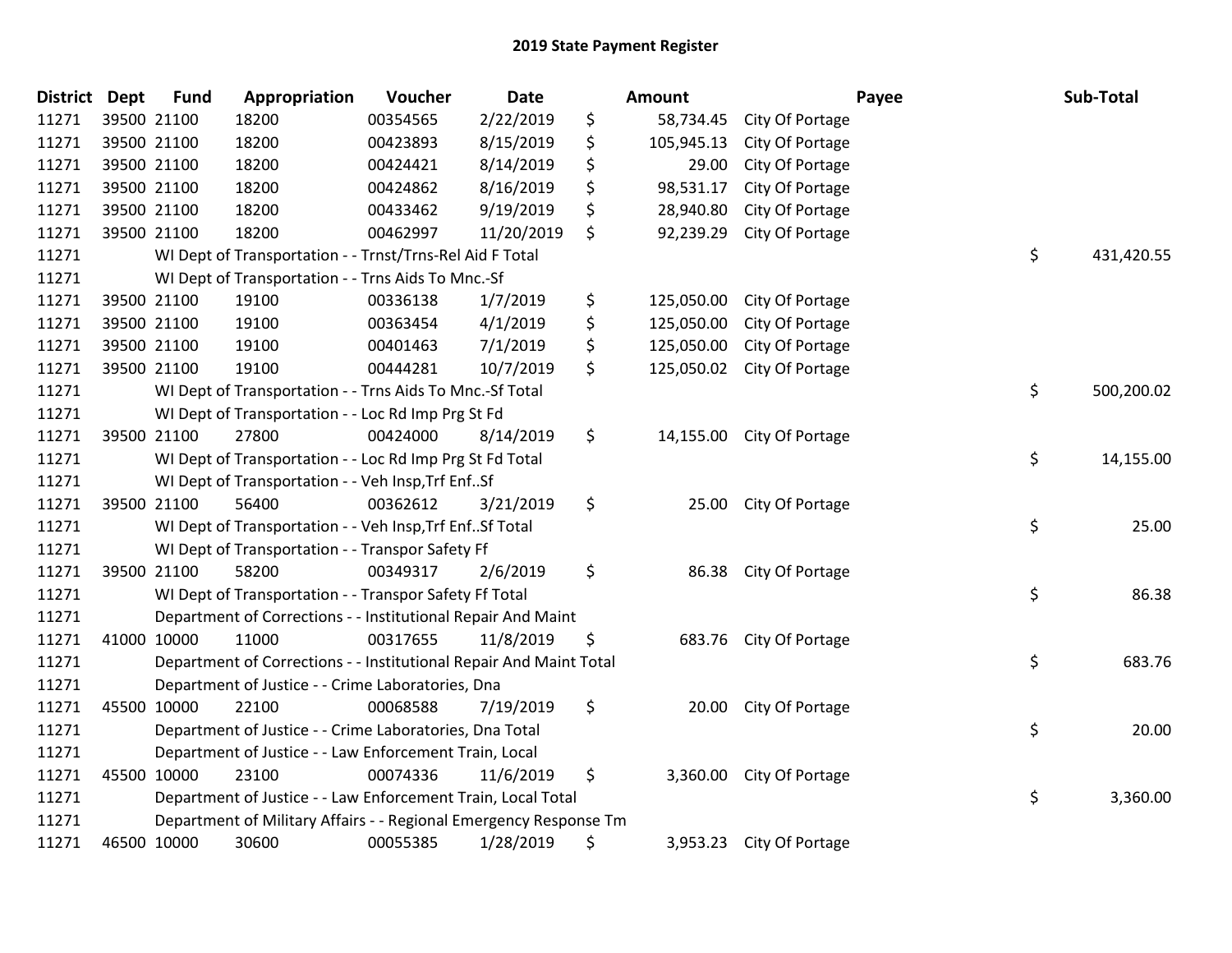## 2019 State Payment Register

| <b>District</b> | <b>Dept</b> | <b>Fund</b>                                         | Appropriation                                                           | Voucher  | <b>Date</b> |    | <b>Amount</b> |                 | Payee | Sub-Total    |
|-----------------|-------------|-----------------------------------------------------|-------------------------------------------------------------------------|----------|-------------|----|---------------|-----------------|-------|--------------|
| 11271           |             | 46500 10000                                         | 30600                                                                   | 00058720 | 4/5/2019    | \$ | 3,953.23      | City Of Portage |       |              |
| 11271           | 46500 10000 |                                                     | 30600                                                                   | 00061642 | 6/5/2019    | \$ | 3,953.23      | City Of Portage |       |              |
| 11271           | 46500 10000 |                                                     | 30600                                                                   | 00067833 | 10/8/2019   | \$ | 3,953.23      | City Of Portage |       |              |
| 11271           |             |                                                     | Department of Military Affairs - - Regional Emergency Response Tm Total |          |             |    |               |                 | \$    | 15,812.92    |
| 11271           |             |                                                     | Elections Commission - - 2018 Hava Election Security                    |          |             |    |               |                 |       |              |
| 11271           |             | 51000 22000                                         | 18200                                                                   | 00002964 | 12/4/2019   | \$ | 1,100.00      | City Of Portage |       |              |
| 11271           |             |                                                     | Elections Commission - - 2018 Hava Election Security Total              |          |             |    |               |                 | \$    | 1,100.00     |
| 11271           |             |                                                     | Public Defender Board - - Trial Representation                          |          |             |    |               |                 |       |              |
| 11271           |             | 55000 10000                                         | 10300                                                                   | 00186164 | 3/7/2019    | \$ | 10.00         | City Of Portage |       |              |
| 11271           |             |                                                     | Public Defender Board - - Trial Representation Total                    |          |             |    |               |                 | \$    | 10.00        |
| 11271           |             |                                                     | Public Defender Board - - Transcript, Discovery And Int                 |          |             |    |               |                 |       |              |
| 11271           |             | 55000 10000                                         | 10600                                                                   | 00213920 | 9/16/2019   | \$ | 1.30          | City Of Portage |       |              |
| 11271           | 55000 10000 |                                                     | 10600                                                                   | 00213921 | 9/16/2019   | \$ | 9.95          | City Of Portage |       |              |
| 11271           | 55000 10000 |                                                     | 10600                                                                   | 00213922 | 9/16/2019   | \$ | 2.25          | City Of Portage |       |              |
| 11271           |             | 55000 10000                                         | 10600                                                                   | 00216612 | 10/7/2019   | \$ | 2.25          | City Of Portage |       |              |
| 11271           |             | 55000 10000                                         | 10600                                                                   | 00216613 | 10/7/2019   | \$ | 82.00         | City Of Portage |       |              |
| 11271           |             | 55000 10000                                         | 10600                                                                   | 00221562 | 11/7/2019   | \$ | 9.75          | City Of Portage |       |              |
| 11271           |             |                                                     | Public Defender Board - - Transcript, Discovery And Int Total           |          |             |    |               |                 | \$    | 107.50       |
| 11271           |             |                                                     | Shared Revenue and Tax Relief - - Expenditure Restraint Program         |          |             |    |               |                 |       |              |
| 11271           | 83500 10000 |                                                     | 10100                                                                   | 00048551 | 7/22/2019   | \$ | 166,972.34    | City Of Portage |       |              |
| 11271           |             |                                                     | Shared Revenue and Tax Relief - - Expenditure Restraint Program Total   |          |             |    |               |                 | \$    | 166,972.34   |
| 11271           |             |                                                     | Shared Revenue and Tax Relief - - County And Municipal Aid              |          |             |    |               |                 |       |              |
| 11271           |             | 83500 10000                                         | 10500                                                                   | 00048551 | 7/22/2019   | \$ | 240,092.13    | City Of Portage |       |              |
| 11271           | 83500 10000 |                                                     | 10500                                                                   | 00052842 | 11/18/2019  | \$ | 1,360,522.07  | City Of Portage |       |              |
| 11271           |             |                                                     | Shared Revenue and Tax Relief - - County And Municipal Aid Total        |          |             |    |               |                 | \$    | 1,600,614.20 |
| 11271           |             |                                                     | Shared Revenue and Tax Relief - - Exempt Computer Aid                   |          |             |    |               |                 |       |              |
| 11271           |             | 83500 10000                                         | 10900                                                                   | 00045721 | 7/22/2019   | \$ | 14,236.77     | City Of Portage |       |              |
| 11271           | 83500 10000 |                                                     | 10900                                                                   | 00047761 | 7/22/2019   | \$ | 5,952.55      | City Of Portage |       |              |
| 11271           |             |                                                     | Shared Revenue and Tax Relief - - Exempt Computer Aid Total             |          |             |    |               |                 | \$    | 20,189.32    |
| 11271           |             | Shared Revenue and Tax Relief - - Utility Aid       |                                                                         |          |             |    |               |                 |       |              |
| 11271           |             | 83500 10000                                         | 11000                                                                   | 00048551 | 7/22/2019   | \$ | 5,922.76      | City Of Portage |       |              |
| 11271           | 83500 10000 |                                                     | 11000                                                                   | 00052842 | 11/18/2019  | \$ | 32,691.25     | City Of Portage |       |              |
| 11271           |             | Shared Revenue and Tax Relief - - Utility Aid Total |                                                                         |          |             |    |               |                 |       | 38,614.01    |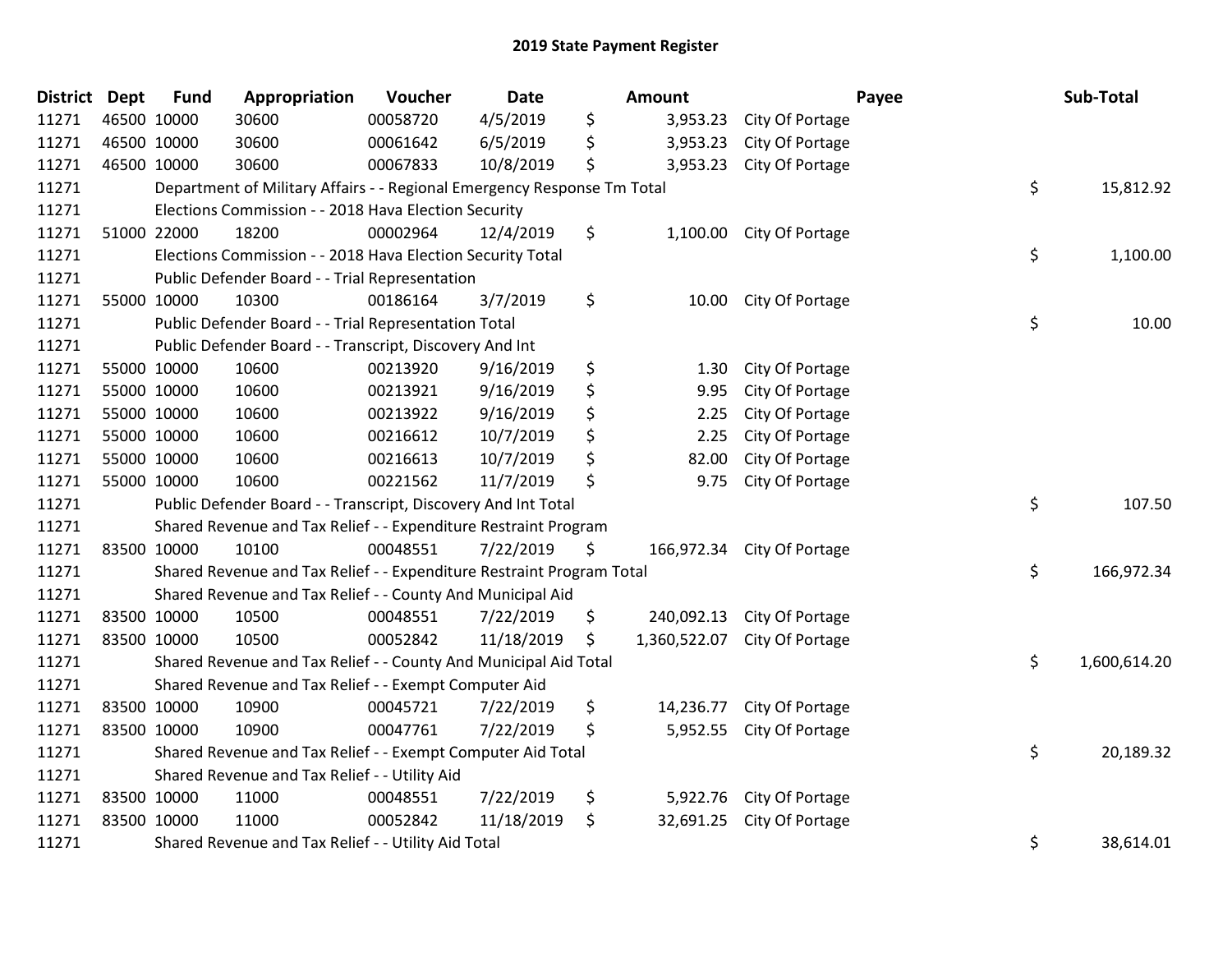## 2019 State Payment Register

| <b>District</b> | Dept | <b>Fund</b>                                               | Appropriation                                                       | <b>Voucher</b> | <b>Date</b> | Amount |           |                          | Payee | Sub-Total    |  |
|-----------------|------|-----------------------------------------------------------|---------------------------------------------------------------------|----------------|-------------|--------|-----------|--------------------------|-------|--------------|--|
| 11271           |      | Shared Revenue and Tax Relief - - Personal Property Aid   |                                                                     |                |             |        |           |                          |       |              |  |
| 11271           |      | 83500 10000                                               | 11100                                                               | 00040249       | 5/6/2019    | \$     | 35,104.51 | City Of Portage          |       |              |  |
| 11271           |      | 83500 10000                                               | 11100                                                               | 00042488       | 5/6/2019    | \$     |           | 2,229.41 City Of Portage |       |              |  |
| 11271           |      |                                                           | Shared Revenue and Tax Relief - - Personal Property Aid Total       |                |             |        |           |                          |       | 37,333.92    |  |
| 11271           |      |                                                           | Shared Revenue and Tax Relief - - Payments For Municipal Svcs       |                |             |        |           |                          |       |              |  |
| 11271           |      | 83500 10000                                               | 50100                                                               | 00037845       | 1/31/2019   | Ś      | 37,336.42 | City Of Portage          |       |              |  |
| 11271           |      |                                                           | Shared Revenue and Tax Relief - - Payments For Municipal Svcs Total |                |             |        |           |                          |       | 37,336.42    |  |
| 11271           |      | Shared Revenue and Tax Relief - - Lottery & Gaming Credit |                                                                     |                |             |        |           |                          |       |              |  |
| 11271           |      | 83500 52100                                               | 36300                                                               | 00038197       | 3/25/2019   | S      | 9,847.38  | City Of Portage          |       |              |  |
| 11271           |      |                                                           | Shared Revenue and Tax Relief - - Lottery & Gaming Credit Total     |                |             |        |           |                          |       | 9,847.38     |  |
| 11271 Total     |      |                                                           |                                                                     |                |             |        |           |                          |       | 3,392,889.14 |  |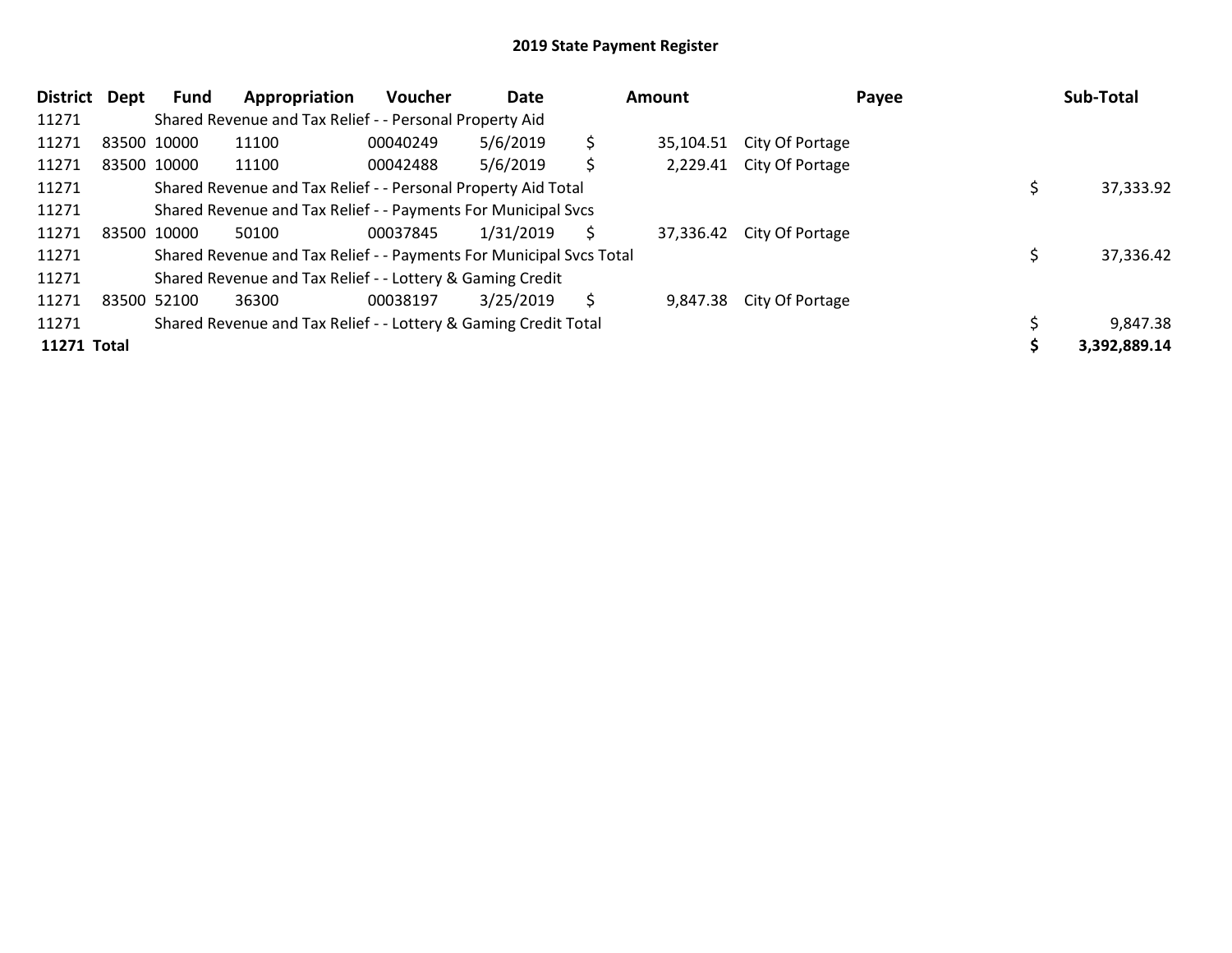## 2019 State Payment Register

| District Dept | <b>Fund</b>                                                     | Appropriation                                                         | Voucher  | <b>Date</b> | Amount  |          | Payee                              |    | Sub-Total  |
|---------------|-----------------------------------------------------------------|-----------------------------------------------------------------------|----------|-------------|---------|----------|------------------------------------|----|------------|
| 11291         |                                                                 | Dept of Safety & Prof Services - - Fire Dues Distribution             |          |             |         |          |                                    |    |            |
| 11291         | 16500 10000                                                     | 22500                                                                 | 00030039 | 7/15/2019   | \$      |          | 17,397.52 CITY OF WISCONSIN DELLS  |    |            |
| 11291         | Dept of Safety & Prof Services - - Fire Dues Distribution Total |                                                                       |          |             |         |          |                                    |    | 17,397.52  |
| 11291         |                                                                 | Wisconsin Historical Society - - Gifts, Grants And Membership         |          |             |         |          |                                    |    |            |
| 11291         | 24500 10000                                                     | 12700                                                                 | 00024982 | 9/13/2019   | \$      |          | 174.58 CITY OF WISCONSIN DELLS     |    |            |
| 11291         |                                                                 | Wisconsin Historical Society - - Gifts, Grants And Membership Total   |          |             |         |          |                                    | \$ | 174.58     |
| 11291         |                                                                 | Dept of Natural Resources - - Aids In Lieu Of Taxes - Gener           |          |             |         |          |                                    |    |            |
| 11291         | 37000 10000                                                     | 50300                                                                 | 00295194 | 2/4/2019    | \$      |          | 27,420.40 CITY OF WISCONSIN DELLS  |    |            |
| 11291         | 37000 10000                                                     | 50300                                                                 | 00314997 | 4/19/2019   | \$      |          | 169.42 CITY OF WISCONSIN DELLS     |    |            |
| 11291         |                                                                 | Dept of Natural Resources - - Aids In Lieu Of Taxes - Gener Total     |          |             |         |          |                                    | \$ | 27,589.82  |
| 11291         |                                                                 | Dept of Natural Resources - - Aids In Lieu Of Taxes - Sum S           |          |             |         |          |                                    |    |            |
| 11291         | 37000 21200                                                     | 57900                                                                 | 00314996 | 4/19/2019   | \$      | 0.73     | CITY OF WISCONSIN DELLS            |    |            |
| 11291         |                                                                 | Dept of Natural Resources - - Aids In Lieu Of Taxes - Sum S Total     |          |             |         |          |                                    | \$ | 0.73       |
| 11291         |                                                                 | Dept of Natural Resources - - Fin Asst For Responsible Units          |          |             |         |          |                                    |    |            |
| 11291         | 37000 27400                                                     | 67000                                                                 | 00323319 | 5/22/2019   | \$      | 6,902.43 | <b>CITY OF WISCONSIN DELLS</b>     |    |            |
| 11291         |                                                                 | Dept of Natural Resources - - Fin Asst For Responsible Units Total    |          |             |         |          |                                    | \$ | 6,902.43   |
| 11291         |                                                                 | WI Dept of Transportation - - Trns Aids To Mnc.-Sf                    |          |             |         |          |                                    |    |            |
| 11291         | 39500 21100                                                     | 19100                                                                 | 00336139 | 1/7/2019    | \$      |          | 112,747.43 CITY OF WISCONSIN DELLS |    |            |
| 11291         | 39500 21100                                                     | 19100                                                                 | 00363455 | 4/1/2019    | \$      |          | 112,747.43 CITY OF WISCONSIN DELLS |    |            |
| 11291         | 39500 21100                                                     | 19100                                                                 | 00401464 | 7/1/2019    | \$      |          | 112,747.43 CITY OF WISCONSIN DELLS |    |            |
| 11291         | 39500 21100                                                     | 19100                                                                 | 00444282 | 10/7/2019   | \$      |          | 112,747.46 CITY OF WISCONSIN DELLS |    |            |
| 11291         |                                                                 | WI Dept of Transportation - - Trns Aids To Mnc.-Sf Total              |          |             |         |          |                                    | \$ | 450,989.75 |
| 11291         |                                                                 | Elections Commission - - 2018 Hava Election Security                  |          |             |         |          |                                    |    |            |
| 11291         | 51000 22000                                                     | 18200                                                                 | 00002896 | 11/22/2019  | $\zeta$ | 600.00   | CITY OF WISCONSIN DELLS            |    |            |
| 11291         |                                                                 | Elections Commission - - 2018 Hava Election Security Total            |          |             |         |          |                                    | \$ | 600.00     |
| 11291         |                                                                 | Shared Revenue and Tax Relief - - Expenditure Restraint Program       |          |             |         |          |                                    |    |            |
| 11291         | 83500 10000                                                     | 10100                                                                 | 00048552 | 7/22/2019   | \$      |          | 134,339.84 CITY OF WISCONSIN DELLS |    |            |
| 11291         |                                                                 | Shared Revenue and Tax Relief - - Expenditure Restraint Program Total |          |             |         |          |                                    | \$ | 134,339.84 |
| 11291         | Shared Revenue and Tax Relief - - County And Municipal Aid      |                                                                       |          |             |         |          |                                    |    |            |
| 11291         | 83500 10000                                                     | 10500                                                                 | 00048552 | 7/22/2019   | \$      |          | 13,363.81 CITY OF WISCONSIN DELLS  |    |            |
| 11291         | 83500 10000                                                     | 10500                                                                 | 00052843 | 11/18/2019  | \$      |          | 75,728.24 CITY OF WISCONSIN DELLS  |    |            |
| 11291         |                                                                 | Shared Revenue and Tax Relief - - County And Municipal Aid Total      |          |             |         |          |                                    | \$ | 89,092.05  |
| 11291         | Shared Revenue and Tax Relief - - Exempt Computer Aid           |                                                                       |          |             |         |          |                                    |    |            |